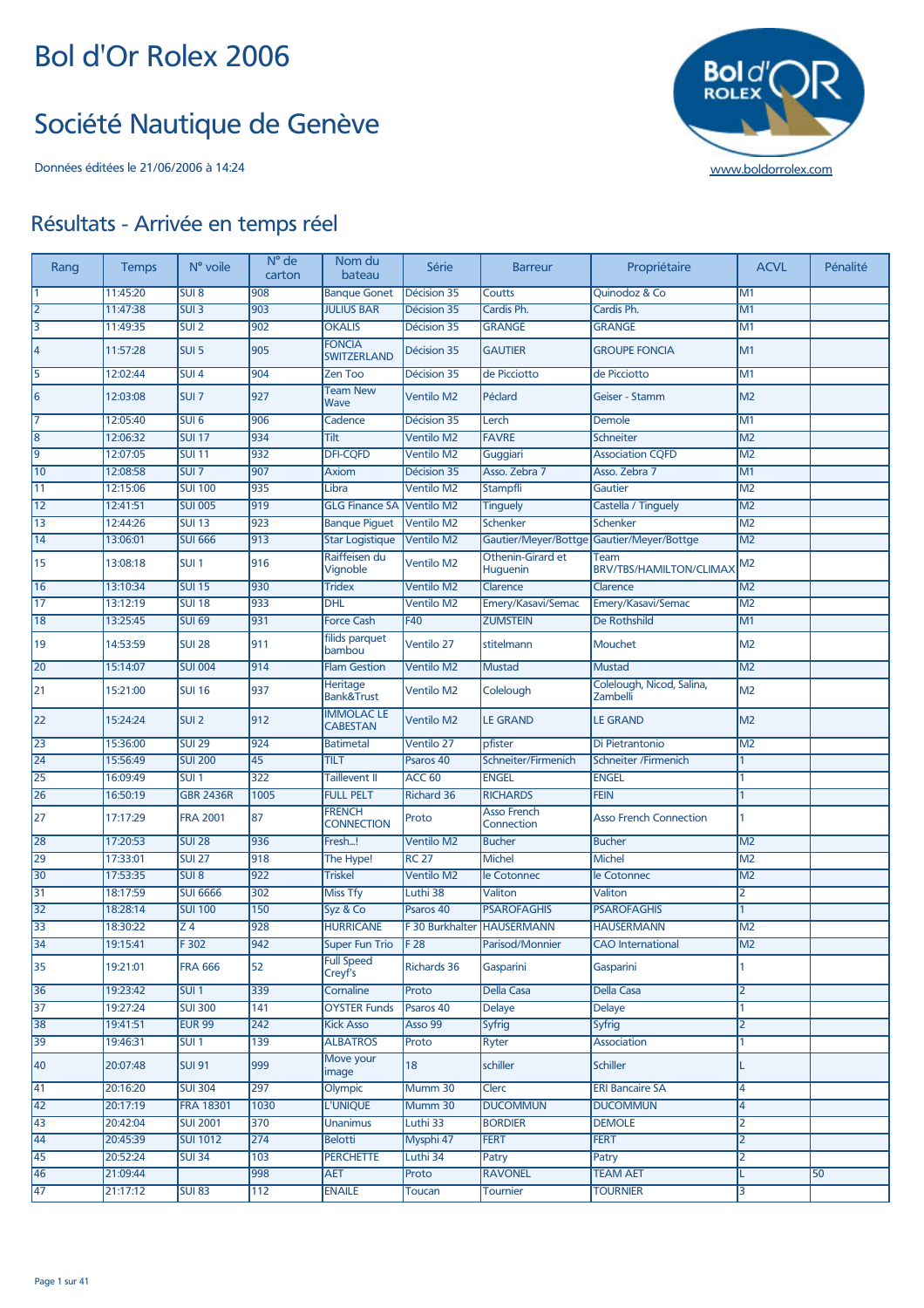#### Société Nautique de Genève



| 21:19:23<br><b>AQUANAUTIC</b><br>48<br><b>SUI 82</b><br>545<br><b>MUNIER</b><br><b>MUNIER</b><br><b>Toucan</b><br>3<br>49<br>21:21:18<br><b>SUI 135</b><br>30<br><b>HENRI LLOYD</b><br>Asso 99<br>Lazzari<br>Lazzari<br>2<br>767<br>50<br>21:21:29<br><b>CH 183</b><br><b>Terrific</b><br>Luthi 34<br>Ott<br>Ott<br>$\overline{2}$<br><b>Chantier naval</b><br>51<br>181<br><b>Esse 850</b><br><b>Delerce</b><br>4<br>21:23:43<br><b>SUI 006</b><br><b>Meyer</b><br>Vidy<br><b>Tarangau</b><br><b>Vulliez</b><br>21:24:02<br><b>SUI 952</b><br>334<br><b>VULLIEZ</b><br>3<br>52<br>Luthi 952<br>electronic marine<br>1015<br>53<br>21:31:21<br><b>CZE 001</b><br><b>RADOST</b><br>Tboat T830<br>Hajek<br>Lukacovic<br>2<br><b>SUI 17701</b><br>54<br>21:34:32<br>55<br><b>METEORITE</b><br>Modulo 105<br>Paridant<br><b>Buholzer</b><br>$\overline{2}$<br>55<br>21:37:00<br><b>SUI 1525</b><br>320<br>5<br><b>Proto ABC</b><br>Milliquet<br>Milliquet<br><b>Poopy Express</b><br>56<br>21:39:36<br><b>SUI 131</b><br>995<br>Coriace<br>6.5 m SI<br>Rousselle<br>Rousselle<br>57<br>21:44:36<br><b>FRA 14</b><br>448<br><b>MAGIC KARMA</b><br><b>Esse 850</b><br>Marchetta<br>Marchetta<br>4<br><b>TALENCE</b><br>58<br><b>FRA 306</b><br>1044<br>F 28<br><b>DUPUY</b><br><b>DUPUY</b><br>M <sub>2</sub><br>21:45:42<br><b>AQUITAINE</b> | Pénalité | <b>ACVL</b> | Propriétaire | <b>Barreur</b> | Série      | Nom du<br>bateau | N° de carton | N° voile       | <b>Temps</b> | Rang |
|-----------------------------------------------------------------------------------------------------------------------------------------------------------------------------------------------------------------------------------------------------------------------------------------------------------------------------------------------------------------------------------------------------------------------------------------------------------------------------------------------------------------------------------------------------------------------------------------------------------------------------------------------------------------------------------------------------------------------------------------------------------------------------------------------------------------------------------------------------------------------------------------------------------------------------------------------------------------------------------------------------------------------------------------------------------------------------------------------------------------------------------------------------------------------------------------------------------------------------------------------------------------------------------------------------------------------------------------|----------|-------------|--------------|----------------|------------|------------------|--------------|----------------|--------------|------|
|                                                                                                                                                                                                                                                                                                                                                                                                                                                                                                                                                                                                                                                                                                                                                                                                                                                                                                                                                                                                                                                                                                                                                                                                                                                                                                                                         |          |             |              |                |            |                  |              |                |              |      |
|                                                                                                                                                                                                                                                                                                                                                                                                                                                                                                                                                                                                                                                                                                                                                                                                                                                                                                                                                                                                                                                                                                                                                                                                                                                                                                                                         |          |             |              |                |            |                  |              |                |              |      |
|                                                                                                                                                                                                                                                                                                                                                                                                                                                                                                                                                                                                                                                                                                                                                                                                                                                                                                                                                                                                                                                                                                                                                                                                                                                                                                                                         |          |             |              |                |            |                  |              |                |              |      |
|                                                                                                                                                                                                                                                                                                                                                                                                                                                                                                                                                                                                                                                                                                                                                                                                                                                                                                                                                                                                                                                                                                                                                                                                                                                                                                                                         |          |             |              |                |            |                  |              |                |              |      |
|                                                                                                                                                                                                                                                                                                                                                                                                                                                                                                                                                                                                                                                                                                                                                                                                                                                                                                                                                                                                                                                                                                                                                                                                                                                                                                                                         |          |             |              |                |            |                  |              |                |              |      |
|                                                                                                                                                                                                                                                                                                                                                                                                                                                                                                                                                                                                                                                                                                                                                                                                                                                                                                                                                                                                                                                                                                                                                                                                                                                                                                                                         |          |             |              |                |            |                  |              |                |              |      |
|                                                                                                                                                                                                                                                                                                                                                                                                                                                                                                                                                                                                                                                                                                                                                                                                                                                                                                                                                                                                                                                                                                                                                                                                                                                                                                                                         |          |             |              |                |            |                  |              |                |              |      |
|                                                                                                                                                                                                                                                                                                                                                                                                                                                                                                                                                                                                                                                                                                                                                                                                                                                                                                                                                                                                                                                                                                                                                                                                                                                                                                                                         |          |             |              |                |            |                  |              |                |              |      |
|                                                                                                                                                                                                                                                                                                                                                                                                                                                                                                                                                                                                                                                                                                                                                                                                                                                                                                                                                                                                                                                                                                                                                                                                                                                                                                                                         |          |             |              |                |            |                  |              |                |              |      |
|                                                                                                                                                                                                                                                                                                                                                                                                                                                                                                                                                                                                                                                                                                                                                                                                                                                                                                                                                                                                                                                                                                                                                                                                                                                                                                                                         |          |             |              |                |            |                  |              |                |              |      |
|                                                                                                                                                                                                                                                                                                                                                                                                                                                                                                                                                                                                                                                                                                                                                                                                                                                                                                                                                                                                                                                                                                                                                                                                                                                                                                                                         |          |             |              |                |            |                  |              |                |              |      |
|                                                                                                                                                                                                                                                                                                                                                                                                                                                                                                                                                                                                                                                                                                                                                                                                                                                                                                                                                                                                                                                                                                                                                                                                                                                                                                                                         |          | 2           | <b>NAIMI</b> | <b>NAIMI</b>   | Modulo 108 | <b>CDRC</b>      | 313          | <b>SUI 108</b> | 21:49:43     | 59   |
| 21:50:50<br><b>SUI 63</b><br>552<br><b>GIRARDET</b><br>60<br>Samaoui IV<br><b>GIRARDET</b><br>3<br><b>Toucan</b>                                                                                                                                                                                                                                                                                                                                                                                                                                                                                                                                                                                                                                                                                                                                                                                                                                                                                                                                                                                                                                                                                                                                                                                                                        |          |             |              |                |            |                  |              |                |              |      |
| 61<br>21:51:09<br><b>GBR 9995T</b><br>1048<br><b>ERIS OUT95</b><br>OUT95<br><b>ASSOCIATION</b><br>Preston<br>L                                                                                                                                                                                                                                                                                                                                                                                                                                                                                                                                                                                                                                                                                                                                                                                                                                                                                                                                                                                                                                                                                                                                                                                                                          |          |             |              |                |            |                  |              |                |              |      |
| 62<br>21:52:06<br><b>SUI 9699</b><br>330<br><b>Ventcoulis</b><br>Luthi 33 Cruiser<br>Lerch<br>Lerch<br>4                                                                                                                                                                                                                                                                                                                                                                                                                                                                                                                                                                                                                                                                                                                                                                                                                                                                                                                                                                                                                                                                                                                                                                                                                                |          |             |              |                |            |                  |              |                |              |      |
| <b>CHAPUY</b><br>63<br><b>FRA 93</b><br>255<br><b>NEUF-TROIS</b><br>Modulo 93<br><b>CHAPUY</b><br>21:52:44<br>3                                                                                                                                                                                                                                                                                                                                                                                                                                                                                                                                                                                                                                                                                                                                                                                                                                                                                                                                                                                                                                                                                                                                                                                                                         |          |             |              |                |            |                  |              |                |              |      |
| FRA <sub>1</sub><br>374<br><b>RAPHOZ</b><br><b>RAPHOZ</b><br>64<br>21:58:47<br><b>Tix Way</b><br><b>Grand Surprise</b><br>4                                                                                                                                                                                                                                                                                                                                                                                                                                                                                                                                                                                                                                                                                                                                                                                                                                                                                                                                                                                                                                                                                                                                                                                                             |          |             |              |                |            |                  |              |                |              |      |
| <b>SUI 2500</b><br>1018<br>65<br>22:01:45<br><b>Bienne Voile</b><br>Mumm 30<br><b>Bienne Voile</b><br><b>Bienne Voile</b><br>4                                                                                                                                                                                                                                                                                                                                                                                                                                                                                                                                                                                                                                                                                                                                                                                                                                                                                                                                                                                                                                                                                                                                                                                                          |          |             |              |                |            |                  |              |                |              |      |
| <b>SUI 29</b><br>226<br><b>TAKATA</b><br>Jutzi<br>66<br>22:09:18<br><b>Grand Surprise</b><br>Jutzi<br>4                                                                                                                                                                                                                                                                                                                                                                                                                                                                                                                                                                                                                                                                                                                                                                                                                                                                                                                                                                                                                                                                                                                                                                                                                                 |          |             |              |                |            |                  |              |                |              |      |
| <b>SUI 035</b><br><b>Esse 850</b><br>Schuchter<br>67<br>22:19:53<br>1010<br>Schuchter<br><b>Esse</b><br>4                                                                                                                                                                                                                                                                                                                                                                                                                                                                                                                                                                                                                                                                                                                                                                                                                                                                                                                                                                                                                                                                                                                                                                                                                               |          |             |              |                |            |                  |              |                |              |      |
| 68<br>22:28:03<br><b>SUI 102</b><br>349<br><b>Little Nemo II</b><br><b>Grand Surprise</b><br>Borter<br><b>BORTER</b><br>4                                                                                                                                                                                                                                                                                                                                                                                                                                                                                                                                                                                                                                                                                                                                                                                                                                                                                                                                                                                                                                                                                                                                                                                                               |          |             |              |                |            |                  |              |                |              |      |
| 69<br>22:29:57<br><b>SUI 77</b><br>95<br>Proto<br>Savavite<br>meylan<br>Plumettaz<br>2                                                                                                                                                                                                                                                                                                                                                                                                                                                                                                                                                                                                                                                                                                                                                                                                                                                                                                                                                                                                                                                                                                                                                                                                                                                  |          |             |              |                |            |                  |              |                |              |      |
| <b>FRA 41</b><br>575<br>70<br>22:36:01<br><b>Java Bleue</b><br>Lago 950 Racing<br><b>BERNAULT</b><br>3                                                                                                                                                                                                                                                                                                                                                                                                                                                                                                                                                                                                                                                                                                                                                                                                                                                                                                                                                                                                                                                                                                                                                                                                                                  |          |             |              |                |            |                  |              |                |              |      |
| $SUI$ 21<br>71<br>22:36:28<br>412<br>Gétaz<br>Gétaz<br><b>Expsaros</b><br><b>Toucan</b><br>3                                                                                                                                                                                                                                                                                                                                                                                                                                                                                                                                                                                                                                                                                                                                                                                                                                                                                                                                                                                                                                                                                                                                                                                                                                            |          |             |              |                |            |                  |              |                |              |      |
| 22:38:42<br><b>SUI 62</b><br>1008<br>$X-35$<br>72<br><b>Team X-Yachts</b><br><b>Munz</b><br><b>Munz</b><br>5                                                                                                                                                                                                                                                                                                                                                                                                                                                                                                                                                                                                                                                                                                                                                                                                                                                                                                                                                                                                                                                                                                                                                                                                                            |          |             |              |                |            |                  |              |                |              |      |
| 73<br>22:56:35<br><b>SUI 2952</b><br>32<br><b>EMOTIONS</b><br>Luthi 952<br>Zanarelli<br>Zanarelli<br>2                                                                                                                                                                                                                                                                                                                                                                                                                                                                                                                                                                                                                                                                                                                                                                                                                                                                                                                                                                                                                                                                                                                                                                                                                                  |          |             |              |                |            |                  |              |                |              |      |
| 74<br>22:57:39<br>SUI <sub>1</sub><br>11<br><b>RUMMEL</b><br><b>RUMMEL</b><br><b>Topaze</b><br>$\overline{2}$<br><b>Topaze</b>                                                                                                                                                                                                                                                                                                                                                                                                                                                                                                                                                                                                                                                                                                                                                                                                                                                                                                                                                                                                                                                                                                                                                                                                          |          |             |              |                |            |                  |              |                |              |      |
| 75<br>23:03:05<br><b>SUI 22</b><br>331<br><b>Body &amp; Soul</b><br><b>Luthi 1150</b><br><b>BIGLER</b><br><b>MONTAVON</b><br>2                                                                                                                                                                                                                                                                                                                                                                                                                                                                                                                                                                                                                                                                                                                                                                                                                                                                                                                                                                                                                                                                                                                                                                                                          |          |             |              |                |            |                  |              |                |              |      |
| <b>SUI 44</b><br>$\overline{12}$<br><b>TCHAIKA</b><br>76<br>23:04:44<br>Viazemsky<br>Viazemsky<br>3<br><b>Toucan</b>                                                                                                                                                                                                                                                                                                                                                                                                                                                                                                                                                                                                                                                                                                                                                                                                                                                                                                                                                                                                                                                                                                                                                                                                                    |          |             |              |                |            |                  |              |                |              |      |
| SUI2<br>77<br>23:07:31<br>294<br>Gadolinium<br>Luthi 38<br>De Marignac<br>De Marignac<br>3                                                                                                                                                                                                                                                                                                                                                                                                                                                                                                                                                                                                                                                                                                                                                                                                                                                                                                                                                                                                                                                                                                                                                                                                                                              |          |             |              |                |            |                  |              |                |              |      |
| 23:10:25<br><b>SUI 2000</b><br><b>GAY</b><br><b>GAY</b><br>78<br>Flash<br><b>Topaze</b><br>2                                                                                                                                                                                                                                                                                                                                                                                                                                                                                                                                                                                                                                                                                                                                                                                                                                                                                                                                                                                                                                                                                                                                                                                                                                            |          |             |              |                |            |                  |              |                |              |      |
| <b>SUI 38</b><br>47<br>79<br>23:13:03<br><b>TWISTER</b><br><b>Grand Surprise</b><br>Deryng<br>Deryng<br>4                                                                                                                                                                                                                                                                                                                                                                                                                                                                                                                                                                                                                                                                                                                                                                                                                                                                                                                                                                                                                                                                                                                                                                                                                               |          |             |              |                |            |                  |              |                |              |      |
| $\overline{377}$<br>80<br>23:13:47<br><b>SUI 1058</b><br>Le Tiolu<br><b>LIER</b><br><b>LIER</b><br>Tiolu<br>4                                                                                                                                                                                                                                                                                                                                                                                                                                                                                                                                                                                                                                                                                                                                                                                                                                                                                                                                                                                                                                                                                                                                                                                                                           |          |             |              |                |            |                  |              |                |              |      |
| <b>TOURMENTIN /</b><br>814<br>Béné<br>81<br>23:13:49<br><b>SUI 81</b><br><b>EPSILON</b><br>Toucan<br>Béné / Anderegg                                                                                                                                                                                                                                                                                                                                                                                                                                                                                                                                                                                                                                                                                                                                                                                                                                                                                                                                                                                                                                                                                                                                                                                                                    |          |             |              |                |            |                  |              |                |              |      |
| 82<br>23:19:15<br><b>SUI 76</b><br>490<br><b>Michel</b><br><b>Bordier</b><br><b>Aquarius</b><br><b>Toucan</b>                                                                                                                                                                                                                                                                                                                                                                                                                                                                                                                                                                                                                                                                                                                                                                                                                                                                                                                                                                                                                                                                                                                                                                                                                           |          |             |              |                |            |                  |              |                |              |      |
| <b>JAMBON</b><br><b>Association Six</b><br>83<br><b>SUI 02</b><br>809<br>Foeth<br>3<br>23:39:13<br><b>Toucan</b><br><b>BEURRE</b><br>Souls c/o Foeth                                                                                                                                                                                                                                                                                                                                                                                                                                                                                                                                                                                                                                                                                                                                                                                                                                                                                                                                                                                                                                                                                                                                                                                    |          |             |              |                |            |                  |              |                |              |      |
| 84<br>23:48:59<br><b>SUI 55</b><br>333<br><b>Grand Surprise</b><br><b>DEVAUD</b><br><b>DEVAUD</b><br>Passetougrain 6<br>4                                                                                                                                                                                                                                                                                                                                                                                                                                                                                                                                                                                                                                                                                                                                                                                                                                                                                                                                                                                                                                                                                                                                                                                                               |          |             |              |                |            |                  |              |                |              |      |
| <b>SUI 56</b><br>565<br>85<br>23:52:45<br><b>MEYER</b><br><b>MEYER</b><br>L'Y<br><b>Toucan</b><br>3                                                                                                                                                                                                                                                                                                                                                                                                                                                                                                                                                                                                                                                                                                                                                                                                                                                                                                                                                                                                                                                                                                                                                                                                                                     |          |             |              |                |            |                  |              |                |              |      |
| 24:04:34<br><b>SUI 195</b><br>298<br>Carolive too<br><b>RIGOT</b><br><b>RIGOT</b><br>86<br><b>Grand Surprise</b><br>4                                                                                                                                                                                                                                                                                                                                                                                                                                                                                                                                                                                                                                                                                                                                                                                                                                                                                                                                                                                                                                                                                                                                                                                                                   |          |             |              |                |            |                  |              |                |              |      |
| 87<br>24:10:11<br>SUI <sub>9</sub><br>388<br>de Lastelle<br>Baloo<br><b>Toucan</b><br>Martin<br>3                                                                                                                                                                                                                                                                                                                                                                                                                                                                                                                                                                                                                                                                                                                                                                                                                                                                                                                                                                                                                                                                                                                                                                                                                                       |          |             |              |                |            |                  |              |                |              |      |
| 24:11:05<br><b>SUI 79</b><br><b>Gaston III</b><br>88<br>525<br>Toucan<br>Soreau<br>Soreau<br>3                                                                                                                                                                                                                                                                                                                                                                                                                                                                                                                                                                                                                                                                                                                                                                                                                                                                                                                                                                                                                                                                                                                                                                                                                                          |          |             |              |                |            |                  |              |                |              |      |
| <b>FRA 33</b><br>562<br><b>BONDOT</b><br><b>GASCOIN</b><br>24:12:25<br><b>Thirsty Three</b><br><b>Grand Surprise</b><br>89<br>4                                                                                                                                                                                                                                                                                                                                                                                                                                                                                                                                                                                                                                                                                                                                                                                                                                                                                                                                                                                                                                                                                                                                                                                                         |          |             |              |                |            |                  |              |                |              |      |
| 90<br>24:13:46<br><b>SUI 8008</b><br>130<br><b>NAUTI-FUN</b><br>Rommel 33<br>Corthesy<br>Corthesy<br>3                                                                                                                                                                                                                                                                                                                                                                                                                                                                                                                                                                                                                                                                                                                                                                                                                                                                                                                                                                                                                                                                                                                                                                                                                                  |          |             |              |                |            |                  |              |                |              |      |
| 91<br>24:14:04<br><b>FRA 174</b><br>319<br><b>Tipsy One</b><br><b>Grand Surprise</b><br>Favre<br>Favre<br>4                                                                                                                                                                                                                                                                                                                                                                                                                                                                                                                                                                                                                                                                                                                                                                                                                                                                                                                                                                                                                                                                                                                                                                                                                             |          |             |              |                |            |                  |              |                |              |      |
| 378<br>92<br>24:16:30<br><b>SUI 46</b><br><b>Apsara</b><br><b>Grand Surprise</b><br><b>VON HALLER</b><br>cattaneo<br>4                                                                                                                                                                                                                                                                                                                                                                                                                                                                                                                                                                                                                                                                                                                                                                                                                                                                                                                                                                                                                                                                                                                                                                                                                  |          |             |              |                |            |                  |              |                |              |      |
| 93<br>24:16:39<br><b>FRA 36</b><br>654<br>Complice<br><b>Grand Surprise</b><br><b>MAGNIN</b><br><b>MAGNIN</b><br>4                                                                                                                                                                                                                                                                                                                                                                                                                                                                                                                                                                                                                                                                                                                                                                                                                                                                                                                                                                                                                                                                                                                                                                                                                      |          |             |              |                |            |                  |              |                |              |      |
| <b>FLOPHIL</b><br><b>SECHAUD</b><br><b>FICHARD</b><br>94<br>24:18:25<br>FRA 8<br>859<br>A35<br>5                                                                                                                                                                                                                                                                                                                                                                                                                                                                                                                                                                                                                                                                                                                                                                                                                                                                                                                                                                                                                                                                                                                                                                                                                                        |          |             |              |                |            |                  |              |                |              |      |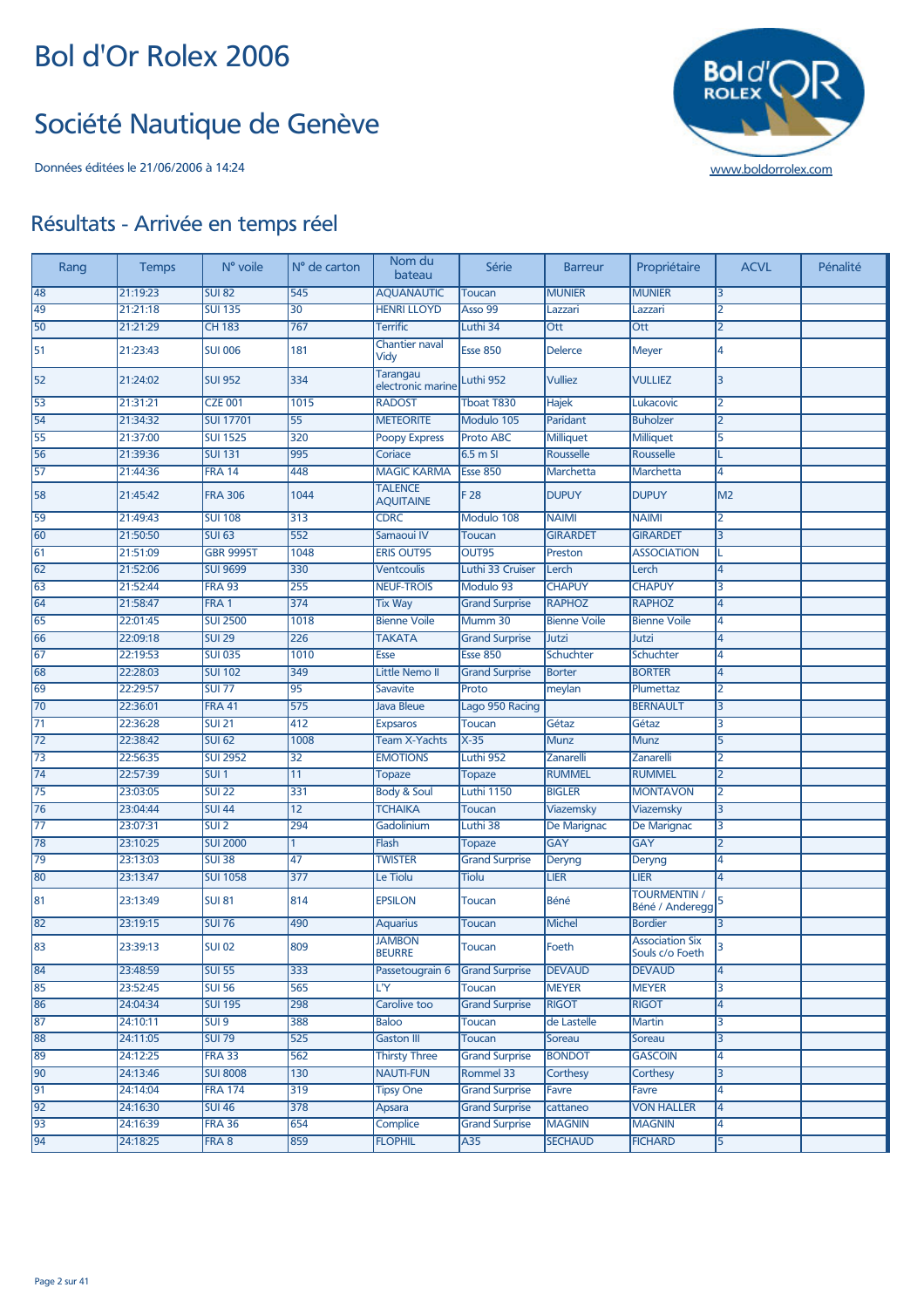#### Société Nautique de Genève



| Rang             | <b>Temps</b> | N° voile         | N° de carton     | Nom du<br>bateau                    | Série                      | <b>Barreur</b>         | Propriétaire               | <b>ACVL</b>    | Pénalité |
|------------------|--------------|------------------|------------------|-------------------------------------|----------------------------|------------------------|----------------------------|----------------|----------|
| 95               | 24:24:59     | <b>SUI 001</b>   | 129              | <b>ESSENZIALE</b>                   | <b>Esse 850</b>            | <b>Beausse</b>         | <b>Beausse</b>             | 4              |          |
| 96               | 24:27:38     | <b>SUI 74</b>    | 524              | <b>LAFFABLE</b>                     | <b>Toucan</b>              | <b>LE FORT</b>         | <b>LE FORT</b>             | 3              |          |
| 97               | 24:27:43     | <b>SUI 74</b>    | 252              | Gwenn                               | <b>Grand Surprise</b>      | Guillet                | <b>Guillet</b>             | 4              |          |
| 98               | 24:28:15     | SUI <sub>3</sub> | 581              | <b>PISHY 2</b>                      | Brenta 38                  | <b>STENBOLT</b>        | <b>STENBOLT</b>            | 3              |          |
| 99               | 24:29:56     | <b>SUI 180</b>   | 702              | Pump-it-up                          | <b>Grand Surprise</b>      | Vandini                | Vandini                    | 4              |          |
| 100              | 24:31:06     | <b>SUI 72</b>    | 559              | <b>ZEPHYROS</b>                     | <b>Toucan</b>              | <b>POURNARAS</b>       | <b>POURNARAS</b>           | 3              |          |
| 101              | 24:32:21     | <b>SUI 23</b>    | $\overline{132}$ | <b>ALINGHI II</b>                   | X 119                      | <b>MUNAFO</b>          | <b>Bertarelli</b>          | 3              |          |
| 102              | 24:34:38     | <b>SUI 131</b>   | 71               | <b>Original Black</b><br>Race       | <b>Grand Surprise</b>      | <b>Brasey</b>          | <b>Brasey</b>              | 4              |          |
| 103              | 24:35:31     | <b>SUI 68</b>    | 262              | <b>Bruscolo</b>                     | <b>Grand Soleil 40C</b>    |                        | <b>REMY</b>                | 5              |          |
| 104              | 24:36:11     | F49              | 633              | <b>ALANAD</b>                       | <b>Grand Surprise</b>      | <b>MAGRE</b>           | <b>MAGRE</b>               | $\overline{4}$ |          |
| 105              | 24:48:28     | <b>SUI 32</b>    | 245              | Single malt                         | <b>Grand Surprise</b>      | Khodl                  | Synd. Single malt 4        |                |          |
| 106              | 24:49:31     | SUI <sub>1</sub> | 819              | Gattopardo                          | Paladin                    | Klipfel                | Poli                       | 3              |          |
| 107              | 24:56:39     | SUI3             | 1029             | <b>OPEN 6.50</b>                    | <b>OPEN 6.50</b>           | Piquet                 | Piguet                     |                |          |
| 108              | 24:57:24     | <b>SUI 11</b>    | 861              | <b>WICKED</b><br><b>AWESOME II</b>  | Luthi 990                  | <b>IRMINGER</b>        | <b>IRMINGER</b>            | 4              |          |
| 109              | 24:58:50     | <b>SUI 50</b>    | 39               | ko phi-phi                          | <b>Grand Surprise</b>      | Zanarelli              | <b>Zanarelli</b>           | 4              |          |
| 110              | 25:01:08     | <b>SUI 032</b>   | 1019             | Free "n" easy                       | <b>Esse 850</b>            | Vaccani                | Vaccani                    |                |          |
| 111              | 25:02:03     | <b>SUI 76</b>    | 335              | Muscadet 7                          | <b>Grand Surprise</b>      | <b>BRICHET</b>         | <b>BRICHET</b>             | 4              |          |
| $\overline{112}$ | 25:02:16     | <b>SUI 777</b>   | 286              | Pacha Too                           | One Design 747             | <b>CHRISTE</b>         | <b>CHRISTE</b>             | $\overline{5}$ |          |
| 113              | 25:08:48     | <b>SUI 68</b>    | $\overline{578}$ | <b>Jackie Blue</b>                  | <b>Grand Surprise</b>      | mach                   | <b>MACH</b>                | 4              |          |
| 114              | 25:08:49     | <b>FRA 03</b>    | 1017             | <b>CARBONARA</b>                    | <b>OPEN 650</b>            | <b>SOLLARI</b>         | <b>SOLLARI</b>             | 1              |          |
| 115              | 25:09:38     | <b>SUI 107</b>   | 583              | <b>Audio Concept</b>                | <b>Grand Surprise</b>      | Fornallaz              | Fornallaz                  | 4              |          |
| 116              | 25:10:12     | <b>FRA 35</b>    | 491              | <b>Pro Yachting</b>                 | <b>Bavaria</b><br>350Match | <b>SEGURET</b>         | <b>Pro Yachting</b>        | 6              |          |
| 117              | 25:10:58     | <b>SUI 53</b>    | 555              | Zygomatik                           | <b>Grand Surprise</b>      | Peter                  | <b>PETER</b>               | 4              |          |
| 118              | 25:27:33     | <b>SUI 96</b>    | 299              | Scoubidou                           | Fun open                   | <b>BUGNON</b>          | <b>BUGNON</b>              | 6              |          |
| 119              | 25:29:36     | <b>SUI 34</b>    | 828              | L'Essentiel                         | <b>Esse 850</b>            | Oesch                  | Oesch                      | 4              |          |
| 120              | 25:30:08     | <b>SUI 54</b>    | 390              | <b>Deep Blue</b>                    | X 99                       | <b>VAUCHER</b>         | <b>VAUCHER</b>             | 4              |          |
| $\overline{121}$ | 25:30:55     | <b>SUI 77</b>    | 305              | Proxi                               | X 99                       | <b>Desgraz</b>         | Desgraz                    | 4              |          |
| $\overline{122}$ | 25:31:22     | <b>SUI 595</b>   | 44               | <b>Mayer Opticien</b>               | <b>Surprise</b>            | Chatagny               | Chatagny                   | 6              |          |
| $\overline{123}$ | 25:31:51     | <b>FRA 10</b>    | 259              | <b>Morpho</b>                       | <b>Grand Surprise</b>      | <b>MECHELANY</b>       | <b>MECHELANY</b>           | 4              |          |
| 124              | 25:31:53     | <b>FRA 176</b>   | 506              | Adonnante.com                       | <b>Grand Surprise</b>      | <b>Morelle</b>         | <b>Morelle</b>             | 4              |          |
| $125$            | 25:32:54     | <b>FRA 248</b>   | 1011             | <b>GROMAGO</b>                      | <b>Surprise</b>            | <b>ARRIGHI</b>         | <b>FAIOLA</b>              | 6              |          |
| 126              | 25:32:57     | $SUI$ 7          | 371              | <b>Moony</b>                        | Luthi 33                   | <b>SECRETAN</b>        | <b>SECRETAN</b>            | 5              |          |
| $127$            | 25:34:48     | <b>SUI 497</b>   | $\overline{79}$  | Avocado                             | <b>Surprise</b>            | <b>SCHMIDT</b>         | <b>SCHMIDT</b>             | 6              |          |
| 128              | 25:38:25     | <b>FRA 1397</b>  | 679              | Geeyser                             | <b>Surprise</b>            | Andrier                | Andrier                    | 6              |          |
| 129              | 25:38:40     | FRA 4            | 556              | Y2K                                 | <b>Grand Surprise</b>      | Zwibel                 | Zwibel                     | 4              |          |
| 130              | 25:38:59     | F 581            | $\overline{34}$  | CROSS SYSTEMS   First 40.7          |                            | Arnulf                 | <b>Arnulf</b>              | 5              |          |
| 131              | 25:41:11     | SUI <sub>1</sub> | 162              | SEE YOU LATER X 99                  |                            | <b>Bosma</b>           | Bosma /<br>Kistenmaker     | 4              |          |
| 132              | 25:41:58     | SUI <sub>4</sub> | 528              | Endemique                           | Luthi 870                  | <b>Folliet</b>         | <b>FIRMENICH</b>           | 5              |          |
| 133              | 25:44:37     | <b>SUI 615</b>   | 233              | <b>En Catimini</b>                  | <b>Surprise</b>            | <b>OLIOSI</b>          | DEPRAZ /<br><b>ZWYSSIG</b> | 6              |          |
| 134              | 25:45:03     | <b>SUI 108</b>   | 712              | <b>Gras Maison</b><br><b>Tissus</b> | Sprint 108                 | <b>Burkard</b>         | <b>Burkard</b>             | 4              |          |
| 135              | 25:45:11     | SUI <sub>3</sub> | 347              | <b>SLANG-Y-VA</b>                   | Luthi 925                  | <b>GRAHAM</b>          | <b>GRAHAM</b>              | 5              |          |
| 136              | 25:45:46     | <b>SUI 166</b>   | 453              | La Maison<br>Rouge                  | <b>Grand Surprise</b>      | <b>MINO</b>            | Mino                       | 4              |          |
| 137              | 25:46:14     | <b>FRA 286</b>   | 158              | <b>OH LA LA</b>                     | X 332                      | <b>Collomb Ravinet</b> | Collomb Ravinet 6          |                |          |
| 138              | 25:46:35     | <b>SUI 632</b>   | 741              | CER1                                | <b>Surprise</b>            | <b>Monnier</b>         | Ville de Genève            | 6              |          |
| 139              | 25:47:06     | <b>SUI 336</b>   | $\overline{78}$  | <b>ATYS</b>                         | <b>Surprise</b>            | Garo                   | Garo                       | 6              |          |
| 140              | 25:47:58     | <b>SUI 10</b>    | 639              | <b>Melanpo</b>                      | Toucan                     | <b>BANZET</b>          | <b>SCI Pr</b>              | 3              |          |
| 141              | 25:48:04     | <b>SUI 633</b>   | 743              | <b>Realtime Forex 3</b>             | Surprise                   | Forestier              | Ville de Genève            | 6              |          |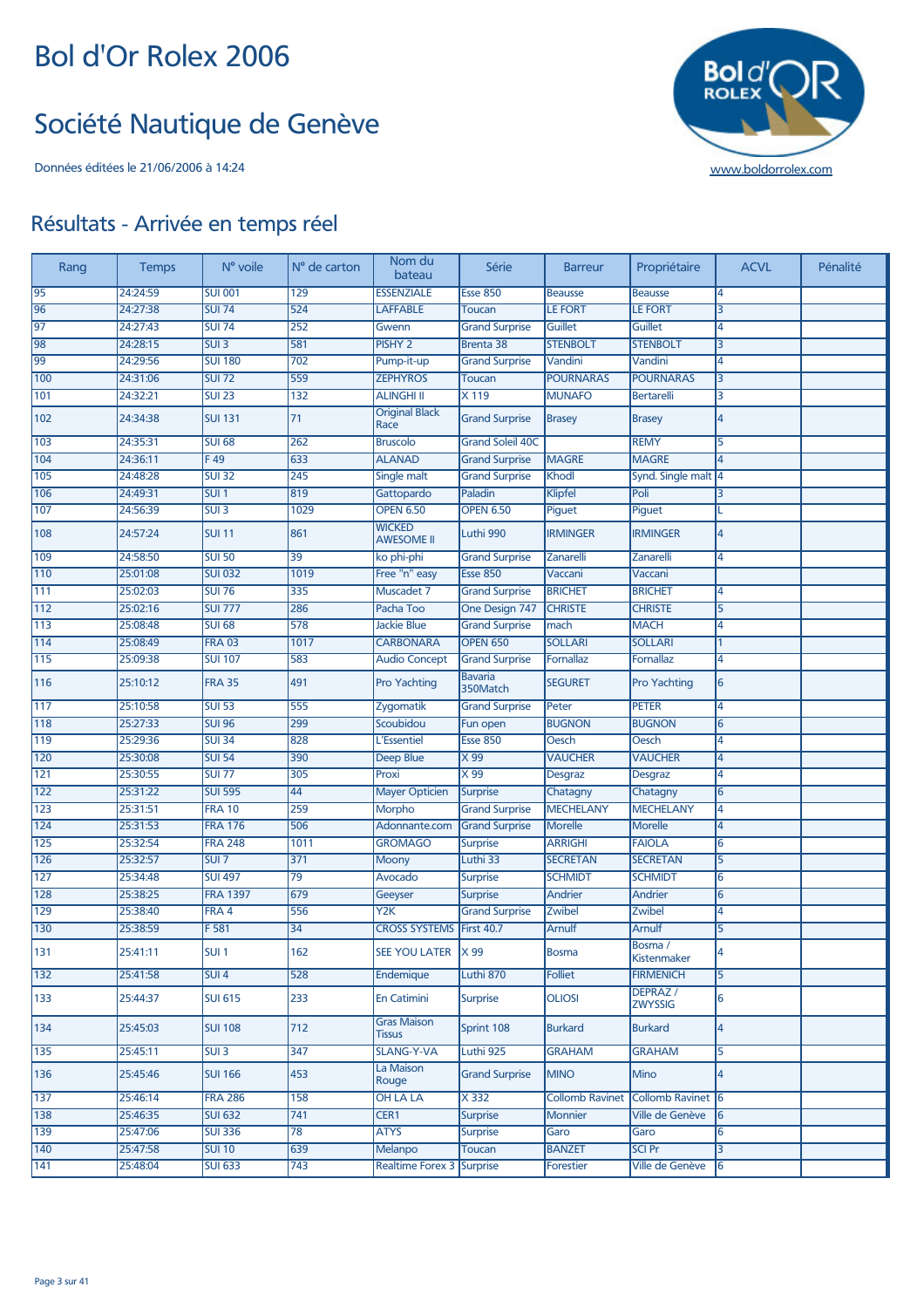#### Société Nautique de Genève



| Rang             | <b>Temps</b> | N° voile         | N° de carton    | Nom du<br>bateau                                         | Série                       | <b>Barreur</b>       | Propriétaire                | <b>ACVL</b>    | Pénalité |
|------------------|--------------|------------------|-----------------|----------------------------------------------------------|-----------------------------|----------------------|-----------------------------|----------------|----------|
| 142              | 25:49:13     | Z 1460           | 161             | <b>Nanook</b>                                            | Jeudi 12                    | Dunand               | Gerber                      | 5              |          |
| 143              | 25:49:28     | <b>FRA 33</b>    | 160             | <b>GALIOTE</b>                                           | Hélium 7.65                 | <b>TORFOU</b>        | Torfou                      | 6              |          |
| 144              | 25:49:45     | SUI <sub>1</sub> | 917             | <b>PLUS QU'UNE</b><br><b>OMBRE ET</b><br><b>POURTANT</b> | M <sub>2</sub>              | <b>PEITREQUIN</b>    | <b>PEITREQUIN</b>           | M <sub>2</sub> |          |
| 145              | 25:50:09     | <b>ITA 14372</b> | 82              | DIDISTEAM TOO   Dod 30                                   |                             | <b>DIDISHEIM</b>     | <b>DIDISHEIM</b>            | 4              |          |
| 146              | 25:50:17     | <b>SUI 1906</b>  | $\overline{20}$ | Euphorie                                                 | Florence 39                 | <b>GUGGIARI</b>      | <b>GUGGIARI</b>             | 6              |          |
| 147              | 25:50:27     | <b>SUI 3313</b>  | 551             | N                                                        | First class 10              | <b>REBEAUD</b>       | <b>REBEAUD</b>              | 3              |          |
| 148              | 25:50:30     | <b>SUI 524</b>   | 15              | Mirabaud 1                                               | <b>Surprise</b>             | <b>AYTON</b>         | Société<br>Nautique de      | 6              |          |
| 149              | 25:50:38     | <b>SUI 518</b>   | 356             | <b>TEO JAKOB</b>                                         | <b>Surprise</b>             | <b>GLAUS</b>         | <b>GANZ</b>                 | 6              |          |
| 150              | 25:50:47     | <b>SUI 008</b>   | 1024            | moana                                                    | <b>Esse 850</b>             | <b>Kracher</b>       | <b>Kracher</b>              | 4              |          |
| 151              | 25:50:50     | <b>SUI 557</b>   | 58              | <b>CNM Voiles</b><br>Gautier                             | <b>Surprise</b>             | <b>PREITNER</b>      | <b>Club Nautique</b>        | 6              |          |
| 152              | 25:51:40     | <b>SUI 1620</b>  | 14              | Hiva Oa                                                  | Bavaria 35 Match Mégroz     |                      | <b>Broccard /</b><br>Mégroz | 6              |          |
| 153              | 25:52:08     | <b>SUI 00184</b> | 840             | <b>Maximus</b>                                           | Luthi 870                   | Racloz               | Racloz                      | 5              |          |
| 154              | 25:52:16     | SUI33            | 359             | <b>FREEMAN</b>                                           | $Ufo$ 22                    | <b>EDEN</b>          | <b>CRELIER</b>              | 6              |          |
| 155              | 25:52:56     | <b>SUI 69</b>    | 1001            | Capovento                                                | Dolphin 81                  | <b>Beaud</b>         | <b>Beaud</b>                | 5              |          |
| 156              | 25:53:22     | <b>SUI 67</b>    | 1002            | Extrême 3                                                | Dolphin 81                  | <b>CLERC</b>         | <b>CLERC</b>                | 5              |          |
| 157              | 25:53:49     | <b>SUI 1058</b>  | 668             | <b>P'TIT JULOT</b>                                       | <b>Tiolu</b>                | <b>TAPPY</b>         | <b>TAPPY</b>                | 4              |          |
| 158              | 25:54:10     | <b>SUI 572</b>   | 307             | <b>Nickel</b>                                            | <b>Surprise</b>             | <b>SCHMAEH</b>       | <b>MOURA</b>                | 6              |          |
| 159              | 25:55:26     | <b>SUI 59</b>    | 318             | Pisque'Pasque 2                                          | Sirena 38                   | Schneider            | Schneider                   | 5              |          |
| 160              | 25:57:12     | <b>SUI 625</b>   | 816             | <b>Bleu comme</b><br>une orange                          | <b>Surprise</b>             | Rouiller             | Rouiller                    | 6              |          |
| 161              | 25:58:17     | <b>FRA 173</b>   | 748             | Irwazh                                                   | Melges 24                   | Juglard              | <b>Juglard</b>              | 4              |          |
| 162              | 25:58:20     | <b>SUI 82</b>    | 502             | <b>PELAGIE</b>                                           | <b>Grand Surprise</b>       | <b>Dousse</b>        | Perrin                      | 4              |          |
| 163              | 26:00:35     | <b>GER 3334</b>  | 1047            | <b>TRES HOMBRES</b>                                      | <b>Corsair F27</b>          | <b>STOLZ</b>         | <b>STOLZ</b>                | M <sub>2</sub> |          |
| 164              | 26:02:13     | 78               | 168             | <b>DIABLO</b>                                            | Joker                       | <b>Bugna</b>         | <b>Bugna</b>                | 4              |          |
| 165              | 26:02:21     | <b>SUI 42</b>    | 571             | <b>GRYFFINDOR</b>                                        | <b>Grand Surprise</b>       | <b>Vaharis</b>       | <b>Vaharis</b>              | 4              |          |
| 166              | 26:02:55     | <b>SUI 1497</b>  | 677             | <b>Blue Note</b>                                         | <b>Suspens</b>              | Craman               | <b>EGGLI</b>                | 5              |          |
| 167              | 26:06:55     | SUI1             | 227             | <b>X-RAY</b>                                             | X 312                       | Pellet               | Pellet                      | 6              |          |
| 168              | 26:10:18     | <b>GBR X1</b>    | 387             | <b>Ballerina</b>                                         | 5.5 modifié                 | <b>Taylor</b>        | <b>Taylor</b>               | 6              |          |
| 169              | 26:11:06     | <b>SUI 381</b>   | 51              | Christelle                                               | X 99                        | Ducommun             | Ducommun                    | 4              |          |
| 170              | 26:11:43     | SUI <sub>1</sub> | 254             | Lèonard                                                  | First 32                    | <b>REY</b>           | <b>REY</b>                  | 7              |          |
| 171              | 26:16:13     | <b>SUI 301</b>   | 803             | Triga 5                                                  | Mumm 30                     | <b>Baummeister</b>   | Chiesa                      | 4              |          |
| $\boxed{172}$    | 26:17:47     | <b>SUI 636</b>   | 762             | St. Jacques                                              | <b>Surprise</b>             | Richner              | Richner                     | 6              |          |
| $\overline{173}$ | 26:23:19     | 1455             | 766             | <b>WHITE BIRD</b>                                        | Améthyste                   | <b>PERRET</b>        | <b>PERRET</b><br>Galliano   | 1              |          |
| 174              | 26:24:05     | <b>FRA 1241</b>  | 848             | <b>Tarangau</b>                                          | <b>Surprise</b>             | Galliano<br>Pionneau | Pionneau                    | 6              |          |
| 175              | 26:31:30     | <b>SUI 452</b>   | 473             | <b>ALPECS</b>                                            | <b>Surprise</b>             | <b>JEHMY</b>         | <b>JEHMY</b>                | 6              |          |
| 176              | 26:32:30     | <b>SUI 452</b>   | 527             | <b>TITAN</b>                                             | X 99                        | <b>GIVEL</b>         | <b>GIVEL</b>                | 4              |          |
| 177              | 26:34:05     | $Z$ 40           | 609             | Korrigan                                                 | 6mJ                         | Janet                | Janet                       | 6              |          |
| 178              | 26:36:15     | <b>SUI 11</b>    | 432             | Ycare 3                                                  | Luthi 990                   | <b>Trachsel</b>      | <b>Trachsel</b>             | 4              |          |
| 179              | 26:39:10     | SUI <sub>3</sub> | 285             | Wahoo<br><b>DO NOT</b>                                   | <b>Grand Surprise</b>       | Favre                | Favre                       | 4              |          |
| 180              | 26:40:13     | <b>SUI 66</b>    | 124             | <b>DISTURB</b>                                           | <b>Surprise</b>             | Rinolfi              | Rinolfi                     | 6              |          |
| 181              | 26:40:30     | $-124$           | 187             | Elpénor III                                              | <b>Grand Surprise</b>       | <b>Iselin</b>        | Iselin                      | 4              |          |
| 182              | 26:43:48     | <b>SUI 399</b>   | 468             | <b>Straca</b>                                            | <b>Surprise</b>             | <b>LANGENBERGER</b>  | LANGENBERGER <sup>6</sup>   |                |          |
| 183              | 26:44:46     | <b>SUI 175</b>   | 455             | Hip Hop                                                  | <b>Grand Surprise</b>       | Aubry                | Aubry                       | 4              |          |
| 184              | 26:44:47     | <b>FRA 22031</b> | 1022            | Lune                                                     | <b>Surprise</b><br>Standard | Clerc                | <b>Bousquet</b>             | 6              |          |
| 185              | 26:52:59     | <b>SUI 21</b>    | 265             | <b>Dodo</b>                                              | X 332                       | <b>GASSER</b>        | <b>GASSER</b>               | 6              |          |
| 186              | 26:53:29     | <b>FRA 112</b>   | 64              | <b>MERRY II</b>                                          | Aphrodite 101               | <b>CARPE</b>         | <b>BUGNON</b>               | 6              |          |
| 187              | 26:54:59     | <b>SUI 641</b>   | 769             | L'Excuse                                                 | <b>Surprise</b>             | Montavon             | Lingjaerde                  | 6              |          |
| 188              | 26:59:06     | <b>SUI 2084</b>  | 263             | <b>Jaisalmer</b>                                         | <b>Banner 33</b>            | <b>Huber</b>         | <b>HUBER</b>                | 5              |          |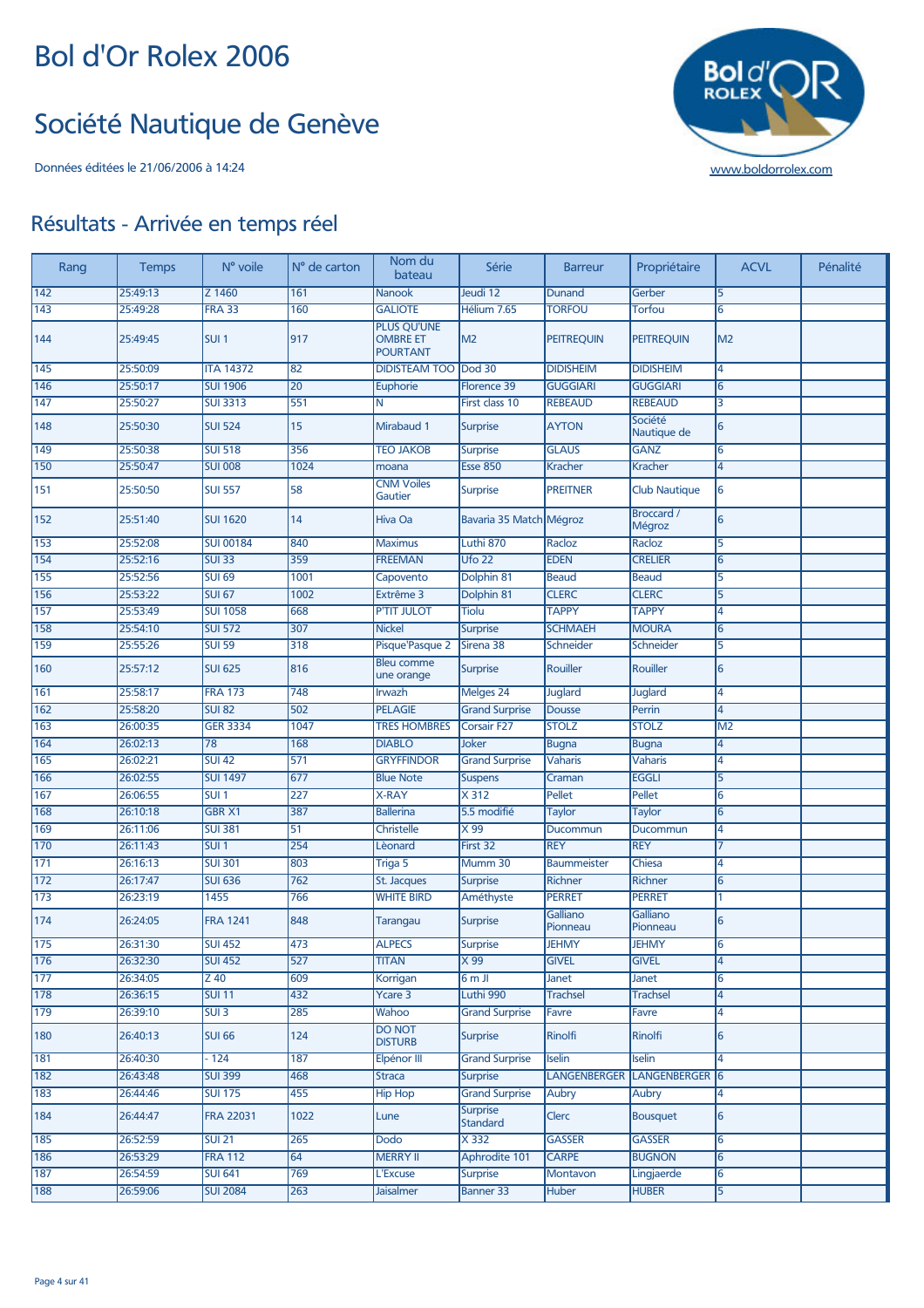#### Société Nautique de Genève



| Rang | <b>Temps</b> | N° voile          | N° de carton     | Nom du<br>bateau                        | Série                              | <b>Barreur</b>     | Propriétaire       | <b>ACVL</b>    | Pénalité |
|------|--------------|-------------------|------------------|-----------------------------------------|------------------------------------|--------------------|--------------------|----------------|----------|
| 189  | 27:00:34     | <b>SUI 2144</b>   | 105              | <b>SWANIX</b>                           | X79                                | <b>Matringe</b>    | <b>Matringe</b>    | 6              |          |
| 190  | 27:00:41     | <b>SUI 3827</b>   | 376              | <b>Mayanus VII</b>                      | Dynamic 35                         | <b>JANET</b>       | <b>JANET</b>       | 5              |          |
| 191  | 27:08:08     | <b>FRA 260</b>    | 873              | <b>LE SANS TORT</b>                     | First class 10                     | <b>BOUCHENOT</b>   | <b>BOUCHENOT</b>   | 3              |          |
| 192  | 27:10:17     | <b>SUI 77</b>     | 685              | Syphon                                  | Luthi 33                           | von der Weid       | von der Weid       | $\overline{5}$ |          |
| 193  | 27:11:31     | <b>FRA 1380</b>   | 631              | Stenic 3                                | <b>Surprise</b>                    | Montmasson         | Montmasson         | 6              |          |
| 194  | 27:14:03     | $\overline{Z}$ 82 | 326              | <b>Sans Souci</b>                       | <b>Surprise</b>                    | Henry              | Henry              | 6              |          |
| 195  | 27:14:48     | <b>SUI 49</b>     | 102              | sdf                                     | <b>Toucan</b>                      | Wildi              | Wildi              | $\overline{5}$ |          |
| 196  | 27:15:42     | Z 2278            | 231              | <b>TANGARA</b>                          | X 372 Sport                        | <b>STRAUMANN</b>   | <b>STRAUMANN</b>   | 6              |          |
| 197  | 27:15:44     | <b>SUI 643</b>    | 383              | <b>BeckO</b><br><b>Menuiserie</b>       | <b>Surprise</b>                    | <b>Beck</b>        | <b>Beck</b>        | 6              |          |
| 198  | 27:17:02     | <b>SUI 14</b>     | 488              | Anista                                  | Sprint 95                          | Lanzrein           | Lanzrein           | 3              |          |
| 199  | 27:18:30     | <b>SUI 2073</b>   | 117              | <b>BEAUFIX</b>                          | $\times 95$                        | Pasche             | Pasche             | 5              |          |
| 200  | 27:19:20     | SUI <sub>6</sub>  | 442              | Hallowen                                | <b>Luthi 10.50</b>                 | <b>METTRAUX</b>    | <b>METTRAUX</b>    | 6              |          |
| 201  | 27:20:00     | $C$ 195           | 1045             | <b>TG 7845</b>                          | Corsair 28                         | <b>Bächle</b>      | <b>Bächle</b>      | M <sub>2</sub> |          |
| 202  | 27:20:19     | <b>SUI 436</b>    | 1004             | <b>Peter Pan</b>                        | <b>Surprise</b><br><b>Standard</b> | <b>Scherer</b>     | <b>Scherer</b>     | 6              |          |
| 203  | 27:21:29     | <b>SUI 1693</b>   | 355              | Anaxel                                  | Swan 41                            | <b>MEYER</b>       | <b>MEYER</b>       | 6              |          |
| 204  | 27:21:47     | <b>SUI 270</b>    | $\overline{53}$  | <b>COQ T'ELLE</b>                       | <b>Surprise</b>                    | <b>Noble</b>       | <b>Noble</b>       | 6              |          |
| 205  | 27:21:52     | <b>SUI 71</b>     | 689              | Anthea                                  | Sélection 37                       | <b>BIERI</b>       | <b>BIERI</b>       | 5              |          |
| 206  | 27:23:21     | <b>SUI 1121</b>   | 41               | <b>LITTLE NEMO</b>                      | Amigo                              | Pfyffer            | Pfyffer            | 6              |          |
| 207  | 27:24:10     | <b>SUI 538</b>    | $\overline{272}$ | Ayayema                                 | Melges 24                          | Mordasini          | Lambert            | 5              |          |
| 208  | 27:24:18     | <b>SUI 007</b>    | 758              | Wavedancer                              | Dehler 36 CWS                      | Schwarzenbach      | Schwarzenbach      | 6              |          |
| 209  | 27:24:28     | <b>SUI 533</b>    | 241              | <b>ADRENALINE</b>                       | <b>Surprise</b>                    | Campiche           | Campiche           | 6              |          |
| 210  | 27:24:36     | <b>FRA 11</b>     | 149              | <b>PETER PAN</b>                        | Sprint 95                          | <b>Dekerle</b>     | <b>Dekerle</b>     | 4              |          |
| 211  | 27:24:39     | <b>SUI 470</b>    | 201              | FARU                                    | <b>Surprise</b>                    | Gerdil             | Amsler             | 6              |          |
| 212  | 27:25:00     | <b>SUI 372</b>    | 783              | <b>ECOLE DE VOILE</b><br><b>DE VIDY</b> | <b>Surprise</b>                    | <b>VOROS</b>       | <b>VOROS</b>       | 6              |          |
| 213  | 27:25:43     | <b>GER 337</b>    | 1049             | <b>BRRRT</b>                            | Corsair 24                         | Plathner           | Plathner           | M <sub>2</sub> |          |
| 214  | 27:25:57     | Z 21              | $\overline{772}$ | Mine de rien                            | <b>Surprise</b>                    | Washer             | Washer             | 6              |          |
| 215  | 27:26:19     | <b>FRA 900</b>    | 1037             | <b>TAMALOO</b>                          | <b>Surprise</b>                    | SOL                | SOL                | 6              |          |
| 216  | 27:26:20     | <b>SUI 600</b>    | 75               | <b>BLISS</b>                            | <b>Surprise</b>                    | Pialopoulos        | Pialopoulos        | 6              |          |
| 217  | 27:26:20     | Z 319             | 179              | <b>MOSQUITO</b>                         | <b>Surprise</b>                    | <b>Baer</b>        | <b>Baer</b>        | 6              |          |
| 218  | 27:26:21     | <b>FRA 1107</b>   | 171              | <b>WIND</b>                             | <b>Surprise</b>                    | <b>Savatier</b>    | <b>Savatier</b>    | 6              |          |
| 219  | 27:26:23     | <b>SUI 187</b>    | 88               | <b>KAHLUA</b>                           | <b>Surprise</b>                    | <b>POCHELON</b>    | Hofmeister         | 6              |          |
| 220  | 27:26:33     | <b>SUI 904</b>    | 140              | <b>PIRANA</b>                           | <b>Surprise</b>                    | Perron             | Perron             |                |          |
| 221  | 27:27:09     | F26               | 850              | LE GRAND BLEU                           | FAST <sub>26</sub>                 | <b>VESIN</b>       | <b>VESIN</b>       | 5              |          |
| 222  | 27:27:21     | <b>SUI 182</b>    | 235              | <b>GB WAYPOINT 2</b>                    | Sprinto                            | <b>Brucchietti</b> | <b>Brucchietti</b> | 6              |          |
| 223  | 27:27:26     | <b>FRA 144</b>    | 1036             | <b>STRATAGEME</b>                       | <b>Surprise</b>                    | <b>LANSAC</b>      | <b>LANSAC</b>      | 6              |          |
| 224  | 27:27:32     | <b>FRA 6915</b>   | 438              | <b>Exces d'Ivresse II</b>               | Bénéteau 25                        | <b>Billet</b>      | <b>Billet</b>      | 6              |          |
| 225  | 27:29:06     | <b>SUI 588</b>    | 43               | <b>SYNCHRO</b>                          | <b>Surprise</b>                    | <b>Rees</b>        | <b>Rees</b>        | 6              |          |
| 226  | 27:29:08     | <b>FRA 37</b>     | 852              | <b>CACHA</b>                            | Hélium 7.65                        | <b>DUTEIL</b>      | <b>DUTEIL</b>      | 6              |          |
| 227  | 27:29:12     | <b>SUI 282</b>    | 264              | <b>Agepoly IV</b>                       | <b>Surprise</b>                    | Ratouis            | <b>Schuler</b>     | 6              |          |
| 228  | 27:29:13     | <b>SUI 525</b>    | 742              | CER <sub>2</sub>                        | <b>Surprise</b>                    | Pochelon           | Ville de Genève    | 6              |          |
| 229  | 27:29:24     | SUI8              | 808              | Llay-Llay                               | Dynamic 35                         | Rosenberg          | Rosenberg          | 5              |          |
| 230  | 27:29:36     | <b>SUI 343</b>    | 396              | <b>Baobab</b>                           | <b>Surprise</b>                    | <b>Steffen</b>     | <b>Steffen</b>     | 6              |          |
| 231  | 27:29:42     | <b>FRA 405</b>    | 409              | Edempom                                 | <b>Surprise</b>                    | Pommeret           | Pommeret           | 6              |          |
| 232  | 27:30:09     | <b>SUI 561</b>    | 802              | Freyja                                  | Minitransat 6.50                   | Walter             | Walter             | 4              |          |
| 233  | 27:30:30     | <b>SUI 360</b>    | 154              | <b>COCAINE</b>                          | <b>Surprise</b>                    | Baertschiger       | <b>Toso</b>        | 6              |          |
| 234  | 27:30:36     | $Z$ 403           | 601              | Souïmanga                               | Luthi 28                           | <b>HUNZIKER</b>    | <b>HUNZIKER</b>    | 6              |          |
| 235  | 27:30:43     | <b>SUI 547</b>    | 635              | <b>BELFILLE</b>                         | Luthi 33                           | <b>GALLAY</b>      | <b>GALLAY</b>      | 5              |          |
|      |              |                   |                  |                                         |                                    |                    |                    |                |          |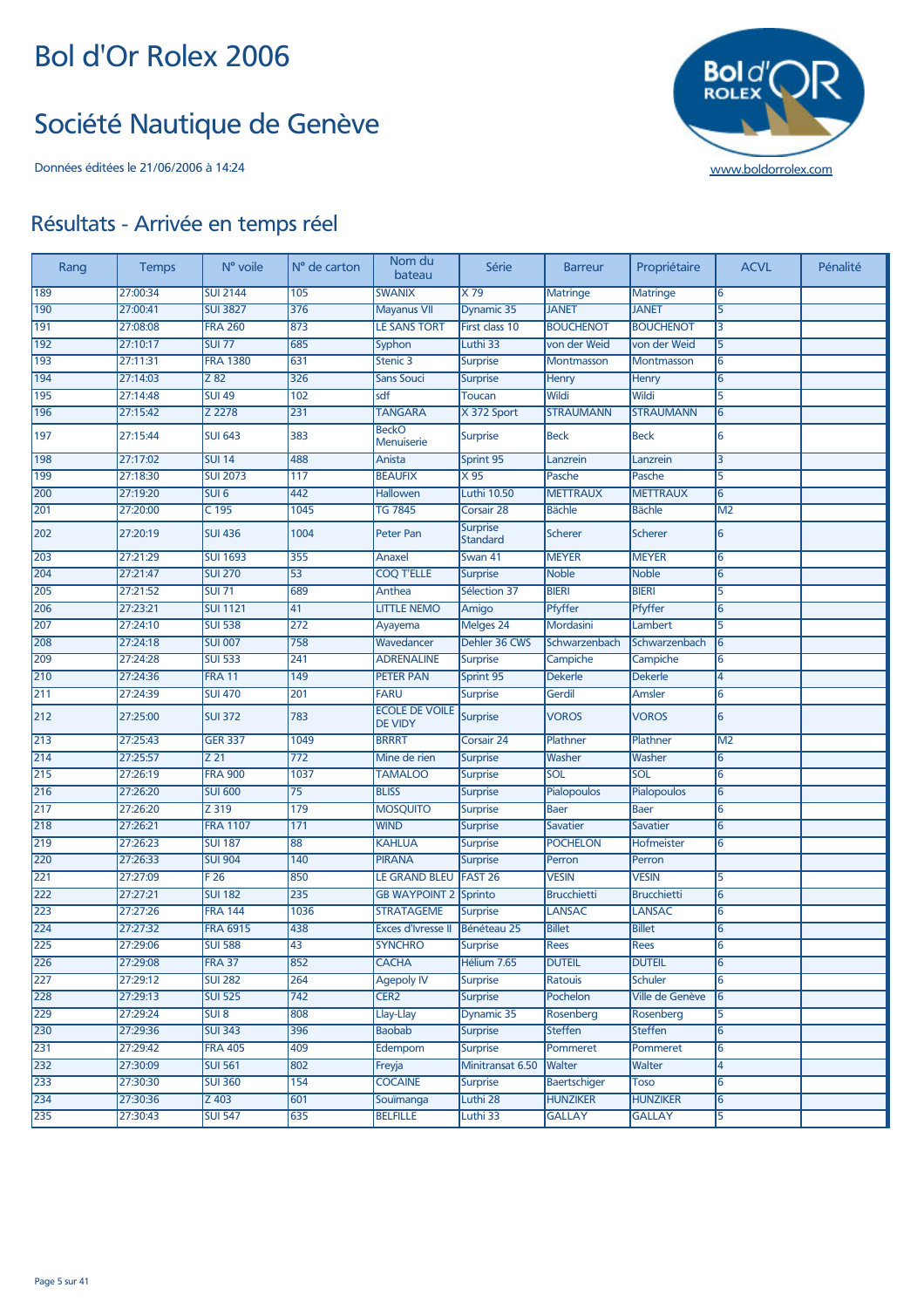#### Société Nautique de Genève



| Rang | <b>Temps</b> | N° voile         | N° de carton     | Nom du<br>bateau          | Série                       | <b>Barreur</b>                   | Propriétaire                     | <b>ACVL</b> | Pénalité |
|------|--------------|------------------|------------------|---------------------------|-----------------------------|----------------------------------|----------------------------------|-------------|----------|
| 236  | 27:32:06     | <b>SUI 541</b>   | 266              | Ose Air                   | <b>Surprise</b>             | <b>HAUSER</b>                    | <b>HAUSER</b>                    | 6           |          |
| 237  | 27:33:43     | <b>FRA 22181</b> | 1007             | Esprit d'sail             | <b>Surprise</b>             | poirier                          | <b>POIRIER</b>                   |             |          |
| 238  | 27:33:55     | <b>FRA 31004</b> | 549              | <b>Black Flag</b>         | Bénéteau 25                 | <b>CHAFFARDON</b>                | <b>CHAFFARDON</b>                | 6           |          |
| 239  | 27:33:56     | <b>SUI 7777</b>  | 282              | <b>Red Dot</b>            | <b>Banner 28</b>            | <b>Phillip Morris</b><br>Sailing | <b>Phillip Morris</b><br>Sailing | 4           |          |
| 240  | 27:34:08     | <b>SUI 106</b>   | 165              | <b>LOVE-LOVE</b>          | <b>Surprise</b>             | <b>KISLIG</b>                    | Chapatte                         | 6           |          |
| 241  | 27:34:38     | $\overline{25}$  | 352              | Canios                    | Luthi 29                    | <b>MATTHYS</b>                   | <b>MATTHYS</b>                   | 7           |          |
| 242  | 27:35:20     | <b>SUI 3037</b>  | 267              | <b>5e ELEMENT</b>         | J <sub>24</sub>             | <b>Bodmer</b>                    | <b>Bodmer</b>                    | 6           |          |
| 243  | 27:36:04     | <b>SUI 1008</b>  | 277              | <b>Maurablia</b>          | Luthi 28                    | <b>POUJOULAT</b>                 | <b>POUJOULAT</b>                 | 7           |          |
| 244  | 27:36:38     | <b>FRA 378</b>   | 413              | <b>N'Eau Stress</b>       | Dufour 34                   | Pibouleau                        | Pibouleau                        | 7           |          |
| 245  | 27:37:43     | Z 1969           | 604              | Tanga                     | Confortina 32               | <b>WAKLEY</b>                    | <b>KILBERT</b>                   | 7           |          |
| 246  | 27:37:53     | <b>SUI 1037</b>  | 620              | <b>Surprise-Party I</b>   | <b>Surprise</b>             | <b>Rilliet</b>                   | <b>Rilliet</b>                   | 6           |          |
| 247  | 27:38:07     | <b>SUI 335</b>   | 398              | Hop-La                    | <b>Surprise</b>             | <b>GAMPER</b>                    | Calero                           | 6           |          |
| 248  | 27:39:19     | <b>SUI 992</b>   | 871              | <b>BIENSUR</b>            | <b>Surprise</b>             | <b>MICHOUD</b>                   | <b>GIANOLA</b>                   | 6           |          |
| 249  | 27:39:25     | SUI <sub>7</sub> | 785              | Danaé                     | Jeudi 12                    | Dougoud                          | Dougoud                          | 5           |          |
| 250  | 27:39:50     | <b>SUI 136</b>   | 584              | Mathé 4                   | <b>Surprise</b>             | Maugué                           | Maugué                           | 6           |          |
| 251  | 27:40:18     | <b>FRA 1486</b>  | 763              | <b>While Wind</b>         | <b>Surprise</b>             | Roland                           | Ragot-Bujadoux                   | 6           |          |
| 252  | 27:41:12     | <b>SUI 17</b>    | 700              | <b>Truffalo</b>           | <b>Surprise</b>             | Charrot                          | Charrot                          | 6           |          |
| 253  | 27:41:18     | <b>SUI 407</b>   | 526              | Galaxie                   | <b>Surprise</b>             | Ythier                           | Di Biase                         | 5           |          |
| 254  | 27:41:39     | <b>SUI 606</b>   | 219              | <b>ESCAPE</b>             | <b>Surprise</b>             | Raffeneau                        | Raffeneau                        | 6           |          |
| 255  | 27:42:28     | <b>SUI 13</b>    | 801              | <b>ONDINE</b>             | Tofinou 9.50                | <b>BBURNIER</b>                  | <b>BURNIER</b>                   | 5           |          |
| 256  | 27:43:26     | <b>SUI 395</b>   | 229              | <b>J'SUI</b>              | J80                         | Perrot                           | Perrot                           | 6           |          |
| 257  | 27:43:30     | <b>SUI 596</b>   | 250              | <b>MANA</b>               | <b>Super Arlequin</b>       | <b>Beeguer</b>                   | <b>Beequer</b>                   | 6           |          |
| 258  | 27:44:23     | <b>SUI 379</b>   | 119              | <b>RAMPINI</b>            | <b>Surprise</b>             | <b>ROL</b>                       | <b>RAMPINI</b>                   |             |          |
| 259  | 27:45:12     | <b>FRA 22640</b> | 693              | <b>Silver Surfer</b>      | <b>Surprise</b>             | <b>Nesbit</b>                    | <b>Nesbit</b>                    | 6           |          |
| 260  | 27:48:43     | <b>FRA 320</b>   | 544              | <b>Sterne</b>             | <b>First 35S5</b>           | <b>BERNAZ</b>                    | <b>BERNAZ</b>                    | 6           |          |
| 261  | 27:52:06     | <b>FRA 354</b>   | 698              | <b>Zouli TMf</b>          | <b>Surprise</b>             | Cruz                             | Cruz                             | 6           |          |
| 262  | 27:55:08     | <b>SUI 424</b>   | 70               | don't worry               | Bénéteau 25                 | <b>ROCH</b>                      | <b>ROCH</b>                      | 6           |          |
| 263  | 27:55:47     | F1104            | 619              | <b>R2D2</b>               | <b>Surprise</b>             | <b>Baechtold</b>                 | <b>Baechtold</b>                 | 6           |          |
| 264  | 27:56:52     | <b>FRA 402</b>   | $\overline{747}$ | <b>Bonne Mine</b>         | <b>Surprise</b>             | Girin                            | Girin                            | 6           |          |
| 265  | 27:59:17     | <b>SUI 98</b>    | 144              | <b>MOSQUITO</b>           | Sprinto                     | Jordan                           | <b>Boucherba</b>                 | 6           |          |
| 266  | 27:59:21     | <b>SUI 267</b>   | 278              | Speedair                  | <b>Surprise</b>             | <b>Sistek</b>                    | <b>Sistek</b>                    | 6           |          |
| 267  | 28:00:53     | Z 202            | 800              | vitamine                  | <b>Surprise</b><br>Standard | <b>Krebs</b>                     | <b>Krebs</b>                     | 6           |          |
| 268  | 28:01:21     | <b>FRA 42092</b> | 1009             | roc'h-guarine2            | <b>Surprise</b>             | quillec                          | quillec                          | 6           |          |
| 269  | 28:05:29     | <b>SUI 639</b>   | 807              | Du Pont à la<br>Voile     | <b>Surprise</b>             | <b>Dupont Sailing</b><br>Club    | <b>Dupont Sailing</b><br>Club    | 6           |          |
| 270  | 28:05:33     | <b>SUI 374</b>   | 675              | <b>Cactus</b>             | <b>Surprise</b>             | Girardbille                      | Girardbille                      | 6           |          |
| 271  | 28:07:03     | <b>SUI 297</b>   | 529              | Ad Hoc                    | <b>Surprise</b>             | Dubois-Ferrière                  | Dubois-Ferrière                  | 6           |          |
| 272  | 28:07:06     | S <sub>11</sub>  | 833              | <b>ANNAT</b>              | 22 mètres<br>suédois        | Galmiche                         | Déglon Juaz                      |             |          |
| 273  | 28:09:30     | <b>SUI 498</b>   | 292              | Quadrifoglio              | <b>Surprise</b>             | Michelini                        | Michelini                        | 6           |          |
| 274  | 28:09:39     | <b>SUI 1992</b>  | 486              | Eaugalo                   | <b>Banner 28</b>            | <b>Darbellay</b>                 | <b>Darbellay</b>                 | 5           |          |
| 275  | 28:10:30     | Z 245            | 236              | <b>ZIG ZAG</b>            | <b>Surprise</b>             | <b>Brudon</b>                    | Benvenuti /<br><b>Brudon</b>     | 6           |          |
| 276  | 28:12:44     | Z 326            | 566              | M                         | Aphrodite 101               | Wahl                             | Wahl                             | 5           |          |
| 277  | 28:13:00     | <b>SUI 304</b>   | 659              | Carré d'As                | <b>Surprise</b>             | <b>LE FORT</b>                   | <b>LE FORT</b>                   | 6           |          |
| 278  | 28:13:00     | <b>SUI 179</b>   | 680              | LA RIVALE 2               | <b>Surprise</b>             | <b>PICTET</b>                    | <b>PICTET</b>                    | 6           |          |
| 279  | 28:13:05     | SUI <sub>1</sub> | 744              | <b>Carpe Diem</b>         | Luthi 850                   | Schaerrer                        | Schaerrer                        | 6           |          |
| 280  | 28:13:16     | <b>SUI 394</b>   | 837              | Pacharan                  | <b>Surprise</b><br>Standard | <b>Tissot</b>                    | <b>Tissot</b>                    | 6           |          |
| 281  | 28:13:58     | SUI <sub>1</sub> | 832              | club de voile<br>lausanne | Surprise                    | mayor                            | club de voile<br>lausanne        | 6           |          |
| 282  | 28:14:14     | <b>FRA 605</b>   | 839              | A'crochetoi               | <b>Surprise</b>             | Schmittbuhl                      | Schmittbuhl                      | 6           |          |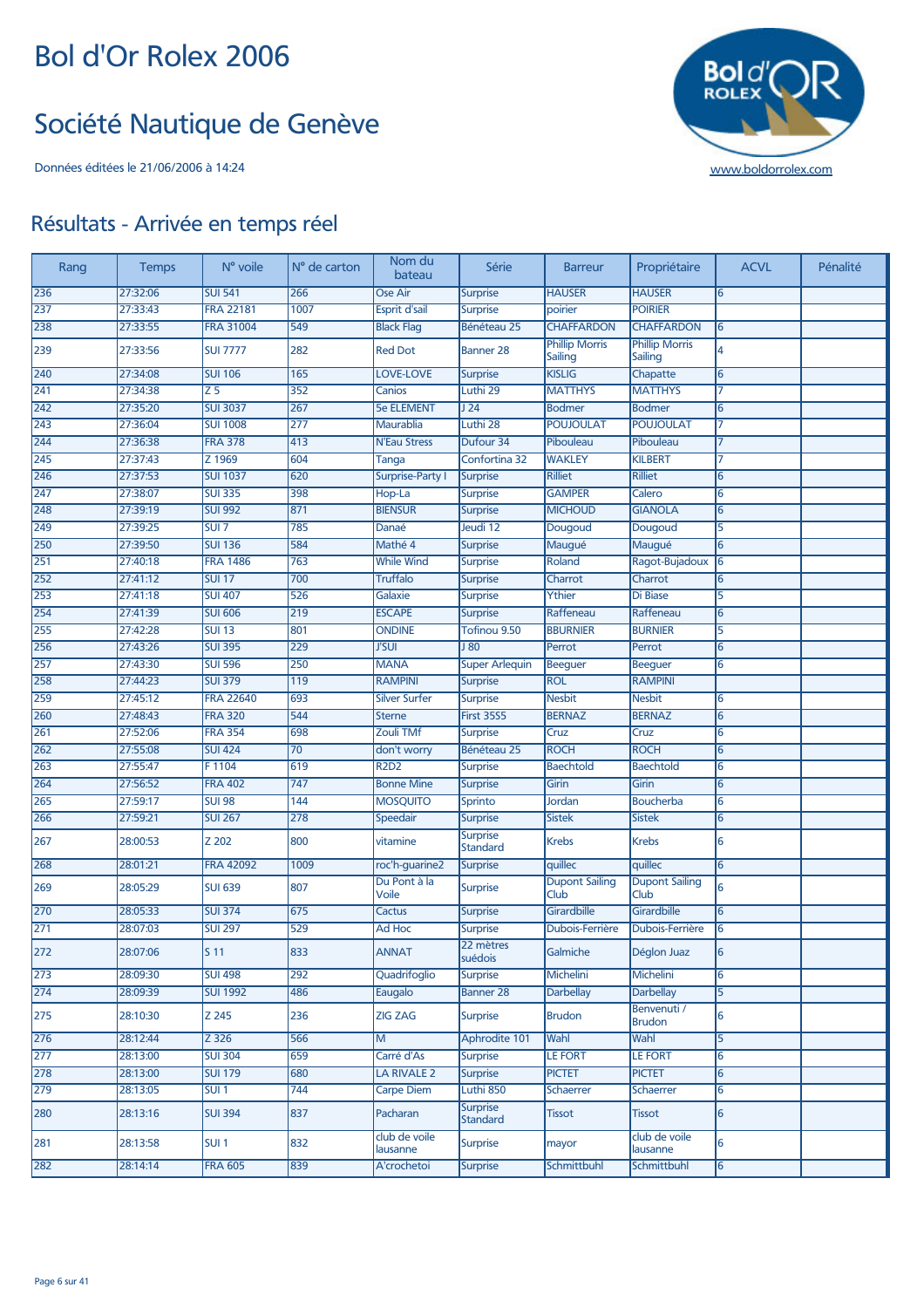#### Société Nautique de Genève



| Rang | <b>Temps</b> | N° voile         | N° de carton | Nom du<br>bateau                    | Série                              | <b>Barreur</b>    | Propriétaire                 | <b>ACVL</b>    | Pénalité |
|------|--------------|------------------|--------------|-------------------------------------|------------------------------------|-------------------|------------------------------|----------------|----------|
| 283  | 28:14:15     | <b>SUI 160</b>   | 779          | <b>SITUVEU</b>                      | <b>Surprise</b>                    | <b>TOULOUSE</b>   | Sailing Club de<br><b>HP</b> | 6              |          |
| 284  | 28:14:26     | <b>SUI 20</b>    | 793          | Clavella II                         | Sprint 95                          | Hauser            | Hauser                       | $\overline{4}$ |          |
| 285  | 28:15:12     | Z 2087           | 116          | <b>EL AMARETTO</b>                  | Granada 31                         | Seitz             | <b>Seitz</b>                 | 6              |          |
| 286  | 28:15:44     | Z 233            | 608          | <b>ARACHNOPHOBIA</b> Surprise       |                                    | Hesener           | Hesener                      | 6              |          |
| 287  | 28:16:45     | <b>SUI 749</b>   | 268          | <b>Troubadour</b>                   | <b>First Class 8</b><br>Open       | <b>VIAL</b>       | <b>VIAL</b>                  | 6              |          |
| 288  | 28:17:35     | <b>SUI 284</b>   | 831          | Philaneme                           | <b>Surprise</b>                    | <b>Naito</b>      | Montandon                    | 6              |          |
| 289  | 28:17:44     | <b>SUI 164</b>   | 818          | Dona Flor                           | <b>Surprise</b><br><b>Standard</b> | Hurt              | Hurt                         | 6              |          |
| 290  | 28:17:51     | Z 1666           | 695          | Clochard                            | $\times 79$                        | Rey               | Rey                          | 6              |          |
| 291  | 28:18:42     | <b>SUI 332</b>   | 794          | <b>Melina</b>                       | Dufour 40                          | <b>Baumann</b>    | <b>Baumann</b>               | 6              |          |
| 292  | 28:19:38     | Z 123            | 841          | <b>PUSSYCAT</b>                     | <b>Rush Régate</b>                 | Gelissen          | Gelissen                     | 6              |          |
| 293  | 28:20:20     | <b>SUI 111</b>   | 939          | <b>DENTUSO III</b>                  | F <sub>28</sub>                    | <b>TANSSENS</b>   | <b>CHRISTIAN</b>             | M <sub>2</sub> |          |
| 294  | 28:20:37     | <b>SUI 526</b>   | 17           | Mirabaud 3                          | <b>Surprise</b>                    | <b>ALBRICI</b>    | Société<br>Nautique de       | 6              |          |
| 295  | 28:21:21     | <b>SUI 37</b>    | 385          | lamoule                             | Surprise                           | <b>Hess</b>       | <b>Hess</b>                  | 6              |          |
| 296  | 28:21:28     | <b>SUI 525</b>   | 16           | <b>Mirabaud 2</b>                   | Surprise                           | <b>PALMA</b>      | Société<br>Nautique de       | 6              |          |
| 297  | 28:21:32     | <b>SUI 157</b>   | 531          | <b>Nanouk</b>                       | <b>Surprise</b>                    | Rogner            | <b>Dorenbos</b>              | 6              |          |
| 298  | 28:21:51     | <b>SUI 245</b>   | 178          | <b>QUOIQUE</b>                      | <b>First Class 8</b>               | de Choudens       | de Choudens                  | 4              |          |
| 299  | 28:22:13     | <b>SUI 1991</b>  | 240          | Douce-Marie                         | Luthi 36                           | Rhyn              | Rhyn                         | 6              |          |
| 300  | 28:23:01     | Z 329            | 774          | <b>PATOOTIE</b>                     | Confortina 32                      | Spielmann         | Spielmann                    | 7              |          |
| 301  | 28:23:04     | <b>FRA 1403</b>  | 4            | <b>TIMAYAN</b>                      | <b>Surprise</b><br><b>Standard</b> | Cretignier        | Cretignier                   | 6              |          |
| 302  | 28:24:06     | <b>SUI 185</b>   | 587          | <b>Barbarella</b>                   | $5.5$ JI                           | <b>Bouvier</b>    | <b>Bouvier</b>               | $\overline{7}$ |          |
| 303  | 28:24:18     | <b>FRA 333</b>   | 279          | Sophyann                            | <b>Elan 333</b>                    | Dupont            | Dupont /<br><b>Beauduc</b>   | 7              |          |
| 304  | 28:24:31     | <b>FRA 4037</b>  | 420          | <b>Marquises</b>                    | Surprise                           | Frey              | Chavant Maurice 6            |                |          |
| 305  | 28:24:41     | <b>SUI 513</b>   | 517          | Deuxi                               | <b>Surprise</b>                    | Agustoni          | Agustoni                     | 6              |          |
| 306  | 28:24:45     | <b>FRA 248</b>   | 706          | blue infinity                       | Surprise                           | <b>MESSERLI</b>   | <b>Club Nautique</b>         | 6              |          |
| 307  | 28:25:00     | Z <sub>1</sub>   | 836          | <b>ICE BOAT</b>                     | Elan 31                            | <b>FATIO</b>      | <b>SAILCON</b>               | 6              |          |
| 308  | 28:25:08     | <b>FRA 394</b>   | 781          | Ondine                              | <b>Surprise</b>                    | <b>DAVY</b>       | Davy                         | 6              |          |
| 309  | 28:25:09     | <b>SUI 310</b>   | 636          | <b>Bel Aurore III</b>               | <b>Surprise</b>                    | <b>KOSSLER</b>    | Kössler                      | 6              |          |
| 310  | 28:25:10     | <b>FRA 16696</b> | 782          | Illawarra                           | Sprint 95                          | Mounié            | Mounié                       | 5              |          |
| 311  | 28:28:09     | <b>FRA 15704</b> | 1025         | <b>MAGIC BALTO</b>                  | One Design 747                     | <b>VIARISIO</b>   | <b>VIARISIO</b>              | 4              |          |
| 312  | 28:29:12     | <b>SUI 47</b>    | 362          | Cassiopée                           | Hélium 7.65                        | <b>Theurillat</b> | Waeber                       | 6              |          |
| 313  | 28:32:57     | Z 729            | 463          | Nul en classe                       | <b>First Class 8</b>               | <b>Fallot</b>     | Fallot                       | 5              |          |
| 314  | 28:35:40     | <b>SUI 23</b>    | 169          | beau-tox                            | Hélium 7.65                        | Friedli           | Friedli                      | 6              |          |
| 315  | 28:47:58     | <b>SUI 560</b>   | 114          | YOBE <sub>I</sub>                   | <b>Surprise</b>                    | <b>Mas</b>        | <b>Mas</b>                   | 6              |          |
| 316  | 28:51:30     | $Z_1$            | 993          | B3                                  | <b>BARBERIS</b><br><b>SCCIATRA</b> | AMOUDRUZ          | AMOUDRUZ                     |                |          |
| 317  | 28:58:19     | <b>SUI 80</b>    | 536          | <b>Nicolus</b>                      | <b>Flying Forty</b>                | <b>DIDISHEIM</b>  | <b>DIDISHEIM</b>             | 6              |          |
| 318  | 29:09:56     | <b>SUI 1663</b>  | 196          | <b>ANGUILLE SOUS</b><br><b>RUSH</b> | Rush Régate                        | Gruner            | <b>WEHRLI</b>                | 5              |          |
| 319  | 29:10:54     | <b>SUI 9871</b>  | 300          | L'Arche                             | Furia 37+                          | <b>MONDADA</b>    | <b>MONDADA</b>               | 6              |          |
| 320  | 29:19:05     | <b>SUI 1158</b>  | 384          | Goof                                | Contessa 32                        | <b>GAVIN</b>      | <b>GAVIN</b>                 | $\overline{7}$ |          |
| 321  | 29:27:50     |                  | 518          | <b>Pux Love Boat</b>                | First class 10                     | <b>LEURAT</b>     | <b>KRUGER</b>                | 3              |          |
| 322  | 29:30:12     | <b>SUI 10</b>    | 19           | Lady Jo                             | Elan 33                            | Magnin            | <b>MAGNIN</b>                | 6              |          |
| 323  | 30:11:10     | <b>FRA 87</b>    | 431          | <b>TAXI</b>                         | Val 35                             | <b>CHARPIN</b>    | <b>CHARPIN</b>               | 4              |          |
| 324  | 30:20:36     | <b>SUI 216</b>   | 216          | <b>IMAGINE</b>                      | Daydream 300                       | Deffaugt          | Deffaugt                     | 6              |          |
| 325  | 30:25:19     | <b>SUI 1588</b>  | 289          | Jolyn                               | Granada 32                         | <b>RUEPP</b>      | <b>RUEPP</b>                 | 7              |          |
| 326  | 30:32:41     | <b>SUI 523</b>   | 186          | Zephyr                              | <b>Surprise</b>                    | <b>PONCET</b>     | <b>PONCET</b>                | 6              |          |
| 327  | 30:33:35     | <b>SUI 15</b>    | 735          | Lékum du Lac                        | Tofinou 9.50                       | Kummerman         | Kummerman                    | 5              |          |
| 328  | 30:34:51     | <b>SUI 311</b>   | 815          | <b>FOU D'AMOUR</b>                  | <b>Surprise</b>                    | <b>LIEGEARD</b>   | <b>URBEN</b>                 | 6              |          |
| 329  | 30:35:51     | Z 1072           | 94           | Vendredi                            | <b>Quarter Tonner</b>              | Hochwahr          | Hochwahr                     | 6              |          |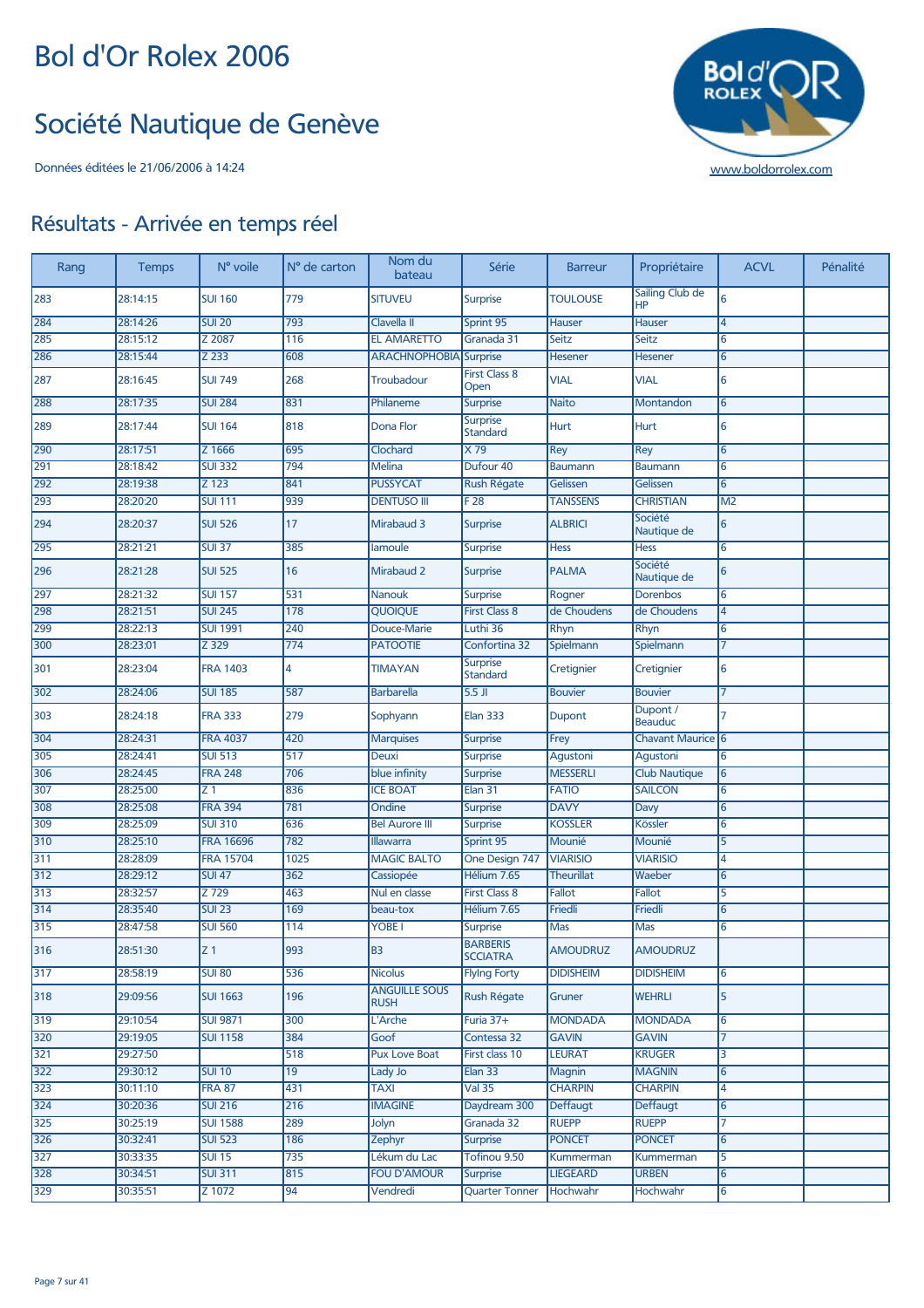## Société Nautique de Genève

Données éditées le 21/06/2006 à 14:24 [www.boldorrolex.com](http://www.boldorrolex.com)

# **Bold'**

| Rang | <b>Temps</b> | N° voile        | $\mathsf{IN}^\circ$ de carton | Nom du<br>bateau | Série         | <b>Barreur</b> | Propriétaire | <b>ACVL</b> | Pénalité |
|------|--------------|-----------------|-------------------------------|------------------|---------------|----------------|--------------|-------------|----------|
| 330  | 30:59:29     | <b>SUI 1090</b> | 734                           | Eloize           | Luux 10.9     | <b>Dupuis</b>  | Dupuis       |             |          |
| 331  | 30:59:29     | <u>.</u>        | 1016                          | nirvana          | Confortina 32 | l Limacher     | Limacher     |             |          |

| statistiques                    |                                   |  |  |  |  |
|---------------------------------|-----------------------------------|--|--|--|--|
| Nombre de bateaux inscrits: 576 | Nombre de bateaux partants: 560   |  |  |  |  |
| Nombre de bateaux abandons: 178 | Nombre de bateaux disqualifiés: 0 |  |  |  |  |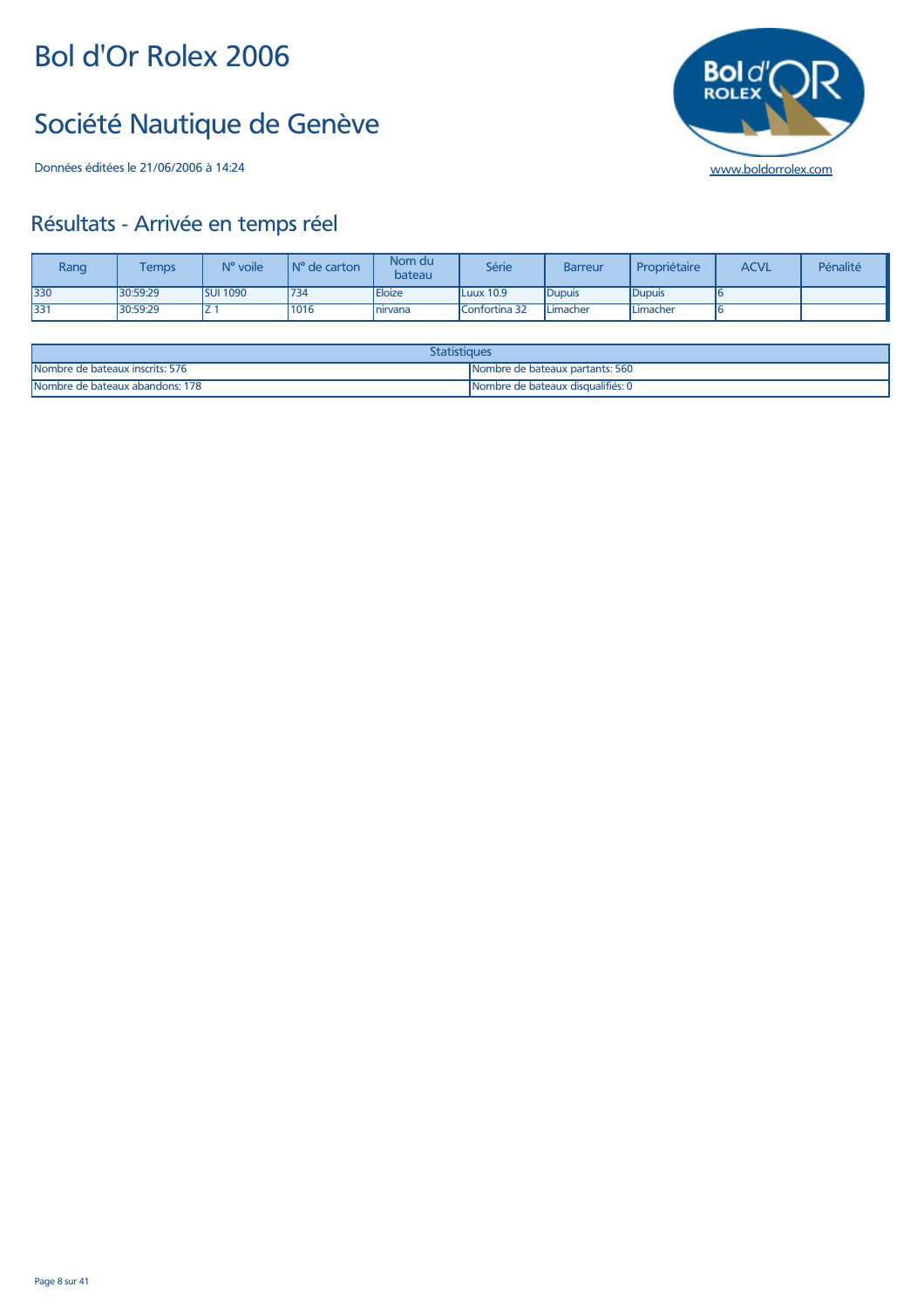#### Société Nautique de Genève

Données éditées le 21/06/2006 à 14:24 [www.boldorrolex.com](http://www.boldorrolex.com)

# **Bold'**

| Rang | <b>Temps</b> | $No$ voile       | N° de carton | Nom du<br>bateau                   | Série               | <b>Barreur</b>                   | Propriétaire                     | Pénalité |
|------|--------------|------------------|--------------|------------------------------------|---------------------|----------------------------------|----------------------------------|----------|
|      | 15:56:49     | <b>SUI 200</b>   | 45           | <b>TILT</b>                        | Psaros 40           | Schneiter/Firmenich              | Schneiter<br>/Firmenich          |          |
| l2   | 16:09:49     | SUI <sub>1</sub> | 322          | Taillevent II                      | ACC <sub>60</sub>   | <b>ENGEL</b>                     | <b>ENGEL</b>                     |          |
| Iз   | 16:50:19     | <b>GBR 2436R</b> | 1005         | <b>FULL PELT</b>                   | <b>Richard 36</b>   | <b>RICHARDS</b>                  | <b>FEIN</b>                      |          |
| 14   | 17:17:29     | <b>FRA 2001</b>  | 87           | <b>FRENCH</b><br><b>CONNECTION</b> | Proto               | <b>Asso French</b><br>Connection | <b>Asso French</b><br>Connection |          |
| 15   | 18:28:14     | <b>SUI 100</b>   | 150          | Syz & Co                           | Psaros 40           | <b>PSAROFAGHIS</b>               | <b>PSAROFAGHIS</b>               |          |
| l6   | 19:21:01     | <b>FRA 666</b>   | 52           | <b>Full Speed Creyf's</b>          | Richards 36         | Gasparini                        | Gasparini                        |          |
| 17   | 19:27:24     | <b>SUI 300</b>   | 141          | <b>OYSTER Funds</b>                | Psaros 40           | Delaye                           | <b>Delaye</b>                    |          |
| l8   | 19:46:31     | <b>SUI1</b>      | 139          | <b>ALBATROS</b>                    | Proto               | Ryter                            | Association                      |          |
| l9   | 25:08:49     | <b>FRA 03</b>    | 1017         | <b>CARBONARA</b>                   | OPEN <sub>650</sub> | <b>SOLLARI</b>                   | <b>SOLLARI</b>                   |          |
| 110  | 26:23:19     | 1455             | 766          | <b>WHITE BIRD</b>                  | Améthyste           | <b>PERRET</b>                    | <b>PERRET</b>                    |          |

| Statistiques pour la classe 1  |                                    |  |  |  |  |
|--------------------------------|------------------------------------|--|--|--|--|
| Nombre de bateaux partants: 10 | INombre de bateaux arrivés: 10     |  |  |  |  |
| Nombre de bateaux abandons: 0  | INombre de bateaux disqualifiés: 0 |  |  |  |  |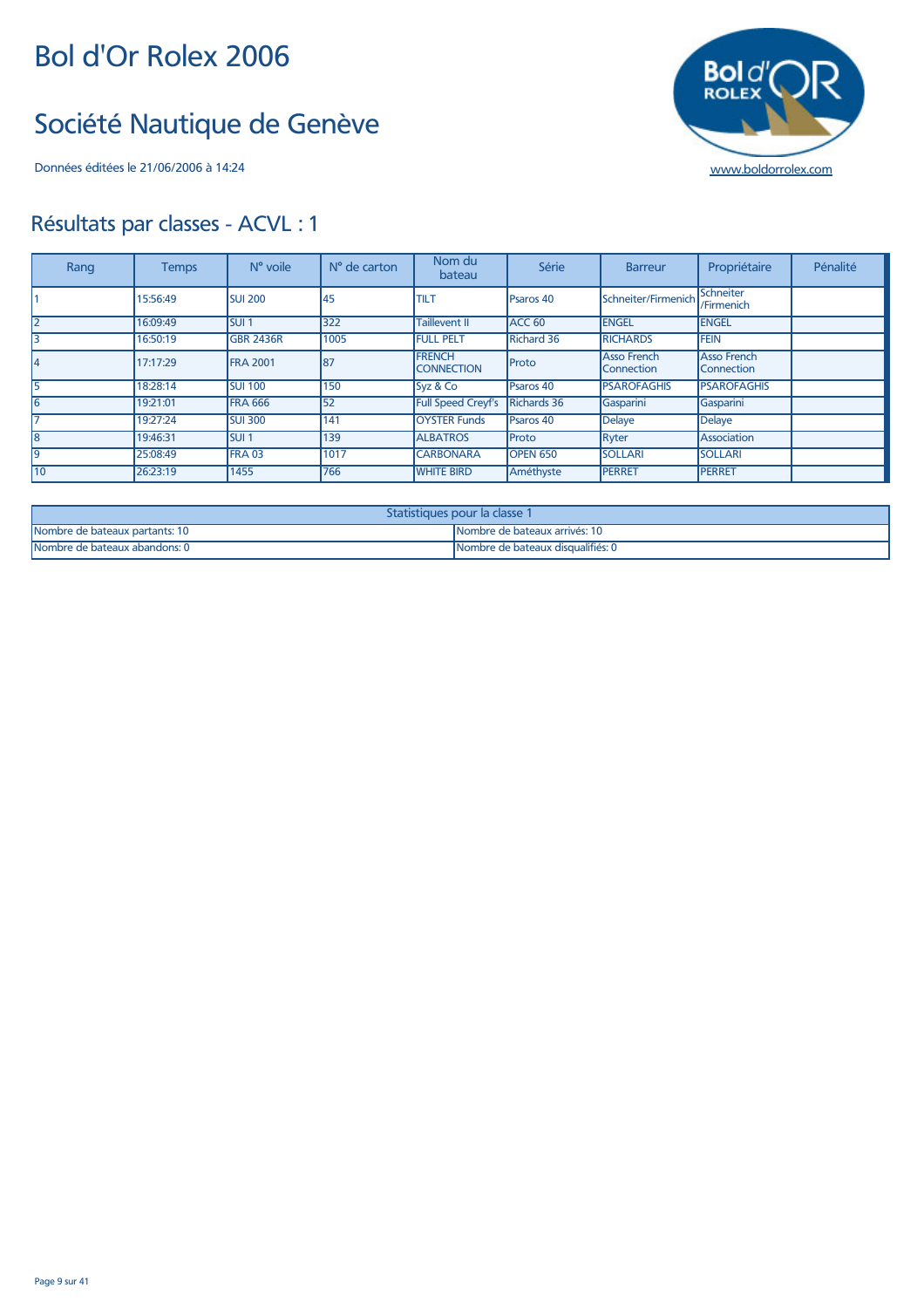#### Société Nautique de Genève



| Rang           | <b>Temps</b> | N° voile         | N° de carton | Nom du<br>bateau       | Série             | <b>Barreur</b> | Propriétaire      | Pénalité |
|----------------|--------------|------------------|--------------|------------------------|-------------------|----------------|-------------------|----------|
|                | 18:17:59     | <b>SUI 6666</b>  | 302          | <b>Miss Tfy</b>        | Luthi 38          | Valiton        | Valiton           |          |
| $\overline{2}$ | 19:23:42     | <b>SUI1</b>      | 339          | Cornaline              | Proto             | Della Casa     | <b>Della Casa</b> |          |
| 3              | 19:41:51     | <b>EUR 99</b>    | 242          | <b>Kick Asso</b>       | Asso 99           | <b>Syfrig</b>  | Syfrig            |          |
| $\overline{4}$ | 20:42:04     | <b>SUI 2001</b>  | 370          | <b>Unanimus</b>        | Luthi 33          | <b>BORDIER</b> | <b>DEMOLE</b>     |          |
| 5              | 20:45:39     | <b>SUI 1012</b>  | 274          | <b>Belotti</b>         | Mysphi 47         | <b>FERT</b>    | <b>FERT</b>       |          |
| 6              | 20:52:24     | <b>SUI 34</b>    | 103          | <b>PERCHETTE</b>       | Luthi 34          | Patry          | Patry             |          |
|                | 21:21:18     | <b>SUI 135</b>   | 30           | <b>HENRI LLOYD</b>     | Asso 99           | Lazzari        | Lazzari           |          |
| 18             | 21:21:29     | <b>CH 183</b>    | 767          | <b>Terrific</b>        | Luthi 34          | lOtt           | <b>Ott</b>        |          |
| 19             | 21:31:21     | <b>CZE 001</b>   | 1015         | <b>RADOST</b>          | Tboat T830        | <b>Hajek</b>   | Lukacovic         |          |
| 10             | 21:34:32     | <b>SUI 17701</b> | 55           | <b>METEORITE</b>       | Modulo 105        | Paridant       | <b>Buholzer</b>   |          |
| 11             | 21:49:43     | <b>SUI 108</b>   | 313          | <b>CDRC</b>            | Modulo 108        | <b>NAIMI</b>   | <b>NAIMI</b>      |          |
| 12             | 22:29:57     | <b>SUI 77</b>    | 95           | Savavite               | Proto             | meylan         | Plumettaz         |          |
| 13             | 22:56:35     | <b>SUI 2952</b>  | 32           | <b>EMOTIONS</b>        | Luthi 952         | Zanarelli      | Zanarelli         |          |
| 14             | 22:57:39     | SUI1             |              | <b>Topaze</b>          | <b>Topaze</b>     | <b>RUMMEL</b>  | <b>RUMMEL</b>     |          |
| 15             | 23:03:05     | <b>SUI 22</b>    | 331          | <b>Body &amp; Soul</b> | <b>Luthi 1150</b> | <b>BIGLER</b>  | <b>MONTAVON</b>   |          |
| 16             | 23:10:25     | <b>SUI 2000</b>  |              | Flash                  | <b>Topaze</b>     | <b>GAY</b>     | GAY               |          |

| Statistiques pour la classe 2  |                                   |  |  |  |  |  |
|--------------------------------|-----------------------------------|--|--|--|--|--|
| Nombre de bateaux partants: 20 | INombre de bateaux arrivés: 16    |  |  |  |  |  |
| Nombre de bateaux abandons: 4  | Nombre de bateaux disqualifiés: 0 |  |  |  |  |  |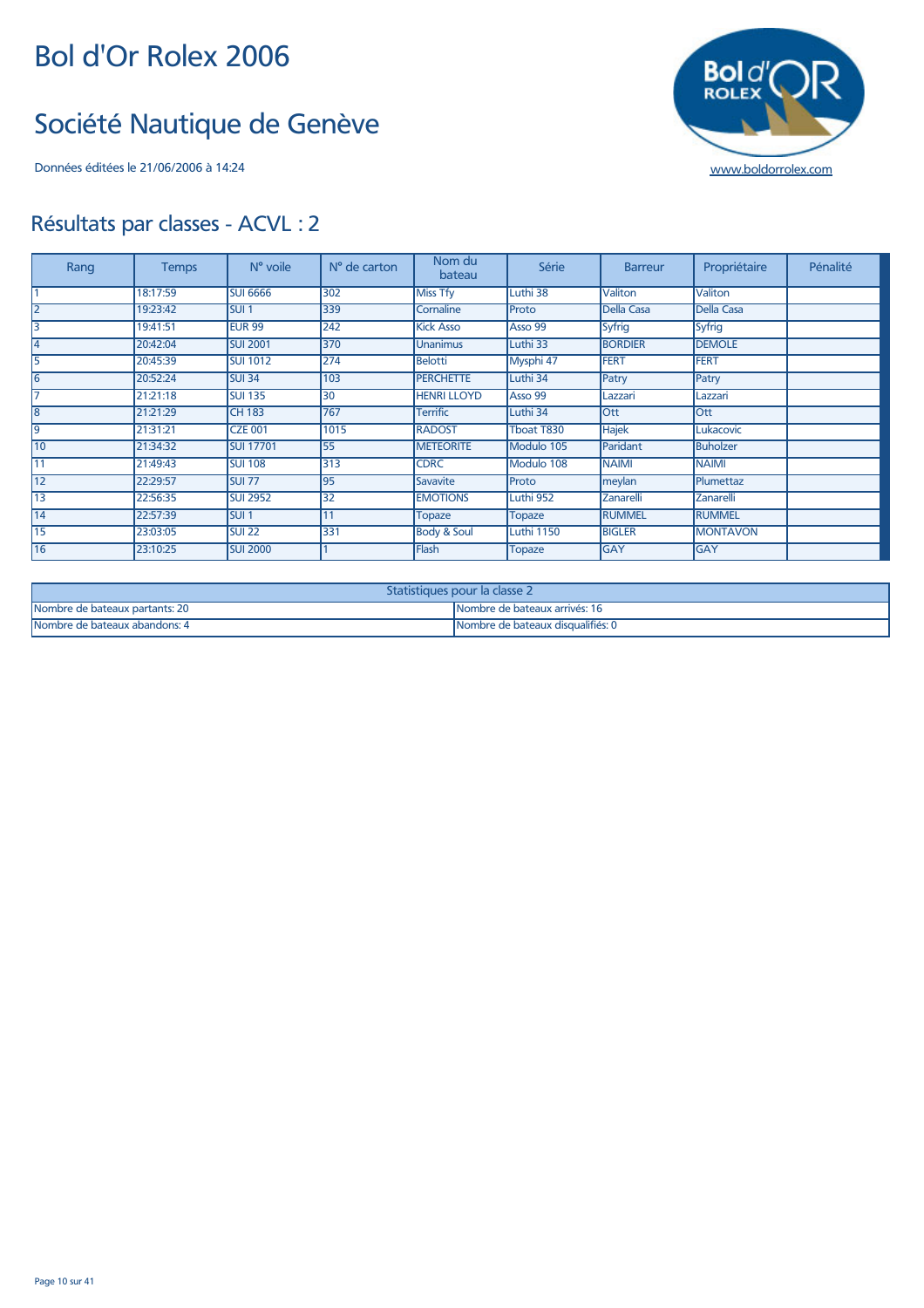#### Société Nautique de Genève



| Rang            | <b>Temps</b> | N° voile         | N° de carton    | Nom du<br>bateau                     | Série            | <b>Barreur</b>   | Propriétaire                              | Pénalité |
|-----------------|--------------|------------------|-----------------|--------------------------------------|------------------|------------------|-------------------------------------------|----------|
|                 | 21:17:12     | <b>SUI 83</b>    | 112             | <b>ENAILE</b>                        | Toucan           | <b>Tournier</b>  | <b>TOURNIER</b>                           |          |
| 2               | 21:19:23     | <b>SUI 82</b>    | 545             | <b>AOUANAUTIC</b>                    | <b>Toucan</b>    | <b>MUNIER</b>    | <b>MUNIER</b>                             |          |
| 3               | 21:24:02     | <b>SUI 952</b>   | 334             | <b>Tarangau</b><br>electronic marine | Luthi 952        | <b>Vulliez</b>   | <b>VULLIEZ</b>                            |          |
| l4              | 21:50:50     | <b>SUI 63</b>    | 552             | Samaoui IV                           | <b>Toucan</b>    | <b>GIRARDET</b>  | <b>GIRARDET</b>                           |          |
| 5               | 21:52:44     | <b>FRA 93</b>    | 255             | <b>NEUF-TROIS</b>                    | Modulo 93        | <b>CHAPUY</b>    | <b>CHAPUY</b>                             |          |
| 6               | 22:36:01     | FRA 41           | 575             | <b>Java Bleue</b>                    | Lago 950 Racing  |                  | <b>BERNAULT</b>                           |          |
| 17              | 22:36:28     | <b>SUI 21</b>    | 412             | <b>Expsaros</b>                      | <b>Toucan</b>    | Gétaz            | Gétaz                                     |          |
| 8               | 23:04:44     | <b>SUI 44</b>    | $\overline{12}$ | <b>TCHAIKA</b>                       | <b>Toucan</b>    | Viazemsky        | Viazemsky                                 |          |
| l9              | 23:07:31     | SUI <sub>2</sub> | 294             | Gadolinium                           | Luthi 38         | De Marignac      | De Marignac                               |          |
| 10              | 23:19:15     | <b>SUI 76</b>    | 490             | <b>Aquarius</b>                      | Toucan           | Michel           | <b>Bordier</b>                            |          |
| 11              | 23:39:13     | <b>SUI 02</b>    | 809             | <b>JAMBON BEURRE</b>                 | Toucan           | Foeth            | <b>Association Six</b><br>Souls c/o Foeth |          |
| 12              | 23:52:45     | <b>SUI 56</b>    | 565             | L'Y                                  | Toucan           | <b>MEYER</b>     | <b>MEYER</b>                              |          |
| 13              | 24:10:11     | SUI <sub>9</sub> | 388             | <b>Baloo</b>                         | <b>Toucan</b>    | de Lastelle      | <b>Martin</b>                             |          |
| 14              | 24:11:05     | <b>SUI 79</b>    | 525             | <b>Gaston III</b>                    | Toucan           | Soreau           | Soreau                                    |          |
| 15              | 24:13:46     | <b>SUI 8008</b>  | 130             | <b>NAUTI-FUN</b>                     | Rommel 33        | Corthesy         | Corthesy                                  |          |
| 16              | 24:27:38     | <b>SUI 74</b>    | 524             | <b>LAFFABLE</b>                      | <b>Toucan</b>    | <b>LE FORT</b>   | <b>LE FORT</b>                            |          |
| 17              | 24:28:15     | SUI <sub>3</sub> | 581             | PISHY <sub>2</sub>                   | <b>Brenta 38</b> | <b>STENBOLT</b>  | <b>STENBOLT</b>                           |          |
| $\overline{18}$ | 24:31:06     | <b>SUI 72</b>    | 559             | <b>ZEPHYROS</b>                      | <b>Toucan</b>    | <b>POURNARAS</b> | <b>POURNARAS</b>                          |          |
| $\overline{19}$ | 24:32:21     | <b>SUI 23</b>    | 132             | <b>ALINGHI II</b>                    | X 119            | <b>MUNAFO</b>    | <b>Bertarelli</b>                         |          |
| 20              | 24:49:31     | SUI <sub>1</sub> | 819             | Gattopardo                           | Paladin          | Klipfel          | Poli                                      |          |
| 21              | 25:47:58     | <b>SUI 10</b>    | 639             | Melanpo                              | <b>Toucan</b>    | <b>BANZET</b>    | <b>SCI Pr</b>                             |          |
| $\overline{22}$ | 25:50:27     | <b>SUI 3313</b>  | 551             | N                                    | First class 10   | <b>REBEAUD</b>   | <b>REBEAUD</b>                            |          |
| $\overline{23}$ | 27:08:08     | <b>FRA 260</b>   | 873             | <b>LE SANS TORT</b>                  | First class 10   | <b>BOUCHENOT</b> | <b>BOUCHENOT</b>                          |          |
| 24              | 27:17:02     | <b>SUI 14</b>    | 488             | Anista                               | Sprint 95        | Lanzrein         | Lanzrein                                  |          |
| $\overline{25}$ | 29:27:50     |                  | 518             | <b>Pux Love Boat</b>                 | First class 10   | <b>LEURAT</b>    | <b>KRUGER</b>                             |          |

| Statistiques pour la classe 3  |                                   |  |  |  |  |  |  |
|--------------------------------|-----------------------------------|--|--|--|--|--|--|
| Nombre de bateaux partants: 40 | Nombre de bateaux arrivés: 25     |  |  |  |  |  |  |
| Nombre de bateaux abandons: 1  | Nombre de bateaux disqualifiés: 0 |  |  |  |  |  |  |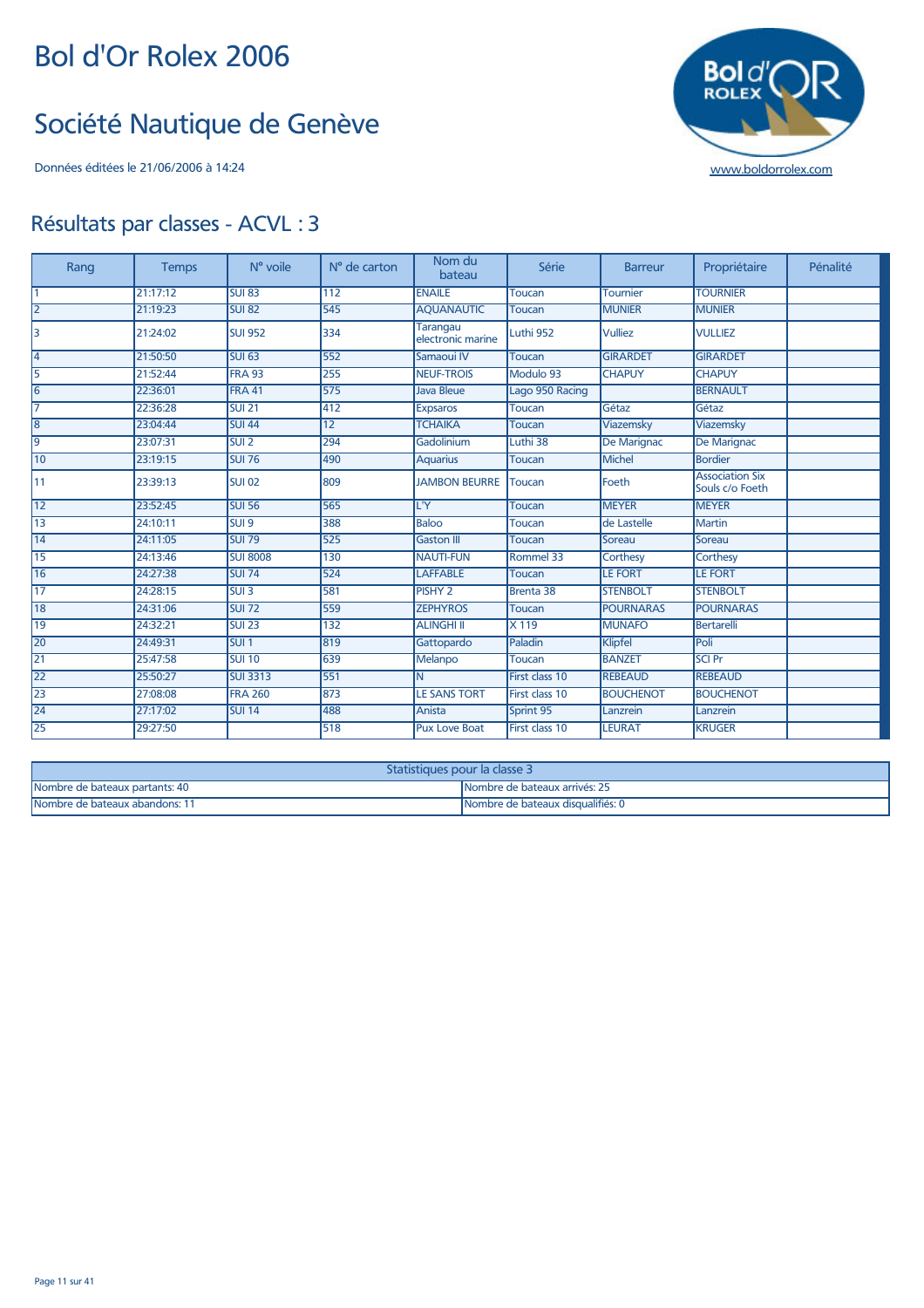#### Société Nautique de Genève

Données éditées le 21/06/2006 à 14:24 [www.boldorrolex.com](http://www.boldorrolex.com)



| Rang            | <b>Temps</b> | N° voile         | N° de carton     | Nom du<br>bateau                     | Série                 | <b>Barreur</b>      | Propriétaire           | Pénalité |
|-----------------|--------------|------------------|------------------|--------------------------------------|-----------------------|---------------------|------------------------|----------|
|                 | 20:16:20     | <b>SUI 304</b>   | 297              | Olympic                              | Mumm 30               | Clerc               | <b>ERI Bancaire SA</b> |          |
| $\overline{2}$  | 20:17:19     | <b>FRA 18301</b> | 1030             | <b>L'UNIOUE</b>                      | Mumm 30               | <b>DUCOMMUN</b>     | <b>DUCOMMUN</b>        |          |
| 3               | 21:23:43     | <b>SUI 006</b>   | 181              | <b>Chantier naval</b><br>Vidy        | <b>Esse 850</b>       | <b>Delerce</b>      | <b>Meyer</b>           |          |
| 4               | 21:44:36     | <b>FRA 14</b>    | 448              | <b>MAGIC KARMA</b>                   | <b>Esse 850</b>       | Marchetta           | Marchetta              |          |
| 5               | 21:52:06     | <b>SUI 9699</b>  | 330              | <b>Ventcoulis</b>                    | Luthi 33 Cruiser      | Lerch               | Lerch                  |          |
| 6               | 21:58:47     | FRA <sub>1</sub> | 374              | <b>Tix Way</b>                       | <b>Grand Surprise</b> | <b>RAPHOZ</b>       | <b>RAPHOZ</b>          |          |
|                 | 22:01:45     | <b>SUI 2500</b>  | 1018             | <b>Bienne Voile</b>                  | Mumm 30               | <b>Bienne Voile</b> | <b>Bienne Voile</b>    |          |
| 8               | 22:09:18     | <b>SUI 29</b>    | 226              | <b>TAKATA</b>                        | <b>Grand Surprise</b> | Jutzi               | Jutzi                  |          |
| 9               | 22:19:53     | <b>SUI 035</b>   | 1010             | Esse                                 | <b>Esse 850</b>       | Schuchter           | Schuchter              |          |
| 10              | 22:28:03     | <b>SUI 102</b>   | 349              | <b>Little Nemo II</b>                | <b>Grand Surprise</b> | <b>Borter</b>       | <b>BORTER</b>          |          |
| $\overline{11}$ | 23:13:03     | <b>SUI 38</b>    | 47               | <b>TWISTER</b>                       | <b>Grand Surprise</b> | Deryng              | Deryng                 |          |
| 12              | 23:13:47     | <b>SUI 1058</b>  | 377              | Le Tiolu                             | <b>Tiolu</b>          | <b>LIER</b>         | <b>LIER</b>            |          |
| 13              | 23:48:59     | <b>SUI 55</b>    | 333              | Passetougrain 6                      | <b>Grand Surprise</b> | <b>DEVAUD</b>       | <b>DEVAUD</b>          |          |
| 14              | 24:04:34     | <b>SUI 195</b>   | 298              | Carolive too                         | <b>Grand Surprise</b> | <b>RIGOT</b>        | <b>RIGOT</b>           |          |
| 15              | 24:12:25     | <b>FRA 33</b>    | 562              | <b>Thirsty Three</b>                 | <b>Grand Surprise</b> | <b>BONDOT</b>       | <b>GASCOIN</b>         |          |
| 16              | 24:14:04     | <b>FRA 174</b>   | 319              | <b>Tipsy One</b>                     | <b>Grand Surprise</b> | <b>Favre</b>        | <b>Favre</b>           |          |
| $\overline{17}$ | 24:16:30     | <b>SUI 46</b>    | 378              | <b>Apsara</b>                        | <b>Grand Surprise</b> | cattaneo            | <b>VON HALLER</b>      |          |
| 18              | 24:16:39     | <b>FRA 36</b>    | 654              | Complice                             | <b>Grand Surprise</b> | <b>MAGNIN</b>       | <b>MAGNIN</b>          |          |
| 19              | 24:24:59     | <b>SUI 001</b>   | 129              | <b>ESSENZIALE</b>                    | <b>Esse 850</b>       | <b>Beausse</b>      | <b>Beausse</b>         |          |
| 20              | 24:27:43     | <b>SUI 74</b>    | 252              | Gwenn                                | <b>Grand Surprise</b> | <b>Guillet</b>      | <b>Guillet</b>         |          |
| 21              | 24:29:56     | <b>SUI 180</b>   | 702              | Pump-it-up                           | <b>Grand Surprise</b> | Vandini             | Vandini                |          |
| $\overline{22}$ | 24:34:38     | <b>SUI 131</b>   | 71               | Original Black Race Grand Surprise   |                       | <b>Brasey</b>       | <b>Brasey</b>          |          |
| 23              | 24:36:11     | F49              | 633              | <b>ALANAD</b>                        | <b>Grand Surprise</b> | <b>MAGRE</b>        | <b>MAGRE</b>           |          |
| 24              | 24:48:28     | <b>SUI 32</b>    | 245              | Single malt                          | <b>Grand Surprise</b> | Khodl               | Synd. Single malt      |          |
| 25              | 24:57:24     | <b>SUI 11</b>    | 861              | <b>WICKED</b><br><b>AWESOME II</b>   | Luthi 990             | <b>IRMINGER</b>     | <b>IRMINGER</b>        |          |
| 26              | 24:58:50     | <b>SUI 50</b>    | 39               | ko phi-phi                           | <b>Grand Surprise</b> | Zanarelli           | Zanarelli              |          |
| $\overline{27}$ | 25:02:03     | <b>SUI 76</b>    | 335              | Muscadet 7                           | <b>Grand Surprise</b> | <b>BRICHET</b>      | <b>BRICHET</b>         |          |
| 28              | 25:08:48     | <b>SUI 68</b>    | 578              | <b>Jackie Blue</b>                   | <b>Grand Surprise</b> | mach                | <b>MACH</b>            |          |
| 29              | 25:09:38     | <b>SUI 107</b>   | 583              | <b>Audio Concept</b>                 | <b>Grand Surprise</b> | <b>Fornallaz</b>    | <b>Fornallaz</b>       |          |
| 30              | 25:10:58     | <b>SUI 53</b>    | 555              | Zygomatik                            | <b>Grand Surprise</b> | Peter               | <b>PETER</b>           |          |
| 31              | 25:29:36     | <b>SUI 34</b>    | 828              | L'Essentiel                          | <b>Esse 850</b>       | Oesch               | Oesch                  |          |
| 32              | 25:30:08     | <b>SUI 54</b>    | 390              | Deep Blue                            | X 99                  | <b>VAUCHER</b>      | <b>VAUCHER</b>         |          |
| 33              | 25:30:55     | <b>SUI 77</b>    | 305              | Proxi                                | $\times 99$           | <b>Desgraz</b>      | <b>Desgraz</b>         |          |
| 34              | 25:31:51     | <b>FRA 10</b>    | 259              | <b>Morpho</b>                        | <b>Grand Surprise</b> | <b>MECHELANY</b>    | <b>MECHELANY</b>       |          |
| 35              | 25:31:53     | <b>FRA 176</b>   | 506              | Adonnante.com                        | <b>Grand Surprise</b> | <b>Morelle</b>      | <b>Morelle</b>         |          |
| 36              | 25:38:40     | FRA 4            | 556              | Y <sub>2</sub> K                     | <b>Grand Surprise</b> | Zwibel              | Zwibel<br>Bosma /      |          |
| 37              | 25:41:11     | SUI <sub>1</sub> | 162              | <b>SEE YOU LATER</b>                 | X 99                  | <b>Bosma</b>        | <b>Kistenmaker</b>     |          |
| 38              | 25:45:03     | <b>SUI 108</b>   | $\overline{712}$ | <b>Gras Maison Tissus Sprint 108</b> |                       | <b>Burkard</b>      | <b>Burkard</b>         |          |
| 39              | 25:45:46     | <b>SUI 166</b>   | 453              | La Maison Rouge                      | <b>Grand Surprise</b> | <b>MINO</b>         | <b>Mino</b>            |          |
| 40              | 25:50:09     | <b>ITA 14372</b> | 82               | <b>DIDISTEAM TOO</b>                 | <b>Dod 30</b>         | <b>DIDISHEIM</b>    | <b>DIDISHEIM</b>       |          |
| 41              | 25:50:47     | <b>SUI 008</b>   | 1024             | moana                                | <b>Esse 850</b>       | Kracher             | <b>Kracher</b>         |          |
| 42              | 25:53:49     | <b>SUI 1058</b>  | 668              | <b>P'TIT JULOT</b>                   | <b>Tiolu</b>          | <b>TAPPY</b>        | <b>TAPPY</b>           |          |
| 43              | 25:58:17     | <b>FRA 173</b>   | 748              | Irwazh                               | Melges 24             | <b>Juglard</b>      | <b>Juglard</b>         |          |
| 44              | 25:58:20     | <b>SUI 82</b>    | 502              | <b>PELAGIE</b>                       | <b>Grand Surprise</b> | <b>Dousse</b>       | Perrin                 |          |
| 45              | 26:02:13     | 78               | 168              | <b>DIABLO</b>                        | Joker                 | <b>Bugna</b>        | <b>Bugna</b>           |          |
| 46              | 26:02:21     | <b>SUI 42</b>    | 571              | <b>GRYFFINDOR</b>                    | <b>Grand Surprise</b> | Vaharis             | <b>Vaharis</b>         |          |
| 47              | 26:11:06     | <b>SUI 381</b>   | 51               | Christelle                           | X 99                  | Ducommun            | Ducommun               |          |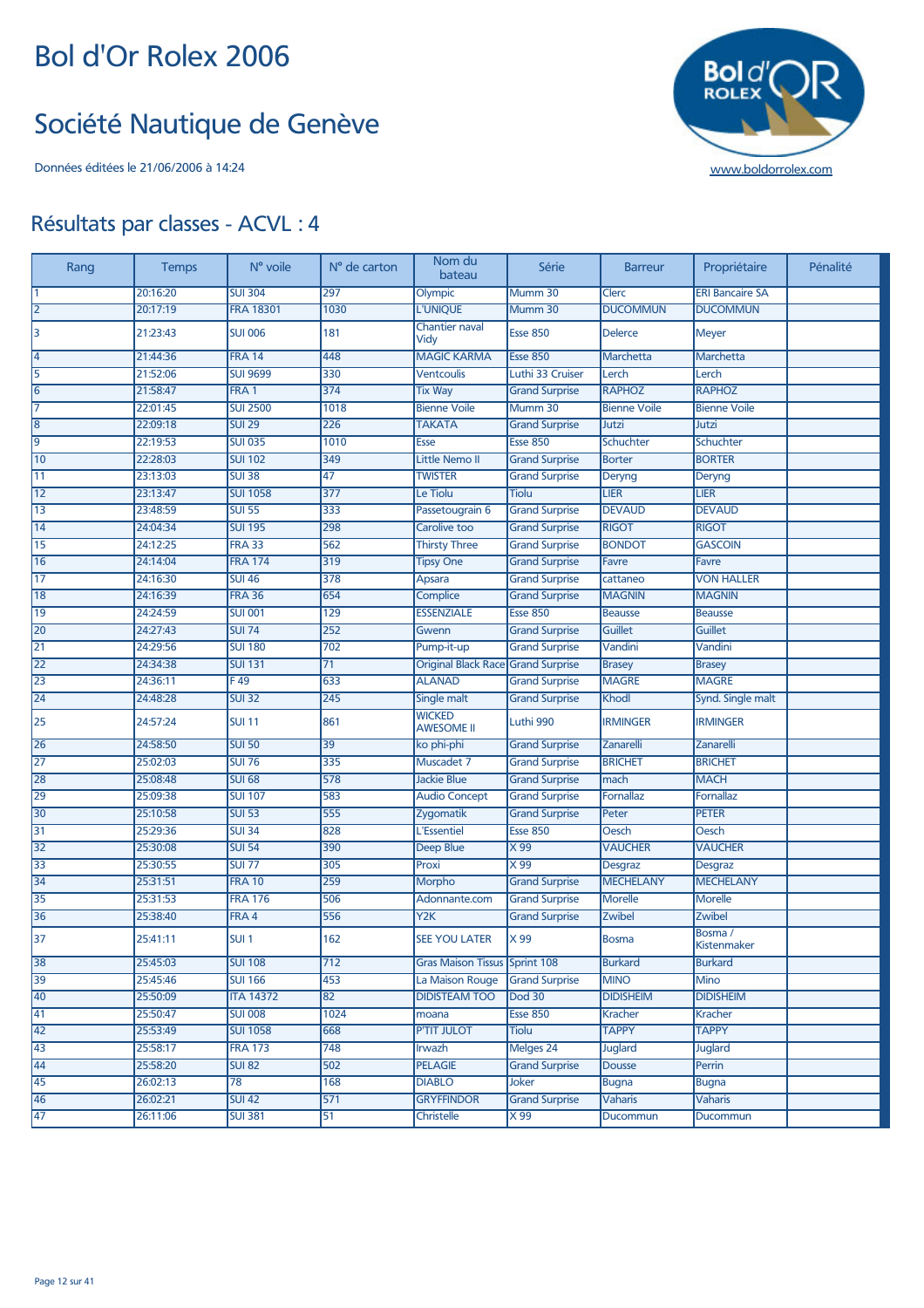#### Société Nautique de Genève



| Rang | <b>Temps</b> | N° voile          | $No$ de carton | Nom du<br>bateau   | Série                 | <b>Barreur</b>                   | Propriétaire                     | Pénalité |
|------|--------------|-------------------|----------------|--------------------|-----------------------|----------------------------------|----------------------------------|----------|
| 48   | 26:16:13     | <b>SUI 301</b>    | 803            | Triga 5            | Mumm 30               | <b>Baummeister</b>               | <b>Chiesa</b>                    |          |
| 49   | 26:32:30     | <b>SUI 452</b>    | 527            | <b>TITAN</b>       | X 99                  | <b>GIVEL</b>                     | <b>GIVEL</b>                     |          |
| 50   | 26:36:15     | <b>SUI 11</b>     | 432            | <b>Ycare 3</b>     | Luthi 990             | <b>Trachsel</b>                  | <b>Trachsel</b>                  |          |
| 51   | 26:39:10     | SUI <sub>3</sub>  | 285            | Wahoo              | <b>Grand Surprise</b> | Favre                            | Favre                            |          |
| 52   | 26:40:30     | 124               | 187            | Elpénor III        | <b>Grand Surprise</b> | <b>Iselin</b>                    | <b>Iselin</b>                    |          |
| 53   | 26:44:46     | <b>SUI 175</b>    | 455            | <b>Hip Hop</b>     | <b>Grand Surprise</b> | Aubry                            | Aubry                            |          |
| 54   | 27:24:36     | FRA <sub>11</sub> | 149            | <b>PETER PAN</b>   | Sprint 95             | <b>Dekerle</b>                   | Dekerle                          |          |
| 55   | 27:30:09     | <b>SUI 561</b>    | 802            | Freyja             | Minitransat 6.50      | <b>Walter</b>                    | Walter                           |          |
| 56   | 27:33:56     | <b>SUI 7777</b>   | 282            | <b>Red Dot</b>     | <b>Banner 28</b>      | <b>Phillip Morris</b><br>Sailing | <b>Phillip Morris</b><br>Sailing |          |
| 57   | 28:14:26     | <b>SUI 20</b>     | 793            | Clavella II        | Sprint 95             | <b>Hauser</b>                    | <b>Hauser</b>                    |          |
| 58   | 28:21:51     | <b>SUI 245</b>    | 178            | <b>QUOIQUE</b>     | <b>First Class 8</b>  | de Choudens                      | de Choudens                      |          |
| 59   | 28:28:09     | <b>FRA 15704</b>  | 1025           | <b>MAGIC BALTO</b> | One Design 747        | <b>VIARISIO</b>                  | <b>VIARISIO</b>                  |          |
| 60   | 30:11:10     | FRA 87            | 431            | <b>TAXI</b>        | <b>Val 35</b>         | <b>CHARPIN</b>                   | <b>CHARPIN</b>                   |          |

| <b>Statistiques pour la classe 4</b> |                                    |  |  |  |  |  |
|--------------------------------------|------------------------------------|--|--|--|--|--|
| Nombre de bateaux partants: 74       | lNombre de bateaux arrivés: 60     |  |  |  |  |  |
| Nombre de bateaux abandons: 12       | 'Nombre de bateaux disqualifiés: 0 |  |  |  |  |  |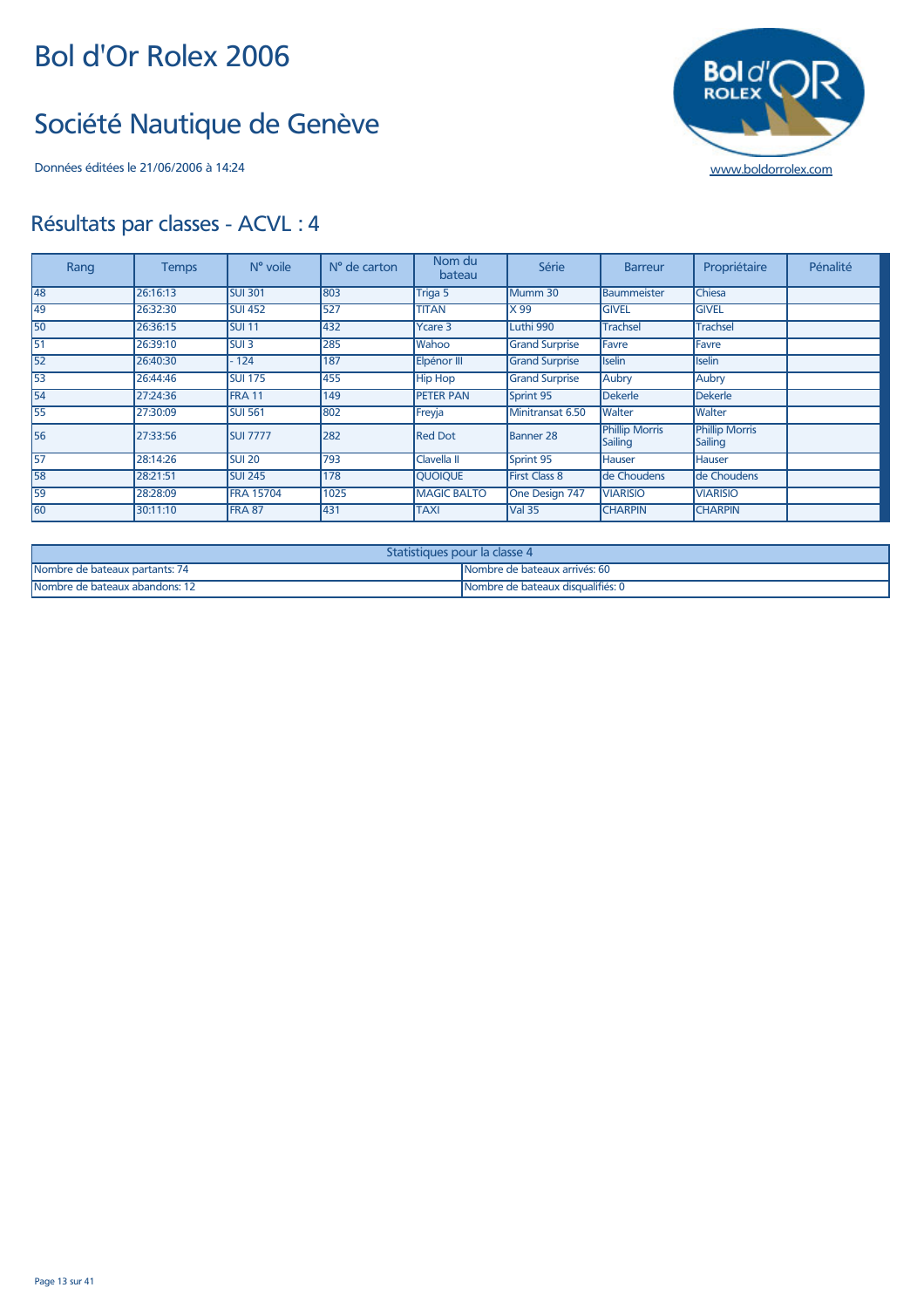#### Société Nautique de Genève



| Rang            | <b>Temps</b> | N° voile         | N° de carton    | Nom du<br>bateau                    | Série                   | <b>Barreur</b>   | Propriétaire                           | Pénalité |
|-----------------|--------------|------------------|-----------------|-------------------------------------|-------------------------|------------------|----------------------------------------|----------|
|                 | 21:37:00     | <b>SUI 1525</b>  | $\frac{1}{320}$ | <b>Poopy Express</b>                | <b>Proto ABC</b>        | <b>Milliquet</b> | <b>Milliquet</b>                       |          |
| l2              | 22:38:42     | <b>SUI 62</b>    | 1008            | <b>Team X-Yachts</b>                | $X-35$                  | <b>Munz</b>      | <b>Munz</b>                            |          |
| 3               | 23:13:49     | <b>SUI 81</b>    | 814             | <b>EPSILON</b>                      | Toucan                  | Béné             | <b>TOURMENTIN /</b><br>Béné / Anderegg |          |
| 14              | 24:18:25     | FRA 8            | 859             | <b>FLOPHIL</b>                      | A35                     | <b>SECHAUD</b>   | <b>FICHARD</b>                         |          |
| $\overline{5}$  | 24:35:31     | <b>SUI 68</b>    | 262             | <b>Bruscolo</b>                     | <b>Grand Soleil 40C</b> |                  | <b>REMY</b>                            |          |
| 16              | 25:02:16     | <b>SUI 777</b>   | 286             | Pacha Too                           | One Design 747          | <b>CHRISTE</b>   | <b>CHRISTE</b>                         |          |
| 17              | 25:32:57     | SUI 7            | 371             | Moony                               | Luthi 33                | <b>SECRETAN</b>  | <b>SECRETAN</b>                        |          |
| 8               | 25:38:59     | F <sub>581</sub> | 34              | <b>CROSS SYSTEMS</b>                | <b>First 40.7</b>       | <b>Arnulf</b>    | <b>Arnulf</b>                          |          |
| l9              | 25:41:58     | SUI <sub>4</sub> | 528             | Endemique                           | Luthi 870               | <b>Folliet</b>   | <b>FIRMENICH</b>                       |          |
| 10              | 25:45:11     | SUI3             | 347             | <b>SLANG-Y-VA</b>                   | Luthi 925               | <b>GRAHAM</b>    | <b>GRAHAM</b>                          |          |
| 11              | 25:49:13     | Z 1460           | 161             | <b>Nanook</b>                       | Jeudi 12                | <b>Dunand</b>    | Gerber                                 |          |
| 12              | 25:52:08     | <b>SUI 00184</b> | 840             | <b>Maximus</b>                      | Luthi 870               | Racloz           | Racloz                                 |          |
| 13              | 25:52:56     | <b>SUI 69</b>    | 1001            | Capovento                           | Dolphin 81              | <b>Beaud</b>     | <b>Beaud</b>                           |          |
| 14              | 25:53:22     | <b>SUI 67</b>    | 1002            | Extrême 3                           | Dolphin 81              | <b>CLERC</b>     | <b>CLERC</b>                           |          |
| 15              | 25:55:26     | <b>SUI 59</b>    | 318             | Pisque'Pasque 2                     | Sirena 38               | Schneider        | Schneider                              |          |
| 16              | 26:02:55     | <b>SUI 1497</b>  | 677             | <b>Blue Note</b>                    | <b>Suspens</b>          | Craman           | <b>EGGLI</b>                           |          |
| $\overline{17}$ | 26:59:06     | <b>SUI 2084</b>  | 263             | <b>Jaisalmer</b>                    | <b>Banner 33</b>        | <b>Huber</b>     | <b>HUBER</b>                           |          |
| 18              | 27:00:41     | <b>SUI 3827</b>  | 376             | <b>Mayanus VII</b>                  | Dynamic 35              | <b>JANET</b>     | <b>JANET</b>                           |          |
| <b>19</b>       | 27:10:17     | <b>SUI 77</b>    | 685             | <b>Syphon</b>                       | Luthi 33                | von der Weid     | von der Weid                           |          |
| 20              | 27:14:48     | <b>SUI 49</b>    | 102             | sdf                                 | <b>Toucan</b>           | Wildi            | Wildi                                  |          |
| 21              | 27:18:30     | <b>SUI 2073</b>  | 117             | <b>BEAUFIX</b>                      | $\times 95$             | Pasche           | Pasche                                 |          |
| 22              | 27:21:52     | <b>SUI 71</b>    | 689             | Anthea                              | Sélection 37            | <b>BIERI</b>     | <b>BIERI</b>                           |          |
| $\overline{23}$ | 27:24:10     | <b>SUI 538</b>   | 272             | Ayayema                             | Melges 24               | Mordasini        | Lambert                                |          |
| 24              | 27:27:09     | F26              | 850             | <b>LE GRAND BLEU</b>                | FAST <sub>26</sub>      | <b>VESIN</b>     | <b>VESIN</b>                           |          |
| $\overline{25}$ | 27:29:24     | SUI 8            | 808             | Llay-Llay                           | Dynamic 35              | Rosenberg        | Rosenberg                              |          |
| 26              | 27:30:43     | <b>SUI 547</b>   | 635             | <b>BELFILLE</b>                     | Luthi 33                | <b>GALLAY</b>    | <b>GALLAY</b>                          |          |
| 27              | 27:39:25     | $SUI$ 7          | 785             | Danaé                               | Jeudi 12                | Dougoud          | Dougoud                                |          |
| 28              | 27:41:18     | <b>SUI 407</b>   | 526             | Galaxie                             | <b>Surprise</b>         | Ythier           | <b>Di Biase</b>                        |          |
| 29              | 27:42:28     | <b>SUI 13</b>    | 801             | <b>ONDINE</b>                       | Tofinou 9.50            | <b>BBURNIER</b>  | <b>BURNIER</b>                         |          |
| 30              | 28:09:39     | <b>SUI 1992</b>  | 486             | Eaugalo                             | <b>Banner 28</b>        | <b>Darbellay</b> | <b>Darbellay</b>                       |          |
| 31              | 28:12:44     | $Z$ 326          | 566             | M                                   | Aphrodite 101           | Wahl             | Wahl                                   |          |
| 32              | 28:25:10     | <b>FRA 16696</b> | 782             | <b>Illawarra</b>                    | Sprint 95               | Mounié           | Mounié                                 |          |
| 33              | 28:32:57     | Z 729            | 463             | Nul en classe                       | <b>First Class 8</b>    | Fallot           | Fallot                                 |          |
| 34              | 29:09:56     | <b>SUI 1663</b>  | 196             | <b>ANGUILLE SOUS</b><br><b>RUSH</b> | <b>Rush Régate</b>      | Gruner           | <b>WEHRLI</b>                          |          |
| 35              | 30:33:35     | <b>SUI 15</b>    | 735             | Lékum du Lac                        | Tofinou 9.50            | Kummerman        | Kummerman                              |          |

| Statistiques pour la classe 5                                      |                               |  |  |  |  |
|--------------------------------------------------------------------|-------------------------------|--|--|--|--|
| Nombre de bateaux partants: 50                                     | Mombre de bateaux arrivés: 35 |  |  |  |  |
| Nombre de bateaux abandons: 1<br>Nombre de bateaux disqualifiés: 0 |                               |  |  |  |  |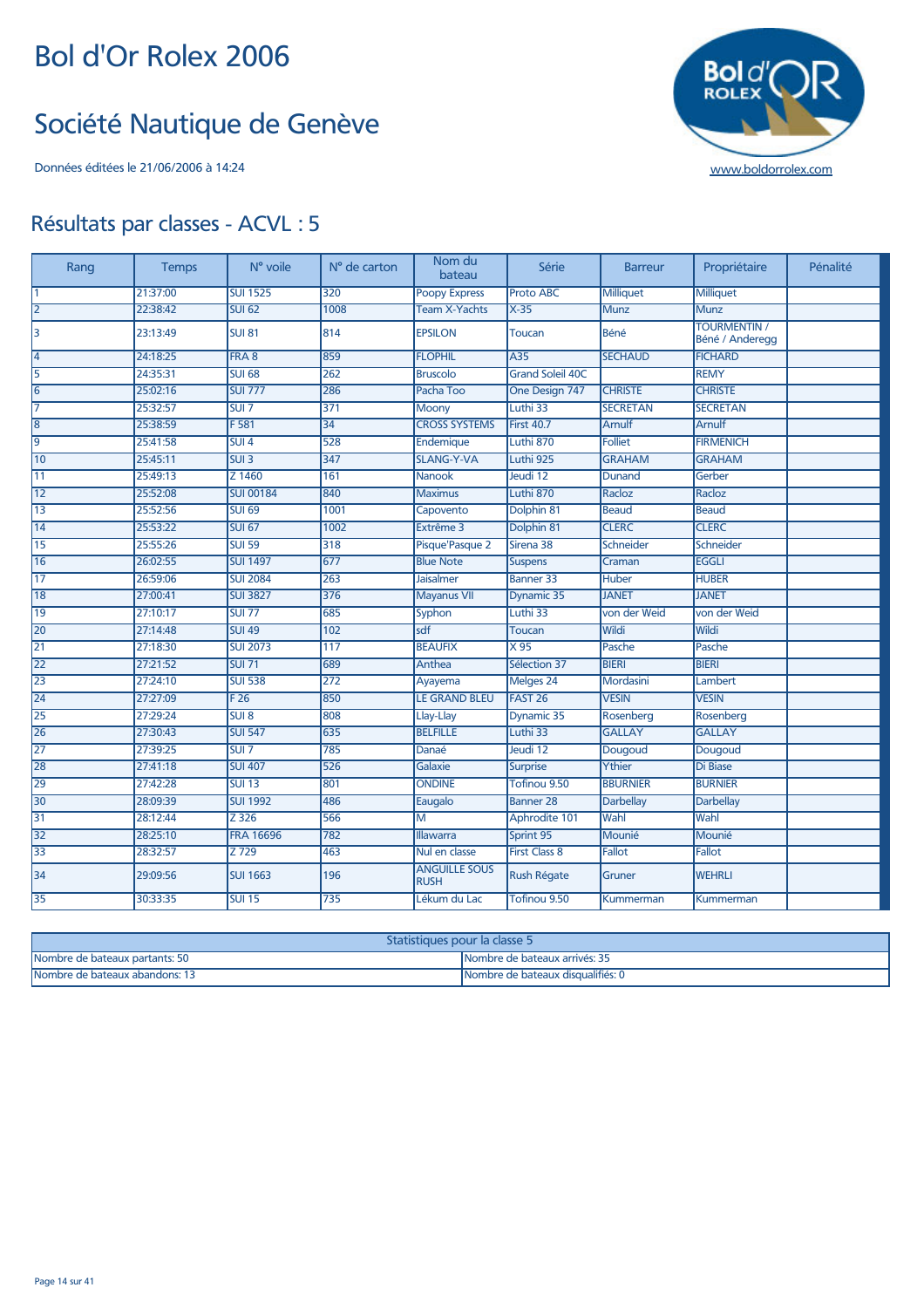#### Société Nautique de Genève



| Rang | <b>Temps</b> | N° voile         | N° de carton    | Nom du<br>bateau                        | Série                    | <b>Barreur</b>           | Propriétaire                    | Pénalité |
|------|--------------|------------------|-----------------|-----------------------------------------|--------------------------|--------------------------|---------------------------------|----------|
| Ι1   | 25:10:12     | <b>FRA 35</b>    | 491             | <b>Pro Yachting</b>                     | Bavaria 350Match         | <b>SEGURET</b>           | <b>Pro Yachting</b>             |          |
| 12   | 25:27:33     | <b>SUI 96</b>    | 299             | Scoubidou                               | Fun open                 | <b>BUGNON</b>            | <b>BUGNON</b>                   |          |
| 3    | 25:31:22     | <b>SUI 595</b>   | 44              | <b>Mayer Opticien</b>                   | <b>Surprise</b>          | Chatagny                 | Chatagny                        |          |
| 14   | 25:32:54     | <b>FRA 248</b>   | 1011            | <b>GROMAGO</b>                          | <b>Surprise</b>          | <b>ARRIGHI</b>           | <b>FAIOLA</b>                   |          |
| 5    | 25:34:48     | <b>SUI 497</b>   | 79              | Avocado                                 | <b>Surprise</b>          | <b>SCHMIDT</b>           | <b>SCHMIDT</b>                  |          |
| 6    | 25:38:25     | <b>FRA 1397</b>  | 679             | Geeyser                                 | <b>Surprise</b>          | Andrier                  | <b>Andrier</b>                  |          |
| 17   | 25:44:37     | <b>SUI 615</b>   | 233             | <b>En Catimini</b>                      | <b>Surprise</b>          | <b>OLIOSI</b>            | <b>DEPRAZ</b><br><b>ZWYSSIG</b> |          |
| 8    | 25:46:14     | <b>FRA 286</b>   | 158             | <b>OH LA LA</b>                         | $X$ 332                  | <b>Collomb Ravinet</b>   | <b>Collomb Ravinet</b>          |          |
| 9    | 25:46:35     | <b>SUI 632</b>   | 741             | CER <sub>1</sub>                        | <b>Surprise</b>          | <b>Monnier</b>           | Ville de Genève                 |          |
| 10   | 25:47:06     | <b>SUI 336</b>   | 78              | <b>ATYS</b>                             | <b>Surprise</b>          | Garo                     | Garo                            |          |
| 11   | 25:48:04     | <b>SUI 633</b>   | 743             | <b>Realtime Forex 3</b>                 | <b>Surprise</b>          | <b>Forestier</b>         | Ville de Genève                 |          |
| 12   | 25:49:28     | <b>FRA 33</b>    | 160             | <b>GALIOTE</b>                          | Hélium 7.65              | <b>TORFOU</b>            | Torfou                          |          |
| 13   | 25:50:17     | <b>SUI 1906</b>  | 20              | Euphorie                                | Florence 39              | <b>GUGGIARI</b>          | <b>GUGGIARI</b>                 |          |
| 14   | 25:50:30     | <b>SUI 524</b>   | 15              | Mirabaud 1                              | <b>Surprise</b>          | <b>AYTON</b>             | Société Nautique<br>de          |          |
| 15   | 25:50:38     | <b>SUI 518</b>   | 356             | <b>TEO JAKOB</b>                        | <b>Surprise</b>          | <b>GLAUS</b>             | <b>GANZ</b>                     |          |
| 16   | 25:50:50     | <b>SUI 557</b>   | 58              | <b>CNM Voiles</b><br>Gautier            | <b>Surprise</b>          | <b>PREITNER</b>          | <b>Club Nautique</b>            |          |
| 17   | 25:51:40     | <b>SUI 1620</b>  | $\overline{14}$ | Hiva Oa                                 | Bavaria 35 Match         | Mégroz                   | <b>Broccard / Mégroz</b>        |          |
| 18   | 25:52:16     | <b>SUI 33</b>    | 359             | <b>FREEMAN</b>                          | <b>Ufo 22</b>            | <b>EDEN</b>              | <b>CRELIER</b>                  |          |
| 19   | 25:54:10     | <b>SUI 572</b>   | 307             | <b>Nickel</b>                           | <b>Surprise</b>          | <b>SCHMAEH</b>           | <b>MOURA</b>                    |          |
| 20   | 25:57:12     | <b>SUI 625</b>   | 816             | Bleu comme une<br>orange                | <b>Surprise</b>          | Rouiller                 | Rouiller                        |          |
| 21   | 26:06:55     | SUI <sub>1</sub> | 227             | <b>X-RAY</b>                            | X 312                    | <b>Pellet</b>            | Pellet                          |          |
| 22   | 26:10:18     | <b>GBR X1</b>    | 387             | <b>Ballerina</b>                        | 5.5 modifié              | <b>Taylor</b>            | <b>Taylor</b>                   |          |
| 23   | 26:17:47     | <b>SUI 636</b>   | 762             | St. Jacques                             | <b>Surprise</b>          | Richner                  | Richner                         |          |
| 24   | 26:24:05     | <b>FRA 1241</b>  | 848             | <b>Tarangau</b>                         | <b>Surprise</b>          | <b>Galliano Pionneau</b> | Galliano Pionneau               |          |
| 25   | 26:31:30     | <b>SUI 452</b>   | 473             | <b>ALPECS</b>                           | <b>Surprise</b>          | <b>JEHMY</b>             | <b>JEHMY</b>                    |          |
| 26   | 26:34:05     | Z 40             | 609             | Korrigan                                | 6mJ                      | Janet                    | Janet                           |          |
| 27   | 26:40:13     | <b>SUI 66</b>    | 124             | <b>DO NOT DISTURB</b>                   | Surprise                 | Rinolfi                  | Rinolfi                         |          |
| 28   | 26:43:48     | <b>SUI 399</b>   | 468             | <b>Straca</b>                           | <b>Surprise</b>          | <b>LANGENBERGER</b>      | <b>LANGENBERGER</b>             |          |
| 29   | 26:44:47     | <b>FRA 22031</b> | 1022            | Lune                                    | <b>Surprise Standard</b> | Clerc                    | <b>Bousquet</b>                 |          |
| 30   | 26:52:59     | <b>SUI 21</b>    | 265             | Dodo                                    | X 332                    | <b>GASSER</b>            | <b>GASSER</b>                   |          |
| 31   | 26:53:29     | <b>FRA 112</b>   | 64              | <b>MERRY II</b>                         | Aphrodite 101            | <b>CARPE</b>             | <b>BUGNON</b>                   |          |
| 32   | 26:54:59     | <b>SUI 641</b>   | 769             | L'Excuse                                | <b>Surprise</b>          | Montavon                 | Lingjaerde                      |          |
| 33   | 27:00:34     | <b>SUI 2144</b>  | 105             | <b>SWANIX</b>                           | $\times 79$              | <b>Matringe</b>          | <b>Matringe</b>                 |          |
| 34   | 27:11:31     | <b>FRA 1380</b>  | 631             | Stenic 3                                | <b>Surprise</b>          | Montmasson               | <b>Montmasson</b>               |          |
| 35   | 27:14:03     | $\overline{Z82}$ | 326             | Sans Souci                              | <b>Surprise</b>          | Henry                    | Henry                           |          |
| 36   | 27:15:42     | Z 2278           | 231             | <b>TANGARA</b>                          | X 372 Sport              | <b>STRAUMANN</b>         | <b>STRAUMANN</b>                |          |
| 37   | 27:15:44     | <b>SUI 643</b>   | 383             | <b>BeckO Menuiserie</b>                 | Surprise                 | <b>Beck</b>              | <b>Beck</b>                     |          |
| 38   | 27:19:20     | SUI <sub>6</sub> | 442             | Hallowen                                | <b>Luthi 10.50</b>       | <b>METTRAUX</b>          | <b>METTRAUX</b>                 |          |
| 39   | 27:20:19     | <b>SUI 436</b>   | 1004            | Peter Pan                               | <b>Surprise Standard</b> | Scherer                  | <b>Scherer</b>                  |          |
| 40   | 27:21:29     | <b>SUI 1693</b>  | 355             | Anaxel                                  | Swan 41                  | <b>MEYER</b>             | <b>MEYER</b>                    |          |
| 41   | 27:21:47     | <b>SUI 270</b>   | 53              | <b>COQ T'ELLE</b>                       | <b>Surprise</b>          | <b>Noble</b>             | <b>Noble</b>                    |          |
| 42   | 27:23:21     | <b>SUI 1121</b>  | 41              | <b>LITTLE NEMO</b>                      | Amigo                    | Pfyffer                  | Pfyffer                         |          |
| 43   | 27:24:18     | <b>SUI 007</b>   | 758             | Wavedancer                              | Dehler 36 CWS            | Schwarzenbach            | Schwarzenbach                   |          |
| 44   | 27:24:28     | <b>SUI 533</b>   | 241             | <b>ADRENALINE</b>                       | <b>Surprise</b>          | Campiche                 | Campiche                        |          |
| 45   | 27:24:39     | <b>SUI 470</b>   | 201             | <b>FARU</b>                             | <b>Surprise</b>          | Gerdil                   | Amsler                          |          |
| 46   | 27:25:00     | <b>SUI 372</b>   | 783             | <b>ECOLE DE VOILE</b><br><b>DE VIDY</b> | <b>Surprise</b>          | <b>VOROS</b>             | <b>VOROS</b>                    |          |
| 47   | 27:25:57     | Z 21             | 772             | Mine de rien                            | <b>Surprise</b>          | Washer                   | Washer                          |          |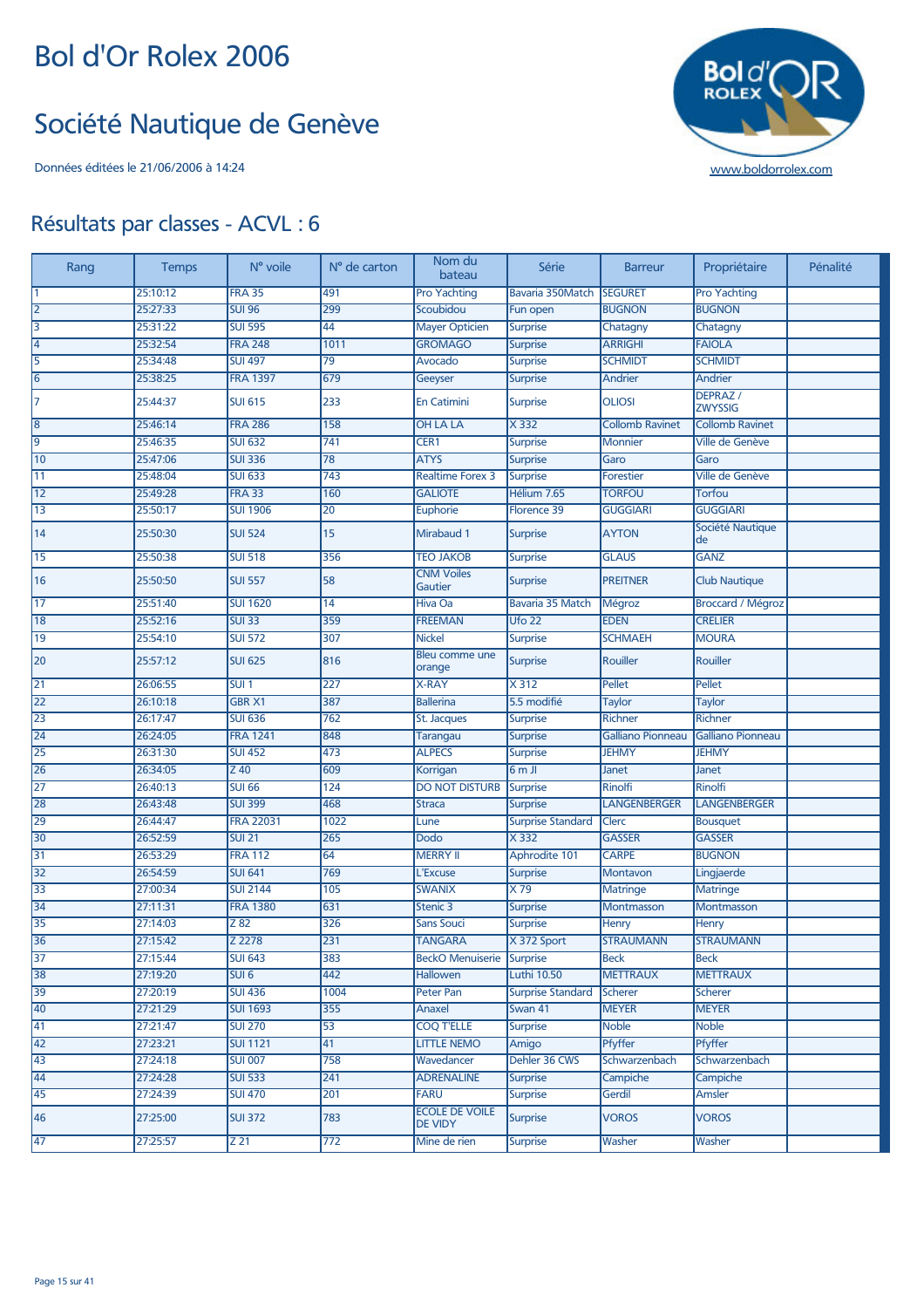#### Société Nautique de Genève



| Rang | <b>Temps</b> | N° voile         | N° de carton     | Nom du<br>bateau            | Série                    | <b>Barreur</b>                       | Propriétaire                  | Pénalité |
|------|--------------|------------------|------------------|-----------------------------|--------------------------|--------------------------------------|-------------------------------|----------|
| 48   | 27:26:19     | <b>FRA 900</b>   | 1037             | <b>TAMALOO</b>              | <b>Surprise</b>          | SOL                                  | SOL                           |          |
| 49   | 27:26:20     | <b>SUI 600</b>   | $\overline{75}$  | <b>BLISS</b>                | <b>Surprise</b>          | Pialopoulos                          | Pialopoulos                   |          |
| 50   | 27:26:20     | Z 319            | 179              | <b>MOSQUITO</b>             | <b>Surprise</b>          | <b>Baer</b>                          | Baer                          |          |
| 51   | 27:26:21     | <b>FRA 1107</b>  | 171              | <b>WIND</b>                 | <b>Surprise</b>          | <b>Savatier</b>                      | <b>Savatier</b>               |          |
| 52   | 27:26:23     | <b>SUI 187</b>   | 88               | <b>KAHLUA</b>               | <b>Surprise</b>          | <b>POCHELON</b>                      | Hofmeister                    |          |
| 53   | 27:27:21     | <b>SUI 182</b>   | 235              | <b>GB WAYPOINT 2</b>        | Sprinto                  | <b>Brucchietti</b>                   | <b>Brucchietti</b>            |          |
| 54   | 27:27:26     | <b>FRA 144</b>   | 1036             | <b>STRATAGEME</b>           | <b>Surprise</b>          | <b>LANSAC</b>                        | <b>LANSAC</b>                 |          |
| 55   | 27:27:32     | <b>FRA 6915</b>  | 438              | <b>Exces d'Ivresse II</b>   | Bénéteau 25              | <b>Billet</b>                        | <b>Billet</b>                 |          |
| 56   | 27:29:06     | <b>SUI 588</b>   | 43               | <b>SYNCHRO</b>              | <b>Surprise</b>          | <b>Rees</b>                          | <b>Rees</b>                   |          |
| 57   | 27:29:08     | <b>FRA 37</b>    | 852              | <b>CACHA</b>                | Hélium 7.65              | <b>DUTEIL</b>                        | <b>DUTEIL</b>                 |          |
| 58   | 27:29:12     | <b>SUI 282</b>   | 264              | <b>Agepoly IV</b>           | <b>Surprise</b>          | Ratouis                              | <b>Schuler</b>                |          |
| 59   | 27:29:13     | <b>SUI 525</b>   | 742              | CER <sub>2</sub>            | <b>Surprise</b>          | Pochelon                             | <b>Ville de Genève</b>        |          |
| 60   | 27:29:36     | <b>SUI 343</b>   | 396              | <b>Baobab</b>               | <b>Surprise</b>          | <b>Steffen</b>                       | <b>Steffen</b>                |          |
| 61   | 27:29:42     | <b>FRA 405</b>   | 409              | Edempom                     | <b>Surprise</b>          | Pommeret                             | Pommeret                      |          |
| 62   | 27:30:30     | <b>SUI 360</b>   | 154              | <b>COCAINE</b>              | <b>Surprise</b>          | Baertschiger                         | <b>Toso</b>                   |          |
| 63   | 27:30:36     | Z 403            | 601              | Souïmanga                   | Luthi 28                 | <b>HUNZIKER</b>                      | <b>HUNZIKER</b>               |          |
| 64   | 27:32:06     | <b>SUI 541</b>   | 266              | Ose Air                     | <b>Surprise</b>          | <b>HAUSER</b>                        | <b>HAUSER</b>                 |          |
| 65   | 27:33:55     | <b>FRA 31004</b> | 549              | <b>Black Flag</b>           | Bénéteau 25              | <b>CHAFFARDON</b>                    | <b>CHAFFARDON</b>             |          |
| 66   | 27:34:08     | <b>SUI 106</b>   | 165              | <b>LOVE-LOVE</b>            | <b>Surprise</b>          | <b>KISLIG</b>                        | Chapatte                      |          |
| 67   | 27:35:20     | <b>SUI 3037</b>  | 267              | <b>5e ELEMENT</b>           | J <sub>24</sub>          | <b>Bodmer</b>                        | <b>Bodmer</b>                 |          |
| 68   | 27:37:53     | <b>SUI 1037</b>  | 620              | <b>Surprise-Party I</b>     | <b>Surprise</b>          | Rilliet                              | <b>Rilliet</b>                |          |
| 69   | 27:38:07     | <b>SUI 335</b>   | 398              | Hop-La                      | <b>Surprise</b>          | <b>GAMPER</b>                        | Calero                        |          |
| 70   | 27:39:19     | <b>SUI 992</b>   | 871              | <b>BIENSUR</b>              | <b>Surprise</b>          | <b>MICHOUD</b>                       | <b>GIANOLA</b>                |          |
| 71   | 27:39:50     | <b>SUI 136</b>   | 584              | Mathé 4                     | <b>Surprise</b>          | Maugué                               | Maugué                        |          |
| 72   | 27:40:18     | <b>FRA 1486</b>  | 763              | <b>While Wind</b>           | <b>Surprise</b>          | Roland                               | Ragot-Bujadoux                |          |
| 73   | 27:41:12     | <b>SUI 17</b>    | 700              | <b>Truffalo</b>             | <b>Surprise</b>          | Charrot                              | Charrot                       |          |
| 74   | 27:41:39     | <b>SUI 606</b>   | 219              | <b>ESCAPE</b>               | <b>Surprise</b>          | Raffeneau                            | Raffeneau                     |          |
| 75   | 27:43:26     | <b>SUI 395</b>   | 229              | <b>J'SUI</b>                | 180                      | Perrot                               | Perrot                        |          |
| 76   | 27:43:30     | <b>SUI 596</b>   | 250              | <b>MANA</b>                 | <b>Super Arlequin</b>    | <b>Beeguer</b>                       | <b>Beeguer</b>                |          |
| 77   | 27:45:12     | <b>FRA 22640</b> | 693              | <b>Silver Surfer</b>        | <b>Surprise</b>          | <b>Nesbit</b>                        | <b>Nesbit</b>                 |          |
| 78   | 27:48:43     | <b>FRA 320</b>   | 544              | <b>Sterne</b>               | <b>First 35S5</b>        | <b>BERNAZ</b>                        | <b>BERNAZ</b>                 |          |
| 79   | 27:52:06     | <b>FRA 354</b>   | 698              | Zouli TMf                   | <b>Surprise</b>          | Cruz                                 | Cruz                          |          |
| 80   | 27:55:08     | <b>SUI 424</b>   | 70               | don't worry                 | Bénéteau 25              | <b>ROCH</b>                          | <b>ROCH</b>                   |          |
| 81   | 27:55:47     | F1104            | 619              | <b>R2D2</b>                 | <b>Surprise</b>          | <b>Baechtold</b>                     | <b>Baechtold</b>              |          |
| 82   | 27:56:52     | <b>FRA 402</b>   | $\overline{747}$ | <b>Bonne Mine</b>           | <b>Surprise</b>          | Girin                                | Girin                         |          |
| 83   | 27:59:17     | <b>SUI 98</b>    | 144              | <b>MOSQUITO</b>             | Sprinto                  | Jordan                               | Boucherba                     |          |
| 84   | 27:59:21     | <b>SUI 267</b>   | 278              | Speedair                    | Surprise                 | <b>Sistek</b>                        | <b>Sistek</b>                 |          |
| 85   | 28:00:53     | Z 202            | 800              | vitamine                    | <b>Surprise Standard</b> | <b>Krebs</b>                         | <b>Krebs</b>                  |          |
| 86   | 28:01:21     | <b>FRA 42092</b> | 1009             | roc'h-guarine2              | <b>Surprise</b>          | quillec                              | quillec                       |          |
| 87   | 28:05:29     | <b>SUI 639</b>   | 807              | Du Pont à la Voile Surprise |                          | <b>Dupont Sailing</b><br><b>Club</b> | <b>Dupont Sailing</b><br>Club |          |
| 88   | 28:05:33     | <b>SUI 374</b>   | 675              | Cactus                      | <b>Surprise</b>          | Girardbille                          | Girardbille                   |          |
| 89   | 28:07:03     | <b>SUI 297</b>   | 529              | Ad Hoc                      | <b>Surprise</b>          | Dubois-Ferrière                      | Dubois-Ferrière               |          |
| 90   | 28:07:06     | S 11             | 833              | <b>ANNAT</b>                | 22 mètres suédois        | Galmiche                             | Déglon Juaz                   |          |
| 91   | 28:09:30     | <b>SUI 498</b>   | 292              | Quadrifoglio                | <b>Surprise</b>          | Michelini                            | Michelini                     |          |
| 92   | 28:10:30     | Z 245            | 236              | ZIG ZAG                     | <b>Surprise</b>          | <b>Brudon</b>                        | Benvenuti /<br><b>Brudon</b>  |          |
| 93   | 28:13:00     | <b>SUI 304</b>   | 659              | Carré d'As                  | <b>Surprise</b>          | <b>LE FORT</b>                       | <b>LE FORT</b>                |          |
| 94   | 28:13:00     | <b>SUI 179</b>   | 680              | LA RIVALE 2                 | <b>Surprise</b>          | <b>PICTET</b>                        | <b>PICTET</b>                 |          |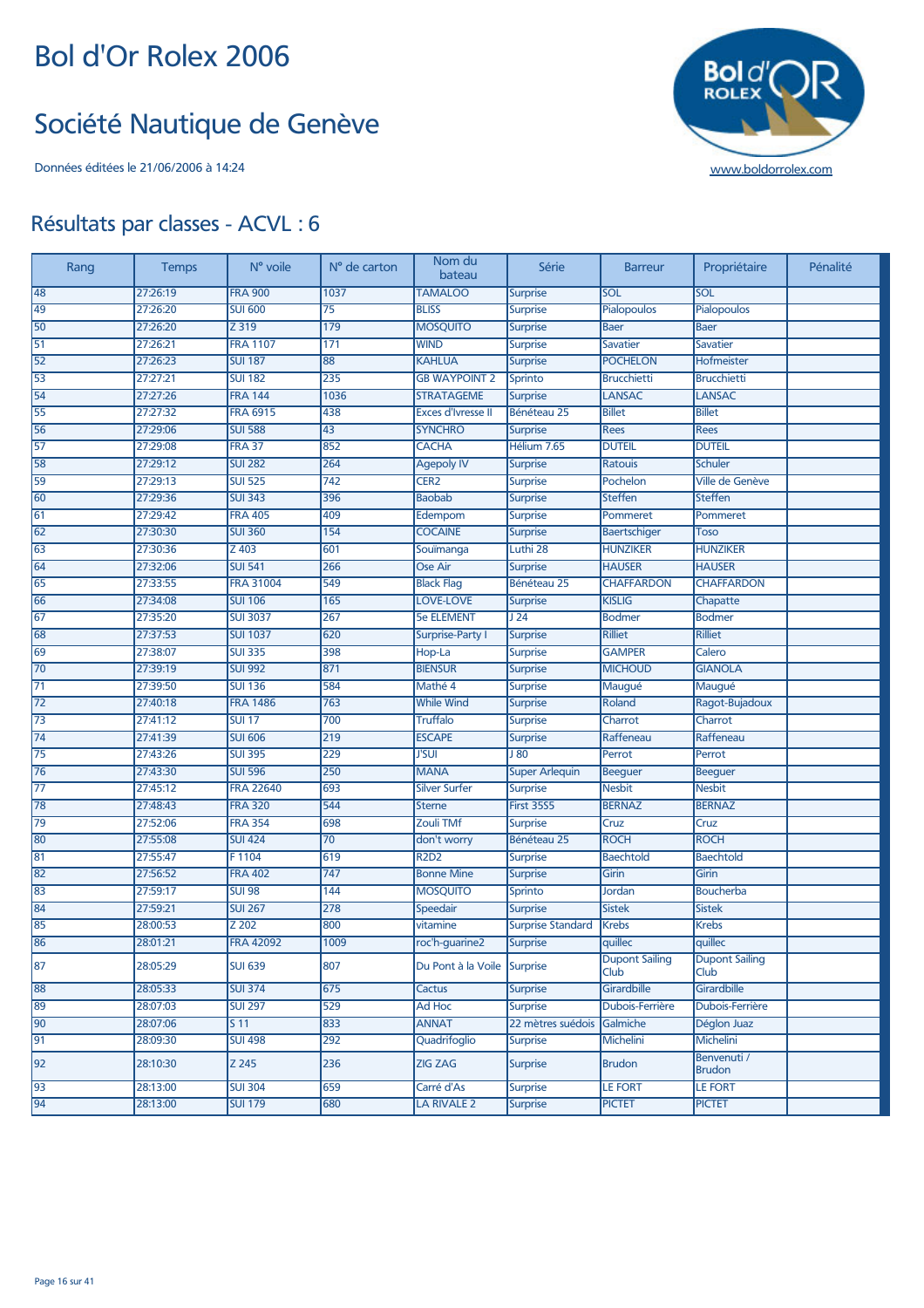#### Société Nautique de Genève



| Rang | <b>Temps</b> | N° voile           | N° de carton     | Nom du<br>bateau          | Série                     | <b>Barreur</b>    | Propriétaire              | Pénalité |
|------|--------------|--------------------|------------------|---------------------------|---------------------------|-------------------|---------------------------|----------|
| 95   | 28:13:05     | SUI1               | 744              | Carpe Diem                | Luthi 850                 | Schaerrer         | <b>Schaerrer</b>          |          |
| 96   | 28:13:16     | <b>SUI 394</b>     | 837              | Pacharan                  | <b>Surprise Standard</b>  | <b>Tissot</b>     | <b>Tissot</b>             |          |
| 97   | 28:13:58     | SUI <sub>1</sub>   | 832              | club de voile<br>lausanne | <b>Surprise</b>           | mayor             | club de voile<br>lausanne |          |
| 98   | 28:14:14     | <b>FRA 605</b>     | 839              | A'crochetoi               | <b>Surprise</b>           | Schmittbuhl       | Schmittbuhl               |          |
| 99   | 28:14:15     | <b>SUI 160</b>     | $\overline{779}$ | <b>SITUVEU</b>            | <b>Surprise</b>           | <b>TOULOUSE</b>   | Sailing Club de HP        |          |
| 100  | 28:15:12     | Z 2087             | 116              | <b>EL AMARETTO</b>        | Granada 31                | Seitz             | <b>Seitz</b>              |          |
| 101  | 28:15:44     | $\overline{Z}$ 233 | 608              | <b>ARACHNOPHOBIA</b>      | Surprise                  | Hesener           | Hesener                   |          |
| 102  | 28:16:45     | <b>SUI 749</b>     | 268              | <b>Troubadour</b>         | <b>First Class 8 Open</b> | <b>VIAL</b>       | <b>VIAL</b>               |          |
| 103  | 28:17:35     | <b>SUI 284</b>     | 831              | Philaneme                 | <b>Surprise</b>           | <b>Naito</b>      | <b>Montandon</b>          |          |
| 104  | 28:17:44     | <b>SUI 164</b>     | 818              | Dona Flor                 | <b>Surprise Standard</b>  | Hurt              | <b>Hurt</b>               |          |
| 105  | 28:17:51     | Z 1666             | 695              | Clochard                  | $\times 79$               | Rey               | Rey                       |          |
| 106  | 28:18:42     | <b>SUI 332</b>     | 794              | <b>Melina</b>             | Dufour 40                 | <b>Baumann</b>    | <b>Baumann</b>            |          |
| 107  | 28:19:38     | Z 123              | 841              | <b>PUSSYCAT</b>           | <b>Rush Régate</b>        | Gelissen          | Gelissen                  |          |
| 108  | 28:20:37     | <b>SUI 526</b>     | 17               | Mirabaud 3                | <b>Surprise</b>           | <b>ALBRICI</b>    | Société Nautique<br>de    |          |
| 109  | 28:21:21     | <b>SUI 37</b>      | 385              | lamoule                   | <b>Surprise</b>           | <b>Hess</b>       | <b>Hess</b>               |          |
| 110  | 28:21:28     | <b>SUI 525</b>     | 16               | Mirabaud 2                | <b>Surprise</b>           | <b>PALMA</b>      | Société Nautique<br>de    |          |
| 111  | 28:21:32     | <b>SUI 157</b>     | 531              | <b>Nanouk</b>             | <b>Surprise</b>           | Rogner            | <b>Dorenbos</b>           |          |
| 112  | 28:22:13     | <b>SUI 1991</b>    | 240              | Douce-Marie               | Luthi 36                  | Rhyn              | Rhyn                      |          |
| 113  | 28:23:04     | <b>FRA 1403</b>    | 4                | <b>TIMAYAN</b>            | <b>Surprise Standard</b>  | Cretignier        | Cretignier                |          |
| 114  | 28:24:31     | <b>FRA 4037</b>    | 420              | <b>Marquises</b>          | <b>Surprise</b>           | Frey              | <b>Chavant Maurice</b>    |          |
| 115  | 28:24:41     | <b>SUI 513</b>     | 517              | <b>Deuxi</b>              | <b>Surprise</b>           | Agustoni          | Agustoni                  |          |
| 116  | 28:24:45     | <b>FRA 248</b>     | 706              | blue infinity             | <b>Surprise</b>           | <b>MESSERLI</b>   | <b>Club Nautique</b>      |          |
| 117  | 28:25:00     | Z <sub>1</sub>     | 836              | <b>ICE BOAT</b>           | Elan <sub>31</sub>        | <b>FATIO</b>      | <b>SAILCON</b>            |          |
| 118  | 28:25:08     | <b>FRA 394</b>     | 781              | Ondine                    | <b>Surprise</b>           | <b>DAVY</b>       | Davy                      |          |
| 119  | 28:25:09     | <b>SUI 310</b>     | 636              | <b>Bel Aurore III</b>     | <b>Surprise</b>           | <b>KOSSLER</b>    | <b>Kössler</b>            |          |
| 120  | 28:29:12     | <b>SUI 47</b>      | 362              | Cassiopée                 | Hélium 7.65               | <b>Theurillat</b> | Waeber                    |          |
| 121  | 28:35:40     | <b>SUI 23</b>      | 169              | beau-tox                  | Hélium 7.65               | Friedli           | Friedli                   |          |
| 122  | 28:47:58     | <b>SUI 560</b>     | 114              | <b>YOBE</b>               | <b>Surprise</b>           | Mas               | <b>Mas</b>                |          |
| 123  | 28:58:19     | <b>SUI 80</b>      | 536              | <b>Nicolus</b>            | <b>Flying Forty</b>       | <b>DIDISHEIM</b>  | <b>DIDISHEIM</b>          |          |
| 124  | 29:10:54     | <b>SUI 9871</b>    | 300              | L'Arche                   | Furia 37+                 | <b>MONDADA</b>    | <b>MONDADA</b>            |          |
| 125  | 29:30:12     | <b>SUI 10</b>      | 19               | Lady Jo                   | Elan 33                   | Magnin            | <b>MAGNIN</b>             |          |
| 126  | 30:20:36     | <b>SUI 216</b>     | $\overline{216}$ | <b>IMAGINE</b>            | Daydream 300              | Deffaugt          | Deffaugt                  |          |
| 127  | 30:32:41     | <b>SUI 523</b>     | 186              | Zephyr                    | <b>Surprise</b>           | <b>PONCET</b>     | <b>PONCET</b>             |          |
| 128  | 30:34:51     | <b>SUI 311</b>     | 815              | <b>FOU D'AMOUR</b>        | <b>Surprise</b>           | <b>LIEGEARD</b>   | <b>URBEN</b>              |          |
| 129  | 30:35:51     | Z 1072             | $\overline{94}$  | Vendredi                  | <b>Quarter Tonner</b>     | Hochwahr          | Hochwahr                  |          |
| 130  | 30:59:29     | <b>SUI 1090</b>    | 734              | <b>Eloize</b>             | <b>Luux 10.9</b>          | <b>Dupuis</b>     | <b>Dupuis</b>             |          |
| 131  | 30:59:29     | $\overline{z_1}$   | 1016             | nirvana                   | Confortina 32             | Limacher          | Limacher                  |          |

| Statistiques pour la classe 6   |                                   |  |  |  |  |
|---------------------------------|-----------------------------------|--|--|--|--|
| Nombre de bateaux partants: 204 | Mombre de bateaux arrivés: 131    |  |  |  |  |
| Nombre de bateaux abandons: 50  | Nombre de bateaux disqualifiés: 0 |  |  |  |  |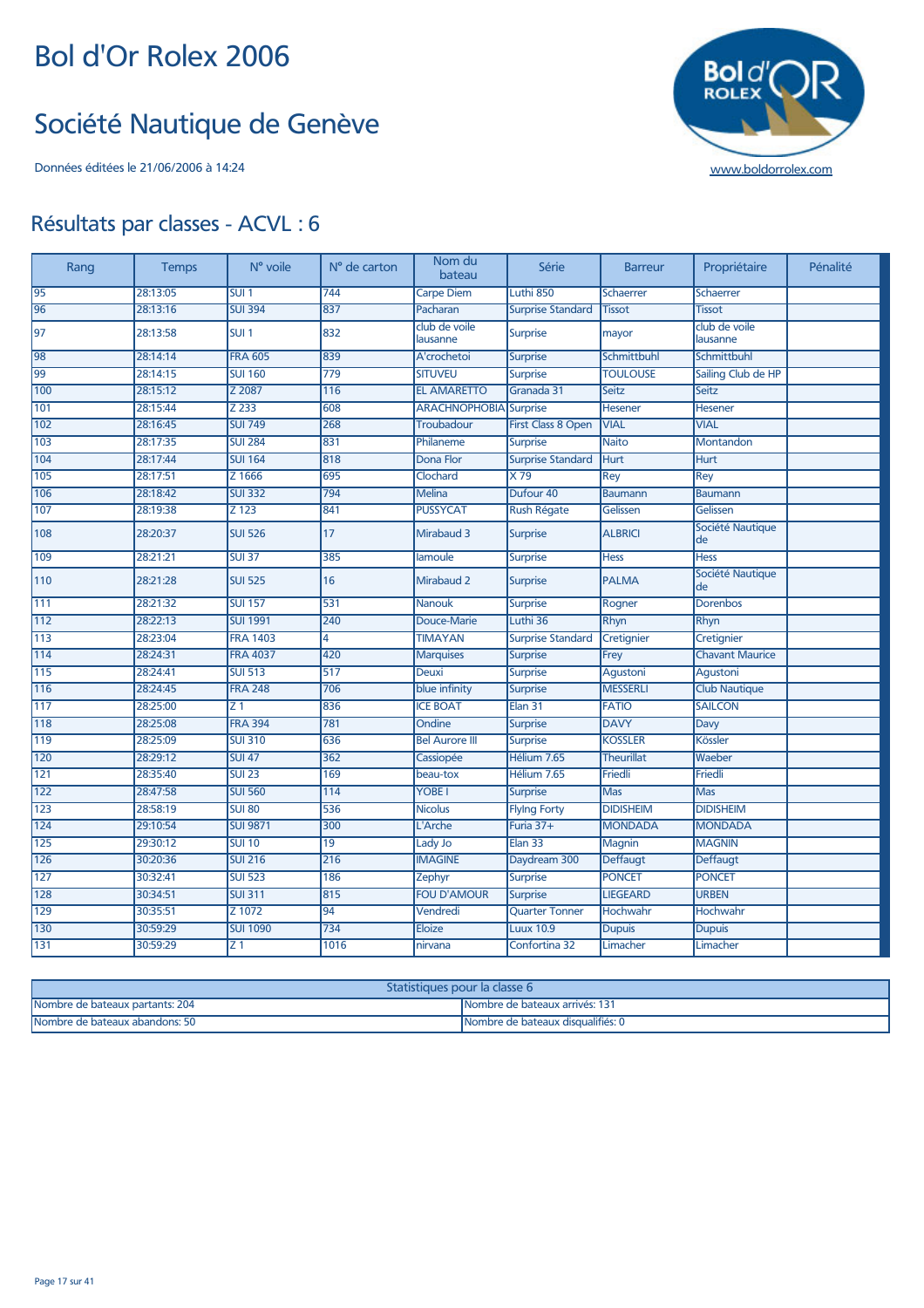#### Société Nautique de Genève

Données éditées le 21/06/2006 à 14:24 [www.boldorrolex.com](http://www.boldorrolex.com)



| Rang | <b>Temps</b> | N° voile         | N° de carton | Nom du<br>bateau    | Série             | <b>Barreur</b> | Propriétaire     | Pénalité |
|------|--------------|------------------|--------------|---------------------|-------------------|----------------|------------------|----------|
|      | 26:11:43     | SUI <sub>1</sub> | 254          | Lèonard             | First 32          | REY            | <b>REY</b>       |          |
|      | 27:34:38     | Iz 5             | 352          | <b>Canios</b>       | Luthi 29          | <b>MATTHYS</b> | <b>MATTHYS</b>   |          |
| 3    | 27:36:04     | <b>SUI 1008</b>  | 277          | Maurablia           | Luthi 28          | POUJOULAT      | <b>POUJOULAT</b> |          |
|      | 27:36:38     | <b>FRA 378</b>   | 413          | <b>N'Eau Stress</b> | Dufour 34         | Pibouleau      | Pibouleau        |          |
|      | 27:37:43     | Z 1969           | 604          | Tanga               | Confortina 32     | <b>WAKLEY</b>  | <b>KILBERT</b>   |          |
| l6   | 28:23:01     | Z 329            | 774          | <b>PATOOTIE</b>     | Confortina 32     | Spielmann      | Spielmann        |          |
|      | 28:24:06     | <b>SUI 185</b>   | 587          | Barbarella          | 5.5 JI            | <b>Bouvier</b> | Bouvier          |          |
| 18   | 28:24:18     | <b>FRA 333</b>   | 279          | Sophyann            | Elan 333          | Dupont         | Dupont / Beauduc |          |
| 19   | 29:19:05     | <b>SUI 1158</b>  | 384          | <b>Goof</b>         | Contessa 32       | <b>GAVIN</b>   | <b>GAVIN</b>     |          |
| 10   | 30:25:19     | <b>SUI 1588</b>  | 289          | Jolyn               | <b>Granada 32</b> | <b>RUEPP</b>   | <b>RUEPP</b>     |          |

| Statistiques pour la classe 7  |                                   |  |  |  |
|--------------------------------|-----------------------------------|--|--|--|
| Nombre de bateaux partants: 94 | Nombre de bateaux arrivés: 10     |  |  |  |
| Nombre de bateaux abandons: 69 | Nombre de bateaux disqualifiés: 0 |  |  |  |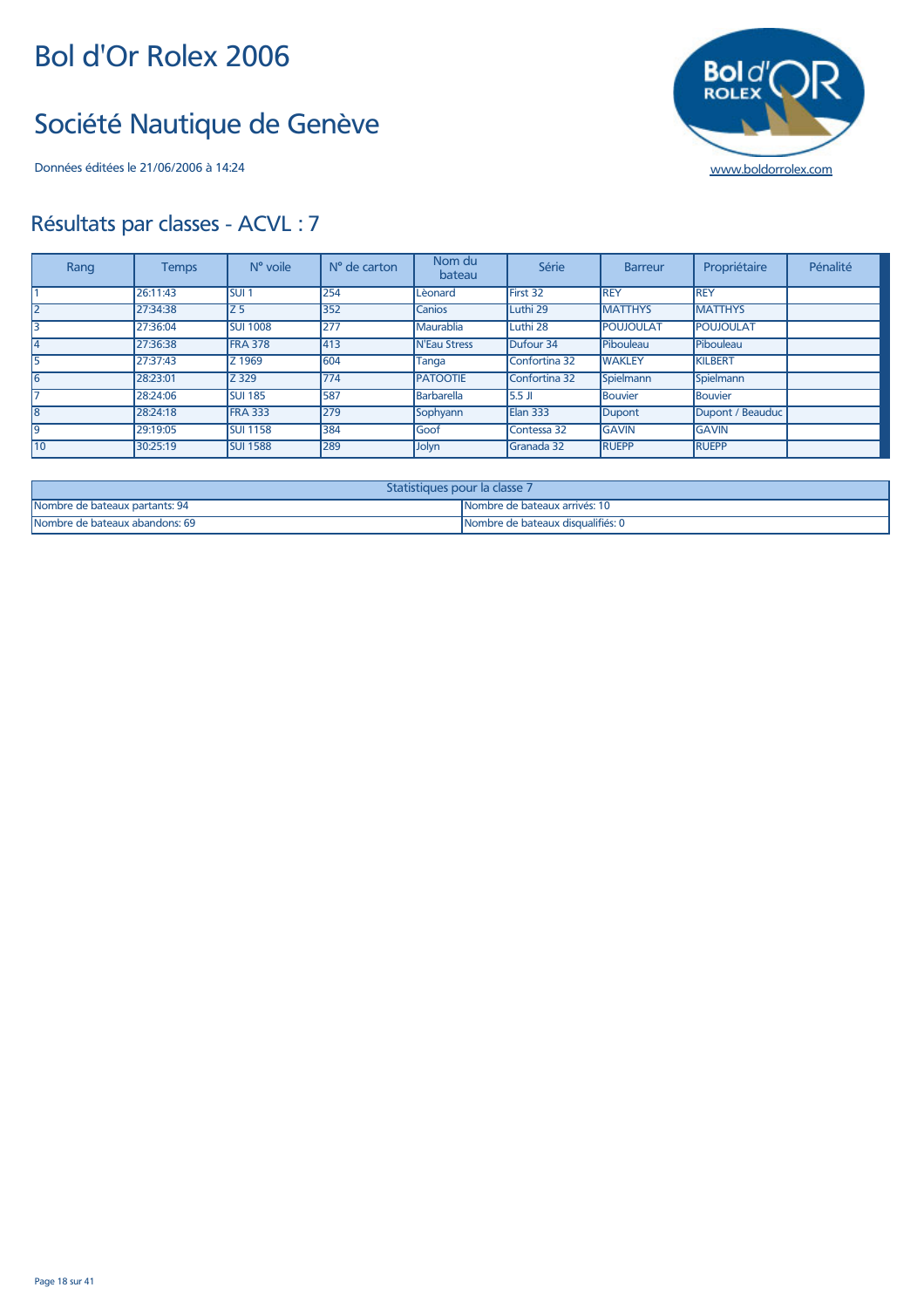#### Société Nautique de Genève

Données éditées le 21/06/2006 à 14:24 [www.boldorrolex.com](http://www.boldorrolex.com)

# $Bol<sub>d</sub>$

| Rang | <b>Temps</b> | N° voile          | $No$ de carton | Nom du<br>bateau   | Série            | <b>Barreur</b>   | Propriétaire       | Pénalité |
|------|--------------|-------------------|----------------|--------------------|------------------|------------------|--------------------|----------|
|      | 20:07:48     | <b>SUI 91</b>     | 999            | Move your image    | <b>18</b>        | <b>schiller</b>  | Schiller           |          |
| l2   | 21:09:44     |                   | 998            | <b>AET</b>         | <b>Proto</b>     | <b>RAVONEL</b>   | <b>ITEAM AET</b>   | 150      |
|      | 21:39:36     | <b>SUI 131</b>    | 995            | Coriace            | $6.5m$ SI        | <b>Rousselle</b> | Rousselle          |          |
|      | 21:51:09     | <b>IGBR 9995T</b> | 1048           | <b>IERIS OUT95</b> | <b>OUT95</b>     | <b>IPreston</b>  | <b>ASSOCIATION</b> |          |
|      | 24:56:39     | <b>SUI3</b>       | 1029           | <b>OPEN 6.50</b>   | <b>OPEN 6.50</b> | Piquet           | Piquet             |          |

| Statistiques pour la classe L' |                                   |  |  |
|--------------------------------|-----------------------------------|--|--|
| Nombre de bateaux partants: 9  | INombre de bateaux arrivés: 5     |  |  |
| Nombre de bateaux abandons: 4  | Nombre de bateaux disqualifiés: 0 |  |  |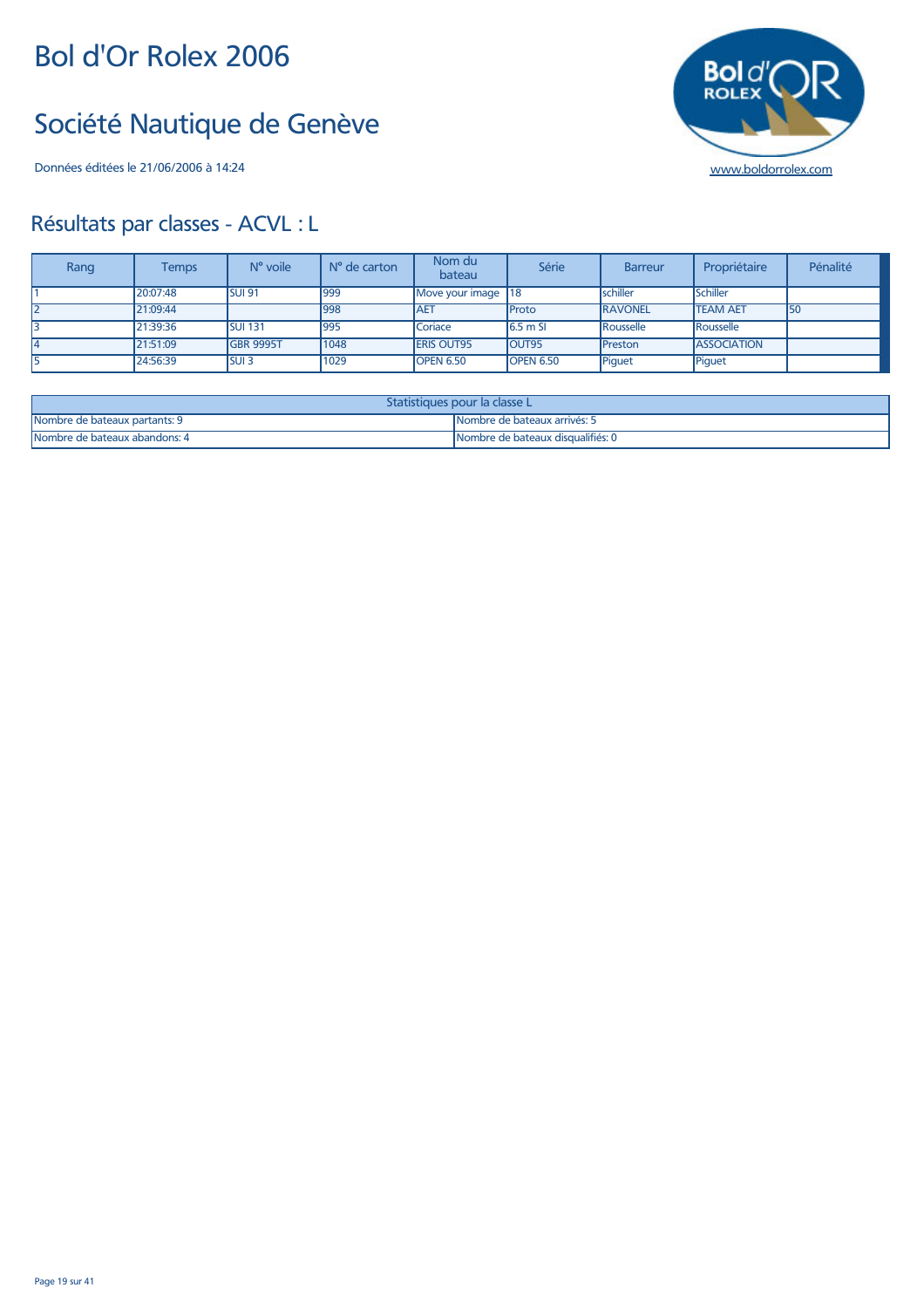#### Société Nautique de Genève

Données éditées le 21/06/2006 à 14:24 [www.boldorrolex.com](http://www.boldorrolex.com)



| Rang | <b>Temps</b> | $N^{\circ}$ voile | $No$ de carton | Nom du<br>bateau                    | Série       | <b>Barreur</b>  | Propriétaire             | Pénalité |
|------|--------------|-------------------|----------------|-------------------------------------|-------------|-----------------|--------------------------|----------|
|      | 11:45:20     | SUI <sub>8</sub>  | 908            | <b>Banque Gonet</b>                 | Décision 35 | <b>Coutts</b>   | <b>Ouinodoz &amp; Co</b> |          |
| l2   | 11:47:38     | <b>SUI 3</b>      | 903            | <b>JULIUS BAR</b>                   | Décision 35 | Cardis Ph.      | Cardis Ph.               |          |
| 3    | 11:49:35     | <b>SUI 2</b>      | 902            | <b>OKALIS</b>                       | Décision 35 | <b>GRANGE</b>   | <b>GRANGE</b>            |          |
| 14   | 11:57:28     | <b>SUI 5</b>      | 905            | <b>FONCIA</b><br><b>SWITZERLAND</b> | Décision 35 | <b>GAUTIER</b>  | <b>GROUPE FONCIA</b>     |          |
| l5   | 12:02:44     | SUI <sub>4</sub>  | 904            | Zen Too                             | Décision 35 | de Picciotto    | de Picciotto             |          |
| 16   | 12:05:40     | SUI <sub>6</sub>  | 906            | Cadence                             | Décision 35 | lLerch          | Demole                   |          |
| 17   | 12:08:58     | <b>SUI 7</b>      | 907            | Axiom                               | Décision 35 | Asso. Zebra 7   | Asso, Zebra 7            |          |
| l8   | 13:25:45     | <b>SUI 69</b>     | 931            | <b>Force Cash</b>                   | <b>F40</b>  | <b>ZUMSTEIN</b> | De Rothshild             |          |

| Statistiques pour la classe M1 |                                    |  |  |  |
|--------------------------------|------------------------------------|--|--|--|
| Nombre de bateaux partants: 9  | l Nombre de bateaux arrivés: 8     |  |  |  |
| Nombre de bateaux abandons: 1  | INombre de bateaux disqualifiés: 0 |  |  |  |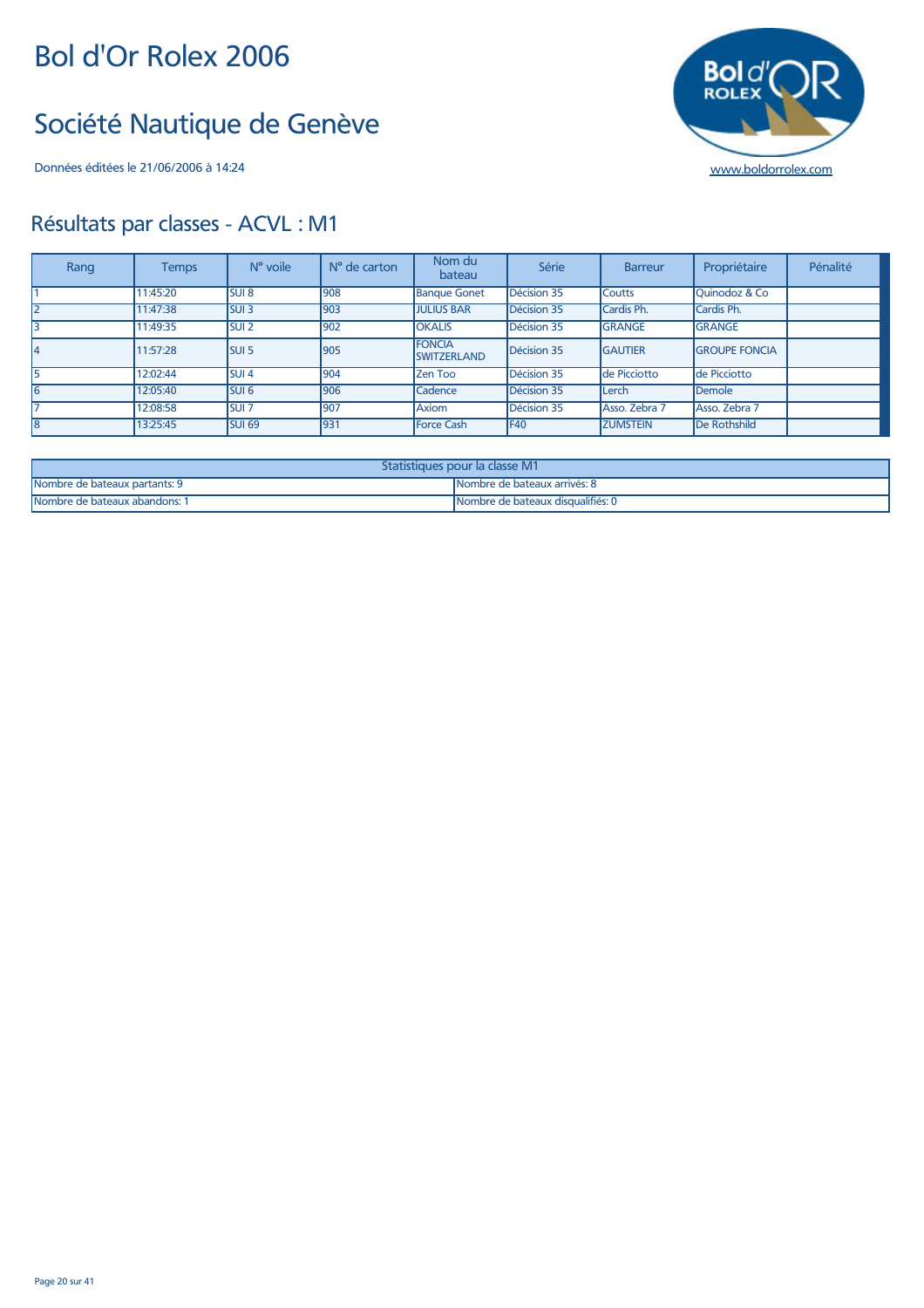#### Société Nautique de Genève

Données éditées le 21/06/2006 à 14:24 [www.boldorrolex.com](http://www.boldorrolex.com)



| Rang            | <b>Temps</b> | N° voile          | N° de carton     | Nom du<br>bateau                                         | Série              | <b>Barreur</b>                | Propriétaire                              | Pénalité |
|-----------------|--------------|-------------------|------------------|----------------------------------------------------------|--------------------|-------------------------------|-------------------------------------------|----------|
| $\overline{1}$  | 12:03:08     | SUI 7             | 927              | <b>Team New Wave</b>                                     | Ventilo M2         | Péclard                       | Geiser - Stamm                            |          |
| $\overline{2}$  | 12:06:32     | <b>SUI 17</b>     | 934              | Tilt                                                     | <b>Ventilo M2</b>  | <b>FAVRE</b>                  | Schneiter                                 |          |
| 3               | 12:07:05     | <b>SUI 11</b>     | 932              | <b>DFI-CQFD</b>                                          | <b>Ventilo M2</b>  | Guggiari                      | <b>Association CQFD</b>                   |          |
| 4               | 12:15:06     | <b>SUI 100</b>    | 935              | Libra                                                    | <b>Ventilo M2</b>  | <b>Stampfli</b>               | Gautier                                   |          |
| 5               | 12:41:51     | <b>SUI 005</b>    | 919              | <b>GLG Finance SA</b>                                    | <b>Ventilo M2</b>  | <b>Tinguely</b>               | Castella / Tinquely                       |          |
| 16              | 12:44:26     | <b>SUI 13</b>     | 923              | <b>Banque Piquet</b>                                     | <b>Ventilo M2</b>  | Schenker                      | Schenker                                  |          |
| 17              | 13:06:01     | <b>SUI 666</b>    | 913              | <b>Star Logistique</b>                                   | Ventilo M2         |                               | Gautier/Meyer/Bottge Gautier/Meyer/Bottge |          |
| 18              | 13:08:18     | <b>SUI1</b>       | 916              | Raiffeisen du<br>Vignoble                                | <b>Ventilo M2</b>  | Othenin-Girard et<br>Huguenin | Team<br><b>BRV/TBS/HAMILTON/CLIMAX</b>    |          |
| 9               | 13:10:34     | <b>SUI 15</b>     | 930              | <b>Tridex</b>                                            | <b>Ventilo M2</b>  | Clarence                      | Clarence                                  |          |
| 10              | 13:12:19     | <b>SUI 18</b>     | 933              | <b>DHL</b>                                               | <b>Ventilo M2</b>  | Emery/Kasavi/Semac            | Emery/Kasavi/Semac                        |          |
| l 11            | 14:53:59     | <b>SUI 28</b>     | 911              | filids parquet<br>bambou                                 | Ventilo 27         | stitelmann                    | <b>Mouchet</b>                            |          |
| $\overline{12}$ | 15:14:07     | <b>SUI 004</b>    | 914              | <b>Flam Gestion</b>                                      | Ventilo M2         | <b>Mustad</b>                 | <b>Mustad</b>                             |          |
| 13              | 15:21:00     | SUI <sub>16</sub> | 937              | <b>Heritage</b><br><b>Bank&amp;Trust</b>                 | Ventilo M2         | Colelough                     | Colelough, Nicod, Salina,<br>Zambelli     |          |
| 14              | 15:24:24     | <b>SUI 2</b>      | 912              | <b>IMMOLAC LE</b><br><b>CABESTAN</b>                     | Ventilo M2         | <b>LE GRAND</b>               | <b>LE GRAND</b>                           |          |
| <b>15</b>       | 15:36:00     | <b>SUI 29</b>     | 924              | <b>Batimetal</b>                                         | Ventilo 27         | pfister                       | Di Pietrantonio                           |          |
| 16              | 17:20:53     | <b>SUI 28</b>     | 936              | Fresh!                                                   | <b>Ventilo M2</b>  | <b>Bucher</b>                 | <b>Bucher</b>                             |          |
| $\overline{17}$ | 17:33:01     | <b>SUI 27</b>     | 918              | The Hype!                                                | <b>RC 27</b>       | <b>Michel</b>                 | <b>Michel</b>                             |          |
| 18              | 17:53:35     | $SU1$ 8           | $\overline{922}$ | <b>Triskel</b>                                           | <b>Ventilo M2</b>  | le Cotonnec                   | le Cotonnec                               |          |
| <b>19</b>       | 18:30:22     | Z <sub>4</sub>    | 928              | <b>HURRICANE</b>                                         | F 30 Burkhalter    | <b>HAUSERMANN</b>             | <b>HAUSERMANN</b>                         |          |
| 20              | 19:15:41     | F302              | 942              | <b>Super Fun Trio</b>                                    | F <sub>28</sub>    | Parisod/Monnier               | <b>CAO</b> International                  |          |
| 21              | 21:45:42     | <b>FRA 306</b>    | 1044             | <b>TALENCE</b><br><b>AQUITAINE</b>                       | F 28               | <b>DUPUY</b>                  | <b>DUPUY</b>                              |          |
| 22              | 25:49:45     | <b>SUI1</b>       | 917              | <b>PLUS QU'UNE</b><br><b>OMBRE ET</b><br><b>POURTANT</b> | M <sub>2</sub>     | <b>PEITREQUIN</b>             | <b>PEITREOUIN</b>                         |          |
| 23              | 26:00:35     | <b>GER 3334</b>   | 1047             | <b>TRES HOMBRES</b>                                      | <b>Corsair F27</b> | <b>STOLZ</b>                  | <b>STOLZ</b>                              |          |
| 24              | 27:20:00     | $C$ 195           | 1045             | <b>TG 7845</b>                                           | Corsair 28         | Bächle                        | <b>Bächle</b>                             |          |
| 25              | 27:25:43     | <b>GER 337</b>    | 1049             | <b>BRRRT</b>                                             | Corsair 24         | Plathner                      | Plathner                                  |          |
| 26              | 28:20:20     | <b>SUI 111</b>    | 939              | <b>DENTUSO III</b>                                       | F <sub>28</sub>    | <b>TANSSENS</b>               | <b>CHRISTIAN</b>                          |          |

| Statistiques pour la classe M2 |                                   |  |  |  |
|--------------------------------|-----------------------------------|--|--|--|
| Nombre de bateaux partants: 32 | Nombre de bateaux arrivés: 26     |  |  |  |
| Nombre de bateaux abandons: 5  | Nombre de bateaux disqualifiés: 0 |  |  |  |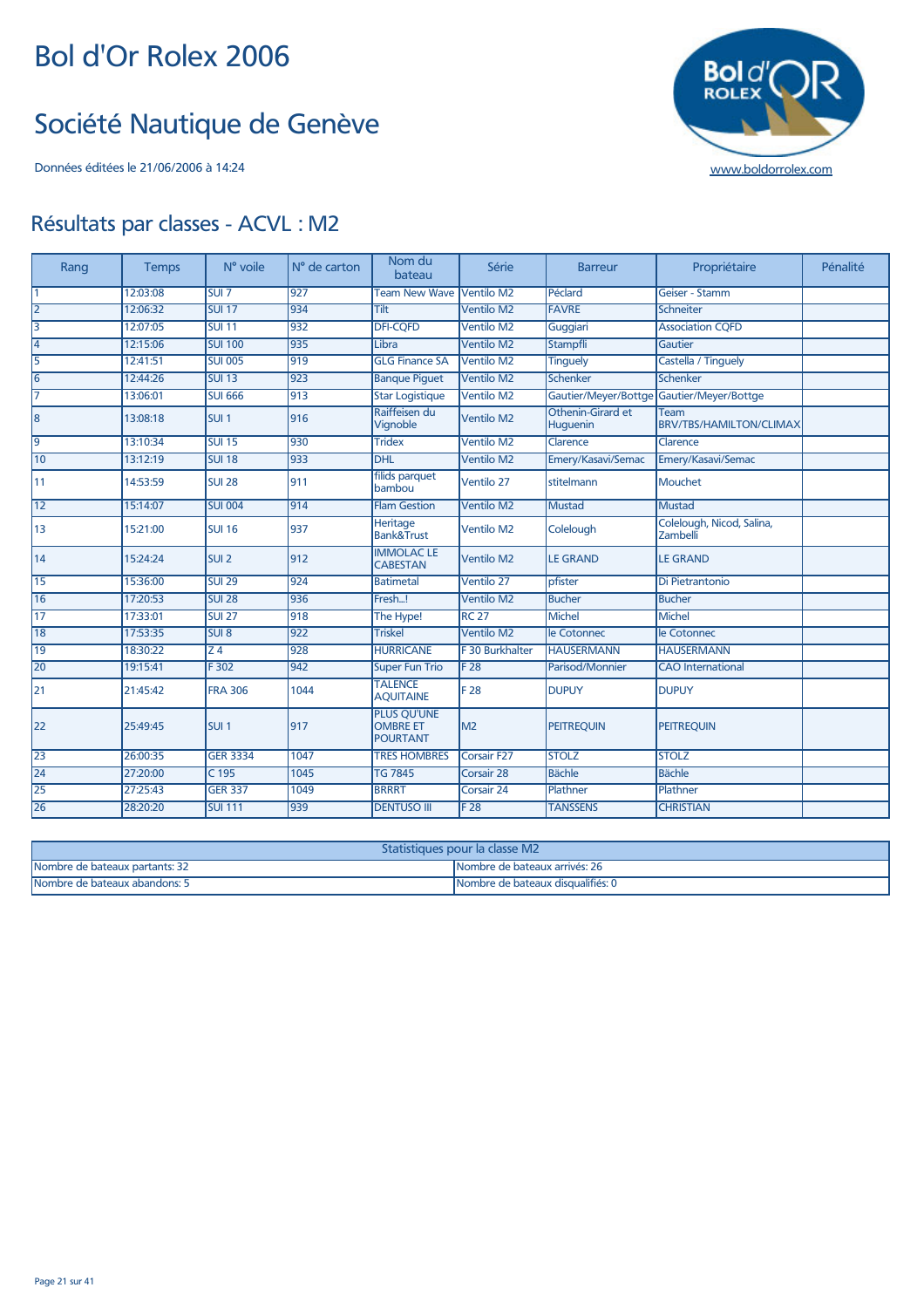#### Société Nautique de Genève



#### Série : Grand Surprise

| Rang            | <b>Temps</b> | N° voile         | N° de carton    | Nom du<br>bateau      | Classe         | <b>Barreur</b>   | Propriétaire      | Pénalité |
|-----------------|--------------|------------------|-----------------|-----------------------|----------------|------------------|-------------------|----------|
| $\overline{1}$  | 21:58:47     | FRA <sub>1</sub> | 374             | <b>Tix Way</b>        | 4              | <b>RAPHOZ</b>    | <b>RAPHOZ</b>     |          |
| $\overline{2}$  | 22:09:18     | <b>SUI 29</b>    | 226             | <b>TAKATA</b>         | 4              | Jutzi            | Jutzi             |          |
| $\overline{3}$  | 22:28:03     | <b>SUI 102</b>   | 349             | Little Nemo II        | 4              | Borter           | <b>BORTER</b>     |          |
| $\overline{4}$  | 23:13:03     | <b>SUI 38</b>    | 47              | <b>TWISTER</b>        | 4              | Deryng           | Deryng            |          |
| 5               | 23:48:59     | <b>SUI 55</b>    | 333             | Passetougrain 6       | 4              | <b>DEVAUD</b>    | <b>DEVAUD</b>     |          |
| $\overline{6}$  | 24:04:34     | <b>SUI 195</b>   | 298             | Carolive too          | 4              | <b>RIGOT</b>     | <b>RIGOT</b>      |          |
| 7               | 24:12:25     | <b>FRA 33</b>    | 562             | <b>Thirsty Three</b>  | 4              | <b>BONDOT</b>    | <b>GASCOIN</b>    |          |
| $\overline{8}$  | 24:14:04     | <b>FRA 174</b>   | 319             | <b>Tipsy One</b>      | 4              | Favre            | Favre             |          |
| $\overline{9}$  | 24:16:30     | <b>SUI 46</b>    | 378             | <b>Apsara</b>         | 4              | cattaneo         | <b>VON HALLER</b> |          |
| 10              | 24:16:39     | <b>FRA 36</b>    | 654             | <b>Complice</b>       | 4              | <b>MAGNIN</b>    | <b>MAGNIN</b>     |          |
| $\overline{11}$ | 24:27:43     | <b>SUI 74</b>    | 252             | Gwenn                 | 4              | Guillet          | <b>Guillet</b>    |          |
| $\overline{12}$ | 24:29:56     | <b>SUI 180</b>   | 702             | Pump-it-up            | 4              | Vandini          | Vandini           |          |
| $\overline{13}$ | 24:34:38     | <b>SUI 131</b>   | $\overline{71}$ | Original Black Race 4 |                | <b>Brasey</b>    | <b>Brasey</b>     |          |
| $\overline{14}$ | 24:36:11     | F49              | 633             | <b>ALANAD</b>         | 4              | <b>MAGRE</b>     | <b>MAGRE</b>      |          |
| 15              | 24:48:28     | <b>SUI 32</b>    | 245             | Single malt           | 4              | Khodl            | Synd. Single malt |          |
| 16              | 24:58:50     | <b>SUI 50</b>    | 39              | ko phi-phi            | 4              | Zanarelli        | <b>Zanarelli</b>  |          |
| $\overline{17}$ | 25:02:03     | <b>SUI 76</b>    | 335             | Muscadet 7            | 4              | <b>BRICHET</b>   | <b>BRICHET</b>    |          |
| 18              | 25:08:48     | <b>SUI 68</b>    | 578             | <b>Jackie Blue</b>    | 4              | mach             | <b>MACH</b>       |          |
| 19              | 25:09:38     | <b>SUI 107</b>   | 583             | <b>Audio Concept</b>  | 4              | Fornallaz        | <b>Fornallaz</b>  |          |
| 20              | 25:10:58     | <b>SUI 53</b>    | 555             | Zygomatik             | 4              | Peter            | <b>PETER</b>      |          |
| $\overline{21}$ | 25:31:51     | <b>FRA 10</b>    | 259             | <b>Morpho</b>         | 4              | <b>MECHELANY</b> | <b>MECHELANY</b>  |          |
| 22              | 25:31:53     | <b>FRA 176</b>   | 506             | Adonnante.com         | 4              | Morelle          | <b>Morelle</b>    |          |
| $\overline{23}$ | 25:38:40     | FRA 4            | 556             | YZK                   | 4              | <b>Zwibel</b>    | Zwibel            |          |
| $\overline{24}$ | 25:45:46     | <b>SUI 166</b>   | 453             | La Maison Rouge       | 4              | <b>MINO</b>      | Mino              |          |
| $\overline{25}$ | 25:58:20     | <b>SUI 82</b>    | 502             | <b>PELAGIE</b>        | 4              | Dousse           | Perrin            |          |
| $\overline{26}$ | 26:02:21     | <b>SUI 42</b>    | 571             | <b>GRYFFINDOR</b>     | $\overline{4}$ | Vaharis          | <b>Vaharis</b>    |          |
| $\overline{27}$ | 26:39:10     | SUI3             | 285             | Wahoo                 | 4              | Favre            | Favre             |          |
| 28              | 26:40:30     | $-124$           | 187             | Elpénor III           | 4              | <b>Iselin</b>    | Iselin            |          |
| 29              | 26:44:46     | <b>SUI 175</b>   | 455             | <b>Hip Hop</b>        | 4              | Aubry            | Aubry             |          |

| Statistiques pour la série Grand Surprise |                                    |  |  |  |  |
|-------------------------------------------|------------------------------------|--|--|--|--|
| Nombre de bateaux partants: 34            | Nombre de bateaux arrivés: 29      |  |  |  |  |
| Nombre de bateaux abandons: 4             | INombre de bateaux disqualifiés: 0 |  |  |  |  |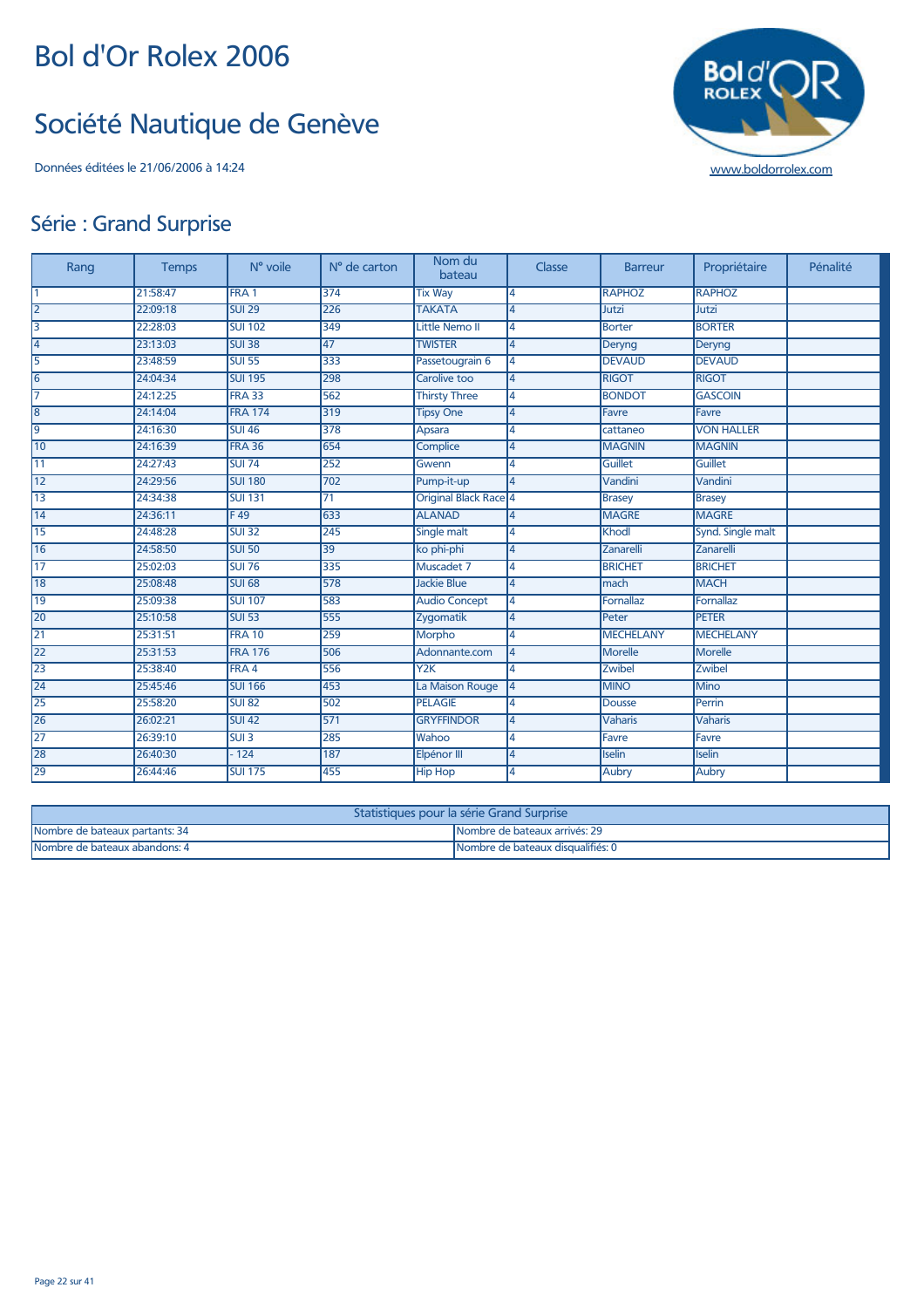#### Société Nautique de Genève

Données éditées le 21/06/2006 à 14:24 [www.boldorrolex.com](http://www.boldorrolex.com)



#### Série : Surprise

| Rang            | <b>Temps</b> | N° voile         | N° de carton    | Nom du<br>bateau                        | Classe | <b>Barreur</b>      | Propriétaire               | Pénalité |
|-----------------|--------------|------------------|-----------------|-----------------------------------------|--------|---------------------|----------------------------|----------|
| $\overline{1}$  | 25:31:22     | <b>SUI 595</b>   | 44              | <b>Mayer Opticien</b>                   | 6      | Chatagny            | Chatagny                   |          |
| $\overline{2}$  | 25:32:54     | <b>FRA 248</b>   | 1011            | <b>GROMAGO</b>                          | 6      | <b>ARRIGHI</b>      | <b>FAIOLA</b>              |          |
| $\overline{3}$  | 25:34:48     | <b>SUI 497</b>   | $\overline{79}$ | Avocado                                 | 6      | <b>SCHMIDT</b>      | <b>SCHMIDT</b>             |          |
| $\overline{4}$  | 25:38:25     | <b>FRA 1397</b>  | 679             | Geeyser                                 | 6      | Andrier             | Andrier                    |          |
| 5               | 25:44:37     | <b>SUI 615</b>   | 233             | <b>En Catimini</b>                      | 6      | <b>OLIOSI</b>       | DEPRAZ /<br><b>ZWYSSIG</b> |          |
| $\overline{6}$  | 25:46:35     | <b>SUI 632</b>   | 741             | CER1                                    | 6      | <b>Monnier</b>      | Ville de Genève            |          |
| 7               | 25:47:06     | <b>SUI 336</b>   | 78              | <b>ATYS</b>                             | 6      | Garo                | Garo                       |          |
| $\overline{8}$  | 25:48:04     | <b>SUI 633</b>   | 743             | <b>Realtime Forex 3</b>                 | 6      | <b>Forestier</b>    | Ville de Genève            |          |
| 9               | 25:50:30     | <b>SUI 524</b>   | 15              | Mirabaud 1                              | 6      | <b>AYTON</b>        | Société Nautique<br>de     |          |
| 10              | 25:50:38     | <b>SUI 518</b>   | 356             | <b>TEO JAKOB</b>                        | 6      | <b>GLAUS</b>        | <b>GANZ</b>                |          |
| 11              | 25:50:50     | <b>SUI 557</b>   | 58              | <b>CNM Voiles</b><br>Gautier            | 6      | <b>PREITNER</b>     | <b>Club Nautique</b>       |          |
| $\overline{12}$ | 25:54:10     | <b>SUI 572</b>   | 307             | <b>Nickel</b>                           | 6      | <b>SCHMAEH</b>      | <b>MOURA</b>               |          |
| 13              | 25:57:12     | <b>SUI 625</b>   | 816             | Bleu comme une<br>orange                | 6      | Rouiller            | Rouiller                   |          |
| $\overline{14}$ | 26:17:47     | <b>SUI 636</b>   | 762             | St. Jacques                             | 6      | <b>Richner</b>      | <b>Richner</b>             |          |
| $\overline{15}$ | 26:24:05     | <b>FRA 1241</b>  | 848             | <b>Tarangau</b>                         | 6      | Galliano Pionneau   | <b>Galliano Pionneau</b>   |          |
| $\overline{16}$ | 26:31:30     | <b>SUI 452</b>   | 473             | <b>ALPECS</b>                           | 6      | <b>JEHMY</b>        | <b>JEHMY</b>               |          |
| $\overline{17}$ | 26:40:13     | <b>SUI 66</b>    | 124             | <b>DO NOT DISTURB</b>                   | 6      | Rinolfi             | <b>Rinolfi</b>             |          |
| 18              | 26:43:48     | <b>SUI 399</b>   | 468             | <b>Straca</b>                           | 6      | <b>LANGENBERGER</b> | <b>LANGENBERGER</b>        |          |
| $\overline{19}$ | 26:54:59     | <b>SUI 641</b>   | 769             | L'Excuse                                | 6      | <b>Montavon</b>     | Lingjaerde                 |          |
| 20              | 27:11:31     | <b>FRA 1380</b>  | 631             | Stenic 3                                | 6      | Montmasson          | Montmasson                 |          |
| 21              | 27:14:03     | Z 82             | 326             | <b>Sans Souci</b>                       | 6      | Henry               | Henry                      |          |
| $\overline{22}$ | 27:15:44     | <b>SUI 643</b>   | 383             | <b>BeckO Menuiserie</b>                 | 6      | <b>Beck</b>         | <b>Beck</b>                |          |
| 23              | 27:21:47     | <b>SUI 270</b>   | 53              | <b>COQ T'ELLE</b>                       | 6      | <b>Noble</b>        | <b>Noble</b>               |          |
| 24              | 27:24:28     | <b>SUI 533</b>   | 241             | <b>ADRENALINE</b>                       | 6      | Campiche            | Campiche                   |          |
| 25              | 27:24:39     | <b>SUI 470</b>   | 201             | <b>FARU</b>                             | 6      | Gerdil              | Amsler                     |          |
| 26              | 27:25:00     | <b>SUI 372</b>   | 783             | <b>ECOLE DE VOILE</b><br><b>DE VIDY</b> | 6      | <b>VOROS</b>        | <b>VOROS</b>               |          |
| 27              | 27:25:57     | Z 21             | 772             | Mine de rien                            | 6      | Washer              | Washer                     |          |
| 28              | 27:26:19     | <b>FRA 900</b>   | 1037            | <b>TAMALOO</b>                          | 6      | SOL                 | SOL                        |          |
| 29              | 27:26:20     | <b>SUI 600</b>   | 75              | <b>BLISS</b>                            | 6      | Pialopoulos         | <b>Pialopoulos</b>         |          |
| 30              | 27:26:20     | Z 319            | 179             | <b>MOSQUITO</b>                         | 6      | <b>Baer</b>         | <b>Baer</b>                |          |
| 31              | 27:26:21     | <b>FRA 1107</b>  | $171$           | <b>WIND</b>                             | 6      | Savatier            | <b>Savatier</b>            |          |
| 32              | 27:26:23     | <b>SUI 187</b>   | 88              | <b>KAHLUA</b>                           | 6      | <b>POCHELON</b>     | Hofmeister                 |          |
| 33              | 27:26:33     | <b>SUI 904</b>   | 140             | <b>PIRANA</b>                           |        | Perron              | Perron                     |          |
| 34              | 27:27:26     | <b>FRA 144</b>   | 1036            | <b>STRATAGEME</b>                       | 6      | <b>LANSAC</b>       | <b>LANSAC</b>              |          |
| 35              | 27:29:06     | <b>SUI 588</b>   | 43              | <b>SYNCHRO</b>                          | 6      | <b>Rees</b>         | Rees                       |          |
| 36              | 27:29:12     | <b>SUI 282</b>   | 264             | <b>Agepoly IV</b>                       |        | Ratouis             | <b>Schuler</b>             |          |
| 37              | 27:29:13     | <b>SUI 525</b>   | 742             | CER <sub>2</sub>                        | 6      | Pochelon            | Ville de Genève            |          |
| 38              | 27:29:36     | <b>SUI 343</b>   | 396             | <b>Baobab</b>                           | 6      | <b>Steffen</b>      | <b>Steffen</b>             |          |
| 39              | 27:29:42     | <b>FRA 405</b>   | 409             | Edempom                                 | 6      | Pommeret            | Pommeret                   |          |
| 40              | 27:30:30     | <b>SUI 360</b>   | 154             | <b>COCAINE</b>                          | 6      | Baertschiger        | Toso                       |          |
| $\overline{41}$ | 27:32:06     | <b>SUI 541</b>   | 266             | Ose Air                                 | 6      | <b>HAUSER</b>       | <b>HAUSER</b>              |          |
| $\overline{42}$ | 27:33:43     | <b>FRA 22181</b> | 1007            | <b>Esprit d'sail</b>                    |        | poirier             | <b>POIRIER</b>             |          |
| $\overline{43}$ | 27:34:08     | <b>SUI 106</b>   | 165             | <b>LOVE-LOVE</b>                        | 6      | <b>KISLIG</b>       | Chapatte                   |          |
| 44              | 27:37:53     | <b>SUI 1037</b>  | 620             | Surprise-Party I                        | 6      | Rilliet             | <b>Rilliet</b>             |          |
| 45              | 27:38:07     | <b>SUI 335</b>   | 398             | Hop-La                                  | 6      | <b>GAMPER</b>       | Calero                     |          |
| 46              | 27:39:19     | <b>SUI 992</b>   | 871             | <b>BIENSUR</b>                          | 6      | <b>MICHOUD</b>      | <b>GIANOLA</b>             |          |
| 47              | 27:39:50     | <b>SUI 136</b>   | 584             | Mathé 4                                 | 6      | Maugué              | Maugué                     |          |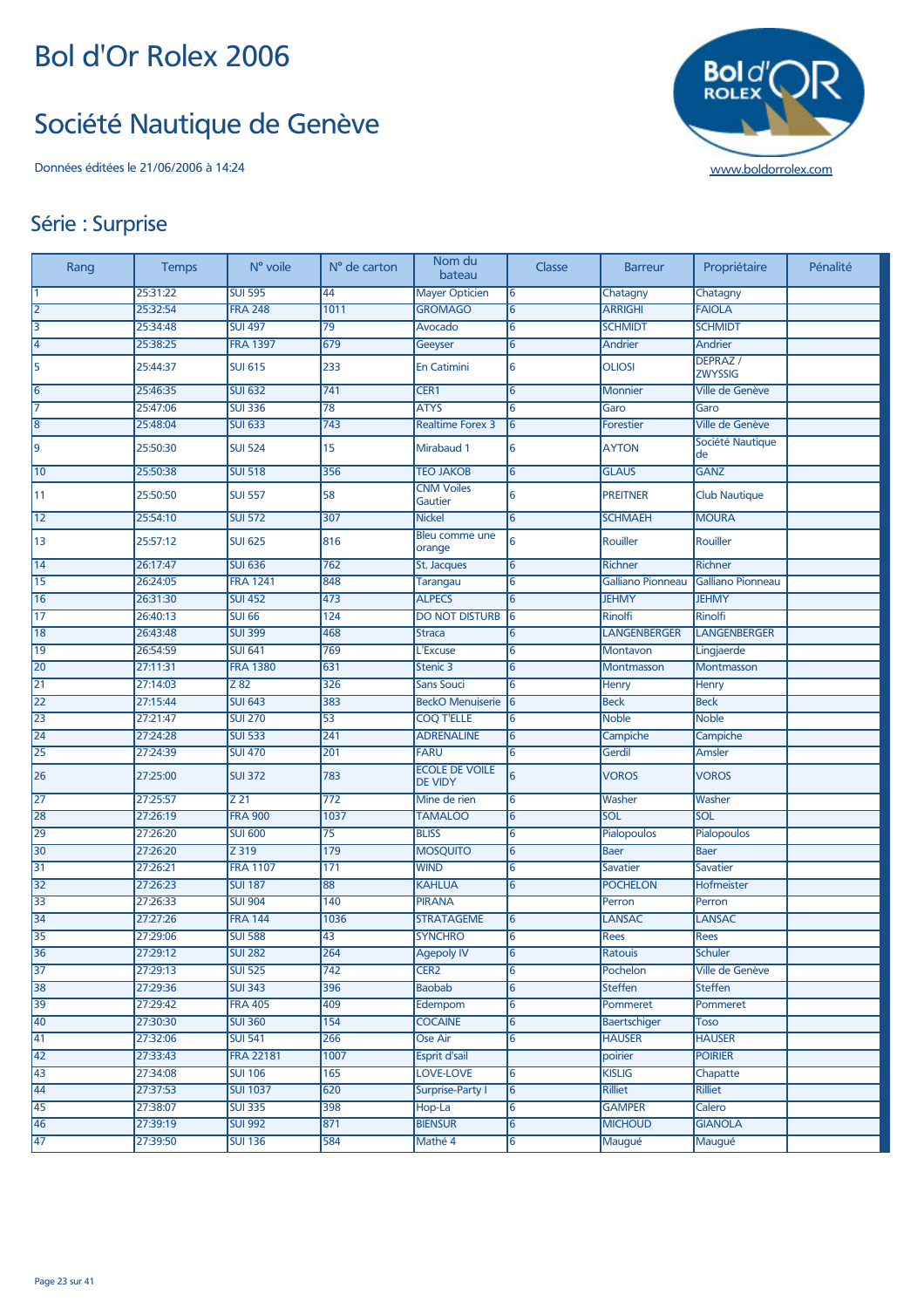#### Société Nautique de Genève



#### Série : Surprise

| Rang            | <b>Temps</b> | N° voile         | N° de carton     | Nom du<br>bateau          | Classe          | <b>Barreur</b>                | Propriétaire                  | Pénalité |
|-----------------|--------------|------------------|------------------|---------------------------|-----------------|-------------------------------|-------------------------------|----------|
| 48              | 27:40:18     | <b>FRA 1486</b>  | 763              | <b>While Wind</b>         | 6               | Roland                        | Ragot-Bujadoux                |          |
| 49              | 27:41:12     | <b>SUI 17</b>    | 700              | <b>Truffalo</b>           | 6               | Charrot                       | Charrot                       |          |
| 50              | 27:41:18     | <b>SUI 407</b>   | $\overline{526}$ | Galaxie                   | $\overline{5}$  | Ythier                        | Di Biase                      |          |
| 51              | 27:41:39     | <b>SUI 606</b>   | 219              | <b>ESCAPE</b>             | $\overline{6}$  | Raffeneau                     | Raffeneau                     |          |
| 52              | 27:44:23     | <b>SUI 379</b>   | 119              | <b>RAMPINI</b>            |                 | <b>ROL</b>                    | <b>RAMPINI</b>                |          |
| 53              | 27:45:12     | <b>FRA 22640</b> | 693              | <b>Silver Surfer</b>      | 6               | <b>Nesbit</b>                 | <b>Nesbit</b>                 |          |
| 54              | 27:52:06     | <b>FRA 354</b>   | 698              | Zouli TMf                 | 6               | Cruz                          | Cruz                          |          |
| 55              | 27:55:47     | F1104            | 619              | <b>R2D2</b>               | 6               | <b>Baechtold</b>              | <b>Baechtold</b>              |          |
| 56              | 27:56:52     | <b>FRA 402</b>   | 747              | <b>Bonne Mine</b>         | 6               | Girin                         | Girin                         |          |
| 57              | 27:59:21     | <b>SUI 267</b>   | 278              | <b>Speedair</b>           | 6               | <b>Sistek</b>                 | <b>Sistek</b>                 |          |
| 58              | 28:01:21     | <b>FRA 42092</b> | 1009             | roc'h-guarine2            | 6               | quillec                       | quillec                       |          |
| 59              | 28:05:29     | <b>SUI 639</b>   | 807              | Du Pont à la Voile        | 16              | <b>Dupont Sailing</b><br>Club | <b>Dupont Sailing</b><br>Club |          |
| 60              | 28:05:33     | <b>SUI 374</b>   | 675              | <b>Cactus</b>             | $\overline{6}$  | Girardbille                   | Girardbille                   |          |
| 61              | 28:07:03     | <b>SUI 297</b>   | 529              | Ad Hoc                    | $\overline{6}$  | Dubois-Ferrière               | <b>Dubois-Ferrière</b>        |          |
| 62              | 28:09:30     | <b>SUI 498</b>   | 292              | Quadrifoglio              | 6               | <b>Michelini</b>              | Michelini                     |          |
| 63              | 28:10:30     | Z 245            | 236              | <b>ZIG ZAG</b>            | 6               | <b>Brudon</b>                 | Benvenuti /<br><b>Brudon</b>  |          |
| 64              | 28:13:00     | <b>SUI 304</b>   | 659              | Carré d'As                | 6               | <b>LE FORT</b>                | <b>LE FORT</b>                |          |
| 65              | 28:13:00     | <b>SUI 179</b>   | 680              | <b>LA RIVALE 2</b>        | $\overline{6}$  | <b>PICTET</b>                 | <b>PICTET</b>                 |          |
| 66              | 28:13:58     | SUI <sub>1</sub> | 832              | club de voile<br>lausanne | $6\overline{6}$ | mayor                         | club de voile<br>lausanne     |          |
| 67              | 28:14:14     | <b>FRA 605</b>   | 839              | A'crochetoi               | 6               | Schmittbuhl                   | Schmittbuhl                   |          |
| 68              | 28:14:15     | <b>SUI 160</b>   | 779              | <b>SITUVEU</b>            | $\overline{6}$  | <b>TOULOUSE</b>               | Sailing Club de HP            |          |
| 69              | 28:15:44     | Z 233            | 608              | <b>ARACHNOPHOBIA</b>      | 6               | Hesener                       | Hesener                       |          |
| 70              | 28:17:35     | <b>SUI 284</b>   | 831              | Philaneme                 | 6               | <b>Naito</b>                  | Montandon                     |          |
| 71              | 28:20:37     | <b>SUI 526</b>   | 17               | Mirabaud 3                | 6               | <b>ALBRICI</b>                | Société Nautique<br>lde       |          |
| $\overline{72}$ | 28:21:21     | <b>SUI 37</b>    | 385              | lamoule                   | $\overline{6}$  | <b>Hess</b>                   | <b>Hess</b>                   |          |
| 73              | 28:21:28     | <b>SUI 525</b>   | 16               | Mirabaud 2                | 6               | <b>PALMA</b>                  | Société Nautique<br>de        |          |
| 74              | 28:21:32     | <b>SUI 157</b>   | 531              | <b>Nanouk</b>             | $\overline{6}$  | Rogner                        | Dorenbos                      |          |
| 75              | 28:24:31     | <b>FRA 4037</b>  | 420              | <b>Marquises</b>          | 6               | Frey                          | <b>Chavant Maurice</b>        |          |
| 76              | 28:24:41     | <b>SUI 513</b>   | 517              | <b>Deuxi</b>              | 6               | Agustoni                      | Agustoni                      |          |
| $\overline{77}$ | 28:24:45     | <b>FRA 248</b>   | 706              | blue infinity             | 6               | <b>MESSERLI</b>               | <b>Club Nautique</b>          |          |
| 78              | 28:25:08     | <b>FRA 394</b>   | 781              | Ondine                    | 6               | <b>DAVY</b>                   | Davy                          |          |
| 79              | 28:25:09     | <b>SUI 310</b>   | 636              | <b>Bel Aurore III</b>     | $6\overline{6}$ | <b>KOSSLER</b>                | Kössler                       |          |
| 80              | 28:47:58     | <b>SUI 560</b>   | 114              | YOBE I                    | 6               | <b>Mas</b>                    | <b>Mas</b>                    |          |
| 81              | 30:32:41     | <b>SUI 523</b>   | 186              | Zephyr                    | 6               | <b>PONCET</b>                 | <b>PONCET</b>                 |          |
| 82              | 30:34:51     | <b>SUI 311</b>   | 815              | <b>FOU D'AMOUR</b>        | 6               | <b>LIEGEARD</b>               | <b>URBEN</b>                  |          |

| Statistiques pour la série Surprise |                                   |  |  |  |  |  |
|-------------------------------------|-----------------------------------|--|--|--|--|--|
| Nombre de bateaux partants: 121     | Nombre de bateaux arrivés: 82     |  |  |  |  |  |
| Nombre de bateaux abandons: 23      | Nombre de bateaux disqualifiés: 0 |  |  |  |  |  |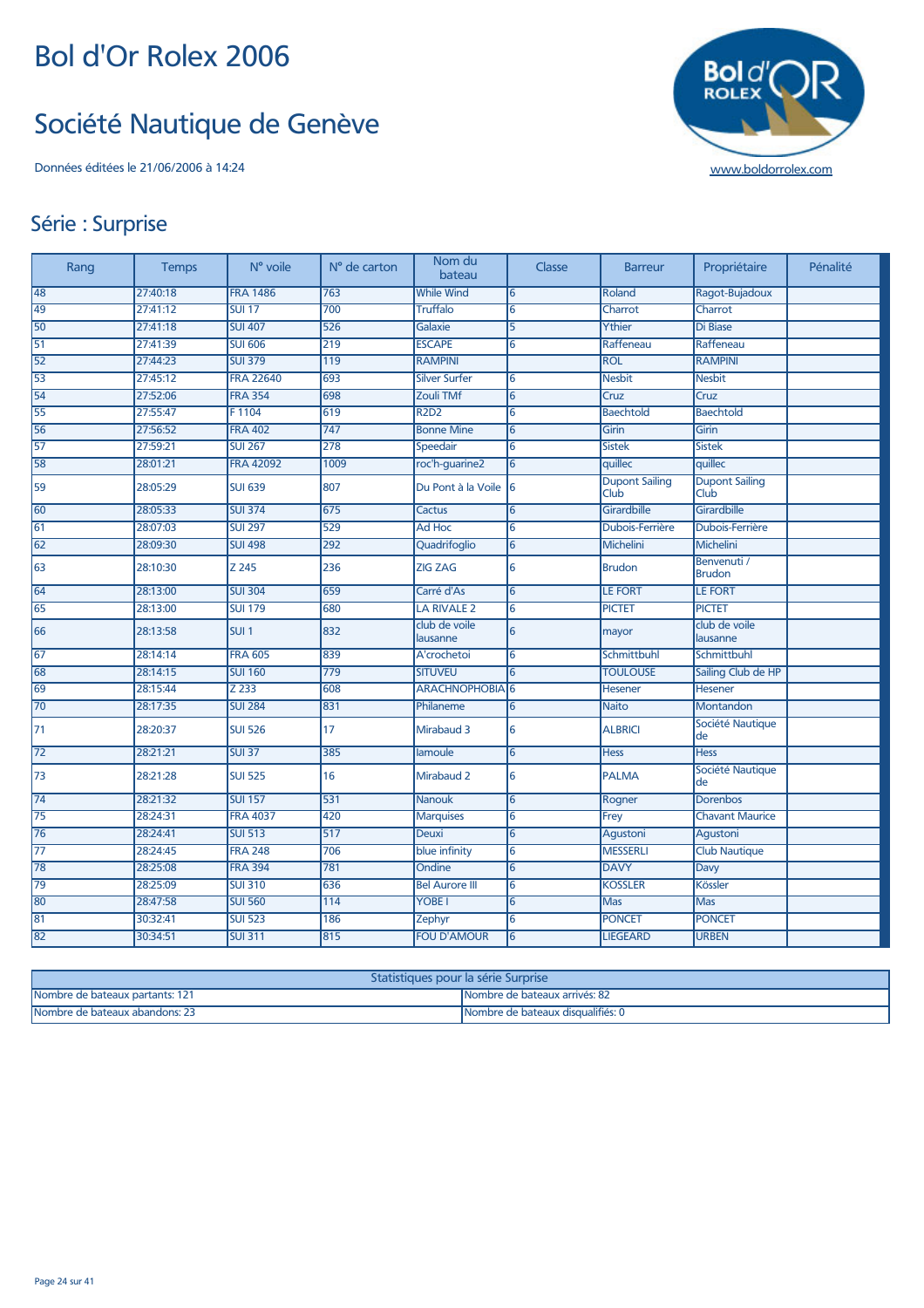## Société Nautique de Genève

Données éditées le 21/06/2006 à 14:24 [www.boldorrolex.com](http://www.boldorrolex.com)



#### Série : Toucan

| Rang           | <b>Temps</b> | $No$ voile        | N° de carton | Nom du<br>bateau     | Classe | <b>Barreur</b>   | Propriétaire                              | Pénalité |
|----------------|--------------|-------------------|--------------|----------------------|--------|------------------|-------------------------------------------|----------|
|                | 21:17:12     | <b>SUI 83</b>     | 112          | <b>ENAILE</b>        |        | <b>Tournier</b>  | <b>TOURNIER</b>                           |          |
| $\overline{2}$ | 21:19:23     | <b>SUI 82</b>     | 545          | <b>AQUANAUTIC</b>    | 3      | <b>MUNIER</b>    | <b>MUNIER</b>                             |          |
| 3              | 21:50:50     | SUI <sub>63</sub> | 552          | Samaoui IV           | 3      | <b>GIRARDET</b>  | <b>GIRARDET</b>                           |          |
| 4              | 22:36:28     | <b>SUI 21</b>     | 412          | <b>Expsaros</b>      |        | Gétaz            | Gétaz                                     |          |
| 5              | 23:04:44     | <b>SUI 44</b>     | 12           | <b>TCHAIKA</b>       | 3      | Viazemsky        | Viazemsky                                 |          |
| 6              | 23:13:49     | <b>SUI 81</b>     | 814          | <b>EPSILON</b>       | 5      | Béné             | <b>TOURMENTIN /</b><br>Béné / Anderegg    |          |
|                | 23:19:15     | <b>SUI 76</b>     | 490          | <b>Aquarius</b>      |        | <b>Michel</b>    | <b>Bordier</b>                            |          |
| 18             | 23:39:13     | SUI <sub>02</sub> | 809          | <b>JAMBON BEURRE</b> |        | Foeth            | <b>Association Six</b><br>Souls c/o Foeth |          |
| 9              | 23:52:45     | <b>SUI 56</b>     | 565          | L'Y                  |        | <b>MEYER</b>     | <b>MEYER</b>                              |          |
| 10             | 24:10:11     | SUI 9             | 388          | <b>Baloo</b>         |        | de Lastelle      | <b>Martin</b>                             |          |
| 11             | 24:11:05     | <b>SUI 79</b>     | 525          | <b>Gaston III</b>    |        | Soreau           | Soreau                                    |          |
| 12             | 24:27:38     | <b>SUI 74</b>     | 524          | <b>LAFFABLE</b>      | ς      | <b>LE FORT</b>   | <b>LE FORT</b>                            |          |
| 13             | 24:31:06     | <b>SUI 72</b>     | 559          | <b>ZEPHYROS</b>      |        | <b>POURNARAS</b> | <b>POURNARAS</b>                          |          |
| 14             | 25:47:58     | SUI 10            | 639          | Melanpo              |        | <b>BANZET</b>    | <b>SCI Pr</b>                             |          |
| 15             | 27:14:48     | <b>SUI 49</b>     | 102          | sdf                  |        | Wildi            | Wildi                                     |          |

| Statistiques pour la série Toucan                               |                                   |  |  |  |  |
|-----------------------------------------------------------------|-----------------------------------|--|--|--|--|
| Nombre de bateaux partants: 22<br>Nombre de bateaux arrivés: 15 |                                   |  |  |  |  |
| Nombre de bateaux abandons: 5                                   | Nombre de bateaux disqualifiés: 0 |  |  |  |  |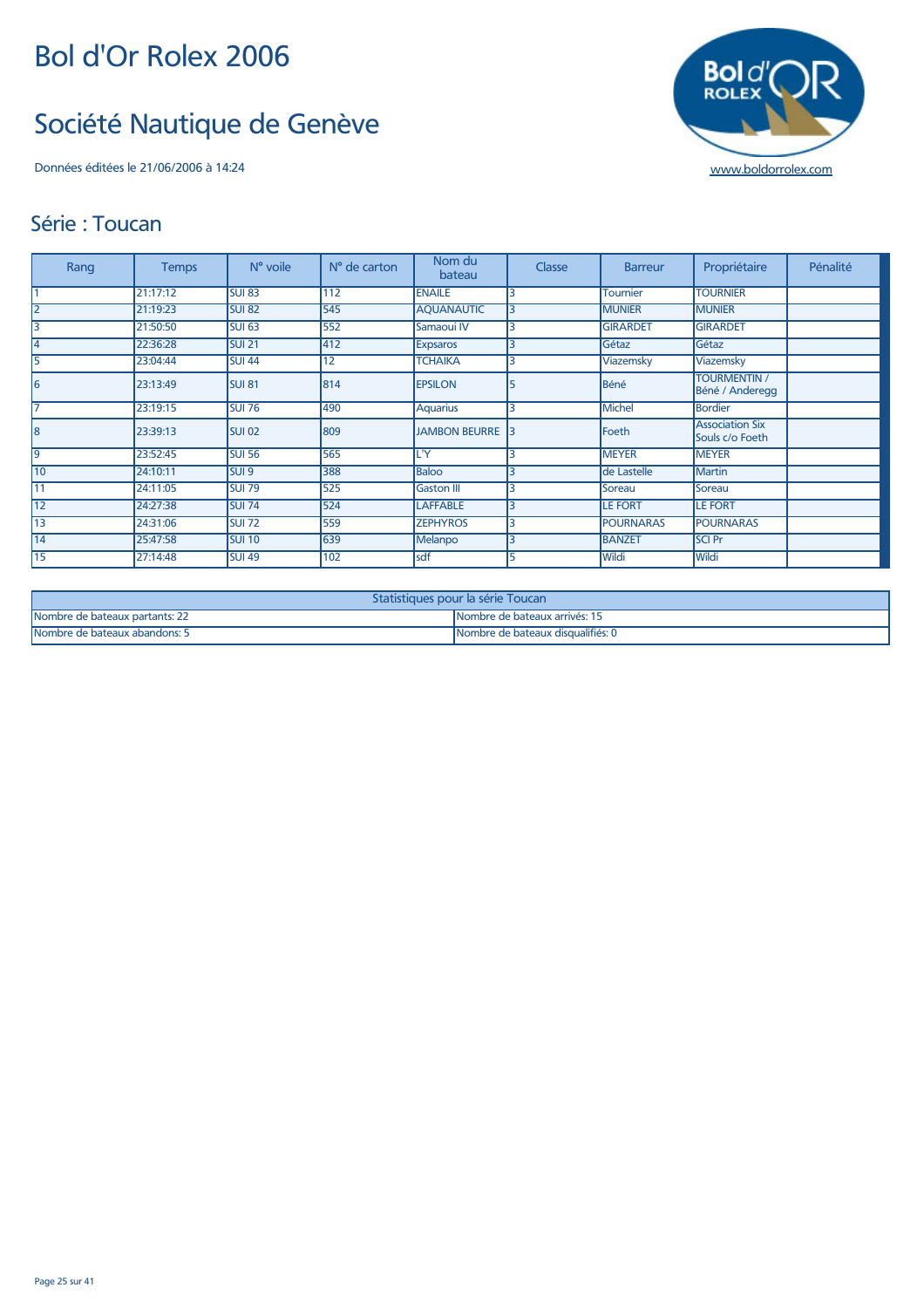## Société Nautique de Genève

#### Série : Ventilo M2

| Rang | <b>Temps</b> | $No$ voile        | N° de carton | Nom du<br>bateau                    | Classe         | <b>Barreur</b>                | Propriétaire                              | Pénalité |
|------|--------------|-------------------|--------------|-------------------------------------|----------------|-------------------------------|-------------------------------------------|----------|
|      | 12:03:08     | SUI <sub>7</sub>  | 927          | <b>Team New Wave M2</b>             |                | Péclard                       | Geiser - Stamm                            |          |
|      | 12:06:32     | <b>SUI 17</b>     | 934          | Tilt                                | M <sub>2</sub> | <b>FAVRE</b>                  | Schneiter                                 |          |
|      | 12:07:05     | <b>SUI 11</b>     | 932          | <b>DFI-CQFD</b>                     | M <sub>2</sub> | Guggiari                      | <b>Association CQFD</b>                   |          |
|      | 12:15:06     | <b>SUI 100</b>    | 935          | Libra                               | M <sub>2</sub> | Stampfli                      | Gautier                                   |          |
|      | 12:41:51     | <b>SUI 005</b>    | 919          | <b>GLG Finance SA</b>               | M <sub>2</sub> | <b>Tinguely</b>               | Castella / Tinguely                       |          |
| 6    | 12:44:26     | <b>SUI 13</b>     | 923          | <b>Banque Piquet</b>                | M <sub>2</sub> | Schenker                      | Schenker                                  |          |
|      | 13:06:01     | <b>SUI 666</b>    | 913          | <b>Star Logistique</b>              | M <sub>2</sub> |                               | Gautier/Meyer/Bottge Gautier/Meyer/Bottge |          |
| 8    | 13:08:18     | SUI <sub>1</sub>  | 916          | Raiffeisen du<br>Vignoble           | M <sub>2</sub> | Othenin-Girard et<br>Huguenin | Team<br>BRV/TBS/HAMILTON/CLIMAX           |          |
| 9    | 13:10:34     | <b>SUI 15</b>     | 930          | <b>Tridex</b>                       | M <sub>2</sub> | Clarence                      | Clarence                                  |          |
| 10   | 13:12:19     | <b>SUI 18</b>     | 933          | <b>DHL</b>                          | M <sub>2</sub> | Emery/Kasavi/Semac            | Emery/Kasavi/Semac                        |          |
| 11   | 15:14:07     | <b>SUI 004</b>    | 914          | <b>Flam Gestion</b>                 | M <sub>2</sub> | <b>Mustad</b>                 | <b>Mustad</b>                             |          |
| 12   | 15:21:00     | SUI <sub>16</sub> | 937          | Heritage<br>Bank&Trust              | M <sub>2</sub> | Colelough                     | Colelough, Nicod, Salina,<br>Zambelli     |          |
| 13   | 15:24:24     | SUI <sub>2</sub>  | 912          | <b>IMMOLACLE</b><br><b>CABESTAN</b> | M <sub>2</sub> | <b>LE GRAND</b>               | <b>LE GRAND</b>                           |          |
| 14   | 17:20:53     | <b>SUI 28</b>     | 936          | Fresh!                              | M2             | <b>Bucher</b>                 | <b>Bucher</b>                             |          |
| 15   | 17:53:35     | SUI <sub>8</sub>  | 922          | <b>Triskel</b>                      | M <sub>2</sub> | le Cotonnec                   | le Cotonnec                               |          |

| Statistiques pour la série Ventilo M2                              |  |  |  |  |  |  |  |
|--------------------------------------------------------------------|--|--|--|--|--|--|--|
| Nombre de bateaux partants: 18<br>INombre de bateaux arrivés: 15   |  |  |  |  |  |  |  |
| Nombre de bateaux disqualifiés: 0<br>Nombre de bateaux abandons: 2 |  |  |  |  |  |  |  |

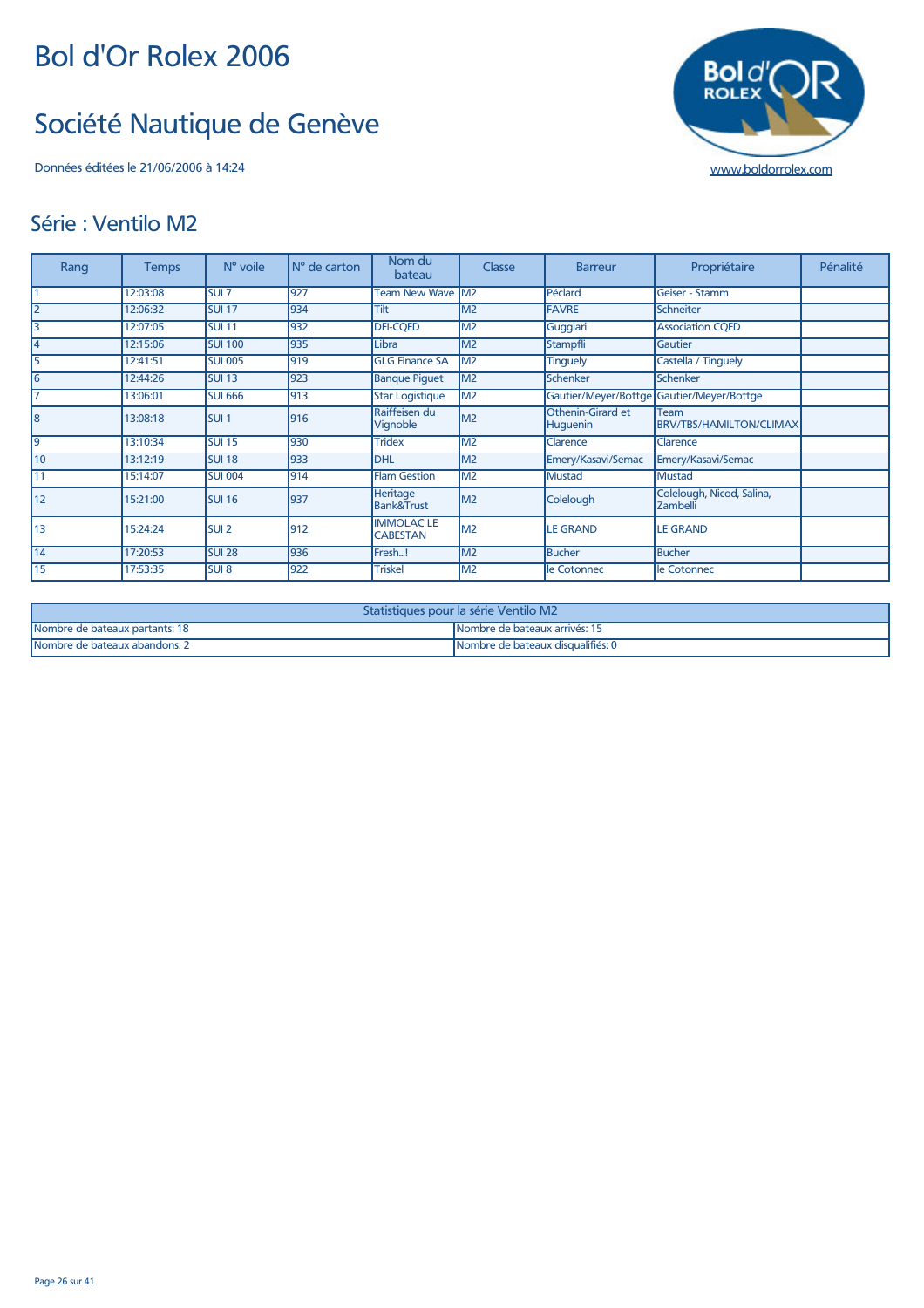#### Société Nautique de Genève



| Rang | Heure    | N° voile         | N° de<br>carton | Nom du<br>bateau                                    | Série              | <b>Barreur</b>                   | Propriétaire                           | <b>ACVL</b>              | Pénalité |
|------|----------|------------------|-----------------|-----------------------------------------------------|--------------------|----------------------------------|----------------------------------------|--------------------------|----------|
|      | 14:42:26 | SUI <sub>6</sub> | 906             | Cadence                                             | Décision 35        | Lerch                            | Demole                                 | M1                       |          |
| 2    | 14:44:24 | SUI1             | 901             | Alinghi                                             | Décision 35        | <b>Bertarelli</b>                | <b>Bertarelli</b>                      | M1                       |          |
| 3    | 14:51:02 | SUI <sub>7</sub> | 927             | <b>Team New</b><br>Wave                             | <b>Ventilo M2</b>  | Péclard                          | Geiser - Stamm                         | M <sub>2</sub>           |          |
| 4    | 14:52:02 | SUI <sub>8</sub> | 908             | <b>Banque Gonet</b>                                 | Décision 35        | Coutts                           | <b>Ouinodoz &amp; Co</b>               | M1                       |          |
| 5    | 14:53:34 | SUI3             | 903             | <b>JULIUS BAR</b>                                   | Décision 35        | Cardis Ph.                       | Cardis Ph.                             | M1                       |          |
| 6    | 14:54:36 | SUI <sub>5</sub> | 905             | <b>FONCIA</b><br><b>SWITZERLAND</b>                 | Décision 35        | <b>GAUTIER</b>                   | <b>GROUPE FONCIA</b>                   | M1                       |          |
| 17   | 14:55:19 | SUI2             | 902             | <b>OKALIS</b>                                       | Décision 35        | <b>GRANGE</b>                    | <b>GRANGE</b>                          | M1                       |          |
| 8    | 15:24:02 | SUI <sub>4</sub> | 904             | <b>Zen Too</b>                                      | Décision 35        | de Picciotto                     | de Picciotto                           | M1                       |          |
| l9   | 15:25:55 | SUI 7            | 907             | <b>Axiom</b>                                        | Décision 35        | Asso. Zebra 7                    | Asso. Zebra 7                          | M1                       |          |
| 10   | 15:25:57 | <b>SUI 13</b>    | 923             | <b>Banque Piquet</b>                                | <b>Ventilo M2</b>  | <b>Schenker</b>                  | Schenker                               | M <sub>2</sub>           |          |
| 11   | 15:29:06 | <b>SUI 17</b>    | 934             | Tilt                                                | <b>Ventilo M2</b>  | <b>FAVRE</b>                     | Schneiter                              | M <sub>2</sub>           |          |
| $12$ | 15:51:51 | <b>SUI 11</b>    | 932             | <b>DFI-CQFD</b>                                     | <b>Ventilo M2</b>  | Guggiari                         | <b>Association CQFD</b>                | M <sub>2</sub>           |          |
| 13   | 15:53:45 | <b>SUI 005</b>   | 919             | <b>GLG Finance SA</b>                               | Ventilo M2         | <b>Tinguely</b>                  | Castella / Tinguely                    | $\overline{\mathsf{M2}}$ |          |
| 14   | 16:00:53 | <b>SUI 100</b>   | 935             | Libra                                               | <b>Ventilo M2</b>  | Stampfli                         | Gautier                                | M <sub>2</sub>           |          |
| 15   | 16:01:31 | <b>SUI 666</b>   | 913             | <b>Star Logistique</b>                              | Ventilo M2         | Gautier/Meyer/Bottge             | Gautier/Meyer/Bottge                   | M <sub>2</sub>           |          |
| 16   | 16:25:12 | <b>SUI 18</b>    | 933             | <b>DHL</b>                                          | <b>Ventilo M2</b>  | Emery/Kasavi/Semac               | Emery/Kasavi/Semac                     | M <sub>2</sub>           |          |
| 17   | 16:26:14 | <b>SUI 10</b>    | 921             | Orusia/Xtrem<br>Pub                                 | <b>Ventilo M2</b>  | <b>Bugnon</b>                    | <b>Bugnon</b>                          | M <sub>2</sub>           |          |
| 18   | 16:29:18 | SUI <sub>1</sub> | 916             | Raiffeisen du<br>Vignoble                           | <b>Ventilo M2</b>  | Othenin-Girard et<br>Huguenin    | Team<br><b>BRV/TBS/HAMILTON/CLIMAX</b> | M2                       |          |
| 19   | 16:41:56 | SUI <sub>2</sub> | 912             | <b>IMMOLAC LE</b><br><b>CABESTAN</b>                | <b>Ventilo M2</b>  | <b>LE GRAND</b>                  | <b>LE GRAND</b>                        | M2                       |          |
| 20   | 16:47:20 | <b>SUI 28</b>    | 911             | filids parquet<br>bambou                            | Ventilo 27         | stitelmann                       | <b>Mouchet</b>                         | M <sub>2</sub>           |          |
| 21   | 16:53:15 | <b>SUI 29</b>    | 924             | <b>Batimetal</b>                                    | <b>Ventilo 27</b>  | pfister                          | Di Pietrantonio                        | M <sub>2</sub>           |          |
| 22   | 16:56:32 | <b>SUI 69</b>    | 931             | <b>Force Cash</b>                                   | F40                | <b>ZUMSTEIN</b>                  | De Rothshild                           | M1                       |          |
| 23   | 16:58:10 | <b>SUI 28</b>    | 936             | Fresh!                                              | <b>Ventilo M2</b>  | <b>Bucher</b>                    | <b>Bucher</b>                          | M <sub>2</sub>           |          |
| 24   | 17:01:02 | <b>SUI 16</b>    | 937             | Heritage<br><b>Bank&amp;Trust</b>                   | <b>Ventilo M2</b>  | Colelough                        | Colelough, Nicod, Salina,<br>Zambelli  | M <sub>2</sub>           |          |
| 25   | 17:01:57 | <b>GBR 2436R</b> | 1005            | <b>FULL PELT</b>                                    | <b>Richard 36</b>  | <b>RICHARDS</b>                  | <b>FEIN</b>                            |                          |          |
| 26   | 17:02:09 | <b>SUI 004</b>   | 914             | <b>Flam Gestion</b>                                 | <b>Ventilo M2</b>  | <b>Mustad</b>                    | <b>Mustad</b>                          | M <sub>2</sub>           |          |
| 27   | 17:02:34 | ESP <sub>1</sub> | 1046            | <b>WINNING</b><br><b>SPIRIT -</b><br>Synthésis Bank | <b>Ventilo M2</b>  | <b>F CORDOBA</b>                 | <b>F CORDOBA</b>                       | M <sub>2</sub>           |          |
| 28   | 17:02:55 | <b>SUI 15</b>    | 930             | <b>Tridex</b>                                       | <b>Ventilo M2</b>  | Clarence                         | Clarence                               | M <sub>2</sub>           |          |
| 29   | 17:04:10 | <b>SUI 200</b>   | 45              | TILT                                                | Psaros 40          | Schneiter/Firmenich              | <b>Schneiter /Firmenich</b>            |                          |          |
| 30   | 17:09:36 | Z4               | 928             | <b>HURRICANE</b>                                    | F 30 Burkhalter    | <b>HAUSERMANN</b>                | <b>HAUSERMANN</b>                      | M <sub>2</sub>           |          |
| 31   | 17:13:06 | <b>SUI 27</b>    | 918             | The Hype!                                           | <b>RC 27</b>       | <b>Michel</b>                    | Michel                                 | M2                       |          |
| 32   | 17:16:45 | <b>SUI 1</b>     | 322             | <b>Taillevent II</b>                                | ACC <sub>60</sub>  | <b>ENGEL</b>                     | <b>ENGEL</b>                           |                          |          |
| 33   | 17:20:34 | <b>FRA 2001</b>  | 87              | <b>FRENCH</b><br><b>CONNECTION</b>                  | Proto              | <b>Asso French</b><br>Connection | <b>Asso French Connection</b>          | 1                        |          |
| 34   | 17:24:59 | <b>SUI 300</b>   | 141             | <b>OYSTER Funds</b>                                 | Psaros 40          | <b>Delaye</b>                    | <b>Delaye</b>                          |                          |          |
| 35   | 17:32:16 | <b>SUI 6666</b>  | 302             | <b>Miss Tfy</b>                                     | Luthi 38           | Valiton                          | Valiton                                | 2                        |          |
| 36   | 17:38:33 | <b>SUI 100</b>   | 150             | Syz & Co                                            | Psaros 40          | <b>PSAROFAGHIS</b>               | <b>PSAROFAGHIS</b>                     | 1                        |          |
| 37   | 17:41:18 | SUI8             | 922             | <b>Triskel</b>                                      | <b>Ventilo M2</b>  | le Cotonnec                      | le Cotonnec                            | M2                       |          |
| 38   | 17:46:56 | SUI1             | 139             | <b>ALBATROS</b>                                     | Proto              | <b>Ryter</b>                     | <b>Association</b>                     | 1                        |          |
| 39   | 17:54:32 |                  | 998             | AET                                                 | Proto              | <b>RAVONEL</b>                   | <b>TEAM AET</b>                        |                          | 50       |
| 40   | 17:56:59 | F302             | 942             | <b>Super Fun Trio</b>                               | F <sub>28</sub>    | Parisod/Monnier                  | <b>CAO</b> International               | M2                       |          |
| 41   | 17:58:16 | <b>CH 183</b>    | 767             | <b>Terrific</b>                                     | Luthi 34           | Ott                              | Ott                                    | 2                        |          |
| 42   | 18:03:00 | <b>FRA 666</b>   | 52              | <b>Full Speed</b><br>Creyf's                        | <b>Richards 36</b> | Gasparini                        | Gasparini                              | 1                        |          |
| 43   | 18:04:26 | <b>SUI 91</b>    | 999             | Move your<br>image                                  | 18                 | schiller                         | <b>Schiller</b>                        |                          |          |
| 44   | 18:06:29 | <b>SUI 1012</b>  | 274             | <b>Belotti</b>                                      | Mysphi 47          | <b>FERT</b>                      | <b>FERT</b>                            | 2                        |          |
| 45   | 18:08:47 | <b>SUI 2001</b>  | 370             | Unanimus                                            | Luthi 33           | <b>BORDIER</b>                   | <b>DEMOLE</b>                          | 2                        |          |
| 46   | 18:21:39 | <b>SUI 34</b>    | 103             | <b>PERCHETTE</b>                                    | Luthi 34           | Patry                            | Patry                                  | 2                        |          |
| 47   | 18:23:16 | SUI1             | 339             | Cornaline                                           | Proto              | <b>Della Casa</b>                | <b>Della Casa</b>                      | 2                        |          |
|      |          |                  |                 |                                                     |                    |                                  |                                        |                          |          |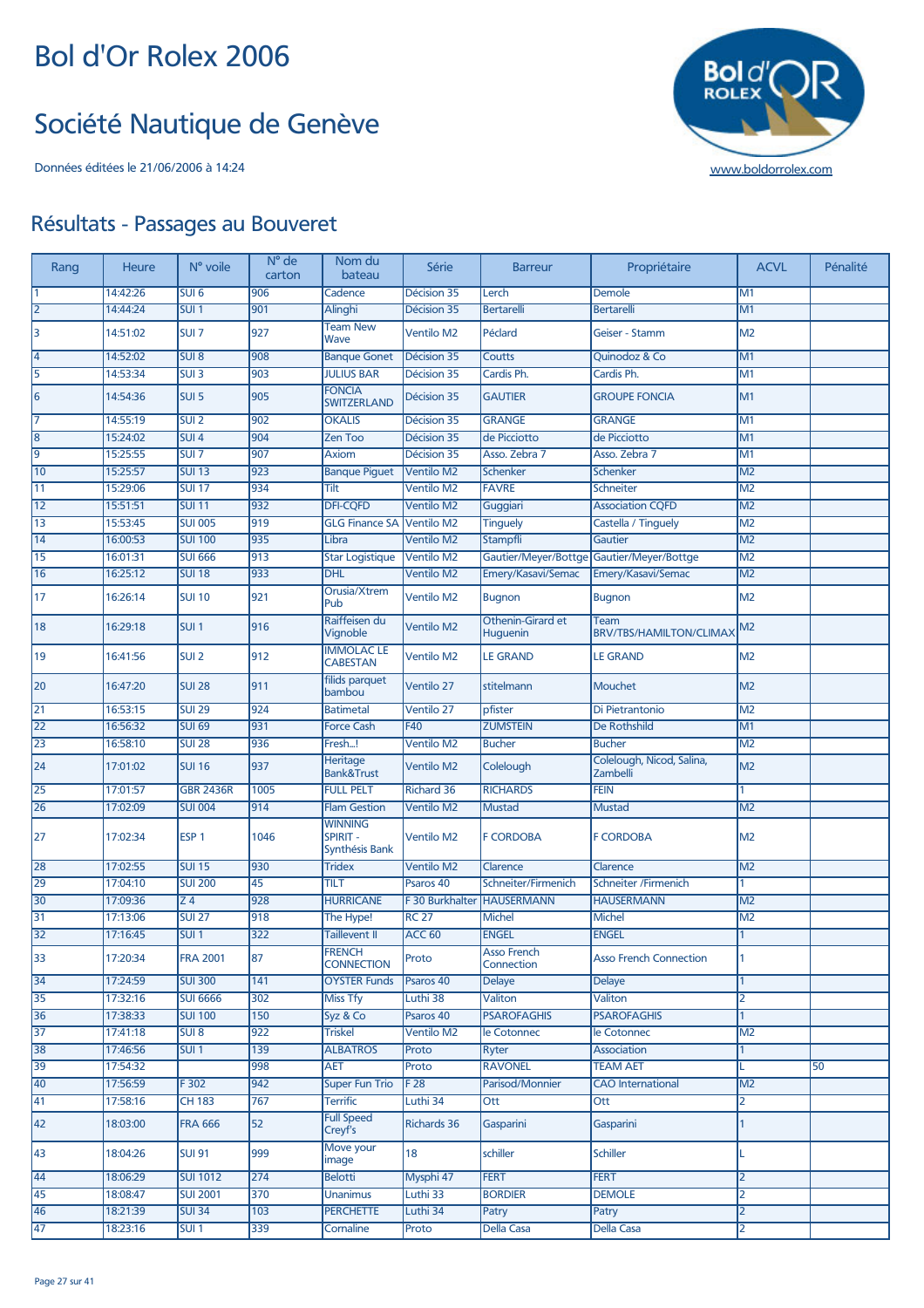#### Société Nautique de Genève



| Rang | Heure    | N° voile           | N° de carton    | Nom du<br>bateau                   | Série                   | <b>Barreur</b>      | Propriétaire                              | <b>ACVL</b>    | Pénalité |
|------|----------|--------------------|-----------------|------------------------------------|-------------------------|---------------------|-------------------------------------------|----------------|----------|
| 48   | 18:23:35 | <b>FRA 306</b>     | 1044            | <b>TALENCE</b><br><b>AQUITAINE</b> | F 28                    | <b>DUPUY</b>        | <b>DUPUY</b>                              | M <sub>2</sub> |          |
| 49   | 18:28:43 | <b>SUI 83</b>      | 112             | <b>ENAILE</b>                      | <b>Toucan</b>           | Tournier            | <b>TOURNIER</b>                           | 3              |          |
| 50   | 18:30:47 | <b>SUI 304</b>     | 297             | Olympic                            | Mumm 30                 | Clerc               | <b>ERI Bancaire SA</b>                    | 4              |          |
| 51   | 18:31:31 | <b>SUI 63</b>      | 552             | Samaoui IV                         | <b>Toucan</b>           | <b>GIRARDET</b>     | <b>GIRARDET</b>                           | 3              |          |
| 52   | 18:32:06 | <b>SUI 135</b>     | $\overline{30}$ | <b>HENRI LLOYD</b>                 | Asso 99                 | Lazzari             | Lazzari                                   | 2              |          |
| 53   | 18:33:17 | <b>CZE 001</b>     | 1015            | <b>RADOST</b>                      | Tboat T830              | Hajek               | Lukacovic                                 | 2              |          |
| 54   | 18:33:40 | <b>FRA 41</b>      | 575             | <b>Java Bleue</b>                  | Lago 950 Racing         |                     | <b>BERNAULT</b>                           | 3              |          |
| 55   | 18:35:10 | <b>SUI 006</b>     | 181             | <b>Chantier naval</b><br>Vidy      | <b>Esse 850</b>         | <b>Delerce</b>      | <b>Meyer</b>                              | 4              |          |
| 56   | 18:37:13 | <b>SUI 952</b>     | 334             | Tarangau<br>electronic marine      | Luthi 952               | <b>Vulliez</b>      | <b>VULLIEZ</b>                            | 3              |          |
| 57   | 18:37:37 | <b>SUI 82</b>      | 545             | <b>AQUANAUTIC</b>                  | Toucan                  | <b>MUNIER</b>       | <b>MUNIER</b>                             | 3              |          |
| 58   | 18:37:45 | <b>SUI 21</b>      | 412             | <b>Expsaros</b>                    | <b>Toucan</b>           | Gétaz               | Gétaz                                     | 3              |          |
| 59   | 18:37:52 | <b>SUI 1525</b>    | 320             | <b>Poopy Express</b>               | Proto ABC               | <b>Milliquet</b>    | <b>Milliquet</b>                          | 5              |          |
| 60   | 18:38:20 | <b>SUI 44</b>      | 12              | <b>TCHAIKA</b>                     | <b>Toucan</b>           | <b>Viazemsky</b>    | Viazemsky                                 | 3              |          |
| 61   | 18:38:34 | <b>EUR 99</b>      | 242             | <b>Kick Asso</b>                   | Asso 99                 | <b>Syfrig</b>       | <b>Syfrig</b>                             | 2              |          |
| 62   | 18:38:52 | <b>SUI 72</b>      | 559             | <b>ZEPHYROS</b>                    | <b>Toucan</b>           | <b>POURNARAS</b>    | <b>POURNARAS</b>                          | 3              |          |
| 63   | 18:39:01 | <b>SUI 54</b>      | 445             | Atalante                           | <b>Toucan</b>           | <b>Naville</b>      | <b>Naville</b>                            | 3              |          |
| 64   | 18:39:34 | <b>SUI 17701</b>   | 55              | <b>METEORITE</b>                   | Modulo 105              | Paridant            | <b>Buholzer</b>                           | 2              |          |
| 65   | 18:39:44 | <b>SUI 22</b>      | 331             | <b>Body &amp; Soul</b>             | <b>Luthi 1150</b>       | <b>BIGLER</b>       | <b>MONTAVON</b>                           | 2              |          |
| 66   | 18:39:58 | <b>FRA 93</b>      | 255             | <b>NEUF-TROIS</b>                  | Modulo 93               | <b>CHAPUY</b>       | <b>CHAPUY</b>                             | 3              |          |
| 67   | 18:40:07 | FRA <sub>1</sub>   | 374             | <b>Tix Way</b>                     | <b>Grand Surprise</b>   | <b>RAPHOZ</b>       | <b>RAPHOZ</b>                             | 4              |          |
| 68   | 18:41:07 | <b>SUI 2500</b>    | 1018            | <b>Bienne Voile</b>                | Mumm 30                 | <b>Bienne Voile</b> | <b>Bienne Voile</b>                       | 4              |          |
| 69   | 18:41:17 | <b>SUI 56</b>      | 565             | L'Y                                | <b>Toucan</b>           | <b>MEYER</b>        | <b>MEYER</b>                              | 3              |          |
| 70   | 18:41:25 | <b>SUI 62</b>      | 1008            | <b>Team X-Yachts</b>               | $X-35$                  | <b>Munz</b>         | <b>Munz</b>                               | 5              |          |
| 71   | 18:42:00 | <b>SUI 990</b>     | 191             | IKI                                | Luthi 990               | <b>Bals</b>         | BALS/DESCHOUX <sup>3</sup>                |                |          |
| 72   | 18:43:40 | <b>FRA 14</b>      | 448             | <b>MAGIC KARMA</b>                 | <b>Esse 850</b>         | Marchetta           | Marchetta                                 | 4              |          |
| 73   | 18:45:07 | <b>SUI 38</b>      | 47              | <b>TWISTER</b>                     | <b>Grand Surprise</b>   | Deryng              | Deryng                                    | 4              |          |
| 74   | 18:45:38 | $SUI$ <sub>3</sub> | 581             | PISHY <sub>2</sub>                 | Brenta 38               | <b>STENBOLT</b>     | <b>STENBOLT</b>                           | 3              |          |
| 75   | 18:45:50 | F49                | 633             | <b>ALANAD</b>                      | <b>Grand Surprise</b>   | <b>MAGRE</b>        | <b>MAGRE</b>                              | 4              |          |
| 76   | 18:45:53 | <b>SUI 02</b>      | 809             | <b>JAMBON</b><br><b>BEURRE</b>     | Toucan                  | Foeth               | <b>Association Six</b><br>Souls c/o Foeth | 3              |          |
| 77   | 18:47:10 | SUI <sub>2</sub>   | 294             | Gadolinium                         | Luthi 38                | De Marignac         | De Marignac                               | 3              |          |
| 78   | 18:48:59 | <b>AUT 015</b>     | 1021            | <b>esse 850</b>                    | <b>Esse 850</b>         | <b>Paulich</b>      | Schuchter                                 | 4              |          |
| 79   | 18:49:18 | <b>SUI 102</b>     | 349             | Little Nemo II                     | <b>Grand Surprise</b>   | <b>Borter</b>       | <b>BORTER</b>                             | 4              |          |
| 80   | 18:49:45 | <b>SUI 9699</b>    | 330             | <b>Ventcoulis</b>                  | Luthi 33 Cruiser        | Lerch               | Lerch                                     | 4              |          |
| 81   | 18:50:35 | <b>GBR 9995T</b>   | 1048            | <b>ERIS OUT95</b>                  | OUT95                   | Preston             | <b>ASSOCIATION</b>                        | L              |          |
| 82   | 18:51:57 | <b>FRA 33</b>      | 562             | <b>Thirsty Three</b>               | <b>Grand Surprise</b>   | <b>BONDOT</b>       | <b>GASCOIN</b>                            | 4              |          |
| 83   | 18:53:37 | SUI 29             | 226             | <b>TAKATA</b>                      | <b>Grand Surprise</b>   | Jutzi               | Jutzi                                     | 4              |          |
| 84   | 18:54:17 | <b>SUI 55</b>      | 333             | Passetougrain 6                    | <b>Grand Surprise</b>   | <b>DEVAUD</b>       | <b>DEVAUD</b>                             | 4              |          |
| 85   | 18:55:08 | FRA 8              | 859             | <b>FLOPHIL</b>                     | A35                     | <b>SECHAUD</b>      | <b>FICHARD</b>                            | 5              |          |
| 86   | 18:55:41 | <b>SUI 76</b>      | 490             | <b>Aquarius</b>                    | <b>Toucan</b>           | <b>Michel</b>       | <b>Bordier</b>                            | 3              |          |
| 87   | 18:55:53 | <b>FRA 36</b>      | 654             | Complice                           | <b>Grand Surprise</b>   | <b>MAGNIN</b>       | <b>MAGNIN</b>                             | 4              |          |
| 88   | 18:56:18 | <b>FRA 174</b>     | 319             | <b>Tipsy One</b>                   | <b>Grand Surprise</b>   | Favre               | Favre                                     | 4              |          |
| 89   | 18:56:28 | <b>SUI 131</b>     | 995             | Coriace                            | $6.5$ m SI              | Rousselle           | Rousselle                                 |                |          |
| 90   | 18:56:28 | SUI <sub>9</sub>   | 388             | <b>Baloo</b>                       | Toucan                  | de Lastelle         | <b>Martin</b>                             | 3              |          |
| 91   | 18:57:33 | <b>SUI 195</b>     | 298             | Carolive too                       | <b>Grand Surprise</b>   | <b>RIGOT</b>        | <b>RIGOT</b>                              | 4              |          |
| 92   | 18:58:01 | <b>SUI 74</b>      | 252             | Gwenn                              | <b>Grand Surprise</b>   | Guillet             | <b>Guillet</b>                            | 4              |          |
| 93   | 18:58:26 | <b>SUI 68</b>      | 262             | <b>Bruscolo</b>                    | <b>Grand Soleil 40C</b> |                     | <b>REMY</b>                               | 5              |          |
| 94   | 18:59:01 | <b>SUI 23</b>      | 132             | <b>ALINGHI II</b>                  | X 119                   | <b>MUNAFO</b>       | Bertarelli                                | 3              |          |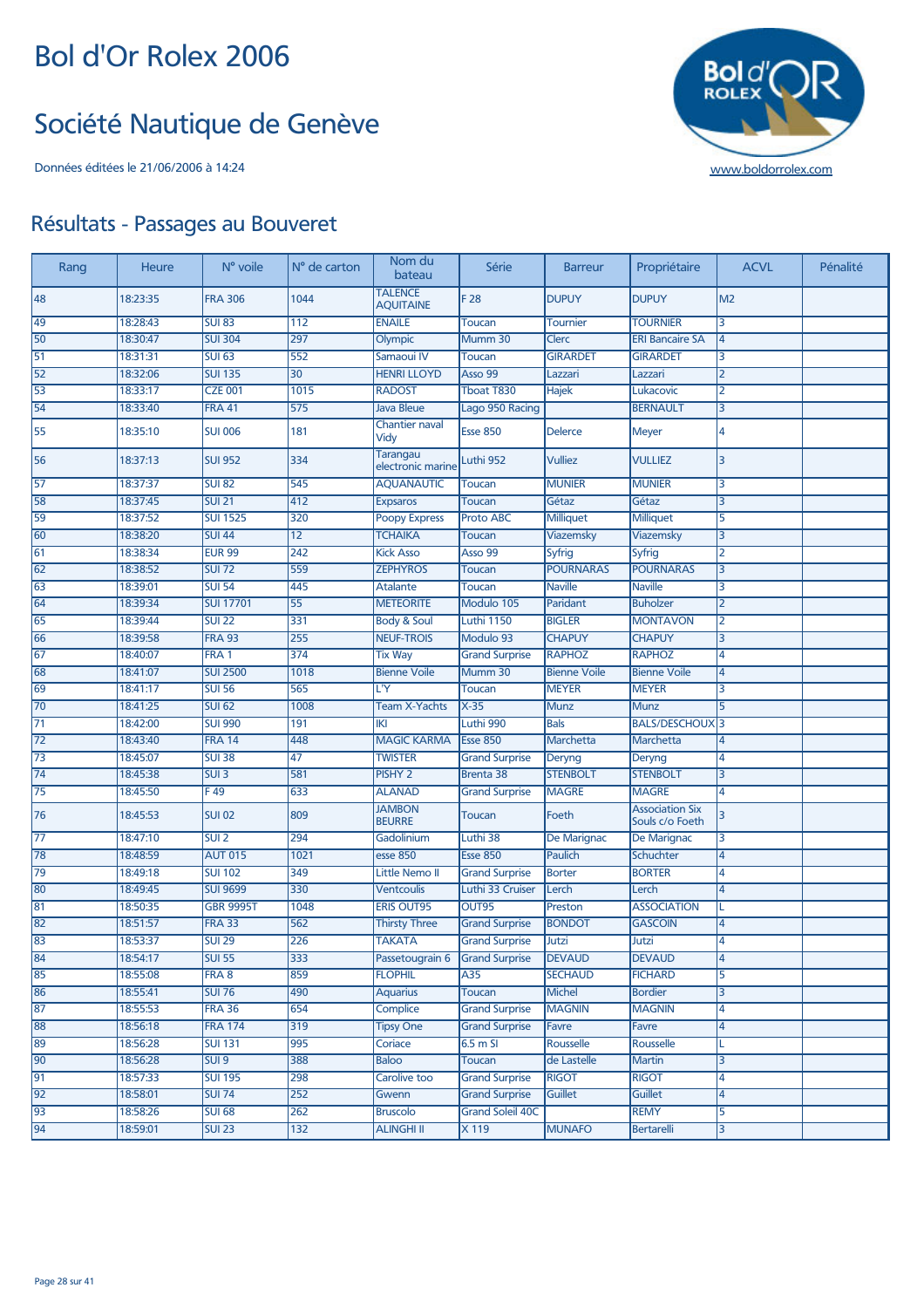#### Société Nautique de Genève



| Rang             | <b>Heure</b> | N° voile         | N° de carton     | Nom du<br>bateau                   | Série                      | <b>Barreur</b>       | Propriétaire                           | <b>ACVL</b>    | Pénalité |
|------------------|--------------|------------------|------------------|------------------------------------|----------------------------|----------------------|----------------------------------------|----------------|----------|
| 95               | 18:59:01     | <b>SUI 76</b>    | 335              | Muscadet 7                         | <b>Grand Surprise</b>      | <b>BRICHET</b>       | <b>BRICHET</b>                         | 4              |          |
| 96               | 19:00:18     | SUI <sub>1</sub> | 11               | <b>Topaze</b>                      | Topaze                     | <b>RUMMEL</b>        | <b>RUMMEL</b>                          | $\overline{2}$ |          |
| 97               | 19:01:40     | <b>SUI 8008</b>  | 130              | <b>NAUTI-FUN</b>                   | Rommel 33                  | <b>Corthesy</b>      | Corthesy                               | 3              |          |
| 98               | 19:02:48     | <b>SUI 74</b>    | 524              | <b>LAFFABLE</b>                    | <b>Toucan</b>              | <b>LE FORT</b>       | <b>LE FORT</b>                         | 3              |          |
| 99               | 19:03:00     | <b>SUI 131</b>   | 71               | <b>Original Black</b><br>Race      | <b>Grand Surprise</b>      | <b>Brasey</b>        | <b>Brasey</b>                          | 4              |          |
| 100              | 19:03:49     | <b>SUI 2952</b>  | $\overline{32}$  | <b>EMOTIONS</b>                    | Luthi 952                  | Zanarelli            | Zanarelli                              | $\overline{2}$ |          |
| 101              | 19:04:06     | <b>SUI 46</b>    | 378              | Apsara                             | <b>Grand Surprise</b>      | cattaneo             | <b>VON HALLER</b>                      | 4              |          |
| 102              | 19:04:29     | <b>SUI 506</b>   | 433              | <b>Bear Hug</b>                    | X 99                       | <b>GIESBRECHT</b>    | <b>GIESBRECHT</b>                      | 4              |          |
| 103              | 19:05:04     | <b>SUI 1058</b>  | 377              | Le Tiolu                           | <b>Tiolu</b>               | <b>LIER</b>          | <b>LIER</b>                            | 4              |          |
| 104              | 19:05:20     | <b>SUI 81</b>    | 814              | <b>EPSILON</b>                     | <b>Toucan</b>              | Béné                 | <b>TOURMENTIN /</b><br>Béné / Anderegg | 5              |          |
| 105              | 19:06:10     | <b>SUI 108</b>   | 313              | <b>CDRC</b>                        | Modulo 108                 | <b>NAIMI</b>         | <b>NAIMI</b>                           | 2              |          |
| 106              | 19:09:24     | <b>FRA 35</b>    | 491              | Pro Yachting                       | <b>Bavaria</b><br>350Match | <b>SEGURET</b>       | Pro Yachting                           | 6              |          |
| 107              | 19:10:06     | <b>SUI 32</b>    | 245              | Single malt                        | <b>Grand Surprise</b>      | Khodl                | Synd. Single malt 4                    |                |          |
| 108              | 19:11:30     | <b>SUI 001</b>   | $\overline{129}$ | <b>ESSENZIALE</b>                  | <b>Esse 850</b>            | <b>Beausse</b>       | Beausse                                | 4              |          |
| 109              | 19:11:34     | <b>SUI 2000</b>  |                  | Flash                              | Topaze                     | <b>GAY</b>           | <b>GAY</b>                             | 2              |          |
| $\sqrt{110}$     | 19:11:50     | <b>SUI 22</b>    | 997              | <b>NAEF 618</b>                    |                            | <b>WASMER</b>        | <b>WASMER</b>                          |                | 50       |
| 111              | 19:12:07     | SUI <sub>1</sub> | 819              | Gattopardo                         | Paladin                    | Klipfel              | Poli                                   | 3              |          |
| 112              | 19:12:42     | $\overline{28}$  | 400              | <b>LE TRANSAT</b>                  | <b>Toucan</b>              | <b>FISCHER</b>       | <b>FISCHER</b>                         | 3              |          |
| 113              | 19:13:10     | <b>SUI 032</b>   | 1019             | Free "n" easy                      | <b>Esse 850</b>            | Vaccani              | Vaccani                                |                |          |
| 114              | 19:13:34     | <b>SUI 54</b>    | 390              | <b>Deep Blue</b>                   | X 99                       | <b>VAUCHER</b>       | <b>VAUCHER</b>                         | 4              |          |
| 115              | 19:13:48     | <b>SUI 77</b>    | 95               | <b>Savavite</b>                    | Proto                      | meylan               | Plumettaz                              | 2              |          |
| 116              | 19:13:55     | <b>SUI 79</b>    | 525              | <b>Gaston III</b>                  | <b>Toucan</b>              | Soreau               | Soreau                                 | 3              |          |
| $\overline{117}$ | 19:14:07     | <b>FRA 176</b>   | 506              | Adonnante.com                      | <b>Grand Surprise</b>      | Morelle              | <b>Morelle</b>                         | 4              |          |
| 118              | 19:14:45     | <b>SUI 11</b>    | 861              | <b>WICKED</b><br><b>AWESOME II</b> | Luthi 990                  | <b>IRMINGER</b>      | <b>IRMINGER</b>                        | 4              |          |
| 119              | 19:17:37     | <b>SUI 82</b>    | 502              | <b>PELAGIE</b>                     | <b>Grand Surprise</b>      | <b>Dousse</b>        | Perrin                                 | 4              |          |
| 120              | 19:18:00     | <b>SUI 166</b>   | 453              | La Maison<br>Rouge                 | <b>Grand Surprise</b>      | <b>IMINO</b>         | Mino                                   | 4              |          |
| 121              | 19:20:35     | <b>SUI 3313</b>  | 551              | N                                  | First class 10             | <b>REBEAUD</b>       | <b>REBEAUD</b>                         | 3              |          |
| 122              | 19:22:06     | <b>SUI 50</b>    | 39               | ko phi-phi                         | <b>Grand Surprise</b>      | Zanarelli            | Zanarelli                              | 4              |          |
| 123              | 19:25:04     | <b>SUI 632</b>   | 741              | CER1                               | <b>Surprise</b>            | <b>Monnier</b>       | Ville de Genève                        | 6              |          |
| 124              | 19:25:17     | <b>FRA 03</b>    | 1017             | <b>CARBONARA</b>                   | <b>OPEN 650</b>            | <b>SOLLARI</b>       | <b>SOLLARI</b>                         |                |          |
| 125              | 19:26:49     | <b>ITA 14372</b> | 82               | <b>DIDISTEAM TOO</b>               | Dod 30                     | <b>DIDISHEIM</b>     | <b>DIDISHEIM</b>                       | 4              |          |
| 126              | 19:27:24     | <b>SUI 180</b>   | 702              | Pump-it-up                         | <b>Grand Surprise</b>      | Vandini              | Vandini                                | 4              |          |
| 127              | 19:28:31     | <b>FRA 1241</b>  | 848              | Tarangau                           | <b>Surprise</b>            | Galliano<br>Pionneau | Galliano<br>Pionneau                   | 6              |          |
| 128              | 19:28:36     | <b>SUI 518</b>   | 356              | <b>TEO JAKOB</b>                   | <b>Surprise</b>            | <b>GLAUS</b>         | <b>GANZ</b>                            | 6              |          |
| 129              | 19:29:16     | <b>SUI 633</b>   | 743              | Realtime Forex 3 Surprise          |                            | Forestier            | Ville de Genève                        | 16             |          |
| 130              | 19:30:14     | <b>SUI 595</b>   | 44               | <b>Mayer Opticien</b>              | <b>Surprise</b>            | Chatagny             | Chatagny                               | 6              |          |
| 131              | 19:32:40     | <b>SUI 70</b>    | 553              | $\overline{ISIS}$                  | <b>Grand Surprise</b>      | <b>HUBER</b>         | <b>HUBER</b>                           | 4              |          |
| 132              | 19:33:17     | <b>SUI 1906</b>  | $\overline{20}$  | Euphorie                           | Florence 39                | <b>GUGGIARI</b>      | <b>GUGGIARI</b>                        | 6              |          |
| 133              | 19:35:35     | <b>SUI 19</b>    | 829              | <b>EBASTAK</b>                     | <b>Toucan Cabine</b>       | Rulleau              | <b>DONNET</b>                          | 6              |          |
| 134              | 19:35:46     | <b>SUI 57</b>    | 284              | <b>Oups</b>                        | <b>Grand Surprise</b>      | <b>BUFFET</b>        | <b>BUFFET</b>                          | 4              |          |
| 135              | 19:37:23     | <b>SUI 497</b>   | $\overline{79}$  | Avocado                            | <b>Surprise</b>            | <b>SCHMIDT</b>       | <b>SCHMIDT</b>                         | 6              |          |
| 136              | 19:37:36     | <b>SUI 870</b>   | 321              | Aza                                | Luthi 870                  | Dumont               | Luhti                                  | 5              |          |
| 137              | 19:41:39     | <b>SUI 1058</b>  | 668              | <b>P'TIT JULOT</b>                 | Tiolu                      | <b>TAPPY</b>         | <b>TAPPY</b>                           | 4              |          |
| 138              | 19:42:14     | <b>SUI 68</b>    | 578              | <b>Jackie Blue</b>                 | <b>Grand Surprise</b>      | mach                 | <b>MACH</b>                            | 4              |          |
| 139              | 19:42:54     | <b>SUI 186</b>   | 572              | <b>BELLISA</b>                     | <b>Banner 28</b>           | <b>GILLIERON</b>     | <b>GILLIERON</b>                       | 5              |          |
| 140              | 19:43:07     | $\overline{78}$  | 168              | <b>DIABLO</b>                      | Joker                      | <b>Bugna</b>         | <b>Bugna</b>                           | 4              |          |
| 141              | 19:43:17     | <b>GER 3334</b>  | 1047             | <b>TRES HOMBRES</b>                | <b>Corsair F27</b>         | <b>STOLZ</b>         | <b>STOLZ</b>                           | M <sub>2</sub> |          |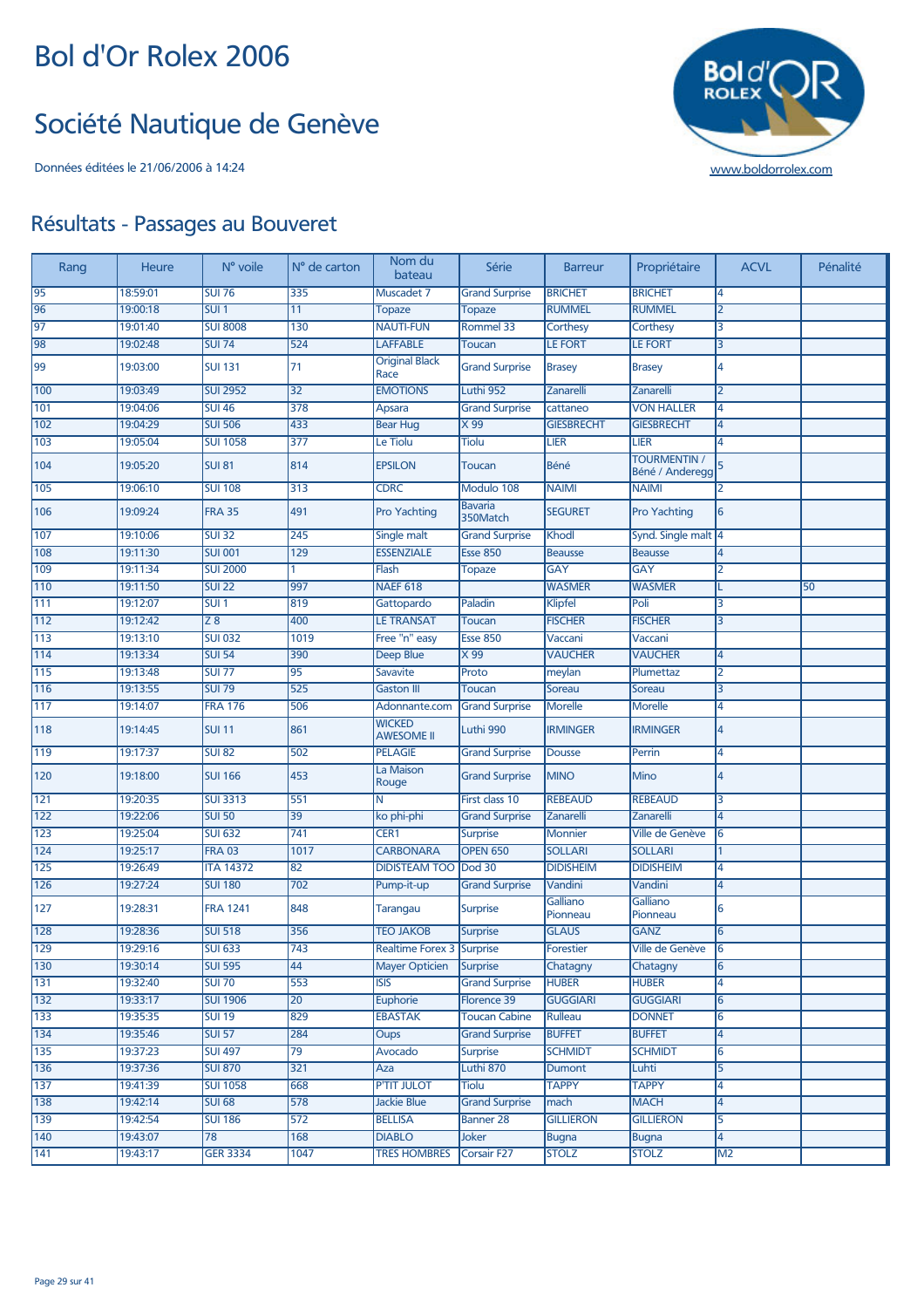#### Société Nautique de Genève



| Rang             | <b>Heure</b> | N° voile         | N° de carton     | Nom du<br>bateau                                         | Série                              | <b>Barreur</b>     | Propriétaire           | <b>ACVL</b>    | Pénalité |
|------------------|--------------|------------------|------------------|----------------------------------------------------------|------------------------------------|--------------------|------------------------|----------------|----------|
| 142              | 19:43:40     | SUI <sub>1</sub> | 162              | <b>SEE YOU LATER</b>                                     | X99                                | Bosma              | Bosma /<br>Kistenmaker | 4              |          |
| 143              | 19:44:54     | <b>SUI 84</b>    | 224              | <b>TIMETIS</b>                                           | <b>Grand Surprise</b>              | de Rham            | de Rham                | 4              |          |
| 144              | 19:45:25     | <b>SUI 524</b>   | 15               | Mirabaud 1                                               | <b>Surprise</b>                    | <b>AYTON</b>       | Société<br>Nautique de | 6              |          |
| 145              | 19:45:51     | <b>FRA 10</b>    | 259              | Morpho                                                   | <b>Grand Surprise</b>              | <b>MECHELANY</b>   | <b>MECHELANY</b>       | 4              |          |
| 146              | 19:46:54     | F <sub>581</sub> | $\overline{34}$  | <b>CROSS SYSTEMS</b>                                     | <b>First 40.7</b>                  | Arnulf             | Arnulf                 | $\overline{5}$ |          |
| 147              | 19:47:44     | <b>SUI 10</b>    | 639              | Melanpo                                                  | <b>Toucan</b>                      | <b>BANZET</b>      | <b>SCI Pr</b>          | 3              |          |
| 148              | 19:47:57     | <b>SUI 53</b>    | 555              | Zygomatik                                                | <b>Grand Surprise</b>              | Peter              | <b>PETER</b>           | 4              |          |
| 149              | 19:48:04     | <b>SUI 777</b>   | 286              | Pacha Too                                                | One Design 747                     | <b>CHRISTE</b>     | <b>CHRISTE</b>         | 5              |          |
| 150              | 19:48:45     | <b>SUI 2144</b>  | 105              | <b>SWANIX</b>                                            | X79                                | <b>Matringe</b>    | <b>Matringe</b>        | 6              |          |
| 151              | 19:49:00     | <b>SUI 14</b>    | 152              | Tagaroa                                                  | Jeudi 12                           | <b>SPRUNGLI</b>    | <b>SPRUNGLI</b>        | 5              |          |
| 152              | 19:49:32     | <b>SUI 336</b>   | 78               | <b>ATYS</b>                                              | <b>Surprise</b>                    | Garo               | Garo                   | $6\phantom{1}$ |          |
| 153              | 19:52:45     | <b>SUI 557</b>   | 58               | <b>CNM Voiles</b><br>Gautier                             | <b>Surprise</b>                    | <b>PREITNER</b>    | <b>Club Nautique</b>   | 6              |          |
| 154              | 19:53:07     | <b>SUI 34</b>    | 828              | <b>L'Essentiel</b>                                       | <b>Esse 850</b>                    | Oesch              | Oesch                  | $\overline{4}$ |          |
| 155              | 19:53:51     | <b>SUI 42</b>    | 571              | <b>GRYFFINDOR</b>                                        | <b>Grand Surprise</b>              | <b>Vaharis</b>     | Vaharis                | 4              |          |
|                  |              |                  |                  | <b>Gras Maison</b>                                       |                                    |                    |                        |                |          |
| 156              | 19:53:54     | <b>SUI 108</b>   | 712              | <b>Tissus</b>                                            | Sprint 108                         | <b>Burkard</b>     | <b>Burkard</b>         | $\overline{4}$ |          |
| 157              | 19:55:30     | SUI <sub>1</sub> | 917              | <b>PLUS QU'UNE</b><br><b>OMBRE ET</b><br><b>POURTANT</b> | M2                                 | <b>PEITREQUIN</b>  | <b>PEITREQUIN</b>      | M <sub>2</sub> |          |
| 158              | 19:56:15     | <b>SUI 77</b>    | 305              | Proxi                                                    | X 99                               | <b>Desgraz</b>     | <b>Desgraz</b>         | 4              |          |
| 159              | 19:56:33     | <b>SUI 301</b>   | 803              | Triga 5                                                  | Mumm 30                            | <b>Baummeister</b> | <b>Chiesa</b>          | 4              |          |
| 160              | 19:57:26     | Z 1460           | 161              | <b>Nanook</b>                                            | Jeudi 12                           | Dunand             | Gerber                 | 5              |          |
| 161              | 19:57:33     | <b>SUI 107</b>   | 583              | <b>Audio Concept</b>                                     | <b>Grand Surprise</b>              | Fornallaz          | Fornallaz              | 4              |          |
| 162              | 19:59:06     | <b>GER 337</b>   | 1049             | <b>BRRRT</b>                                             | Corsair 24                         | Plathner           | Plathner               | M <sub>2</sub> |          |
| 163              | 20:01:20     | 1455             | 766              | <b>WHITE BIRD</b>                                        | Améthyste                          | <b>PERRET</b>      | <b>PERRET</b>          | 1              |          |
| 164              | 20:03:06     | <b>FRA 31004</b> | 549              | <b>Black Flag</b>                                        | Bénéteau 25                        | <b>CHAFFARDON</b>  | <b>CHAFFARDON</b>      | 6              |          |
| 165              | 20:06:10     | <b>SUI 533</b>   | 241              | <b>ADRENALINE</b>                                        | <b>Surprise</b>                    | Campiche           | Campiche               | 6              |          |
| 166              | 20:07:28     | <b>SUI 77</b>    | 685              | Syphon                                                   | Luthi 33                           | von der Weid       | von der Weid           | 5              |          |
| 167              | 20:08:50     | SUI 11           | 432              | <b>Ycare 3</b>                                           | Luthi 990                          | <b>Trachsel</b>    | <b>Trachsel</b>        | 4              |          |
| 168              | 20:09:21     | F128             | 634              | <b>Mean Machine</b>                                      | <b>Gil 8.70m</b>                   | <b>TURLIER</b>     | <b>TURLIER</b>         | $\overline{2}$ |          |
| 169              | 20:09:29     | <b>FRA 112</b>   | 64               | <b>MERRY II</b>                                          | Aphrodite 101                      | <b>CARPE</b>       | <b>BUGNON</b>          | 6              |          |
| 170              | 20:12:55     | <b>SUI 452</b>   | 473              | <b>ALPECS</b>                                            | <b>Surprise</b>                    | <b>JEHMY</b>       | <b>JEHMY</b>           | 6              |          |
| 171              | 20:13:57     | <b>SUI 643</b>   | 383              | <b>BeckO</b><br>Menuiserie                               | <b>Surprise</b>                    | <b>Beck</b>        | <b>Beck</b>            | 6              |          |
| 172              | 20:14:02     | <b>SUI 625</b>   | 816              | <b>Bleu comme</b><br>une orange                          | <b>Surprise</b>                    | Rouiller           | Rouiller               | 6              |          |
| 173              | 20:15:12     | <b>SUI 49</b>    | 102              | sdf                                                      | <b>Toucan</b>                      | Wildi              | Wildi                  | $\overline{5}$ |          |
| 174              | 20:20:45     | SUI <sub>7</sub> | 371              | Moony                                                    | Luthi 33                           | <b>SECRETAN</b>    | <b>SECRETAN</b>        | $\overline{5}$ |          |
| 175              | 20:23:46     | SUI <sub>4</sub> | 528              | Endemique                                                | Luthi 870                          | <b>Folliet</b>     | <b>FIRMENICH</b>       | 5              |          |
| 176              | 20:30:54     | <b>FRA 22031</b> | 1022             | Lune                                                     | <b>Surprise</b><br><b>Standard</b> | Clerc              | <b>Bousquet</b>        | $6\phantom{1}$ |          |
| 177              | 20:37:18     | <b>FRA 1107</b>  | 171              | <b>WIND</b>                                              | <b>Surprise</b>                    | Savatier           | <b>Savatier</b>        | 6              |          |
| 178              | 20:40:16     | <b>SUI 372</b>   | 783              | <b>ECOLE DE VOILE</b><br>DE VIDY                         | Surprise                           | <b>VOROS</b>       | <b>VOROS</b>           | $6\phantom{1}$ |          |
| 179              | 20:40:19     | <b>SUI 175</b>   | 455              | <b>Hip Hop</b>                                           | <b>Grand Surprise</b>              | Aubry              | Aubry                  | 4              |          |
| 180              | 20:41:30     | <b>SUI 33</b>    | 359              | <b>FREEMAN</b>                                           | Ufo 22                             | <b>EDEN</b>        | <b>CRELIER</b>         | 6              |          |
| 181              | 20:41:32     | <b>GBR X1</b>    | 387              | <b>Ballerina</b>                                         | 5.5 modifié                        | Taylor             | Taylor                 | 6              |          |
| 182              | 20:41:34     | $-124$           | $\overline{187}$ | Elpénor III                                              | <b>Grand Surprise</b>              | Iselin             | Iselin                 | 4              |          |
| $\overline{183}$ | 20:42:54     | <b>SUI 452</b>   | 527              | <b>TITAN</b>                                             | X 99                               | <b>GIVEL</b>       | <b>GIVEL</b>           | 4              |          |
| 184              | 20:43:42     | <b>SUI 1620</b>  | 14               | Hiva Oa                                                  | Bavaria 35 Match Mégroz            |                    | Broccard /<br>Mégroz   | 6              |          |
| 185              | 20:44:52     | FRA 4            | 556              | $\overline{Y2K}$                                         | <b>Grand Surprise</b>              | <b>Zwibel</b>      | Zwibel                 | 4              |          |
| 186              | 20:44:58     | SUI3             | 285              | Wahoo                                                    | <b>Grand Surprise</b>              | Favre              | Favre                  | 4              |          |
| 187              | 20:46:53     | SUI3             | 347              | <b>SLANG-Y-VA</b>                                        | Luthi 925                          | <b>GRAHAM</b>      | <b>GRAHAM</b>          | 5              |          |
|                  | 20:47:07     | <b>SUI 572</b>   | 307              | <b>Nickel</b>                                            | <b>Surprise</b>                    | <b>SCHMAEH</b>     | <b>MOURA</b>           | 6              |          |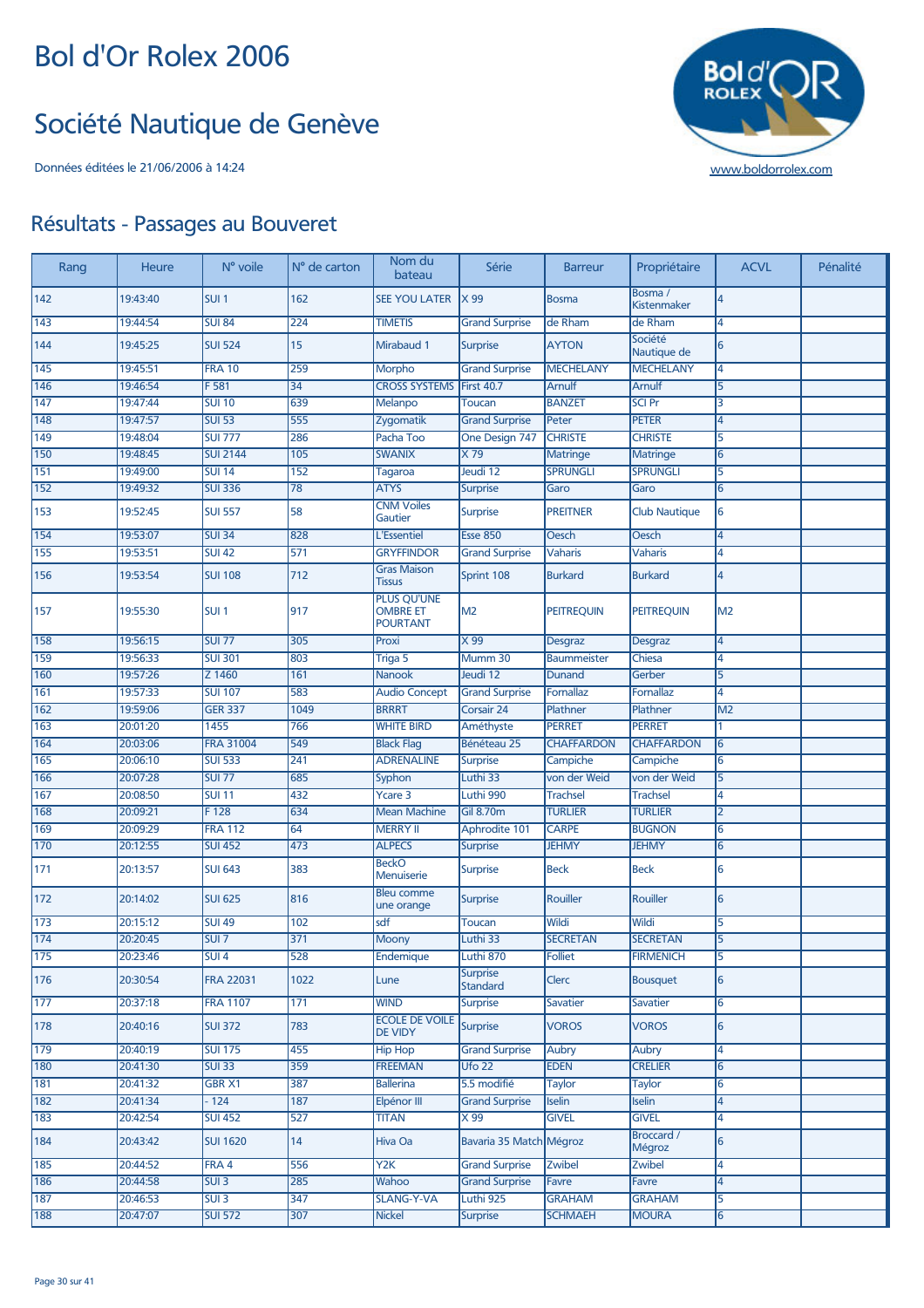#### Société Nautique de Genève



| Rang | Heure    | N° voile         | $No$ de carton   | Nom du<br>bateau    | Série                | <b>Barreur</b>    | Propriétaire           | <b>ACVL</b>    | Pénalité |
|------|----------|------------------|------------------|---------------------|----------------------|-------------------|------------------------|----------------|----------|
| 189  | 20:47:12 | <b>FRA 1380</b>  | 631              | Stenic 3            | <b>Surprise</b>      | <b>Montmasson</b> | Montmasson             | 6              |          |
| 190  | 20:47:40 | <b>SUI 96</b>    | 299              | Scoubidou           | Fun open             | <b>BUGNON</b>     | <b>BUGNON</b>          | $\overline{6}$ |          |
| 191  | 20:47:44 | <b>FRA 248</b>   | 1011             | <b>GROMAGO</b>      | <b>Surprise</b>      | <b>ARRIGHI</b>    | <b>FAIOLA</b>          | 6              |          |
| 192  | 20:48:21 | <b>SUI 136</b>   | $\overline{327}$ | La Jumelée          | $\times 99$          | Gaudin            | Gaudin                 | 4              |          |
| 193  | 20:48:27 | <b>SUI 69</b>    | 1001             | Capovento           | Dolphin 81           | <b>Beaud</b>      | <b>Beaud</b>           | 5              |          |
| 194  | 20:49:16 | <b>SUI 538</b>   | 272              | Ayayema             | Melges 24            | Mordasini         | Lambert                | 5              |          |
| 195  | 20:49:29 | <b>FRA 37</b>    | 852              | <b>CACHA</b>        | Hélium 7.65          | <b>DUTEIL</b>     | <b>DUTEIL</b>          | 6              |          |
| 196  | 20:49:39 | <b>SUI 381</b>   | 51               | <b>Christelle</b>   | $\times 99$          | Ducommun          | Ducommun               | 4              |          |
| 197  | 20:50:03 | <b>SUI 14</b>    | 488              | Anista              | Sprint 95            | Lanzrein          | Lanzrein               | 3              |          |
| 198  | 20:50:16 | <b>FRA 33</b>    | 160              | <b>GALIOTE</b>      | Hélium 7.65          | <b>TORFOU</b>     | Torfou                 | 6              |          |
| 199  | 20:50:30 | SUI3             | 1029             | <b>OPEN 6.50</b>    | <b>OPEN 6.50</b>     | Piguet            | Piguet                 | L              |          |
| 200  | 20:50:39 | <b>SUI 3827</b>  | 376              | <b>Mayanus VII</b>  | Dynamic 35           | <b>JANET</b>      | <b>JANET</b>           | 5              |          |
| 201  | 20:51:08 | SUI <sub>1</sub> | 227              | <b>X-RAY</b>        | X312                 | Pellet            | Pellet                 | 6              |          |
| 202  | 20:51:35 | <b>SUI 641</b>   | 769              | L'Excuse            | <b>Surprise</b>      | Montavon          | Lingjaerde             | 6              |          |
| 203  | 20:51:54 | <b>SUI 542</b>   |                  | La Marieflo         | <b>Surprise</b>      | <b>Moerch</b>     | <b>Moerch</b>          | 6              |          |
| 204  | 20:51:56 | <b>SUI 67</b>    | 1002             | Extrême 3           | Dolphin 81           | <b>CLERC</b>      | <b>CLERC</b>           | 5              |          |
| 205  | 20:52:01 | <b>SUI 470</b>   | 201              | <b>FARU</b>         | <b>Surprise</b>      | Gerdil            | Amsler                 | 6              |          |
| 206  | 20:52:06 | <b>SUI 008</b>   | 1024             | moana               | <b>Esse 850</b>      | Kracher           | Kracher                | 4              |          |
| 207  | 20:52:17 | <b>SUI 13</b>    | 801              | <b>ONDINE</b>       | Tofinou 9.50         | <b>BBURNIER</b>   | <b>BURNIER</b>         | 5              |          |
| 208  | 20:52:22 | <b>SUI 1693</b>  | 355              | Anaxel              | Swan 41              | <b>MEYER</b>      | <b>MEYER</b>           | 6              |          |
| 209  | 20:52:51 | Z 2278           | 231              | <b>TANGARA</b>      | X 372 Sport          | <b>STRAUMANN</b>  | <b>STRAUMANN</b>       | 6              |          |
| 210  | 20:52:54 | C 195            | 1045             | <b>TG 7845</b>      | Corsair 28           | <b>Bächle</b>     | <b>Bächle</b>          | M <sub>2</sub> |          |
| 211  | 20:52:56 | <b>FRA 144</b>   | 1036             | <b>STRATAGEME</b>   | <b>Surprise</b>      | <b>LANSAC</b>     | <b>LANSAC</b>          | 6              |          |
| 212  | 20:53:12 | <b>SUI 1497</b>  | 677              | <b>Blue Note</b>    | <b>Suspens</b>       | Craman            | <b>EGGLI</b>           | 5              |          |
| 213  | 20:53:17 | Z 2087           | 116              | <b>EL AMARETTO</b>  | Granada 31           | Seitz             | Seitz                  | 6              |          |
| 214  | 20:53:35 | <b>SUI 2084</b>  | 263              | <b>Jaisalmer</b>    | <b>Banner 33</b>     | <b>Huber</b>      | <b>HUBER</b>           | 5              |          |
| 215  | 20:53:41 | $SUI$ 21         | 265              | Dodo                | X 332                | <b>GASSER</b>     | <b>GASSER</b>          | 6              |          |
| 216  | 20:53:54 | <b>SUI 636</b>   | 762              | St. Jacques         | <b>Surprise</b>      | Richner           | <b>Richner</b>         | 6              |          |
| 217  | 20:54:18 | <b>SUI 395</b>   | 229              | <b>J'SUI</b>        | J80                  | Perrot            | Perrot                 | 6              |          |
| 218  | 20:54:43 | <b>SUI 904</b>   | 140              | <b>PIRANA</b>       | <b>Surprise</b>      | Perron            | Perron                 |                |          |
| 219  | 20:54:55 | <b>SUI 547</b>   | 635              | <b>BELFILLE</b>     | Luthi 33             | <b>GALLAY</b>     | <b>GALLAY</b>          | 5              |          |
| 220  | 20:55:58 | $Z$ 319          | 179              | <b>MOSQUITO</b>     | <b>Surprise</b>      | <b>Baer</b>       | <b>Baer</b>            | 6              |          |
| 221  | 20:56:16 | <b>SUI 424</b>   | $\overline{70}$  | don't worry         | Bénéteau 25          | <b>ROCH</b>       | <b>ROCH</b>            | 6              |          |
| 222  | 20:56:45 | <b>SUI 00184</b> | 840              | <b>Maximus</b>      | Luthi 870            | Racloz            | Racloz                 | 5              |          |
| 223  | 20:56:48 | Z 40             | 609              | Korrigan            | $6m$ JI              | Janet             | Janet                  | 6              |          |
| 224  | 20:57:12 | <b>FRA 1397</b>  | 679              | Geeyser             | <b>Surprise</b>      | Andrier           | Andrier                | 6              |          |
| 225  | 20:57:34 | <b>SUI 59</b>    | 318              | Pisque'Pasque 2     | Sirena 38            | Schneider         | Schneider              | 5              |          |
| 226  | 20:57:56 | <b>SUI 525</b>   | 16               | Mirabaud 2          | <b>Surprise</b>      | <b>PALMA</b>      | Société<br>Nautique de | 6              |          |
| 227  | 20:58:26 | SUI 1            | 254              | Lèonard             | First 32             | REY               | <b>REY</b>             |                |          |
| 228  | 20:58:30 | <b>FRA 1486</b>  | 763              | <b>While Wind</b>   | <b>Surprise</b>      | Roland            | Ragot-Bujadoux 6       |                |          |
| 229  | 20:58:45 | <b>FRA 173</b>   | 748              | Irwazh              | Melges 24            | <b>Juglard</b>    | <b>Juglard</b>         | 4              |          |
| 230  | 20:58:50 | <b>SUI 525</b>   | $\overline{742}$ | CER <sub>2</sub>    | <b>Surprise</b>      | Pochelon          | Ville de Genève        | 6              |          |
| 231  | 20:59:13 | <b>SUI 541</b>   | 266              | Ose Air             | <b>Surprise</b>      | <b>HAUSER</b>     | <b>HAUSER</b>          | 6              |          |
| 232  | 20:59:34 | néant néant      | 853              | <b>TASTEVENT II</b> | <b>First Class</b>   | <b>UHL</b>        | <b>UHL</b>             | 4              |          |
| 233  | 21:00:29 | $Z$ 729          | 463              | Nul en classe       | <b>First Class 8</b> | Fallot            | Fallot                 | 5              |          |
| 234  | 21:01:16 | <b>SUI 297</b>   | 529              | Ad Hoc              | <b>Surprise</b>      | Dubois-Ferrière   | Dubois-Ferrière        | 6              |          |
| 235  | 21:01:19 | <b>FRA 320</b>   | 544              | <b>Sterne</b>       | <b>First 35S5</b>    | <b>BERNAZ</b>     | <b>BERNAZ</b>          | 6              |          |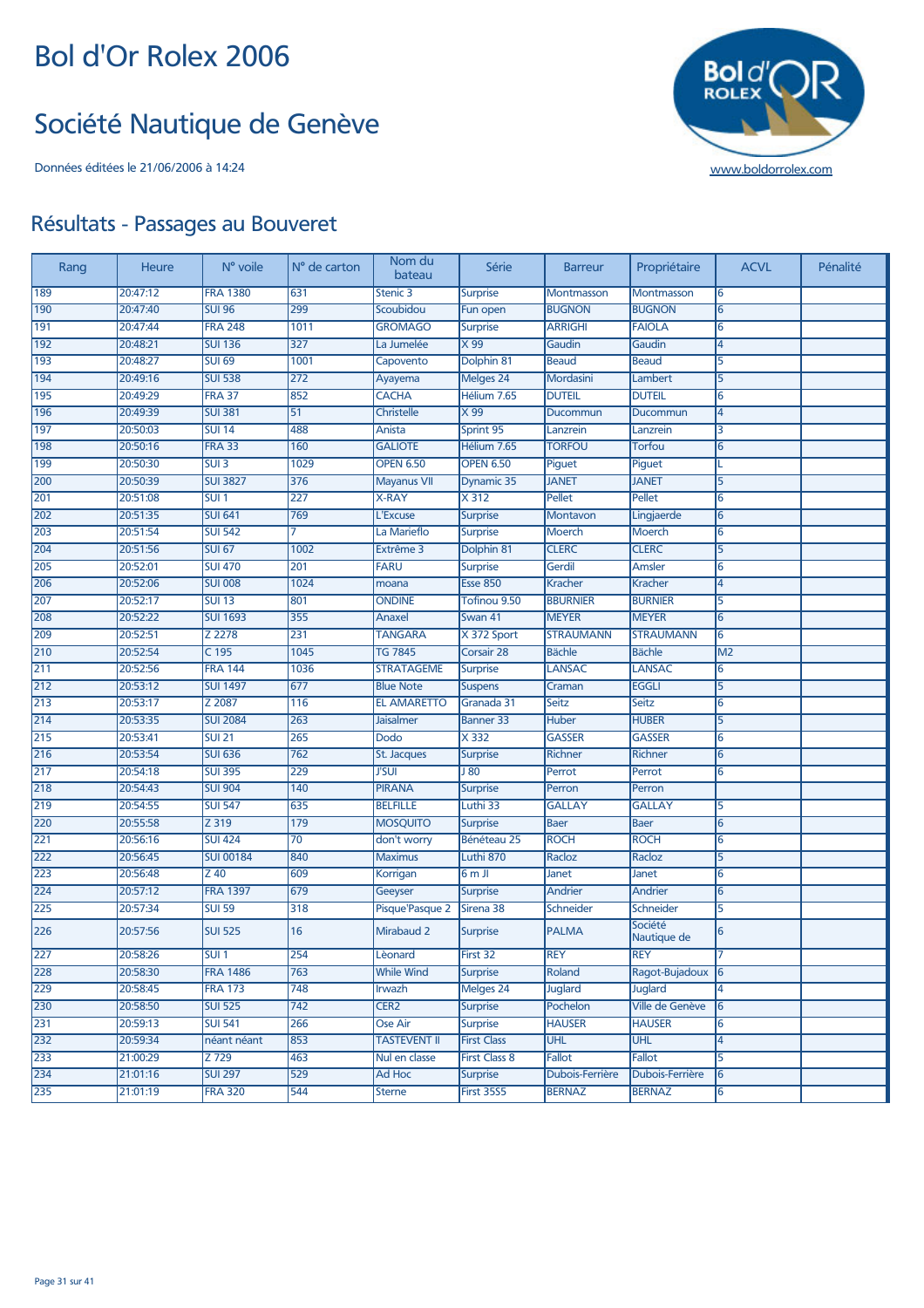#### Société Nautique de Genève



| Rang             | <b>Heure</b> | N° voile         | N° de carton     | Nom du<br>bateau                | Série                 | <b>Barreur</b>                       | Propriétaire                      | <b>ACVL</b>    | Pénalité |
|------------------|--------------|------------------|------------------|---------------------------------|-----------------------|--------------------------------------|-----------------------------------|----------------|----------|
| 236              | 21:02:11     | Z 82             | 326              | <b>Sans Souci</b>               | <b>Surprise</b>       | <b>Henry</b>                         | Henry                             | 6              |          |
| 237              | 21:02:20     | <b>SUI 1991</b>  | 240              | Douce-Marie                     | Luthi 36              | <b>Rhyn</b>                          | Rhyn                              | 6              |          |
| 238              | 21:04:08     | <b>SUI 615</b>   | 233              | <b>En Catimini</b>              | <b>Surprise</b>       | <b>OLIOSI</b>                        | <b>DEPRAZ</b> /<br><b>ZWYSSIG</b> | $6\phantom{1}$ |          |
| 239              | 21:04:42     | <b>SUI 638</b>   | 806              | Fan de Bise                     | <b>Surprise</b>       | <b>Dupont Sailing</b><br><b>Club</b> | <b>Dupont Sailing</b><br>Club     | 6              |          |
| 240              | 21:16:23     | <b>SUI 71</b>    | 689              | Anthea                          | Sélection 37          | <b>BIERI</b>                         | <b>BIERI</b>                      | 5              |          |
| 241              | 21:19:27     | <b>SUI 66</b>    | 124              | <b>DO NOT</b><br><b>DISTURB</b> | <b>Surprise</b>       | Rinolfi                              | <b>Rinolfi</b>                    | 6              |          |
| 242              | 21:19:59     | <b>SUI 399</b>   | 468              | <b>Straca</b>                   | <b>Surprise</b>       | <b>LANGENBERGER</b>                  | LANGENBERGER 6                    |                |          |
| 243              | 21:26:55     | <b>FRA 260</b>   | 873              | <b>LE SANS TORT</b>             | First class 10        | <b>BOUCHENOT</b>                     | <b>BOUCHENOT</b>                  | 3              |          |
| 244              | 21:26:57     | <b>SUI 007</b>   | 758              | Wavedancer                      | Dehler 36 CWS         | Schwarzenbach                        | Schwarzenbach                     | 6              |          |
| 245              | 21:27:02     | <b>SUI 111</b>   | 939              | <b>DENTUSO III</b>              | F 28                  | <b>TANSSENS</b>                      | <b>CHRISTIAN</b>                  | M <sub>2</sub> |          |
| 246              | 21:29:30     | <b>FRA 286</b>   | 158              | <b>OH LA LA</b>                 | $X$ 332               | <b>Collomb Ravinet</b>               | <b>Collomb Ravinet</b>            | 6              |          |
| 247              | 21:30:11     | <b>SUI 17</b>    | 700              | <b>Truffalo</b>                 | <b>Surprise</b>       | Charrot                              | Charrot                           | 6              |          |
| 248              | 21:31:30     | <b>SUI 346</b>   | 624              | Lac <sub>8</sub>                | <b>First Class 8</b>  | Schaefer                             | Schaefer                          | 6              |          |
| 249              | 21:32:10     | <b>FRA 22181</b> | 1007             | Esprit d'sail                   | <b>Surprise</b>       | poirier                              | <b>POIRIER</b>                    |                |          |
| 250              | 21:33:35     | <b>SUI 157</b>   | 531              | <b>Nanouk</b>                   | <b>Surprise</b>       | Rogner                               | <b>Dorenbos</b>                   | 6              |          |
| 251              | 21:34:35     | SUI <sub>8</sub> | 808              | Llay-Llay                       | Dynamic 35            | Rosenberg                            | Rosenberg                         | 5              |          |
| 252              | 21:34:55     | <b>FRA 333</b>   | 279              | Sophyann                        | <b>Elan 333</b>       | Dupont                               | Dupont /<br><b>Beauduc</b>        | 7              |          |
| 253              | 21:35:06     | <b>SUI 596</b>   | 250              | <b>MANA</b>                     | <b>Super Arlequin</b> | Beeguer                              | Beeguer                           | 6              |          |
| 254              | 21:35:25     | <b>SUI 89</b>    | 513              | <b>Rock me Baby</b>             | <b>Suspens</b>        | <b>WALKER</b>                        | <b>WALKER</b>                     | 5              |          |
| 255              | 21:35:32     | <b>SUI 106</b>   | 165              | <b>LOVE-LOVE</b>                | <b>Surprise</b>       | <b>KISLIG</b>                        | Chapatte                          | 6              |          |
| 256              | 21:35:55     | SUI <sub>6</sub> | 442              | Hallowen                        | <b>Luthi 10.50</b>    | <b>METTRAUX</b>                      | <b>METTRAUX</b>                   | 6              |          |
| 257              | 21:40:46     | <b>SUI 282</b>   | 264              | <b>Agepoly IV</b>               | <b>Surprise</b>       | Ratouis                              | <b>Schuler</b>                    | 6              |          |
| 258              | 21:41:43     | <b>SUI 385</b>   | 830              | <b>Atlantis</b>                 | Dufour 385            | Bill                                 | <b>Bill</b>                       | 7              |          |
| 259              | 21:42:00     | SUI <sub>1</sub> | 744              | <b>Carpe Diem</b>               | Luthi 850             | Schaerrer                            | Schaerrer                         | 6              |          |
| 260              | 21:43:15     | Z 403            | 601              | Souïmanga                       | Luthi 28              | <b>HUNZIKER</b>                      | <b>HUNZIKER</b>                   | 6              |          |
| 261              | 21:43:41     | <b>FRA 22640</b> | 693              | <b>Silver Surfer</b>            | <b>Surprise</b>       | <b>Nesbit</b>                        | <b>Nesbit</b>                     | 6              |          |
| 262              | 21:44:09     | <b>SUI 182</b>   | 235              | <b>GB WAYPOINT 2</b>            | Sprinto               | <b>Brucchietti</b>                   | <b>Brucchietti</b>                | 6              |          |
| 263              | 21:44:18     | <b>SUI 20</b>    | 793              | Clavella II                     | Sprint 95             | Hauser                               | Hauser                            | 4              |          |
| 264              | 21:45:03     | <b>SUI 379</b>   | 119              | <b>RAMPINI</b>                  | <b>Surprise</b>       | <b>ROL</b>                           | <b>RAMPINI</b>                    |                |          |
| 265              | 21:45:33     | <b>FRA 1433</b>  | 1023             | <b>THOXA 5</b>                  | <b>Surprise</b>       | <b>DELORY</b>                        | <b>DELORY</b>                     | 6              |          |
| 266              | 21:45:37     | <b>SUI 600</b>   | $\overline{75}$  | <b>BLISS</b>                    | <b>Surprise</b>       | Pialopoulos                          | Pialopoulos                       | 6              |          |
| 267              | 21:45:56     | <b>SUI 1992</b>  | 486              | Eaugalo                         | <b>Banner 28</b>      | <b>Darbellay</b>                     | <b>Darbellay</b>                  | 5              |          |
| 268              | 21:46:21     | Z 1969           | 604              | Tanga                           | Confortina 32         | <b>WAKLEY</b>                        | <b>KILBERT</b>                    | 7              |          |
| 269              | 21:46:40     | <b>FRA 405</b>   | 409              | Edempom                         | <b>Surprise</b>       | Pommeret                             | Pommeret                          | 6              |          |
| 270              | 21:47:05     | <b>FRA 354</b>   | 698              | <b>Zouli TMf</b>                | <b>Surprise</b>       | Cruz                                 | Cruz                              | 6              |          |
| 271              | 22:03:18     | <b>SUI 465</b>   | 123              | <b>CORTO</b>                    | <b>Surprise</b>       | <b>JOTTERAND</b>                     | <b>CHARBON</b>                    | 6              |          |
| 272              | 22:05:06     | <b>SUI 563</b>   | 340              | O'Rage                          | <b>Surprise</b>       | Clottu                               | Clottu                            | 6              |          |
| 273              | 22:07:57     | <b>SUI 310</b>   | 636              | <b>Bel Aurore III</b>           | <b>Surprise</b>       | <b>KOSSLER</b>                       | Kössler                           | 6              |          |
| $\overline{274}$ | 22:11:23     | <b>SUI 03</b>    | 656              | <b>Tremolo</b>                  | Faurby 330            | <b>DERIAZ</b>                        | <b>DERIAZ</b>                     | 6              |          |
| 275              | 22:12:22     | <b>SUI 992</b>   | 871              | <b>BIENSUR</b>                  | <b>Surprise</b>       | <b>MICHOUD</b>                       | <b>GIANOLA</b>                    | 6              |          |
| 276              | 22:14:21     | <b>FRA 605</b>   | 839              | A'crochetoi                     | <b>Surprise</b>       | Schmittbuhl                          | Schmittbuhl                       | 6              |          |
| 277              | 22:17:28     | <b>SUI 1008</b>  | $\overline{277}$ | <b>Maurablia</b>                | Luthi 28              | <b>POUJOULAT</b>                     | <b>POUJOULAT</b>                  | 7              |          |
| 278              | 22:17:43     | F <sub>26</sub>  | 850              | <b>LE GRAND BLEU</b>            | FAST <sub>26</sub>    | <b>VESIN</b>                         | <b>VESIN</b>                      | 5              |          |
| 279              | 22:22:35     |                  | 518              | <b>Pux Love Boat</b>            | <b>First class 10</b> | <b>LEURAT</b>                        | <b>KRUGER</b>                     | 3              |          |
| 280              | 22:23:55     | SUI <sub>1</sub> | 832              | club de voile<br>lausanne       | <b>Surprise</b>       | mayor                                | club de voile<br>lausanne         | 6              |          |
| 281              | 22:24:17     | <b>SUI 304</b>   | 659              | Carré d'As                      | <b>Surprise</b>       | <b>LE FORT</b>                       | <b>LE FORT</b>                    | 6              |          |
| 282              | 22:25:02     | <b>SUI 2073</b>  | 117              | <b>BEAUFIX</b>                  | X <sub>95</sub>       | Pasche                               | Pasche                            | 5              |          |
|                  |              |                  |                  |                                 |                       |                                      |                                   |                |          |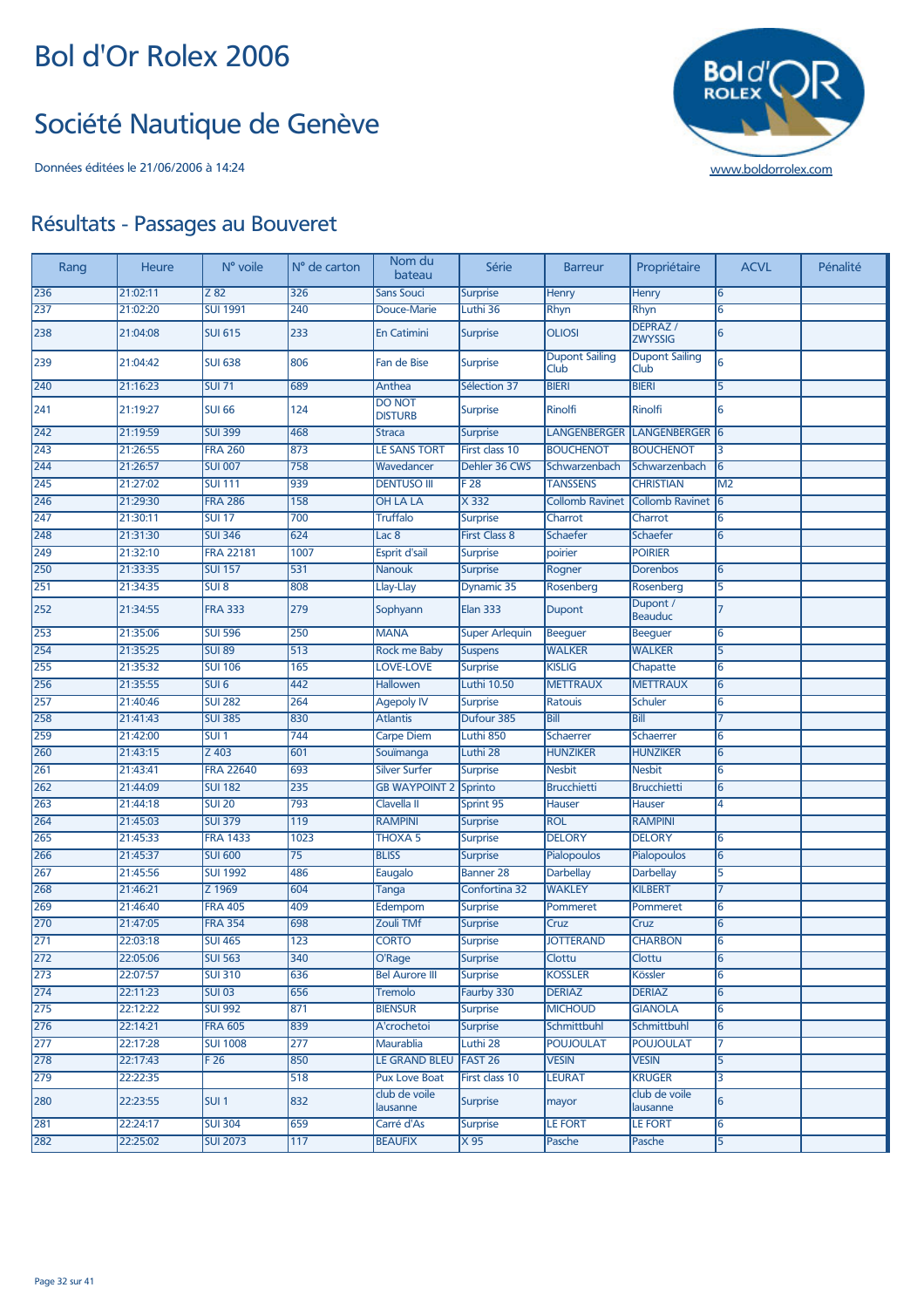#### Société Nautique de Genève



| Rang | Heure    | N° voile         | N° de carton     | Nom du<br>bateau                  | Série                        | <b>Barreur</b>                   | Propriétaire                        | <b>ACVL</b>     | Pénalité |
|------|----------|------------------|------------------|-----------------------------------|------------------------------|----------------------------------|-------------------------------------|-----------------|----------|
| 283  | 22:25:24 | <b>SUI 1037</b>  | 620              | <b>Surprise-Party I</b>           | <b>Surprise</b>              | <b>Rilliet</b>                   | <b>Rilliet</b>                      | 6               |          |
| 284  | 22:25:40 | <b>SUI 513</b>   | 517              | <b>Deuxi</b>                      | <b>Surprise</b>              | Agustoni                         | Agustoni                            | 6               |          |
| 285  | 22:26:28 | <b>SUI 185</b>   | 587              | <b>Barbarella</b>                 | $5.5$ JI                     | <b>Bouvier</b>                   | <b>Bouvier</b>                      | 7               |          |
| 286  | 22:26:55 | <b>SUI 526</b>   | 17               | Mirabaud 3                        | <b>Surprise</b>              | <b>ALBRICI</b>                   | Société<br>Nautique de              | 6               |          |
| 287  | 22:29:09 | <b>FRA 1315</b>  | 692              | Steredenn                         | <b>Surprise</b>              | <b>TRELLU</b>                    | <b>TRELLU</b>                       | 6               |          |
| 288  | 22:29:48 | <b>FRA 248</b>   | 706              | blue infinity                     | <b>Surprise</b>              | <b>MESSERLI</b>                  | <b>Club Nautique</b>                | 6               |          |
| 289  | 22:33:43 | <b>FRA 900</b>   | 1037             | <b>TAMALOO</b>                    | <b>Surprise</b>              | SOL                              | SOL                                 | 6               |          |
| 290  | 22:35:56 | SUI <sub>1</sub> | 134              | <b>LA MARINE</b><br><b>MORGAN</b> | <b>POGO 8.5</b>              | <b>BUNTSCHU</b>                  | <b>BUNTSCHU</b>                     | 6               |          |
| 291  | 22:36:07 | <b>SUI 119</b>   | 411              | <b>Festina Lente II</b>           | <b>Suspens</b>               | Leitgib                          | Leitgib                             | 4               |          |
| 292  | 22:37:36 | <b>SUI 1588</b>  | 289              | Jolyn                             | Granada 32                   | <b>RUEPP</b>                     | <b>RUEPP</b>                        | 7               |          |
| 293  | 22:38:53 | <b>SUI 160</b>   | 779              | <b>SITUVEU</b>                    | <b>Surprise</b>              | <b>TOULOUSE</b>                  | Sailing Club de<br><b>HP</b>        | 6               |          |
| 294  | 22:39:27 | Z 326            | 566              | M                                 | Aphrodite 101                | Wahl                             | Wahl                                | 5               |          |
| 295  | 22:39:36 | Z 1453           | 860              | <b>BULITIS</b>                    | <b>Bullit</b>                | <b>GENEST</b>                    | <b>MEDA</b>                         | 4               |          |
| 296  | 22:40:06 | <b>SUI 2003</b>  | 465              | Fortitude                         | First class 10               | <b>PRALONG</b>                   | <b>PRALONG</b>                      | 5               |          |
| 297  | 22:40:13 | <b>SUI 523</b>   | 186              | Zephyr                            | Surprise                     | <b>PONCET</b>                    | <b>PONCET</b>                       | 6               |          |
| 298  | 22:40:37 | <b>SUI 1121</b>  | 41               | <b>LITTLE NEMO</b>                | Amigo                        | Pfyffer                          | Pfyffer                             | 6               |          |
| 299  | 22:41:15 | <b>SUI 588</b>   | 43               | <b>SYNCHRO</b>                    | Surprise                     | <b>Rees</b>                      | <b>Rees</b>                         | 6               |          |
| 300  | 22:41:20 | <b>SUI 218</b>   | 558              | Fastoche                          | <b>Surprise</b>              |                                  | Huguenin /Tissot Huguenin /Tissot 6 |                 |          |
| 301  | 22:41:27 | <b>SUI 270</b>   | 53               | <b>COQ T'ELLE</b>                 | <b>Surprise</b>              | <b>Noble</b>                     | <b>Noble</b>                        | 6               |          |
| 302  | 22:41:31 | <b>SUI 140</b>   | 573              | <b>Suppose</b>                    | <b>Surprise</b>              | Lauber                           | Lauber                              | 6               |          |
| 303  | 22:41:37 | <b>SUI 261</b>   | 295              | <b>DAY TRIP</b>                   | <b>First Class 8</b>         | <b>DE CARLO</b>                  | <b>DE CARLO</b>                     | 6               |          |
| 304  | 22:42:10 | <b>SUI 343</b>   | 396              | <b>Baobab</b>                     | <b>Surprise</b>              | <b>Steffen</b>                   | <b>Steffen</b>                      | 6               |          |
| 305  | 22:42:33 | <b>FRA 15704</b> | 1025             | <b>MAGIC BALTO</b>                | One Design 747               | <b>VIARISIO</b>                  | <b>VIARISIO</b>                     | 4               |          |
| 306  | 22:42:46 | F 28375          | 3                | Pixell                            | Pixell 25                    | <b>Tissot-Jufer</b>              | <b>Tissot-Jufer</b>                 | $\overline{4}$  |          |
| 307  | 22:42:49 | <b>SUI 387</b>   | 394              | <b>Miss Match</b>                 | <b>Surprise</b>              | Litim                            | <b>CERN Yachting</b><br>Club        | 6               |          |
| 308  | 22:43:14 | <b>FRA 42092</b> | 1009             | roc'h-guarine2                    | <b>Surprise</b>              | quillec                          | quillec                             | 6               |          |
| 309  | 22:43:18 | <b>SUI 7777</b>  | 282              | <b>Red Dot</b>                    | <b>Banner 28</b>             | <b>Phillip Morris</b><br>Sailing | <b>Phillip Morris</b><br>Sailing    | 4               |          |
| 310  | 22:43:20 | <b>SUI 187</b>   | 88               | <b>KAHLUA</b>                     | <b>Surprise</b>              | <b>POCHELON</b>                  | Hofmeister                          | 6               |          |
| 311  | 22:43:29 | <b>SUI 394</b>   | 837              | Pacharan                          | <b>Surprise</b><br>Standard  | Tissot                           | <b>Tissot</b>                       | 6               |          |
| 312  | 22:43:38 | Z 1666           | 695              | Clochard                          | $\times 79$                  | Rey                              | Rey                                 | 6               |          |
| 313  | 22:43:58 | Z 329            | $\overline{774}$ | <b>PATOOTIE</b>                   | Confortina 32                | Spielmann                        | Spielmann                           | 7               |          |
| 314  | 22:44:02 | <b>SUI 498</b>   | 292              | Quadrifoglio                      | <b>Surprise</b>              | <b>Michelini</b>                 | Michelini                           | $6\overline{6}$ |          |
| 315  | 22:44:17 | <b>FRA 11</b>    | 149              | <b>PETER PAN</b>                  | Sprint 95                    | <b>Dekerle</b>                   | <b>Dekerle</b>                      | 4               |          |
| 316  | 22:44:34 | <b>FRA 378</b>   | 413              | <b>N'Eau Stress</b>               | Dufour 34                    | Pibouleau                        | Pibouleau                           |                 |          |
| 317  | 22:44:41 | FRA 1403         | 14               | TIMAYAN                           | <b>Surprise</b><br>Standard  | Cretignier                       | Cretignier                          | 16              |          |
| 318  | 22:44:45 | <b>SUI 749</b>   | 268              | Troubadour                        | <b>First Class 8</b><br>Open | <b>VIAL</b>                      | <b>VIAL</b>                         | 6               |          |
| 319  | 22:45:00 | SUI 7            | 785              | Danaé                             | Jeudi 12                     | Dougoud                          | Dougoud                             | 5               |          |
| 320  | 22:45:29 | <b>FRA 6915</b>  | 438              | <b>Exces d'Ivresse II</b>         | Bénéteau 25                  | <b>Billet</b>                    | <b>Billet</b>                       | 6               |          |
| 321  | 22:45:38 | <b>SUI 556</b>   | 351              | <b>CELANTE</b>                    | <b>Surprise</b>              | <b>NAEF</b>                      | <b>NAEF</b>                         | 6               |          |
| 322  | 22:45:55 | <b>SUI 560</b>   | 114              | YOBE I                            | <b>Surprise</b>              | Mas                              | Mas                                 | 6               |          |
| 323  | 22:45:57 | <b>SUI 335</b>   | 398              | Hop-La                            | <b>Surprise</b>              | <b>GAMPER</b>                    | Calero                              | 6               |          |
| 324  | 22:46:10 | <b>SUI 498</b>   | 642              | Aloa                              | Optima 106                   | <b>GATTI</b>                     | <b>GATTI</b>                        | 6               |          |
| 325  | 22:46:19 | <b>FRA 4037</b>  | 420              | <b>Marquises</b>                  | <b>Surprise</b>              | Frey                             | <b>Chavant Maurice 6</b>            |                 |          |
| 326  | 22:46:22 | <b>SUI 332</b>   | 794              | <b>Melina</b>                     | Dufour 40                    | <b>Baumann</b>                   | <b>Baumann</b>                      | 6               |          |
| 327  | 22:46:50 | <b>SUI 407</b>   | 526              | Galaxie                           | <b>Surprise</b>              | Ythier                           | Di Biase                            | 5               |          |
| 328  | 22:46:58 | <b>FRA 751</b>   | 163              | <b>NAUSIKAA</b>                   | <b>Surprise</b>              | <b>STEINER</b>                   | <b>STEINER</b>                      | 6               |          |
| 329  | 22:47:09 | <b>FRA 153</b>   | 54               | <b>NORA</b>                       | First 29                     | <b>Ackermann</b>                 | Ackermann                           | 7               |          |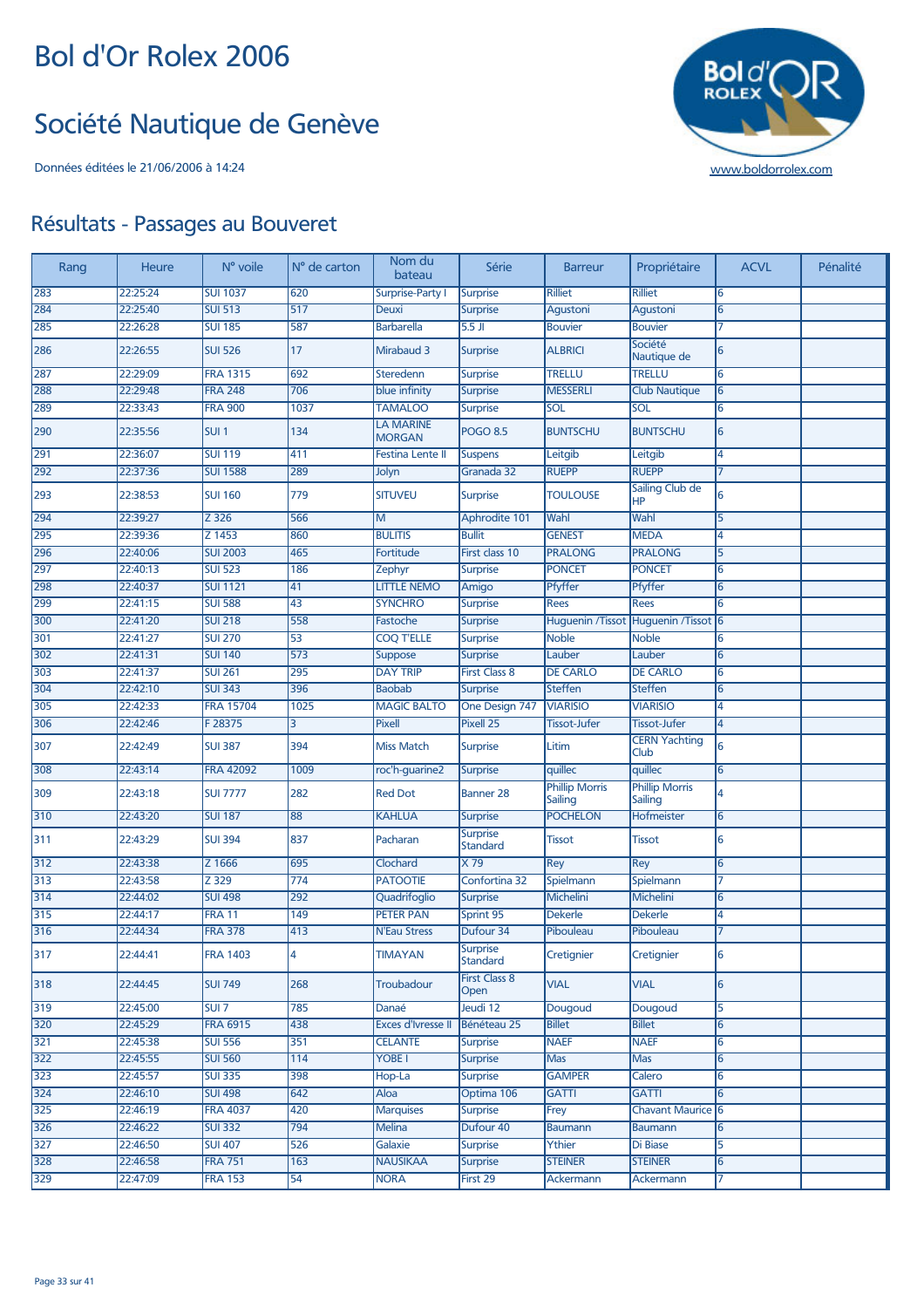#### Société Nautique de Genève



| Rang             | Heure    | N° voile           | N° de carton     | Nom du<br>bateau                    | Série                              | <b>Barreur</b>                | Propriétaire                  | <b>ACVL</b>     | Pénalité |
|------------------|----------|--------------------|------------------|-------------------------------------|------------------------------------|-------------------------------|-------------------------------|-----------------|----------|
| 330              | 22:47:22 | <b>SUI 1663</b>    | 196              | <b>ANGUILLE SOUS</b><br><b>RUSH</b> | Rush Régate                        | Gruner                        | <b>WEHRLI</b>                 | 5               |          |
| 331              | 22:47:25 | <b>SUI 118</b>     | 393              | <b>Bred</b>                         | First 30 E                         | <b>Breda Carchia</b>          | <b>Breda Carchia</b>          | 7               |          |
| 332              | 22:47:31 | <b>SUI 2222</b>    | 364              | Sunflyer                            | Luthi 925                          | Demierre                      | <b>Demierre</b>               | 6               |          |
| 333              | 22:47:37 | $\overline{Z}$ 5   | $\overline{352}$ | Canios                              | Luthi 29                           | <b>MATTHYS</b>                | <b>MATTHYS</b>                | 7               |          |
| 334              | 22:47:43 | S <sub>11</sub>    | 833              | <b>ANNAT</b>                        | 22 mètres<br>suédois               | Galmiche                      | Déglon Juaz                   | 6               |          |
| 335              | 22:47:45 | <b>SUI 267</b>     | 278              | Speedair                            | <b>Surprise</b>                    | <b>Sistek</b>                 | <b>Sistek</b>                 | 6               |          |
| 336              | 22:47:53 | <b>FRA 402</b>     | $\overline{747}$ | <b>Bonne Mine</b>                   | <b>Surprise</b>                    | Girin                         | Girin                         | 6               |          |
| 337              | 22:47:58 | F1104              | 619              | <b>R2D2</b>                         | Surprise                           | <b>Baechtold</b>              | <b>Baechtold</b>              | 6               |          |
| 338              | 22:48:10 | <b>SUI 136</b>     | 584              | Mathé 4                             | Surprise                           | Maugué                        | Maugué                        | 6               |          |
| 339              | 22:48:19 | <b>SUI 179</b>     | 680              | <b>LA RIVALE 2</b>                  | <b>Surprise</b>                    | <b>PICTET</b>                 | <b>PICTET</b>                 | 6               |          |
| 340              | 22:48:34 | <b>SUI 37</b>      | 385              | lamoule                             | Surprise                           | <b>Hess</b>                   | <b>Hess</b>                   | 6               |          |
| 341              | 22:48:35 | <b>SUI 287</b>     | 332              | keepcool                            | <b>Surprise</b>                    | <b>Durand</b>                 | <b>Durand</b>                 | 6               |          |
| 342              | 22:48:36 | Z <sub>1</sub>     | $\overline{120}$ | <b>AKVAVITE 5</b>                   | Tonner 330                         | <b>Contesse</b>               | <b>Haller Frank</b>           | 5               |          |
| 343              | 22:48:37 | <b>SUI 396</b>     | 722              | <b>Surcool</b>                      | <b>Surprise</b>                    | Kauffmann                     | Kauffmann                     | 6               |          |
| 344              | 22:48:43 | <b>SUI 639</b>     | 807              | Du Pont à la<br>Voile               | <b>Surprise</b>                    | <b>Dupont Sailing</b><br>Club | <b>Dupont Sailing</b><br>Club | $6\overline{6}$ |          |
| 345              | 22:48:57 | <b>SUI 216</b>     | 216              | <b>IMAGINE</b>                      | Daydream 300                       | Deffaugt                      | Deffaugt                      | 6               |          |
| 346              | 22:49:02 | <b>FRA 394</b>     | 781              | Ondine                              | <b>Surprise</b>                    | <b>DAVY</b>                   | Davy                          | 6               |          |
| 347              | 22:49:07 | <b>FRA 87</b>      | 431              | <b>TAXI</b>                         | <b>Val 35</b>                      | <b>CHARPIN</b>                | <b>CHARPIN</b>                | 4               |          |
| 348              | 22:49:18 | <b>SUI 360</b>     | 154              | <b>COCAINE</b>                      | Surprise                           | <b>Baertschiger</b>           | <b>Toso</b>                   | 6               |          |
| 349              | 22:49:19 | <b>FRA 69</b>      | 46               | <b>TARANDOA</b>                     | Dufour 34                          | Cauwel                        | Cauwel                        | 7               |          |
| 350              | 22:49:28 | $\overline{Z}$ 123 | 841              | <b>PUSSYCAT</b>                     | <b>Rush Régate</b>                 | Gelissen                      | Gelissen                      | 6               |          |
| 351              | 22:49:37 | <b>SUI 976</b>     | 688              | <b>Nuits Blanches</b>               | Show 29                            | <b>DUBOI</b>                  | <b>DUBOI</b>                  |                 |          |
| 352              | 22:49:56 | Z 202              | 800              | vitamine                            | <b>Surprise</b><br><b>Standard</b> | <b>Krebs</b>                  | <b>Krebs</b>                  | 6               |          |
| 353              | 22:50:10 | Z 245              | 236              | <b>ZIG ZAG</b>                      | <b>Surprise</b>                    | <b>Brudon</b>                 | Benvenuti /<br><b>Brudon</b>  | 6               |          |
| 354              | 22:50:22 | <b>SUI 47</b>      | 362              | Cassiopée                           | Hélium 7.65                        | <b>Theurillat</b>             | Waeber                        | 6               |          |
| 355              | 22:50:25 | <b>SUI 10</b>      | $\overline{19}$  | Lady Jo                             | Elan 33                            | Magnin                        | <b>MAGNIN</b>                 | 6               |          |
| 356              | 22:50:29 | $SUI$ 23           | 169              | beau-tox                            | Hélium 7.65                        | Friedli                       | Friedli                       | 6               |          |
| 357              | 22:51:00 | <b>SUI 245</b>     | 178              | <b>QUOIQUE</b>                      | <b>First Class 8</b>               | de Choudens                   | de Choudens                   | 4               |          |
| 358              | 22:51:01 | <b>LM 34</b>       | 849              | <b>Lady Murdoch</b>                 | <b>Sweden Yacht</b><br>34          | Salmon                        | Salmon                        |                 |          |
| 359              | 22:51:10 | Z 21               | 772              | Mine de rien                        | <b>Surprise</b>                    | Washer                        | Washer                        | 6               |          |
| 360              | 22:51:19 | <b>SUI 80</b>      | 536              | <b>Nicolus</b>                      | <b>Flying Forty</b>                | <b>DIDISHEIM</b>              | <b>DIDISHEIM</b>              | 6               |          |
| 361              | 22:51:36 | <b>SUI 71</b>      | 314              | Surboum                             | Surprise                           | <b>LUEDTKE</b>                | <b>LUEDTKE</b>                | 6               |          |
| 362              | 22:51:47 | <b>SUI 561</b>     | 802              | Freyja                              | Minitransat 6.50                   | Walter                        | Walter                        | 4               |          |
| 363              | 22:52:18 | <b>SUI 393</b>     | 596              | Rumpleteazer                        | <b>Surprise</b>                    | <b>Strubin</b>                | <b>Strubin</b>                | 6               |          |
| 364              | 22:52:25 | <b>SUI 284</b>     | 831              | Philaneme                           | Surprise                           | <b>Naito</b>                  | Montandon                     | 6               |          |
| 365              | 22:52:27 | <b>SUI 163</b>     | 938              | Calopteryx                          | M <sub>2</sub>                     | Jobé                          | Jobé                          | M <sub>2</sub>  |          |
| 366              | 22:52:33 | <b>SUI 2338</b>    | 660              | <b>Daphnis</b>                      | Dehler 36 CWS                      | <b>Bleicken</b>               | Jeanmaire                     | 6               |          |
| 367              | 22:52:41 | <b>FRA 16696</b>   | 782              | <b>Illawarra</b>                    | Sprint 95                          | Mounié                        | Mounié                        | 5               |          |
| 368              | 22:52:59 | <b>SUI 962</b>     | 826              | <b>NAVYGO</b>                       | <b>Surprise</b>                    | <b>Brunner</b>                | Racenet                       | 6               |          |
| 369              | 22:53:08 | <b>SUI 3037</b>    | 267              | <b>5e ELEMENT</b>                   | J24                                | <b>Bodmer</b>                 | <b>Bodmer</b>                 | 6               |          |
| 370              | 22:53:14 | <b>SUI 401</b>     | 110              | <b>CAPE COD</b>                     | <b>Surprise</b>                    | Paschoud                      | Paschoud                      | 6               |          |
| 371              | 22:53:19 | Z 41               | 579              | Maurablia III                       | Sun Legend 41                      | <b>AMIGUET</b>                | <b>AMIGUET</b>                | 6               |          |
| $\overline{372}$ | 22:53:40 | <b>SUI 9871</b>    | 300              | L'Arche                             | Furia 37+                          | <b>MONDADA</b>                | <b>MONDADA</b>                | 6               |          |
| $\overline{373}$ | 22:54:14 | <b>SUI 299</b>     | 600              | Kisco II                            | <b>Surprise</b>                    | <b>ROUX</b>                   | <b>ROUX</b>                   | 6               |          |
| $374$            | 22:54:18 | <b>SUI 734</b>     | 749              | Pampero                             | SuperCalin 7.5                     | <b>Villar</b>                 | <b>Villar</b>                 | 6               |          |
| 375              | 22:54:25 | <b>SUI 570</b>     | $\overline{36}$  | <b>HAURAKI</b>                      | <b>Surprise</b>                    | Rey                           | <b>Rey</b>                    | 6               |          |
| 376              | 22:54:46 | <b>SUI 184</b>     | 643              | Efunga                              | Aphrodite 101                      | <b>GALLINA</b>                | <b>GALLINA</b>                | 5               |          |
|                  |          |                    |                  |                                     |                                    |                               |                               |                 |          |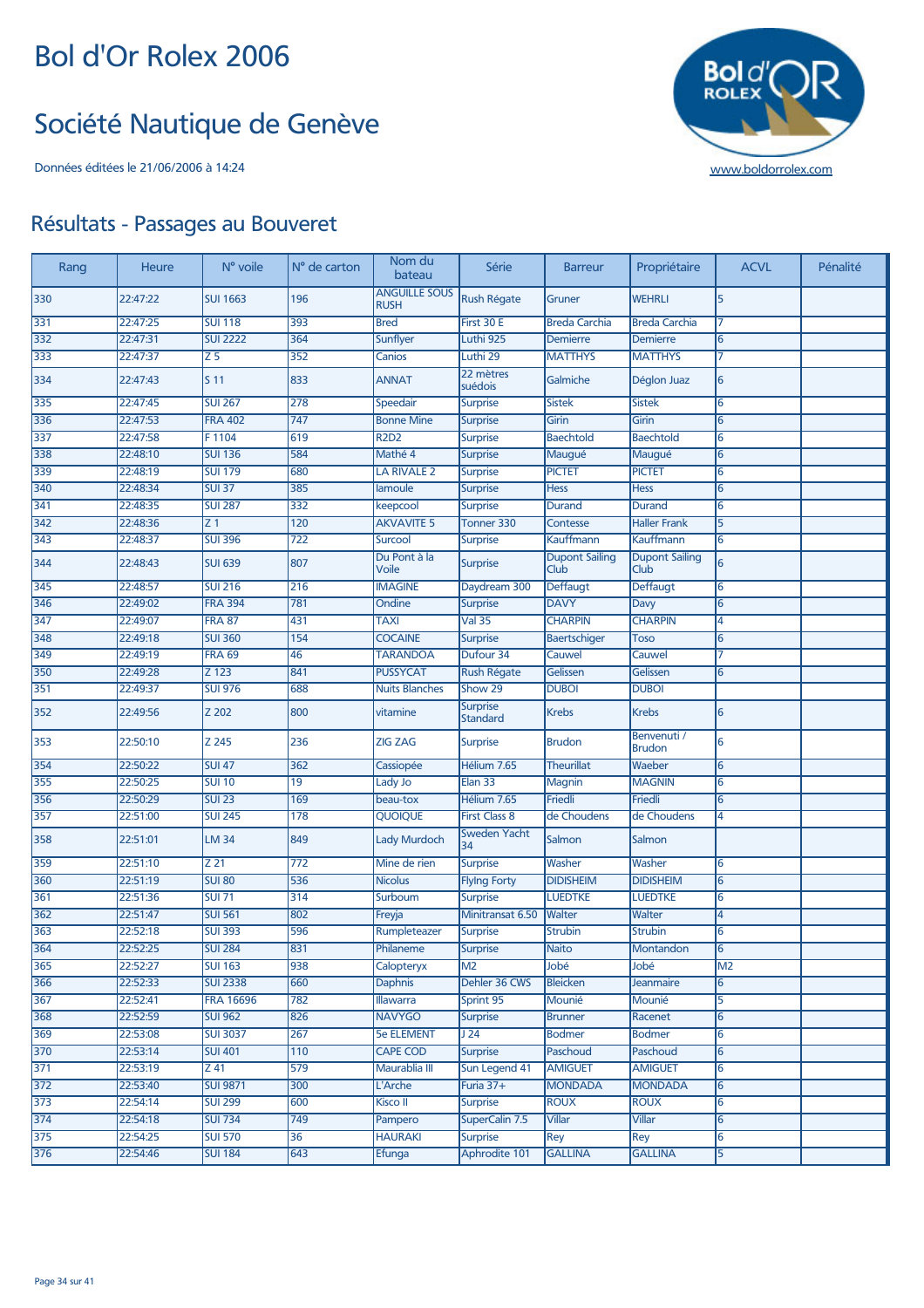#### Société Nautique de Genève

Données éditées le 21/06/2006 à 14:24 [www.boldorrolex.com](http://www.boldorrolex.com)



| Rang             | Heure    | N° voile           | N° de carton | Nom du<br>bateau              | Série                              | <b>Barreur</b>    | Propriétaire           | <b>ACVL</b>    | Pénalité |
|------------------|----------|--------------------|--------------|-------------------------------|------------------------------------|-------------------|------------------------|----------------|----------|
| 377              | 22:54:54 | <b>SUI 374</b>     | 675          | <b>Cactus</b>                 | <b>Surprise</b>                    | Girardbille       | Girardbille            | 6              |          |
| 378              | 22:55:06 | $Z\overline{570}$  | 303          | <b>Cracoucass</b>             | Rêve de Mer                        | <b>DESLEX</b>     | <b>DESLEX</b>          | 17             |          |
| 379              | 22:55:09 | $SUI$ 4            | 173          | <b>HANG LOOSE</b>             | <b>Sun Odyssey 30</b>              | <b>EGLI</b>       | Egli                   | 7              |          |
| 380              | 22:55:23 | <b>SUI 28</b>      | 868          | <b>TWIN BROTHERS</b>          | <b>Surprise</b>                    | <b>VUARAMBON</b>  | <b>GRANGE</b>          | 6              |          |
| 381              | 22:56:06 | $Z$ 233            | 608          | <b>ARACHNOPHOBIA</b> Surprise |                                    | Hesener           | <b>Hesener</b>         | 6              |          |
| 382              | 22:56:25 | <b>SUI 1090</b>    | 734          | <b>Eloize</b>                 | <b>Luux 10.9</b>                   | <b>Dupuis</b>     | <b>Dupuis</b>          | 6              |          |
| 383              | 22:56:49 | Z 150              | 618          | <b>HERO'S</b>                 | <b>Surprise</b>                    | <b>BERN</b>       | <b>BERN</b>            | 6              |          |
| 384              | 22:57:15 | $\overline{Z}$ 531 | 29           | Merou II                      | Primaat                            | Frutig            | Frutig                 | $\overline{7}$ |          |
| 385              | 22:58:07 | <b>SUI 164</b>     | 818          | Dona Flor                     | <b>Surprise</b><br><b>Standard</b> | <b>Hurt</b>       | <b>Hurt</b>            | 6              |          |
| 386              | 22:58:32 | Z <sub>1</sub>     | 836          | <b>ICE BOAT</b>               | Elan 31                            | <b>FATIO</b>      | <b>SAILCON</b>         | 6              |          |
| 387              | 22:58:58 | Z 205              | 151          | <b>ATARAXIS</b>               | <b>Mistral Gregal</b>              | Crottaz           | Crottaz                | 7              |          |
| 388              | 22:59:08 | <b>SUI 606</b>     | 219          | <b>ESCAPE</b>                 | <b>Surprise</b>                    | Raffeneau         | Raffeneau              | 6              |          |
| 389              | 23:00:05 | <b>SUI 98</b>      | 144          | <b>MOSQUITO</b>               | Sprinto                            | Jordan            | <b>Boucherba</b>       | 6              |          |
| 390              | 23:00:34 | <b>SUI 3378</b>    | 787          | <b>Love Boat</b>              | Gib Sea 90                         | Koch              | Koch                   | 17             |          |
| 391              | 23:02:25 | Z 599              | 535          | Freedom II                    | Sake                               | <b>GALOIS</b>     | <b>GALOIS</b>          | 6              |          |
| 392              | 23:02:31 | Z 1072             | 94           | Vendredi                      | <b>Quarter Tonner</b>              | Hochwahr          | Hochwahr               | 6              |          |
| 393              | 23:03:02 | $-34$              | 612          | <b>Petit Palace</b>           | Dehler 34                          | <b>OERTLY</b>     | <b>OERTLY</b>          | 6              |          |
| 394              | 23:03:22 | <b>SUI 103</b>     | 847          | Sirrah                        | Feeling 346                        | Egli              | Egli                   |                |          |
| 395              | 23:04:07 | <b>SUI 198</b>     | 373          | <b>Finding Nema</b>           | <b>Surprise</b>                    | <b>ZAGARIA</b>    | <b>ZAGARIA</b>         | 6              |          |
| 396              | 23:04:32 | SUI <sub>2</sub>   | 23           | Moustache                     | Sun Odissey 32.1 Graf              |                   | Ecole de voile<br>Vidy | $\overline{7}$ |          |
| 397              | 23:04:44 | <b>SUI 15</b>      | 735          | Lékum du Lac                  | Tofinou 9.50                       | <b>Kummerman</b>  | <b>Kummerman</b>       | 5              |          |
| 398              | 23:05:29 | FRA <sub>5</sub>   | 647          | <b>EMILE</b>                  | Sprint 95                          | <b>Bruchon</b>    | Durban                 | 3              |          |
| 399              | 23:09:51 | Z 86               | 615          | Quadrige                      | Surprise                           | <b>Groux</b>      | Rochat                 | 6              |          |
| 400              | 23:10:04 | <b>SUI 1158</b>    | 384          | Goof                          | Contessa 32                        | <b>GAVIN</b>      | <b>GAVIN</b>           | 17             |          |
| 401              | 23:10:12 | <b>SUI 232</b>     | 623          | <b>Achille</b>                | <b>Surprise</b>                    | <b>CUERQ</b>      | Urben                  | 6              |          |
| 402              | 23:13:30 | Z 211              | 630          | Jevimavi                      | Gib Sea 312                        | <b>BERNSTEIN</b>  | <b>BERNSTEIN</b>       | $\overline{7}$ |          |
| 403              | 23:16:21 | <b>SUI 311</b>     | 815          | <b>FOU D'AMOUR</b>            | <b>Surprise</b>                    | <b>LIEGEARD</b>   | <b>URBEN</b>           | 6              |          |
| 404              | 23:17:57 | Z 11               | 898          | <b>IOD</b>                    | <b>Flying Forty</b>                | <b>RACHID</b>     | <b>RACHID</b>          | 5              |          |
| 405              | 23:18:21 | Z <sub>23</sub>    | 925          | <b>AVATI</b>                  | <b>French Cat</b>                  | <b>Truffer</b>    | <b>Truffer</b>         | M <sub>2</sub> |          |
| 406              | 23:19:27 | $\overline{Z}$ 675 | 485          | Panda IV                      | H-Boat                             | Willi             | Willi                  | $\overline{7}$ |          |
| 407              | 23:19:37 | Z 448              | 627          | <b>Rhum et Eau</b>            | Comet 910                          | <b>Breaud</b>     | <b>Breaud</b>          | 6              |          |
| 408              | 23:20:09 | $-88$              | 519          | once more                     | Bavaria 320                        | <b>Nolin</b>      | <b>Nolin</b>           | $\overline{7}$ |          |
| 409              | 23:25:14 | <b>SUI 219</b>     | 407          | Citron pressé                 | <b>Surprise</b>                    | <b>FREI</b>       | <b>FREI</b>            | 6              |          |
| 410              | 23:27:54 | SUI <sub>4</sub>   | 410          | <b>TENVENN</b>                | Sun Dream 28                       | <b>MORENO</b>     | <b>MORENO</b>          | 17             |          |
| 411              | 23:29:09 | Z 36               | 460          | <b>Fuligule</b>               | <b>Surprise</b>                    | <b>Duperret</b>   | <b>Duperret</b>        | 6              |          |
| 412              | 23:29:18 | <b>FRA 8346</b>    | 308          | Chipie                        | Gib Sea +                          | Minginette        | Minginette             | 17             |          |
| $\overline{413}$ | 23:30:49 | Z 000              | 210          | <b>HARMONIA</b>               | Etap 28 i                          | Jaggi             | Jaggi                  | 7              |          |
| 414              | 23:33:06 | <b>SUI 918</b>     | 548          | Dourgi                        | Surprise                           | Poletti           | Zihlmann               | 6              |          |
| 415              | 23:33:23 | <b>SUI 57</b>      | 857          | minnie                        | Elan 31                            | <b>STOCK</b>      | <b>STOCK</b>           | 7              |          |
| 416              | 23:33:35 | Z 964              | 821          | golden schamrock              | Shamrock 30                        | Halnaut           | <b>Halnaut</b>         | $\overline{7}$ |          |
| 417              | 23:35:00 | <b>SUI 494</b>     | 696          | Guileva                       | <b>Surprise</b>                    | <b>SCHLAEPFER</b> | <b>SCHLAEPFER</b>      | 6              |          |
| 418              | 23:38:42 | Z <sub>1</sub>     | 993          | <b>B3</b>                     | <b>BARBERIS</b><br><b>SCCIATRA</b> | <b>AMOUDRUZ</b>   | <b>AMOUDRUZ</b>        |                |          |
| 419              | 23:48:19 | Z 1                | 1016         | nirvana                       | Confortina 32                      | Limacher          | Limacher               | 6              |          |
| 420              | 23:49:05 | <b>SUI 22</b>      | 745          | Zabouet                       | Sabre 27                           | Jaccard           | <b>Jaccard</b>         | 17             |          |
| 421              | 23:51:49 | <b>FRA 492</b>     | 805          | Soleto                        | Mistral 6.50                       | Andrean           | Andrean                | 3              |          |
| 422              | 23:52:11 | <b>SUI 72</b>      | 131          | Saola                         | Gib Sea 92                         | Chopard           | Chopard                | 7              |          |
| 423              | 23:52:30 | Z 75               | 530          | Therapieouane                 | Surprise                           | Tommasi           | Tommasi                | 6              |          |
|                  |          |                    |              |                               |                                    |                   |                        |                |          |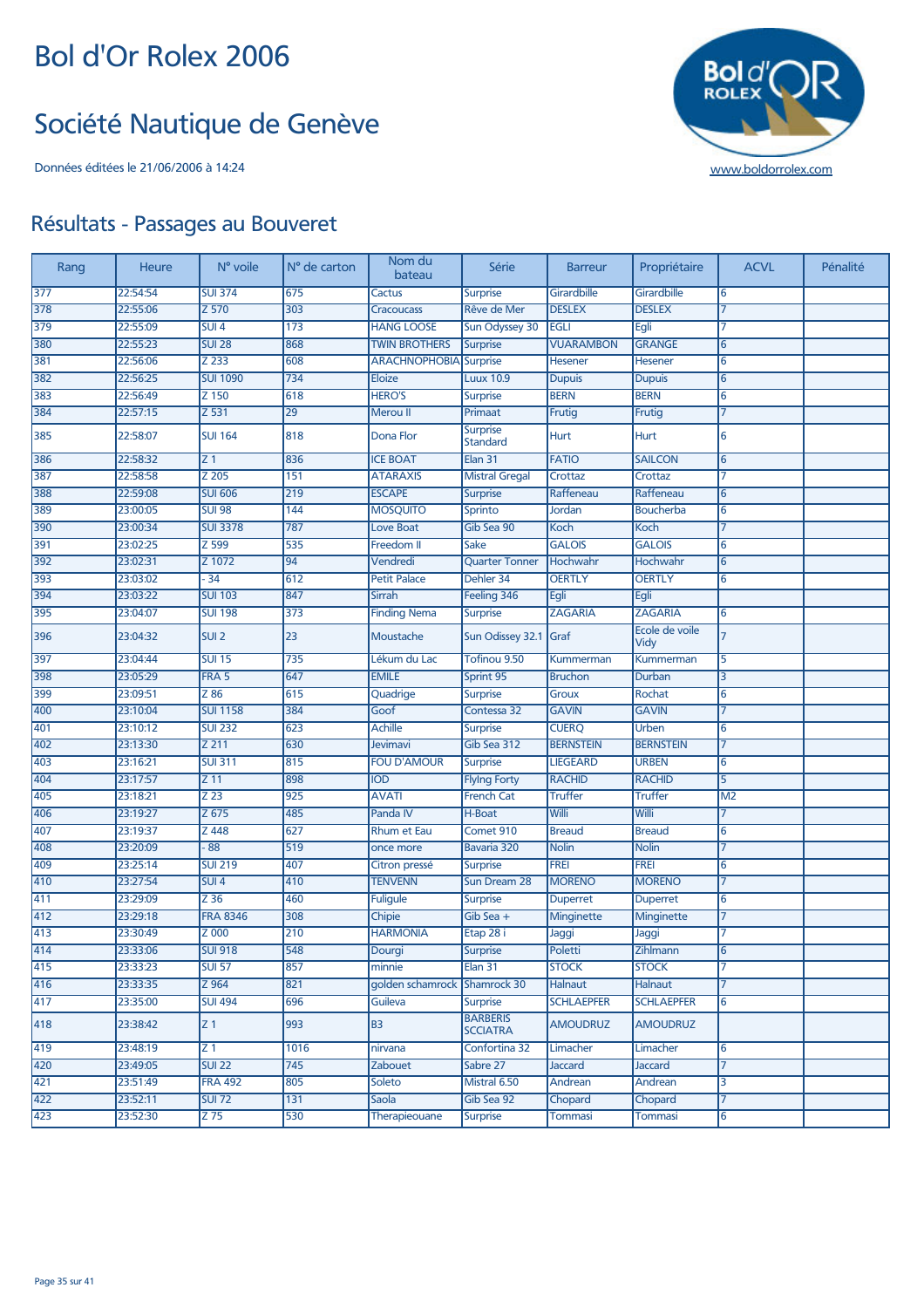#### Société Nautique de Genève



| Rang | Heure    | N° voile           | N° de carton    | Nom du<br>bateau      | Série                              | <b>Barreur</b>    | Propriétaire                                                                     | <b>ACVL</b>    | Pénalité |
|------|----------|--------------------|-----------------|-----------------------|------------------------------------|-------------------|----------------------------------------------------------------------------------|----------------|----------|
| 424  | 23:52:36 | Z8                 | 464             | <b>Sysiphus</b>       | Dragon                             | Nordmann          | Nordmann                                                                         | 6              |          |
| 425  | 23:53:46 | F 14               | 425             | M'enfin               | First 32                           | <b>FUSI</b>       | <b>FUSI</b>                                                                      | 6              |          |
| 426  | 23:55:03 | $\overline{Z}$ 593 | 125             | Ishtar                | Bianca 26                          | <b>MATUSEWICZ</b> | <b>MATUSEWICZ</b>                                                                | 6              |          |
| 427  | 23:59:03 | sui 1493           | 867             | ali baba II           | First 30                           | liechti           | Charlet                                                                          | 7              |          |
| 428  | 23:59:09 | <b>SUI 627</b>     | 823             | <b>Eureka</b>         | <b>Surprise</b>                    | Devernay          | Devernay                                                                         | 6              |          |
| 429  | 23:59:28 | $\overline{Z}$ 36  | 269             | Pamuk                 | Najad 320                          | <b>JEANNET</b>    | <b>JEANNET</b>                                                                   |                |          |
| 430  | 00:08:23 | Z <sub>1</sub>     | 440             | <b>Aqua</b> 'Vite     | First 235                          | <b>GIROD</b>      | <b>GIROD</b>                                                                     | 7              |          |
| 431  | 00:09:59 | <b>SUI 141</b>     | 273             | <b>EXTRADOSE</b>      | <b>Surprise</b>                    | Champendal        | Champendal                                                                       | 6              |          |
| 432  | 00:10:51 | <b>SUI 482</b>     | 222             | Go-4-lt               | <b>Surprise</b>                    | <b>DUBOS</b>      | <b>DUPONT</b><br><b>SAILING CLUB/</b><br><b>G. URBEN Les</b><br><b>Corsaires</b> | 6              |          |
| 433  | 00:21:33 | <b>B30</b>         | 792             | <b>Lucky Girl</b>     | Bavaria 30 C                       | Scotoni           | Scotoni                                                                          | 7              |          |
| 434  | 00:22:00 | <b>SUI 125</b>     | 534             | <b>Petites Fugues</b> | H-Boat                             | Engeli            | Engeli                                                                           | 7              |          |
| 435  | 00:22:56 | $Z$ 415            | 291             | <b>Meyzig</b>         | Confortina 32                      | <b>DE CARLO</b>   | <b>DE CARLO</b>                                                                  |                |          |
| 436  | 00:23:00 | Z 208              | 270             | Samaki                | Fantasia 27                        | <b>COLOMBARA</b>  | <b>COLOMBARA</b>                                                                 | $\overline{7}$ |          |
| 437  | 00:23:29 | <b>FRA 62</b>      | 1034            | <b>BOUT ' BROUSSE</b> | Sprinto                            | <b>BOULAY</b>     | <b>ROSSIGNOL</b>                                                                 | 6              |          |
| 438  | 00:23:58 | FRA <sub>2</sub>   | 681             | Pamalo                | Dufour 31                          | <b>Escoubes</b>   | <b>Escoubes</b>                                                                  | 7              |          |
| 439  | 00:27:24 | Z 930              | 788             | Sava mieux            | Pearson 26                         | Vallotton         | Vallotton                                                                        | 7              |          |
| 440  | 00:27:41 | $\overline{Z}$ 57  | 97              | 3 pti'cochons         | Soling                             | Penet             | Penet                                                                            | $\overline{7}$ |          |
| 441  | 00:29:52 | $FRA -$            | 1014            | <b>Hic Felix</b>      | <b>BIRVIDIC</b>                    | <b>ALLAIN</b>     | <b>ALLAIN</b>                                                                    | 7              |          |
| 442  | 00:37:29 | $-189$             | 98              | NI-OUI-NI-NON         | Bavaria 350                        | Chatelain         | Chatelain                                                                        | 7              |          |
| 443  | 00:37:51 | <b>SUI 1</b>       | 854             | lody                  | Marjolaine                         | Werder            | Werder                                                                           | 7              |          |
| 444  | 00:52:55 |                    | 820             | <b>Indigo Bleu</b>    | Dufour 32                          | <b>Dechamboux</b> | Dechamboux                                                                       | 7              |          |
| 445  | 00:53:50 | Z 579              | 786             | Wata                  | Contessa 32                        | Pellet            | Pellet                                                                           | 7              |          |
| 446  | 01:00:19 | Z 214              | 811             | <b>Aigue Marine</b>   | <b>Surprise</b><br><b>Standard</b> | Chapuis           | Chapuis                                                                          | 6              |          |
| 447  | 01:13:18 | <b>SUI 24</b>      | 275             | <b>Morgane</b>        | Baumann 658                        | <b>HERTH</b>      | <b>HERTH</b>                                                                     | 7              |          |
| 448  | 01:19:15 | SUI <sub>1</sub>   | 177             | <b>ST. AMOUR III</b>  | Hood 38                            | <b>GRAY</b>       | Gudin                                                                            | $\overline{7}$ |          |
| 449  | 01:24:53 | Z606               | 646             | <b>Mezcal</b>         | <b>Folkboat</b>                    | Crevoisier        | Girardin                                                                         |                |          |
| 450  | 01:25:50 | 246                | 217             | <b>SAPHIR</b>         | Sunbeam 27                         | Walzer            | Walzer                                                                           | 7              |          |
| 451  | 01:28:26 | <b>SUI 79</b>      | 678             | Le Petit Bleu         | Elan 31                            | <b>UNG</b>        | <b>UNG</b>                                                                       | 7              |          |
| 452  | 01:28:40 | <b>SUI 297</b>     | $\overline{25}$ | Equinoxe              | Stag 24                            | <b>Thieren</b>    | <b>Thieren</b>                                                                   | 7              |          |
| 453  | 01:30:17 | SUI <sub>5</sub>   | 403             | <b>CoinCoin V</b>     | Yamaha 30                          | <b>Maillard</b>   | <b>Maillard</b>                                                                  | 7              |          |
| 454  | 01:33:55 | $Z_6$              | 483             | Mañana                | <b>Bertin</b>                      | Rothhardt         | Rothhardt                                                                        | 7              |          |
| 455  | 01:38:43 | Z 1386             | 799             | <b>LE DUC</b>         | Neptune 625                        | <b>SPAETH</b>     | <b>SPAETH</b>                                                                    | 6              |          |
| 456  | 02:01:59 | Z 24               | 405             | Sans nom              | First 30                           | Perrottet         | Perrottet &<br>Knoepfli                                                          | 7              |          |
| 457  | 02:08:12 | 125                | 31              | <b>KAKAPO</b>         | Albin 82 MS                        | Sudan             | Sudan                                                                            | 7              |          |
| 458  | 02:14:00 | <b>SUI 37</b>      | 133             | <b>GLOUTON</b>        | <b>PLASTIVELA</b><br><b>KUDU</b>   | <b>BLANC</b>      | <b>CHATTON</b>                                                                   | $\overline{7}$ |          |
| 459  | 02:16:03 | Z 106              | 324             | Zed                   | Ecume de mer                       | <b>FROIDEVAUX</b> | <b>FROIDEVAUX</b>                                                                | 7              |          |
| 460  | 02:17:29 | <b>SUI 399</b>     | 885             | <b>MARY JOLIE</b>     | <b>UFO 31</b>                      | <b>KUSS</b>       | <b>SAUTHIER</b>                                                                  |                |          |
| 461  | 02:24:59 | Z 1896             | 824             | Pleasure              | Jeanneau Folie<br>Douce            | Humbel            | Humbel                                                                           |                |          |
| 462  | 02:25:21 | Z 717              | 637             | <b>Bimbo IV</b>       | Monsun 31                          | Schibli           | Schibli                                                                          | 7              |          |
| 463  | 02:31:23 | <b>SUI 55</b>      | 761             | Rocinante             | Miranda                            | <b>Brown</b>      | <b>Brown</b>                                                                     | 7              |          |
| 464  | 02:45:37 | SUI <sub>1</sub>   | 827             | YALLA                 | <b>PIONEER</b>                     | <b>WUTHRICH</b>   | <b>WUTHRICH</b>                                                                  | 7              |          |
| 465  | 02:58:20 | <b>SUI 000</b>     | 146             | <b>Foll'Brise</b>     | <b>Alpa 9.50</b>                   | Lehmann           | Hazi                                                                             | 7              |          |
| 466  | 03:26:07 | <b>SUI 1134</b>    | 846             | <b>CALLISTO</b>       | Wano                               | <b>FRANCOIS</b>   | <b>FRANCOIS</b>                                                                  | 7              |          |
| 467  | 03:47:35 | <b>SUI 92</b>      | 159             | <b>L'ENTR'COTES</b>   | Hunter 306                         | Liechti           | Liechti                                                                          | 7              |          |
| 468  | 03:48:09 | <b>SUI 40</b>      | 789             | <b>NANICOBIN</b>      | <b>Flying Forty</b>                | <b>WEBER</b>      | <b>WEBER</b>                                                                     | 6              |          |
| 469  | 03:49:42 | <b>FRA 450</b>     | 415             | <b>Last Resort</b>    | Dufour 2800                        | Jaques            | Salmon                                                                           | 7              |          |
| 470  | 03:53:50 | Z 225              | 641             | Justadream            | Sun Dream 28                       | <b>LEU</b>        | <b>LEU</b>                                                                       | L              |          |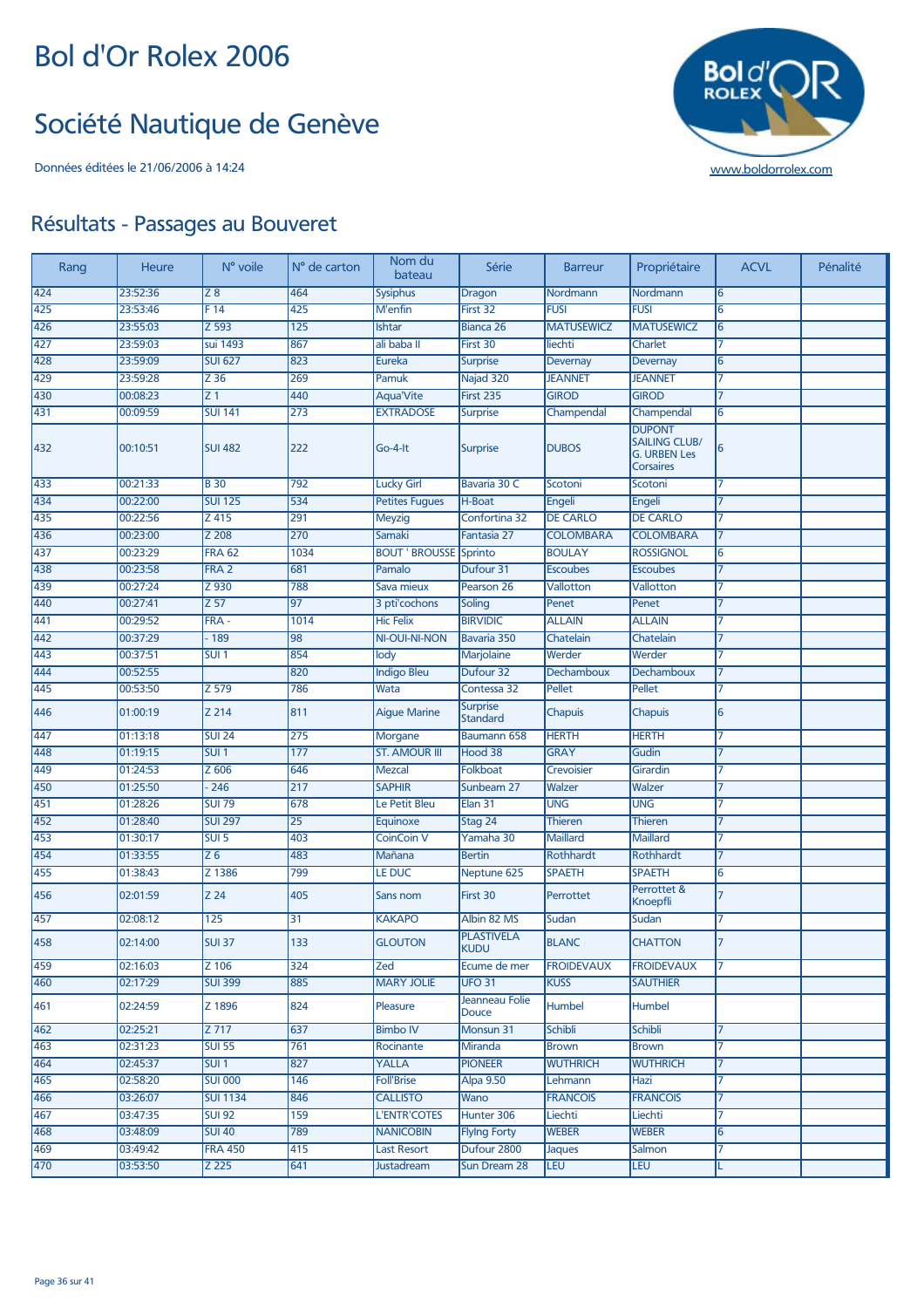#### Société Nautique de Genève

Données éditées le 21/06/2006 à 14:24 [www.boldorrolex.com](http://www.boldorrolex.com)



| Rang | <b>Heure</b> | N° voile         | N° de carton | Nom du<br>bateau                | Série                       | <b>Barreur</b>   | Propriétaire    | <b>ACVL</b> | Pénalité |
|------|--------------|------------------|--------------|---------------------------------|-----------------------------|------------------|-----------------|-------------|----------|
| 471  | 03:57:22     | <b>FR 15</b>     | 813          | <b>FAST'OCHE</b>                | Sun Fast 26                 | <b>JIMENEZ</b>   | <b>JIMENEZ</b>  |             |          |
| 472  | 04:06:03     | Z 107            | 790          | <b>ARCHI'MADE</b>               | Comet 770                   | <b>CECCARINI</b> | <b>Burcher</b>  |             |          |
| 473  | 04:09:10     | <b>SUI1</b>      | 605          | <b>Pti Mousse</b>               | Sunbeam 22                  | Francey          | Francey         |             |          |
| 474  | 04:14:40     | <b>FRA 11256</b> | 869          | Varua                           | Fantasia                    | czarnetzki       | czarnetzki      |             |          |
| 475  | 04:16:25     | <b>FRA 264</b>   | 1033         | <b>LE LUSITAIN</b>              | Gib Sea 264                 | <b>MUNIER</b>    | <b>BAUDUIN</b>  | 6           |          |
| 476  | 04:17:20     | Z 3353           | 687          | <b>N'IMPORTE</b><br><b>QUOI</b> | J <sub>24</sub>             | <b>WATT</b>      | <b>WATT</b>     | 6           |          |
| 477  | 04:21:57     | <b>FRA 28168</b> | 651          | <b>Naos</b>                     | Challenger<br><b>Junior</b> | <b>PENELLE</b>   | <b>PENELLE</b>  |             |          |
| 478  | 04:36:09     | <b>Z</b> 113     | 778          | <b>Wood stock</b>               | <b>Taylor SOMO</b><br>S20   | Rentznick        | Rentznick       | l6          |          |
| 479  | 05:04:40     | 105              | 611          | Kamohe                          | Gib Sea +                   | Rossier          | Rossier         | 6           |          |
| 480  | 05:04:54     | Z 1806           | 316          | <b>JENS MUNK</b>                | Lewin Kalik 33              | <b>FREI</b>      | <b>FREI</b>     |             |          |
| 481  | 18:40:00     | <b>FRA 18301</b> | 1030         | <b>L'UNIQUE</b>                 | Mumm 30                     | <b>DUCOMMUN</b>  | <b>DUCOMMUN</b> | 4           |          |

| itatistiques                    |                                   |  |  |  |
|---------------------------------|-----------------------------------|--|--|--|
| Nombre de bateaux inscrits: 576 | INombre de bateaux partants: 560  |  |  |  |
| Nombre de bateaux abandons: 178 | Nombre de bateaux disqualifiés: 0 |  |  |  |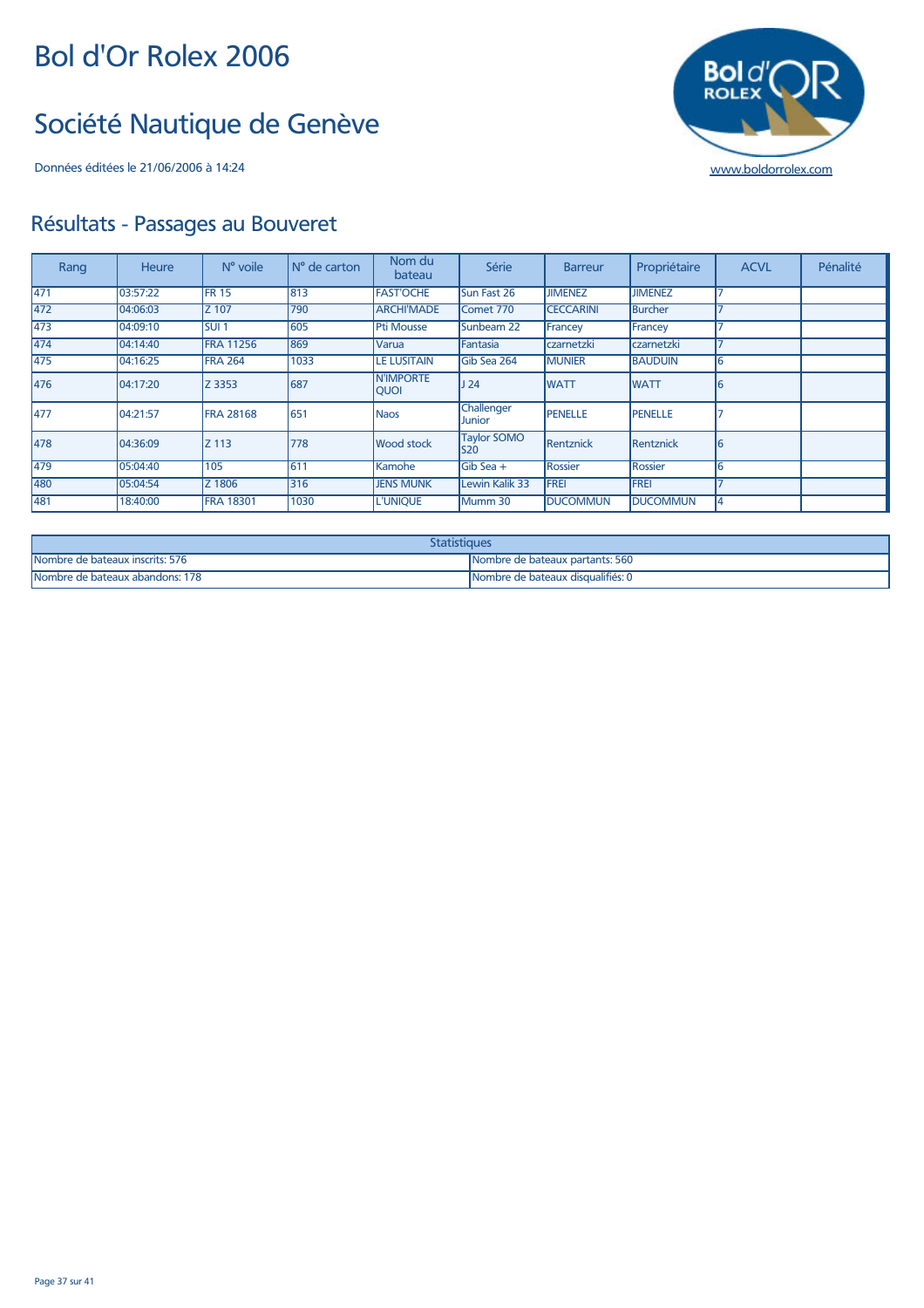#### Société Nautique de Genève

Données éditées le 21/06/2006 à 14:24 [www.boldorrolex.com](http://www.boldorrolex.com)



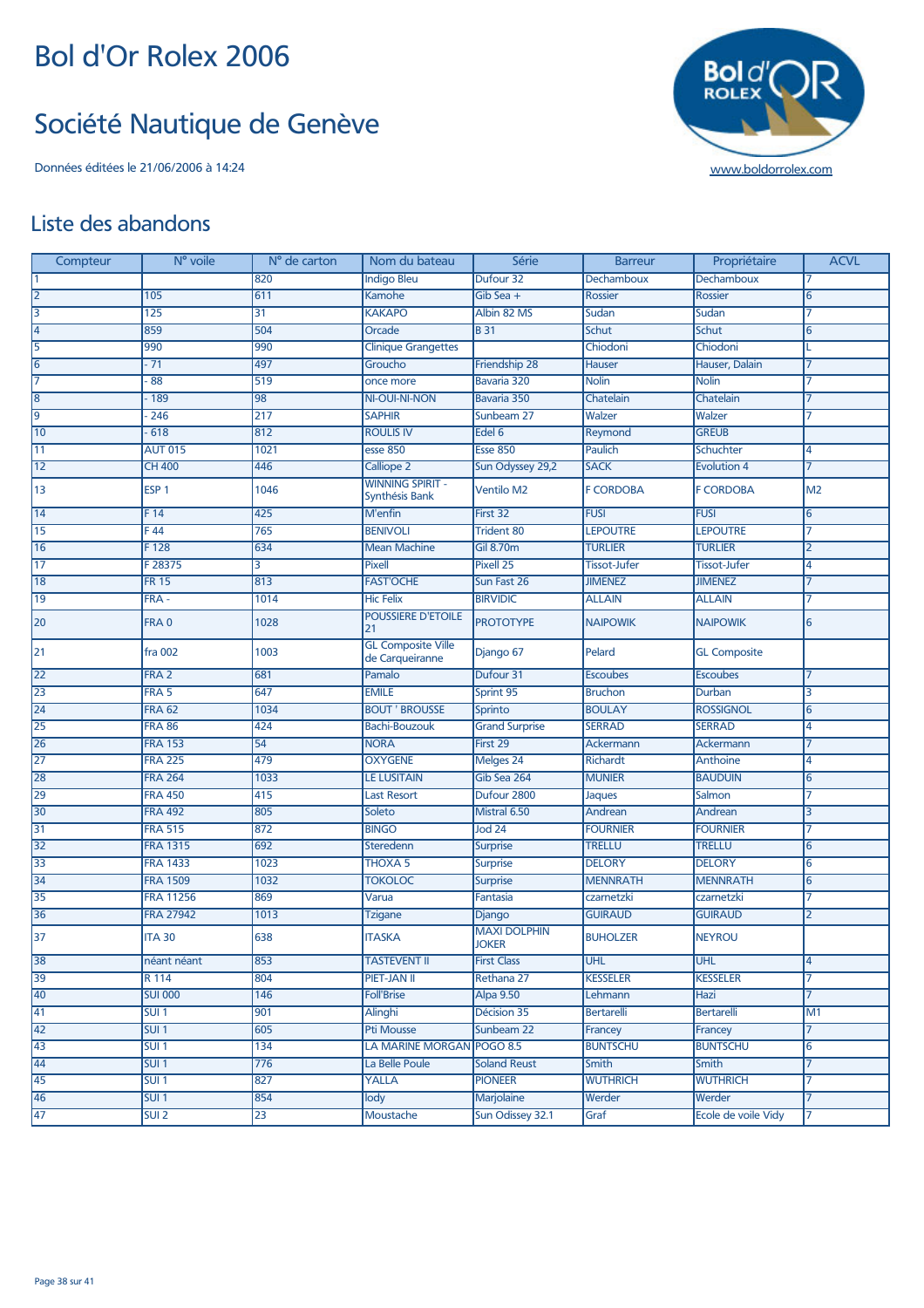#### Société Nautique de Genève

Données éditées le 21/06/2006 à 14:24 [www.boldorrolex.com](http://www.boldorrolex.com)



![](_page_38_Picture_5.jpeg)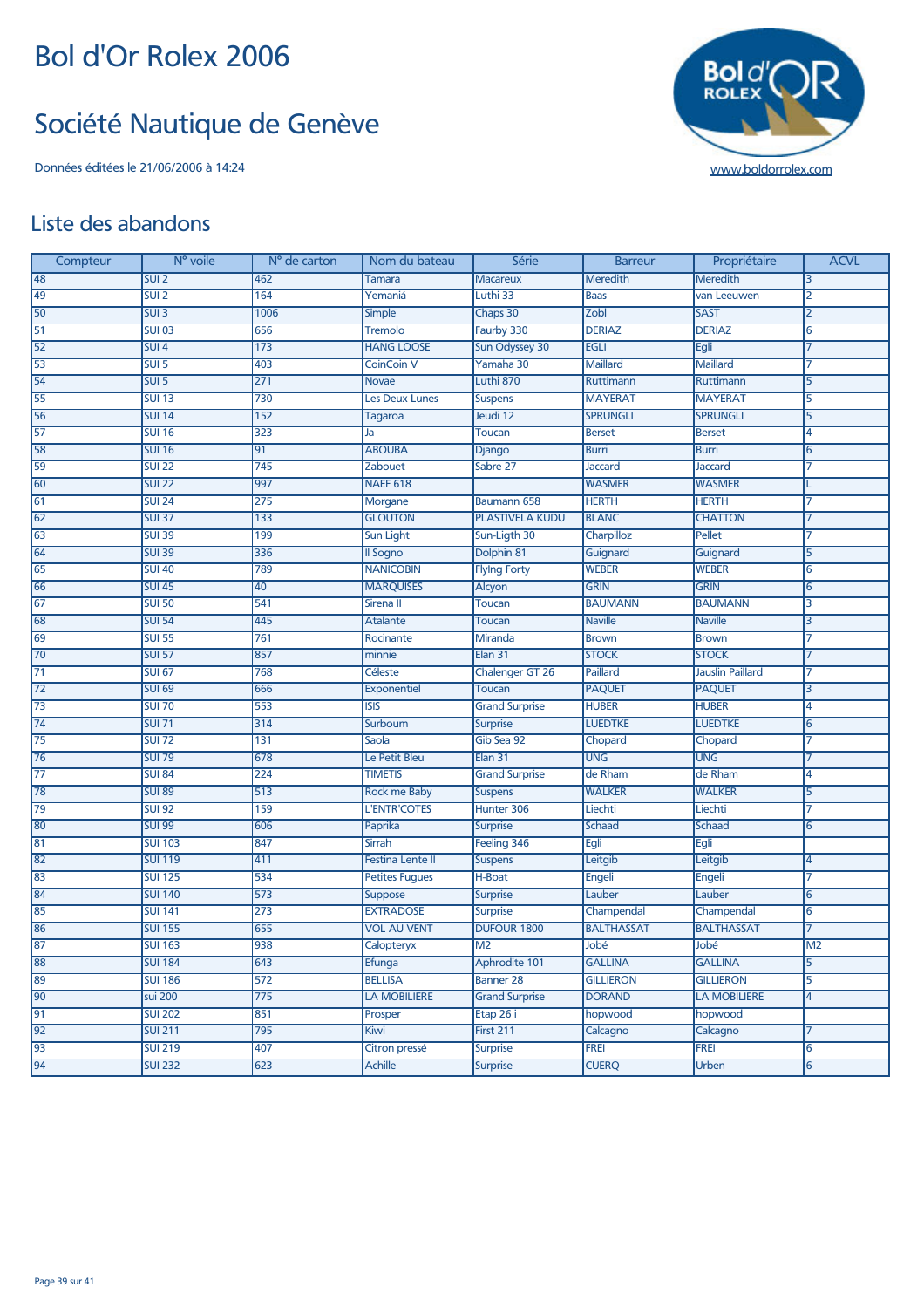## Société Nautique de Genève

![](_page_39_Picture_4.jpeg)

| Compteur | N° voile        | N° de carton | Nom du bateau                      | Série                    | <b>Barreur</b>     | Propriétaire          | <b>ACVL</b>     |
|----------|-----------------|--------------|------------------------------------|--------------------------|--------------------|-----------------------|-----------------|
| 95       | <b>SUI 250</b>  | 194          | <b>ECOLE DE VOILE CNM Surprise</b> |                          | <b>MERKLI</b>      | <b>Club Nautique</b>  | 6               |
| 96       | <b>SUI 261</b>  | 295          | <b>DAY TRIP</b>                    | <b>First Class 8</b>     | <b>DE CARLO</b>    | <b>DE CARLO</b>       | 6               |
| 97       | <b>SUI 268</b>  | 471          | Le Roso                            | <b>Surprise</b>          | <b>ROUBINEK</b>    | <b>ROUBINEK</b>       | 6               |
| 98       | <b>SUI 287</b>  | 332          | keepcool                           | <b>Surprise</b>          | Durand             | Durand                | 6               |
| 99       | <b>SUI 299</b>  | 600          | <b>Kisco</b> II                    | <b>Surprise</b>          | <b>ROUX</b>        | <b>ROUX</b>           | 6               |
| 100      | <b>SUI 341</b>  | 855          | <b>ANTILAU</b>                     | Luthi 990                |                    | <b>CIVITILLO</b>      | 3               |
| 101      | <b>SUI 346</b>  | 624          | Lac <sub>8</sub>                   | <b>First Class 8</b>     | Schaefer           | <b>Schaefer</b>       | 6               |
| 102      | <b>SUI 358</b>  | 863          | YALLAH!                            | Sunbeam 22               | <b>Krenger</b>     | Krenger               | 7               |
| 103      | <b>SUI 385</b>  | 830          | <b>Atlantis</b>                    | Dufour 385               | Bill               | Bill                  | 7               |
| 104      | <b>SUI 393</b>  | 596          | Rumpleteazer                       | <b>Surprise</b>          | <b>Strubin</b>     | <b>Strubin</b>        | 6               |
| 105      | <b>SUI 399</b>  | 885          | <b>MARY JOLIE</b>                  | <b>UFO 31</b>            | <b>KUSS</b>        | <b>SAUTHIER</b>       |                 |
| 106      | <b>SUI 498</b>  | 642          | Aloa                               | Optima 106               | <b>GATTI</b>       | <b>GATTI</b>          | 6               |
| 107      | <b>SUI 506</b>  | 433          | <b>Bear Hug</b>                    | X99                      | <b>GIESBRECHT</b>  | <b>GIESBRECHT</b>     | 4               |
| 108      | <b>SUI 542</b>  | 7            | La Marieflo                        | <b>Surprise</b>          | <b>Moerch</b>      | Moerch                | 6               |
| 109      | <b>SUI 563</b>  | 340          | O'Rage                             | <b>Surprise</b>          | Clottu             | Clottu                | 6               |
| 110      | <b>SUI 570</b>  | 36           | <b>HAURAKI</b>                     | <b>Surprise</b>          | <b>Rey</b>         | Rey                   | 6               |
| 111      | <b>SUI 621</b>  | 361          | Aquaholic                          | <b>Surprise</b>          | <b>Miserez</b>     | <b>Miserez</b>        | $6\overline{6}$ |
| 112      | <b>SUI 642</b>  | 874          | <b>ETOILE</b>                      | <b>Surprise</b>          | <b>BOLLE</b>       | <b>BOLLE</b>          | 6               |
| 113      | <b>SUI 734</b>  | 749          | Pampero                            | SuperCalin 7.5           | Villar             | <b>Villar</b>         | 6               |
| 114      | <b>SUI 870</b>  | 321          | Aza                                | Luthi 870                | <b>Dumont</b>      | Luhti                 | 5               |
| 115      | <b>SUI 919</b>  | 822          | <b>GADME II</b>                    | Comet 801                | <b>SUSZ</b>        | <b>BAILLOD</b>        | 7               |
| 116      | <b>SUI 920</b>  | 676          | <b>EURYDICE</b>                    | Jouet 920                | <b>GAY-CROSIER</b> | <b>FRANGOULIS</b>     | 7               |
| 117      | <b>SUI 962</b>  | 826          | <b>NAVYGO</b>                      | Surprise                 | <b>Brunner</b>     | Racenet               | 6               |
| 118      | <b>SUI 976</b>  | 688          | <b>Nuits Blanches</b>              | Show 29                  | <b>DUBOI</b>       | <b>DUBOI</b>          |                 |
| 119      | <b>SUI 1134</b> | 846          | <b>CALLISTO</b>                    | Wano                     | <b>FRANCOIS</b>    | <b>FRANCOIS</b>       |                 |
| 120      | <b>SUI 1385</b> | 632          | <b>2 MINUTES</b>                   | Dulia 30                 | <b>BERNARD</b>     | <b>BERNARD</b>        | 6               |
| 121      | sui 1493        | 867          | ali baba II                        | First 30                 | liechti            | Charlet               | 7               |
| 122      | <b>SUI 2000</b> | 67           | <b>MAGICOPAPACARLO</b>             | Frers 32                 | Pedrazzini         | Pedrazzini            | 3               |
| 123      | <b>SUI 2002</b> | 1050         | YOG                                | <b>F25c Trimaran</b>     | Kohler             | Kohler                | M <sub>2</sub>  |
| 124      | <b>SUI 2003</b> | 465          | Fortitude                          | First class 10           | <b>PRALONG</b>     | <b>PRALONG</b>        | $\overline{5}$  |
| 125      | <b>SUI 2222</b> | 364          | Sunflyer                           | Luthi 925                | <b>Demierre</b>    | Demierre              | 6               |
| 126      | <b>SUI 2720</b> | 699          | Alyen                              | Luthi 33                 | Lombard            | Lombard               | 3               |
| 127      | <b>SUI 3378</b> | 787          | <b>Love Boat</b>                   | Gib Sea 90               | Koch               | Koch                  | 7               |
| 128      | <b>SUI 7624</b> | 1012         | insieme                            | Projection 762           | <b>Streuli</b>     | <b>Streuli</b>        | 5               |
| 129      | <b>SUI 8109</b> | 180          | <b>TBD</b>                         | Dolphin 81               | Leuenberger        | Leuenberger           | 5               |
| 130      | <b>SUI 8888</b> | 929          | <b>Carbon Affair</b>               | <b>Ventilo M2</b>        | <b>Huguenin</b>    | Huguenin              | M <sub>2</sub>  |
| 131      | <b>SUI 8890</b> | 246          | <b>Dernière Minute</b>             | Luthi 990                | <b>LAURENT</b>     | <b>LAURENT</b>        | 3               |
| 132      | VS 768          | 856          | <b>ADV</b> First 26                | First 26                 | <b>Mivelaz</b>     | <b>Mivelaz</b>        |                 |
| 133      | Z 000           | 210          | <b>HARMONIA</b>                    | Etap 28 i                | Jaggi              | Jaggi                 | 7               |
| 134      | Z <sub>1</sub>  | 672          | <b>Villadior</b>                   | Fantasia                 | Junod              | Junod                 |                 |
| 135      | Z 1             | 440          | <b>Aqua</b> 'Vite                  | First 235                | <b>GIROD</b>       | <b>GIROD</b>          | 7               |
| 136      | Z <sub>1</sub>  | 120          | <b>AKVAVITE 5</b>                  | Tonner 330               | Contesse           | <b>Haller Frank</b>   | $\overline{5}$  |
| 137      | Z2              | 842          | <b>CHOUCHOU</b>                    | <b>STAEMPFLI A LAGON</b> | <b>RIGODON</b>     | <b>STITELMANN</b>     | 7               |
| 138      | Z 4             | 1035         | <b>Nausicaa</b>                    | $6.5m$ SI                | Mercier            | <b>Hoirie Mercier</b> |                 |
| 139      | Z 6             | 483          | Mañana                             | <b>Bertin</b>            | Rothhardt          | Rothhardt             | 7               |
| 140      | Z8              | 464          | Sysiphus                           | Dragon                   | Nordmann           | Nordmann              | 6               |
| 141      | Z8              | 400          | <b>LE TRANSAT</b>                  | Toucan                   | <b>FISCHER</b>     | <b>FISCHER</b>        | 3               |